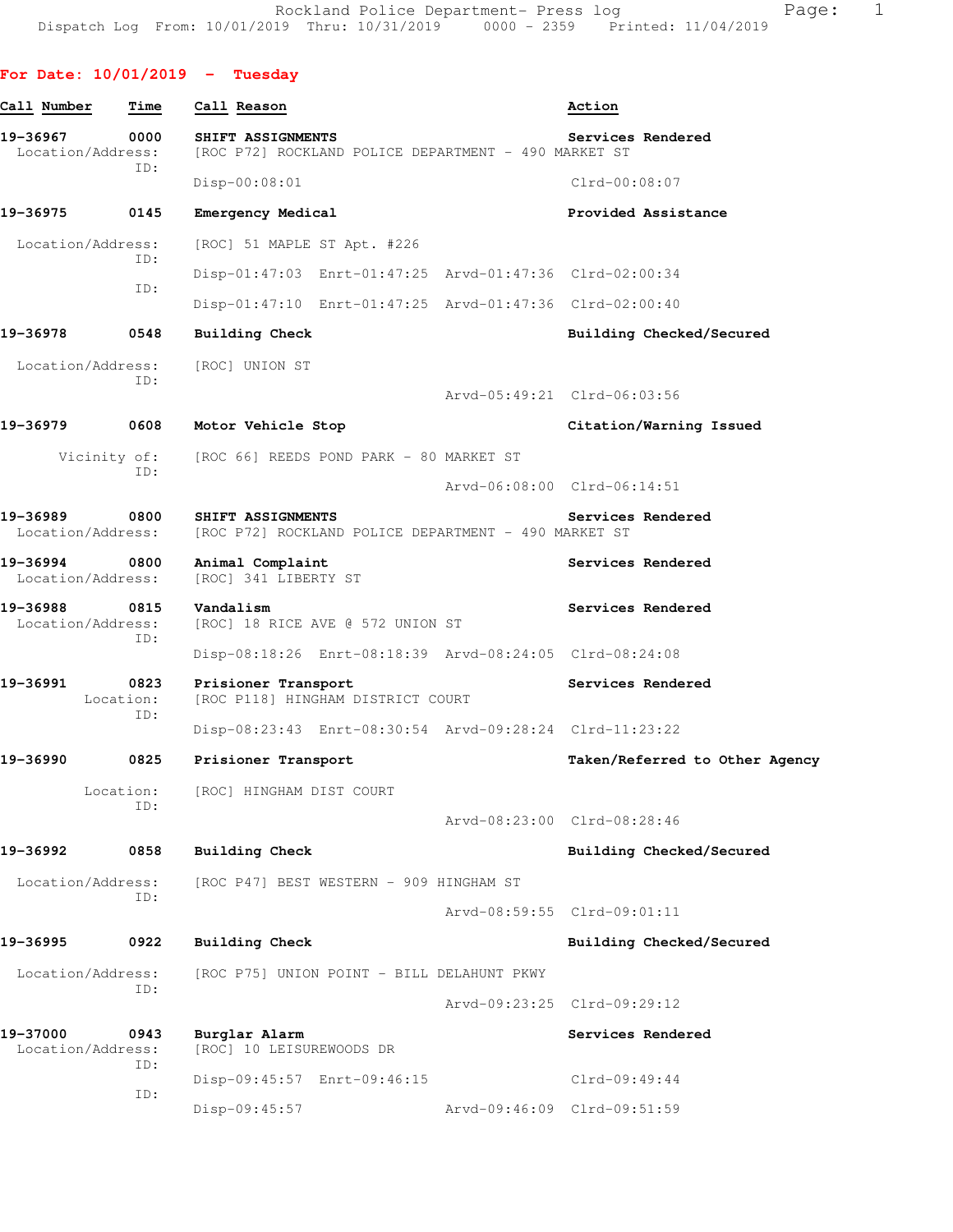|                                              | Dispatch Log From: 10/01/2019 Thru: 10/31/2019 0000 - 2359 Printed: 11/04/2019 |                             |                             |
|----------------------------------------------|--------------------------------------------------------------------------------|-----------------------------|-----------------------------|
| 19-37004<br>0952<br>Location/Address:        | KEEP THE PEACE<br>[ROC] 812 UNION ST                                           |                             | Services Rendered           |
| ID:                                          | Disp-10:06:31 Enrt-10:07:56 Arvd-10:12:46 Clrd-10:55:13                        |                             |                             |
| ID:                                          | Disp-10:12:38                                                                  | Arvd-10:12:42 Clrd-10:55:07 |                             |
| 19-37006<br>1008<br>Location:                | COMP Time off<br>[ROC]                                                         |                             | Services Rendered           |
| 19-37140 1015<br>Location/Address:           | Animal Complaint<br>[ROC] 471 EAST WATER ST                                    |                             | Services Rendered           |
| 19-37011<br>1057                             | <b>Building Check</b>                                                          |                             | Building Checked/Secured    |
| ID:                                          | Location/Address: [ROC] 909 HINGHAM ST                                         |                             |                             |
|                                              |                                                                                |                             | Arvd-10:58:40 Clrd-10:59:33 |
| 19-37017 1131<br>Location:                   | Officer Injury<br>[ROC]                                                        |                             | Services Rendered           |
| 19-37021 1201<br>Location/Address:<br>ID:    | Animal Complaint<br>[ROC] 15 GROVE ST                                          |                             | Services Rendered           |
|                                              |                                                                                |                             | Arvd-12:01:00 Clrd-12:04:06 |
| 19-37022 1213<br>Location/Address:           | Detail<br>[ROC P72] ROCKLAND POLICE DEPARTMENT - 490 MARKET ST                 |                             | Services Rendered           |
| 19-37026<br>1239<br>Location/Address:<br>ID: | Threats<br>[ROC] 63 WEBSTER ST                                                 |                             | Services Rendered           |
|                                              | Disp-12:42:34 Enrt-12:42:47 Arvd-12:44:22 Clrd-12:51:39                        |                             |                             |
| ID:                                          | Disp-12:42:34 Enrt-12:42:43 Arvd-12:44:19 Clrd-12:51:45                        |                             |                             |
| ID:                                          | Disp-12:44:09                                                                  | Arvd-12:44:16 Clrd-12:51:35 |                             |
| 19-37028<br>1255<br>Location/Address:        | Assist Public<br>[ROC 70] WEBSTER PARK NURSING AND REHAB - 56 WEBSTER ST       |                             | Services Rendered           |
| ID:                                          | Disp-12:58:10 Enrt-12:58:15 Arvd-13:01:29 Clrd-13:16:49                        |                             |                             |
| 19-37142<br>1325<br>Location/Address:        | Animal Complaint<br>[ROC] 80 HIGHLAND ST                                       |                             | Services Rendered           |
| 19-37037<br>1405<br>Location/Address:        | RPD RANGE "HOT"<br>[ROC P72] ROCKLAND POLICE DEPARTMENT - 490 MARKET ST        |                             | Services Rendered           |
| 19-37145<br>1405<br>Location/Address:        | Animal Complaint<br>[ROC] 97 DURBECK RD                                        |                             | Services Rendered           |
| 19-37038<br>1414<br>Location/Address:<br>TD: | Motor Vehicle Stop<br>[ROC] 831 SUMMER ST                                      |                             | Verbal Warning              |
|                                              |                                                                                |                             | Arvd-14:14:00 Clrd-14:24:24 |
| 19-37042<br>1444<br>Location/Address:<br>ID: | Assist Fire Department<br>[ROC] 270 POND ST                                    |                             | Services Rendered           |
|                                              | Disp-14:45:39 Enrt-14:45:46 Arvd-14:49:40 Clrd-14:51:40                        |                             |                             |
| ID:                                          | Disp-14:45:43 Enrt-14:45:48                                                    |                             | $Clrd-14:53:27$             |
| 19-37044<br>1448<br>Vicinity of:             | Motor Vehicle Complaint<br>[ROC] NEAR THE SCHOOL - REED ST                     |                             | Services Rendered           |
| ID:                                          |                                                                                |                             | Arvd-14:48:00 Clrd-14:52:08 |
| 19-37046<br>1451                             | Health & Welfare Check                                                         |                             | Transported to Hospital     |

Rockland Police Department- Press log entitled and Page: 2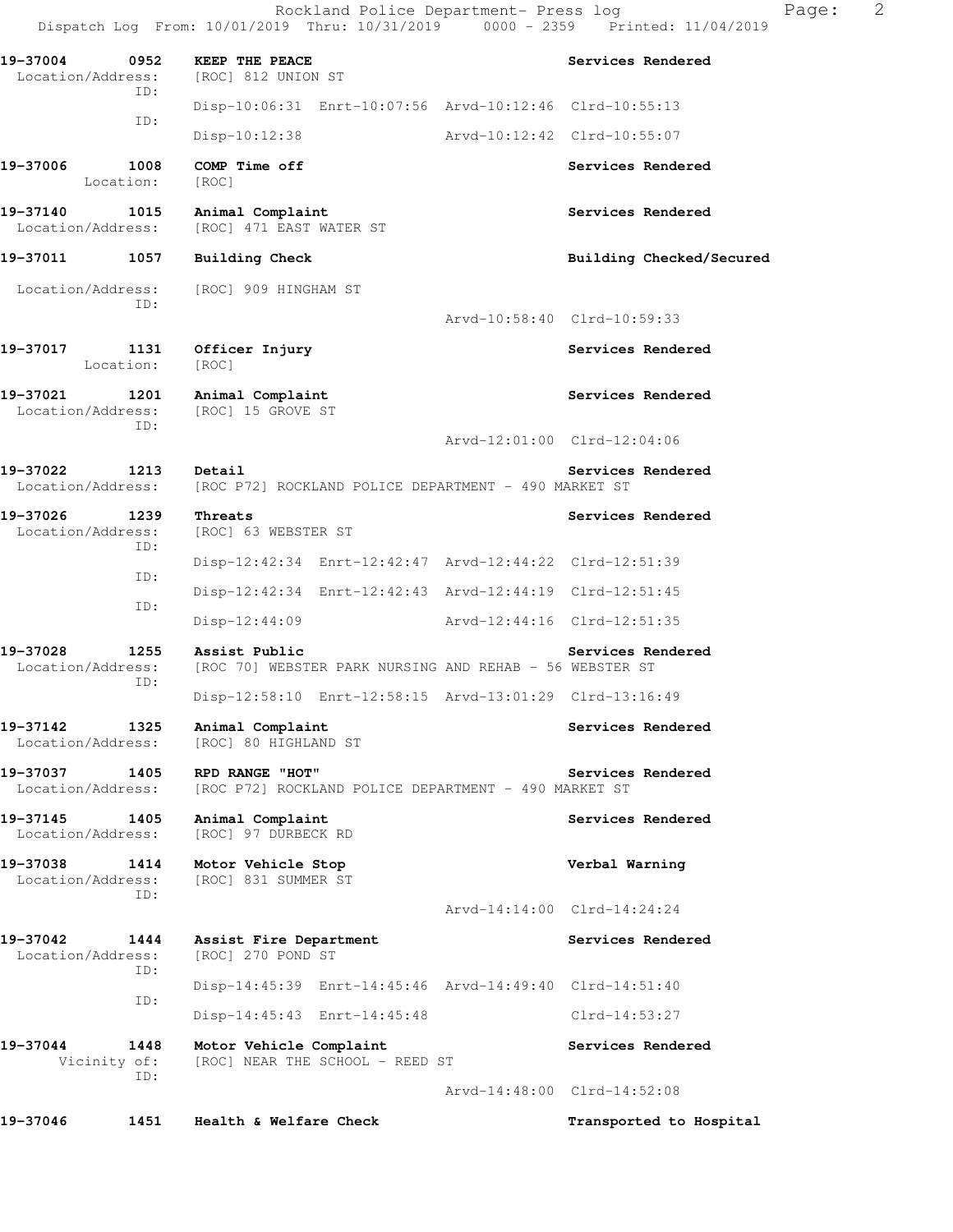|                                              | Rockland Police Department- Press log<br>Dispatch Log From: 10/01/2019 Thru: 10/31/2019 0000 - 2359 Printed: 11/04/2019 |                             |                             | 3<br>Page: |  |
|----------------------------------------------|-------------------------------------------------------------------------------------------------------------------------|-----------------------------|-----------------------------|------------|--|
| Location/Address:                            | [ROC] 578 SALEM ST                                                                                                      |                             |                             |            |  |
| ID:                                          | Disp-14:52:47                                                                                                           | Arvd-14:53:12 Clrd-15:06:06 |                             |            |  |
| ID:                                          | Disp-14:53:21 Enrt-14:53:55 Arvd-14:54:03 Clrd-15:06:01                                                                 |                             |                             |            |  |
| ID:                                          | Disp-14:53:36 Enrt-14:57:30 Arvd-14:57:33 Clrd-15:22:03                                                                 |                             |                             |            |  |
| 1505<br>19-37148<br>Location/Address:        | Animal Complaint<br>[ROC] 270 POND ST                                                                                   |                             | Services Rendered           |            |  |
| 19-37047<br>1506<br>Location/Address:<br>ID: | 911 Accidental<br>[ROC] 89 SUMMER ST                                                                                    |                             | Investigated                |            |  |
| ID:                                          | Disp-15:09:09                                                                                                           |                             | Clrd-15:09:46               |            |  |
|                                              | Disp-15:09:41 Enrt-15:09:51 Arvd-15:12:35 Clrd-15:13:54                                                                 |                             |                             |            |  |
| 19-37050<br>1533<br>Location/Address:        | RPD RANGE "COLD"<br>[ROC P72] ROCKLAND POLICE DEPARTMENT - 490 MARKET ST                                                |                             | Services Rendered           |            |  |
| 19-37054 1547<br>Location/Address:<br>ID:    | 911 Accidental<br>[ROC] 1 TECHNOLOGY PL                                                                                 |                             | Investigated                |            |  |
|                                              | Disp-15:48:46 Enrt-15:48:50                                                                                             |                             | Clrd-15:52:28               |            |  |
| 19-37055<br>1552                             | Building Check                                                                                                          |                             | Building Checked/Secured    |            |  |
| Location/Address:<br>ID:                     | [ROC P47] BEST WESTERN - 909 HINGHAM ST                                                                                 |                             |                             |            |  |
|                                              |                                                                                                                         |                             | Arvd-15:53:21 Clrd-15:53:54 |            |  |
| 19-37056<br>1554<br>Location/Address:<br>ID: | 911 Accidental<br>[ROC] 58 ALBION ST Apt. #6                                                                            |                             | Investigated                |            |  |
|                                              | Disp-16:00:41 Enrt-16:00:45 Arvd-16:04:18 Clrd-16:05:17                                                                 |                             |                             |            |  |
| 19-37060<br>1559<br>Location/Address:        | SHIFT ASSIGNMENTS<br>[ROC P72] ROCKLAND POLICE DEPARTMENT - 490 MARKET ST                                               |                             | No Service                  |            |  |
| 1642<br>19-37071<br>Location/Address:<br>ID: | MVA Property Damage Only<br>[ROC P55] HOME DEPOT - 1149 HINGHAM ST                                                      |                             | Services Rendered           |            |  |
|                                              | Disp-17:07:21                                                                                                           |                             | Clrd-17:07:29               |            |  |
| 19-37078<br>1812<br>Vicinity of:<br>ID:      | Suspicious Activity<br>[ROC] 53 PAYSON AVE @ 74 ARLINGTON ST                                                            |                             | Services Rendered           |            |  |
|                                              | Disp-18:12:54 Enrt-18:13:03 Arvd-18:15:33 Clrd-18:18:43                                                                 |                             |                             |            |  |
| 19-37080<br>1828<br>Location/Address:<br>ID: | Burglar Alarm<br>[ROC] 14 HOWARD ST                                                                                     |                             | Appears Secure              |            |  |
|                                              | Disp-18:30:47 Enrt-18:31:26 Arvd-18:32:41 Clrd-18:38:20                                                                 |                             |                             |            |  |
| 19-37088<br>1907<br>Location/Address:<br>ID: | Disturbance<br>[ROC] 150 MARTHA DR                                                                                      |                             | Services Rendered           |            |  |
| ID:                                          | Disp-19:09:11 Enrt-19:11:02 Arvd-19:14:31 Clrd-19:24:35                                                                 |                             |                             |            |  |
|                                              | $Disp-19:15:55$                                                                                                         |                             | Arvd-19:15:59 Clrd-19:24:31 |            |  |
| 19-37089<br>1909<br>Location/Address:<br>ID: | Assist Other Agency<br>[ROC] 61 BELMONT ST                                                                              |                             | Services Rendered           |            |  |
| ID:                                          | $Disp-19:11:05$                                                                                                         |                             | Arvd-19:11:08 Clrd-19:20:53 |            |  |
| ID:                                          | Disp-19:11:14                                                                                                           |                             | $C1rd-19:11:17$             |            |  |
| ID:                                          | Disp-19:11:48 Enrt-19:11:52 Arvd-19:11:55 Clrd-19:20:59                                                                 |                             |                             |            |  |
|                                              | Disp-19:13:25                                                                                                           |                             | Arvd-19:13:33 Clrd-19:21:03 |            |  |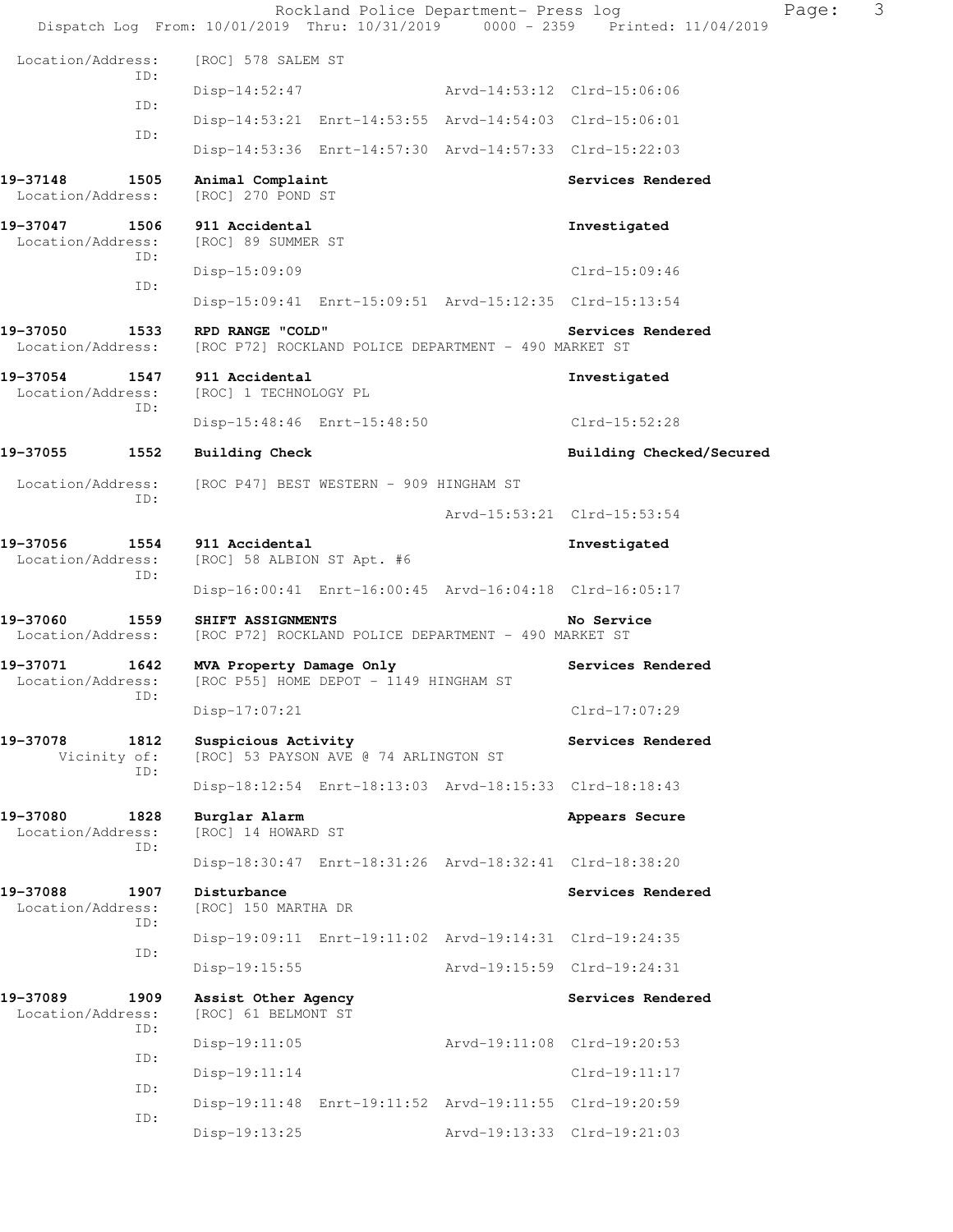| 19-37097          | 2022 | Harassment                               | Gone on arrival             |
|-------------------|------|------------------------------------------|-----------------------------|
| Location/Address: | ID:  | [ROC P107] DUNKIN DONUTS - 165 MARKET ST |                             |
|                   | TD:  | $Disp-20:23:40$                          | $Clrd-20:24:41$             |
|                   | ID:  | $Disp-20:24:36$                          | Arvd-20:27:04 Clrd-20:35:53 |
|                   | ID:  | $Disp-20:24:46$                          | Arvd-20:24:51 Clrd-20:35:57 |
|                   |      | $Disp-20:27:58$                          | Arvd-20:28:02 Clrd-20:36:03 |
|                   |      |                                          |                             |

# **19-37099 2100 Motor Vehicle Stop Citation/Warning Issued**

 Vicinity of: [ROC] 1149 HINGHAM ST @ 88 POND ST ID:

Arvd-21:00:00 Clrd-21:04:07

| 19-37101          | 2218 | 911 Accidental          |                                                         | <b>Services Rendered</b> |
|-------------------|------|-------------------------|---------------------------------------------------------|--------------------------|
| Location/Address: |      | [ROC] 18 PINE HAVEN CIR |                                                         |                          |
|                   | TD:  |                         |                                                         |                          |
|                   |      |                         | Disp-22:20:04 Enrt-22:20:08 Arvd-22:28:04 Clrd-22:31:04 |                          |

### **For Date: 10/02/2019 - Wednesday**

| 19-37104<br>Location/Address: | 0000<br>TD:                 | SHIFT ASSIGNMENTS<br>[ROC P72] ROCKLAND POLICE DEPARTMENT - 490 MARKET ST      | Services Rendered              |
|-------------------------------|-----------------------------|--------------------------------------------------------------------------------|--------------------------------|
|                               |                             | Disp-00:04:25                                                                  | $Clrd-00:04:36$                |
| 19-37110                      | 0053                        | Suspicious Activity                                                            | Citation/Warning Issued        |
| Location/Address:             | TD:                         | [ROC] MARKET ST                                                                |                                |
|                               | ID:                         | Disp-00:53:49                                                                  | Arvd-00:54:40 Clrd-01:21:06    |
|                               |                             | Disp-00:54:34                                                                  | Arvd-00:54:40 Clrd-01:21:06    |
| 19-37112                      | 0217                        | Disturbance                                                                    | Transported to Hospital        |
| Location/Address:             | TD:                         | [ROC 77] 110 UNION ST Apt. #4                                                  |                                |
|                               |                             | Disp-02:18:41 Enrt-02:18:44 Arvd-02:25:06 Clrd-03:02:03                        |                                |
|                               | ID:                         | Disp-02:18:51 Enrt-02:18:55 Arvd-02:22:26 Clrd-03:02:10                        |                                |
|                               | ID:                         | Disp-02:19:16 Enrt-02:19:18 Arvd-02:25:04 Clrd-03:02:07                        |                                |
| 19-37116                      | 0319                        | Assist Fire Department                                                         | Taken/Referred to Other Agency |
| Location/Address:             | TD:                         | [ROC] 51 MAPLE ST                                                              |                                |
|                               | EMS Unit:                   | Disp-03:19:41 Enrt-03:19:47 Arvd-03:22:31 Clrd-03:26:43<br>ROCKAM2-Rockland A2 |                                |
|                               |                             | Disp-03:19:45<br>$InOrtsUnav1-03:21:24$ $InSrvec-03:21:24$                     | $Clrd-03:21:20$                |
| Original Call #:              | ID:                         | Disp-03:20:38 Enrt-03:20:50 Arvd-03:22:31 Clrd-03:26:43<br>19-37115            |                                |
| 19-37122<br>Location/Address: | 0626<br>TD:                 | Building Check<br>[ROC] UNION ST                                               | Appears Secure                 |
|                               |                             |                                                                                | Arvd-06:28:02 Clrd-06:44:15    |
| 19-37126                      | 0710<br>Vicinity of:<br>ID: | Motor Vehicle Stop<br>[ROC P77] BURGER KING - 157 MARKET ST                    | Verbal Warning                 |
|                               |                             |                                                                                | Arvd-07:10:00 Clrd-07:21:59    |
| 19-37129                      | 0736                        | Motor Vehicle Stop                                                             | Citation/Warning Issued        |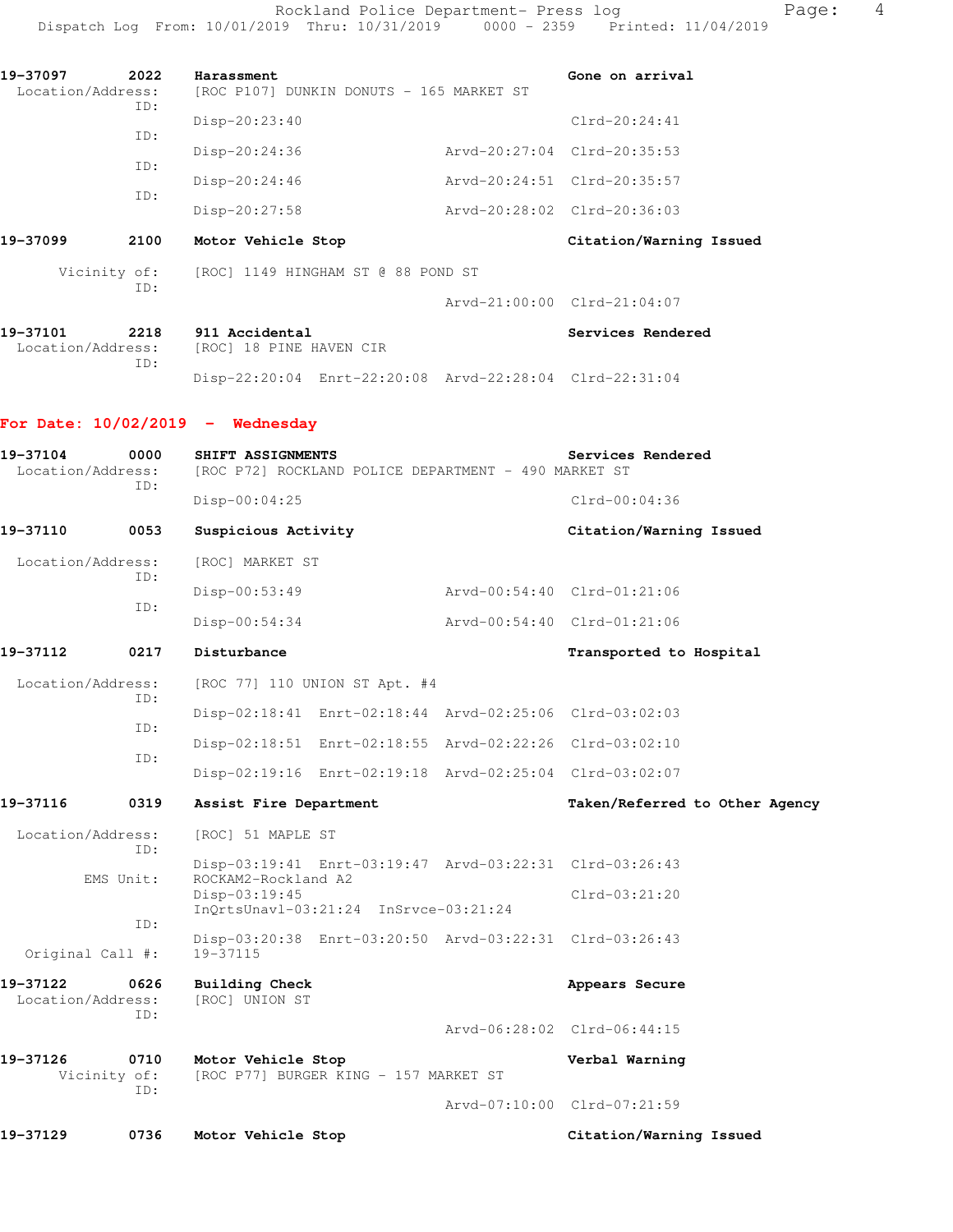|                               |             | Rockland Police Department- Press log<br>Dispatch Log From: 10/01/2019 Thru: 10/31/2019 0000 - 2359 Printed: 11/04/2019 |                             | Page:                       | 5 |
|-------------------------------|-------------|-------------------------------------------------------------------------------------------------------------------------|-----------------------------|-----------------------------|---|
| Location/Address:             |             | [ROC P22] N & R AUTOMOTIVE - 31 EAST WATER ST                                                                           |                             |                             |   |
|                               | ID:         |                                                                                                                         |                             | Arvd-07:36:00 Clrd-07:45:46 |   |
| 19–37133                      | 0813        | Health & Welfare Check                                                                                                  |                             | Transported to Hospital     |   |
| Location/Address:             |             | [ROC P65] 7-ELEVEN CONVENIENCE STORE - 92 MARKET ST                                                                     |                             |                             |   |
|                               | ID:         | Disp-08:16:27                                                                                                           | Arvd-08:17:50 Clrd-08:38:52 |                             |   |
| 19-37134<br>Location/Address: | 0813        | General Info<br>[ROC P72] ROCKLAND POLICE DEPARTMENT - 490 MARKET ST                                                    |                             | Services Rendered           |   |
|                               | ID:         |                                                                                                                         |                             | Arvd-08:13:00 Clrd-08:32:23 |   |
| 19-37147<br>Location/Address: | 0915<br>ID: | Warrant<br>[ROC 60] SPRING GATE APARTMENTS - 52 HANNAH WAY                                                              |                             | No Service                  |   |
|                               | ID:         | Disp-09:16:48 Enrt-09:16:59 Arvd-09:17:51 Clrd-09:49:02                                                                 |                             |                             |   |
|                               |             | Disp-09:17:08 Enrt-09:17:16 Arvd-09:17:56 Clrd-09:28:12                                                                 |                             |                             |   |
| 19-37154                      | 1006        | <b>Building Check</b>                                                                                                   |                             | Building Checked/Secured    |   |
| Location/Address:             | ID:         | [ROC] BILL DELAHUNT PKWY                                                                                                |                             |                             |   |
|                               |             |                                                                                                                         |                             | Arvd-10:07:13 Clrd-10:07:25 |   |
| 19-37156                      | 1024        | <b>Building Check</b>                                                                                                   |                             | Building Checked/Secured    |   |
| Location/Address:             | ID:         | [ROC] MARTHA DR                                                                                                         |                             |                             |   |
|                               |             |                                                                                                                         |                             | Arvd-10:25:36 Clrd-10:25:50 |   |
| 19-37157<br>Location/Address: | 1036<br>ID: | Burglar Alarm<br>[ROC P89] CALVARY CHAPEL - 175 MARKET ST                                                               |                             | Services Rendered           |   |
|                               | ID:         | Disp-10:38:07 Enrt-10:38:23 Arvd-10:39:37 Clrd-10:45:00                                                                 |                             |                             |   |
|                               |             | Disp-10:38:12 Enrt-10:38:19                                                                                             |                             | $Clrd-10:41:14$             |   |
| 19-37159                      | 1050        | Motor Vehicle Stop                                                                                                      |                             | Citation/Warning Issued     |   |
| Location/Address:             | ID:         | [ROC] 90 UNION ST @ 19 PAYSON AVE                                                                                       |                             |                             |   |
|                               |             |                                                                                                                         |                             | Arvd-10:50:00 Clrd-10:56:40 |   |
| 19-37160                      | 1058        | Motor Vehicle Stop                                                                                                      |                             | Citation/Warning Issued     |   |
| Location/Address:             | ID:         | [ROC] 520 WEST WATER ST                                                                                                 |                             |                             |   |
|                               |             |                                                                                                                         |                             | Arvd-10:58:00 Clrd-11:03:24 |   |
| 19-37162                      | 1104        | Motor Vehicle Stop                                                                                                      |                             | Citation/Warning Issued     |   |
| Location/Address:             | ID:         | [ROC] CENTRAL ST                                                                                                        |                             |                             |   |
|                               |             |                                                                                                                         |                             | Arvd-11:04:00 Clrd-11:11:07 |   |
| 19-37163<br>Location/Address: | 1113<br>ID: | Motor Vehicle Stop<br>[ROC] E WATER ST @ BEAL ST                                                                        |                             | Verbal Warning              |   |
|                               |             |                                                                                                                         |                             | Arvd-11:13:00 Clrd-11:20:27 |   |
| 19-37164                      | 1114        | Motor Vehicle Stop                                                                                                      |                             | Citation/Warning Issued     |   |
| Location/Address:             | ID:         | [ROC] 0 PLAIN ST @ 40 MAPLE ST                                                                                          |                             |                             |   |
|                               |             |                                                                                                                         |                             | Arvd-11:14:00 Clrd-11:21:16 |   |
| 19-37173                      | 1314        | Motor Vehicle Stop                                                                                                      |                             | Citation/Warning Issued     |   |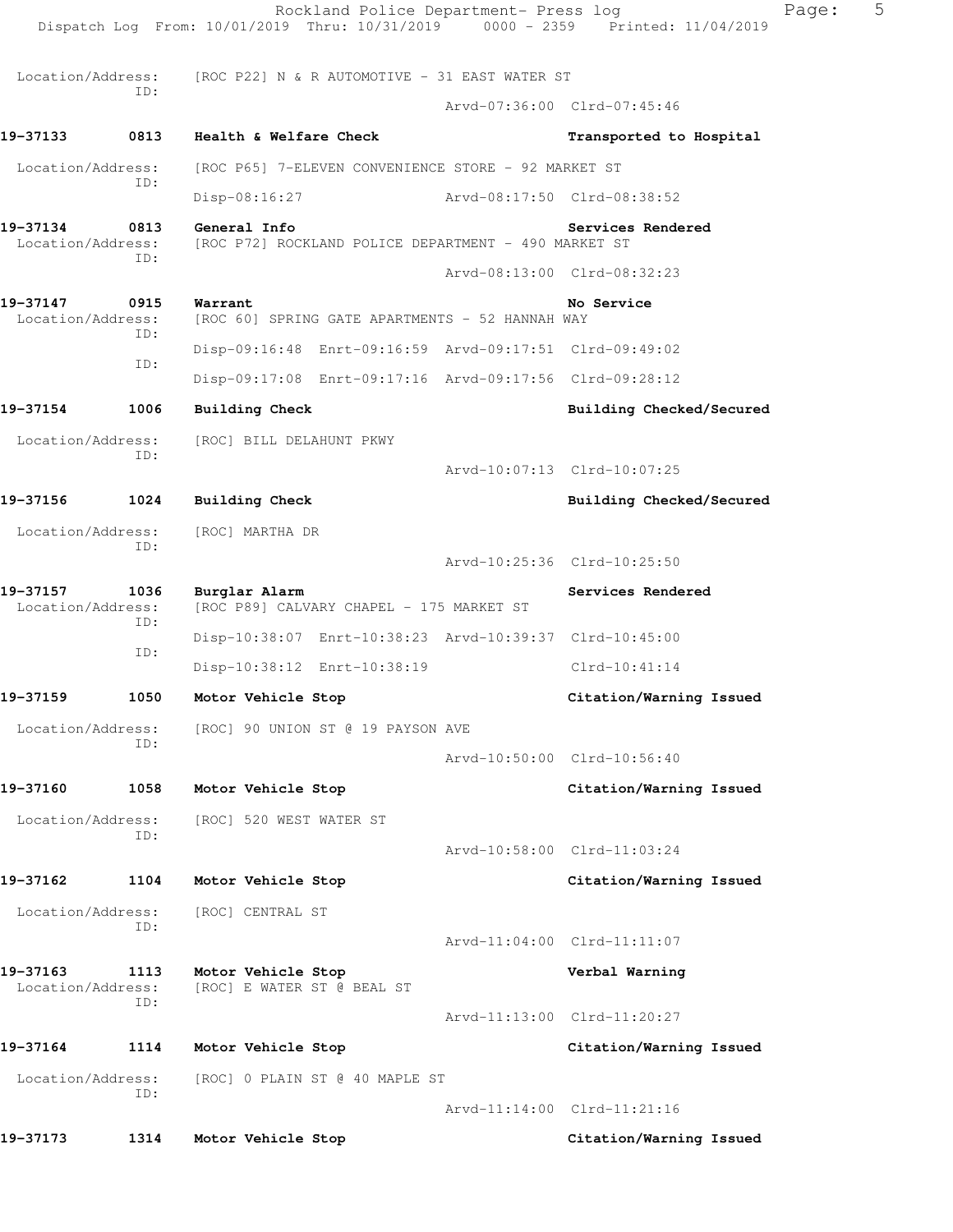Dispatch Log From: 10/01/2019 Thru: 10/31/2019 0000 - 2359 Printed: 11/04/2019 Location/Address: [ROC] 635 SALEM ST @ 433 NORTH AVE ID: Arvd-13:14:00 Clrd-13:32:26 ID: Disp-13:17:52 Enrt-13:17:55 Clrd-13:28:24 **19-37176 1326 Warrant Report Follows**  Location/Address: [ROC P107] DUNKIN DONUTS - 165 MARKET ST ID: Arvd-13:26:00 Clrd-13:48:33 ID: Arvd-13:28:32 Clrd-13:48:30 **19-37183 1405 Motor Vehicle Stop Verbal Warning**  Location/Address: [ROC] BY FARM - SUMMER ST ID: Arvd-14:05:00 Clrd-14:08:02 **19-37186 1424 Prisioner Transport Services Rendered**  Location/Address: [HIN] HINGHAM DISTRICT COURT - 28 GEORGE WASHINGTON BLVD ID: Arvd-14:24:00 Clrd-15:31:04 **19-37190 1503 Building Check Building Checked/Secured**  Location/Address: [ROC] HINGHAM ST ID: Arvd-15:04:00 Clrd-15:04:13 **19-37194 1512 Motor Vehicle Stop Verbal Warning**  Location/Address: [ROC] WEST WATER ST @ GROVE ST ID: Arvd-15:12:00 Clrd-15:14:43 **19-37195 1512 MVA Property Damage Only Services Rendered**  Vicinity of: [ROC P56] BURGER KING - 1333 HINGHAM ST ID: Disp-15:13:40 Enrt-15:13:45 Arvd-15:15:35 Clrd-15:43:46 ID: Disp-15:15:11 Enrt-15:15:15 Arvd-15:20:13 Clrd-15:27:26 ID: Arvd-15:21:29 Clrd-15:27:28 **19-37196 1526 Animal Complaint 1688 1888** Services Rendered Location/Address: [ABI 4951] 87 SUMMER ST - 87 SUMMER ST [ABI 4951] 87 SUMMER ST - 87 SUMMER ST ID: Arvd-15:26:00 Clrd-16:14:07 **19-37202 1614 General Info No Service**  Location/Address: [ROC P72] ROCKLAND POLICE DEPARTMENT - 490 MARKET ST ID: Arvd-16:14:00 Clrd-16:17:18 **19-37207 1645 Assist Fire Department Transported to Hospital**  Location/Address: [ROC] 385 CONCORD ST ID: Disp-16:47:37 Enrt-16:47:39 Arvd-16:49:11 Clrd-17:13:17 ID: Disp-16:49:46 Enrt-16:49:48 Arvd-16:49:50 Clrd-17:13:13 **19-37208 1650 Unwanted Party Protective Custody**  Location/Address: [ROC 77] 110 UNION ST Apt. #4 ID: Disp-16:52:05 Enrt-16:52:10 Arvd-16:52:35 Clrd-17:35:50 19-37218 1806 911 Accidental **1806 1806 1807 1918** Services Rendered Location/Address: [ROC 77] 110 UNION ST Apt. #4 ID: Disp-18:08:37 Enrt-18:08:42 Arvd-18:14:20 Clrd-18:16:51

Rockland Police Department- Press log Fage: 6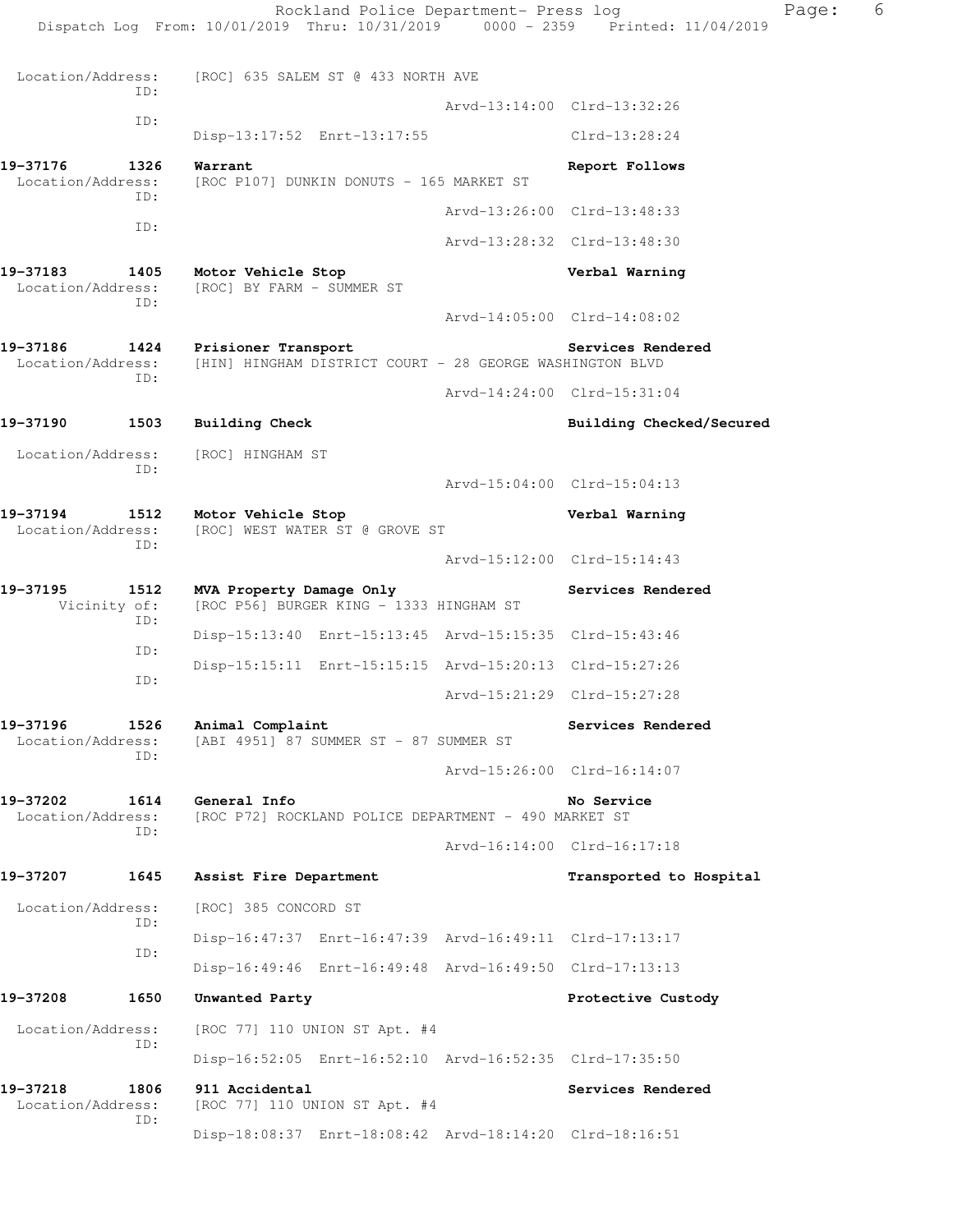Rockland Police Department- Press log Page: 7 Dispatch Log From: 10/01/2019 Thru: 10/31/2019 0000 - 2359 Printed: 11/04/2019

19-37246 2250 911 Accidental **19-37246** Services Rendered Location/Address: [ROC P47] BEST WESTERN - 909 HINGHAM ST Apt. #119 ID: Disp-22:53:18 Enrt-22:53:23 Arvd-23:04:01 Clrd-23:04:04 **19-37251 2347 Emergency Medical Patient Refusal**  Location/Address: [ROC] 7 MARKS ST EMS Unit: ROCKAM1-Rockland A1 Disp-23:47:55 Enrt-23:49:57 Arvd-23:52:09 Clrd-10/03/2019 @ 00:27:02 InQrtsUnavl-00:30:25 InSrvce-00:30:25 Fire Unit: ROCKEN1-Pumper-Rockland Engine 1 Disp-23:47:58 Fire Unit: ROCKEN1-Pumper-Rockland Engine 1 Disp-23:47:59 Enrt-23:49:57 Arvd-23:52:07 Clrd-10/03/2019 @ 00:27:01

 InQrtsUnavl-00:30:29 InSrvce-00:30:29 ID: Disp-23:49:41 Enrt-23:49:57 Clrd-23:53:07 ID: Disp-23:49:50 Enrt-23:49:57 Clrd-23:53:07 **19-37252 2353 Assist Fire Department No EMS** 

|                   |     |                  | --- ----                                 |
|-------------------|-----|------------------|------------------------------------------|
| Location/Address: |     | [ROC] 7 MARKS ST |                                          |
|                   | ID: |                  |                                          |
|                   |     | Disp-23:53:31    | Arvd-23:53:39 Clrd-10/03/2019 @ 00:04:10 |
|                   | TD: |                  |                                          |
|                   |     |                  |                                          |
|                   |     | Disp-23:53:36    | Arvd-23:53:39 Clrd-10/03/2019 @ 00:04:10 |
| Original Call #:  |     | 19-37251         |                                          |

#### **For Date: 10/03/2019 - Thursday**

| 19-37255<br>0022<br>Location/Address:<br>ID: |             | No Service<br>General Info<br>[ROC P72] ROCKLAND POLICE DEPARTMENT - 490 MARKET ST |                                                         |  |                             |  |
|----------------------------------------------|-------------|------------------------------------------------------------------------------------|---------------------------------------------------------|--|-----------------------------|--|
|                                              |             |                                                                                    |                                                         |  | Arvd-00:22:00 Clrd-00:26:22 |  |
| 19-37267<br>Vicinity of:                     | 0520<br>ID: | Suspicious Activity<br>[ROC] HINGHAM ST                                            |                                                         |  | Sent On Way                 |  |
|                                              | ID:         |                                                                                    | Disp-05:21:59 Enrt-05:22:39 Arvd-05:26:04 Clrd-05:54:50 |  |                             |  |
|                                              |             |                                                                                    | Disp-05:24:30 Enrt-05:24:34 Arvd-05:27:54 Clrd-05:54:54 |  |                             |  |
| 19-37268<br>Location/Address:                | 0521<br>ID: | 911 Accidental<br>[ROC] 239 WEBSTER ST                                             |                                                         |  | Appears Secure              |  |
|                                              |             |                                                                                    | Disp-05:23:08 Enrt-05:23:50 Arvd-05:23:54 Clrd-05:25:01 |  |                             |  |
| 19-37269<br>0554<br>Location/Address:<br>ID: |             | <b>Building Check</b><br>[ROC] UNION ST                                            |                                                         |  | Appears Secure              |  |
|                                              |             |                                                                                    |                                                         |  | Arvd-05:56:48 Clrd-06:22:57 |  |
| 19-37274                                     | 0700        | Motor Vehicle Stop                                                                 |                                                         |  | Citation/Warning Issued     |  |
| Vicinity of:                                 |             | [ROC P63] WALGREENS - 75 MARKET ST                                                 |                                                         |  |                             |  |
|                                              | ID:         |                                                                                    |                                                         |  | Arvd-07:00:00 Clrd-07:09:32 |  |
| 19-37276<br>Location/Address:                | 0737        | MVA Property Damage Only<br>[ROC] BEAL ST                                          |                                                         |  | Paper Exchange              |  |
|                                              | ID:         |                                                                                    | Disp-07:38:41 Enrt-07:39:25 Arvd-07:39:39 Clrd-07:50:28 |  |                             |  |
|                                              | ID:         |                                                                                    | Disp-07:38:41 Enrt-07:39:22 Arvd-07:39:35 Clrd-07:50:25 |  |                             |  |
| 19-37277                                     | 0748        | Lost/Found Property                                                                |                                                         |  | Provided Assistance         |  |
| Location/Address:                            | ID:         |                                                                                    | [ROC P72] ROCKLAND POLICE DEPARTMENT - 490 MARKET ST    |  |                             |  |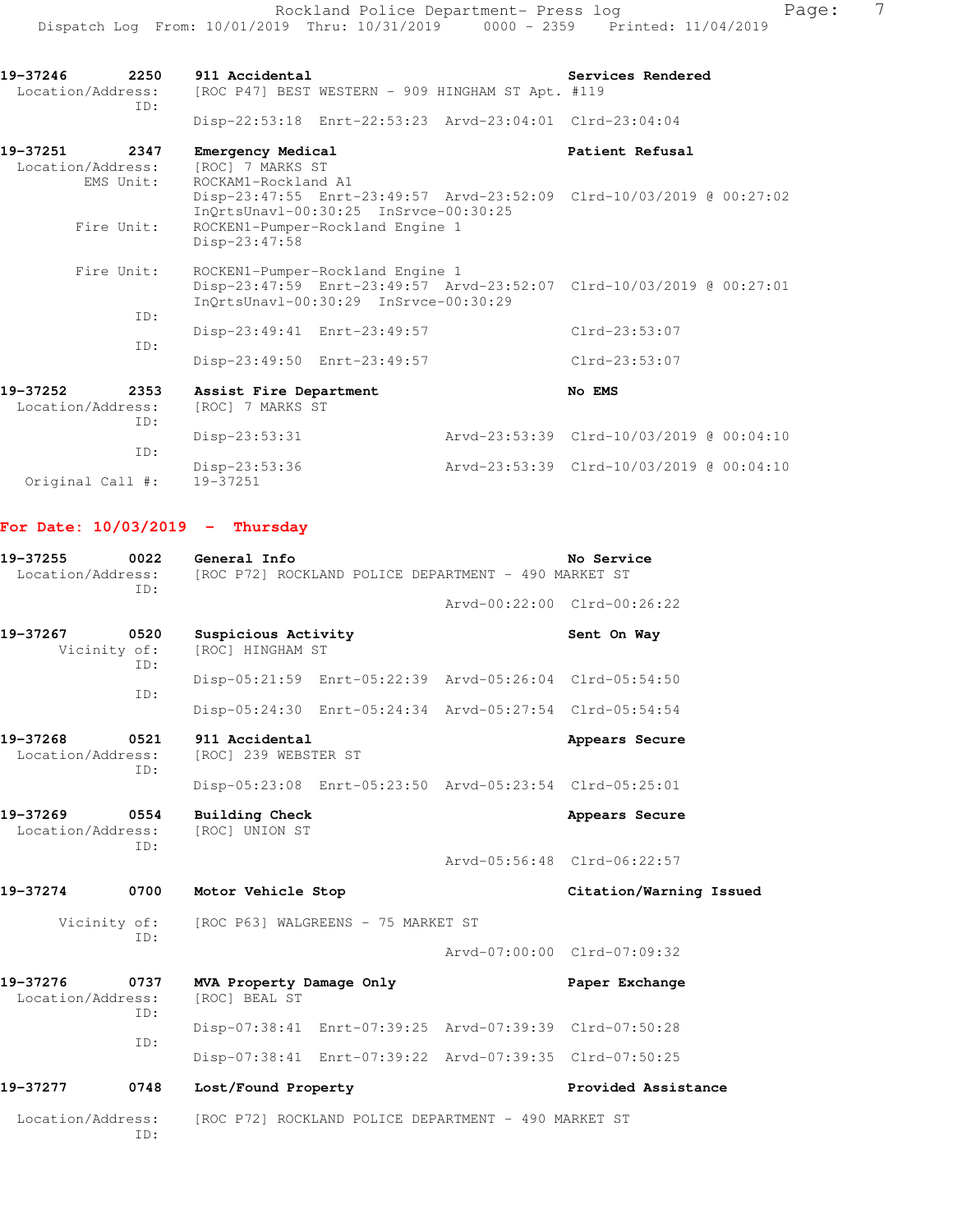Arvd-07:48:00 Clrd-07:58:17

**19-37279 0805 SHIFT ASSIGNMENTS Services Rendered**  Location/Address: [ROC P72] ROCKLAND POLICE DEPARTMENT - 490 MARKET ST ID: Disp-08:08:37 Clrd-08:08:43 **19-37282 0857 Emergency Medical Transported to Hospital**  Location/Address: [ROC] RM 8 - 92 CHURCH ST Fire Unit: ROCKEN1-Pumper-Rockland Engine 1 Disp-08:59:19 Enrt-08:59:41 Arvd-09:00:21 Clrd-09:09:08 InQrtsUnavl-09:12:54 InSrvce-09:12:57<br>EMS Unit: ROCKAM1-Rockland A1 ROCKAM1-Rockland A1 Disp-08:59:35 Enrt-08:59:39 Arvd-09:00:18 Clrd-09:09:05 Hosp-09:18:58 ClrHosp-09:49:53 InQrtsUnavl-09:55:57 InSrvce-09:55:59 ID: Disp-08:59:41 Enrt-08:59:46 Arvd-09:01:08 Clrd-09:12:01 19-37283 0857 Emergency Medical **Exercise and Assistance Provided Assistance**  Location/Address: [ROC] 92 CHURCH ST ID: Disp-08:59:26 Enrt-08:59:44 Arvd-09:01:56 Clrd-09:04:57 **19-37287 0920 Motor Vehicle Stop Citation/Warning Issued**  Location/Address: [ROC] BILL DELAHUNT PKWY ID: Disp-09:21:37 Enrt-09:24:12 Arvd-09:24:14 Clrd-09:24:38 **19-37289 0928 Motor Vehicle Stop Citation/Warning Issued**  Location/Address: [ROC] BILL DELAHUNT PKWY ID: Disp-09:29:47 Enrt-09:31:33 Arvd-09:31:34 Clrd-09:33:49 19-37294 1022 Animal Complaint **Services Rendered**  Location/Address: [ROC] 119 GROVE ST Apt. #213 ID: Disp-10:23:34 Enrt-10:23:43 Arvd-10:23:45 Clrd-10:41:05 **19-37300 1031 CT STATE POLICE Services Rendered**  Location/Address: [ROC] 800 HINGHAM ST Apt. #202S ID: Disp-11:14:25 Clrd-11:14:31 **19-37297 1052 Motor Vehicle Stop Citation/Warning Issued**  Location/Address: [ROC] 314 WEBSTER ST @ 21 ARCHER RD ID: Disp-10:53:26 Enrt-10:53:30 Arvd-10:53:32 Clrd-11:03:31 ID: Disp-10:56:19 Enrt-10:56:22 Arvd-10:56:23 Clrd-11:01:45 **19-37306 1157 Emergency Medical Transported to Hospital**  Location/Address: [ROC] 18 BALSAM ST ID: Disp-11:58:53 Enrt-11:59:04 Arvd-12:01:07 Clrd-12:15:59 ID: Disp-11:58:59 Enrt-11:59:04 Arvd-12:01:10 Clrd-12:21:00 **19-37312 1214 Suspicious Activity Investigated**  Location/Address: [ROC] 30 COMMERCE RD ID: Disp-12:17:40 Enrt-12:17:44 Arvd-12:31:22 Clrd-12:41:42 **19-37314 1235 Burglar Alarm Investigated**  Location/Address: [ROC] 165 EAST WATER ST ID: Disp-12:37:11 Enrt-12:37:16 Arvd-12:39:39 Clrd-12:43:09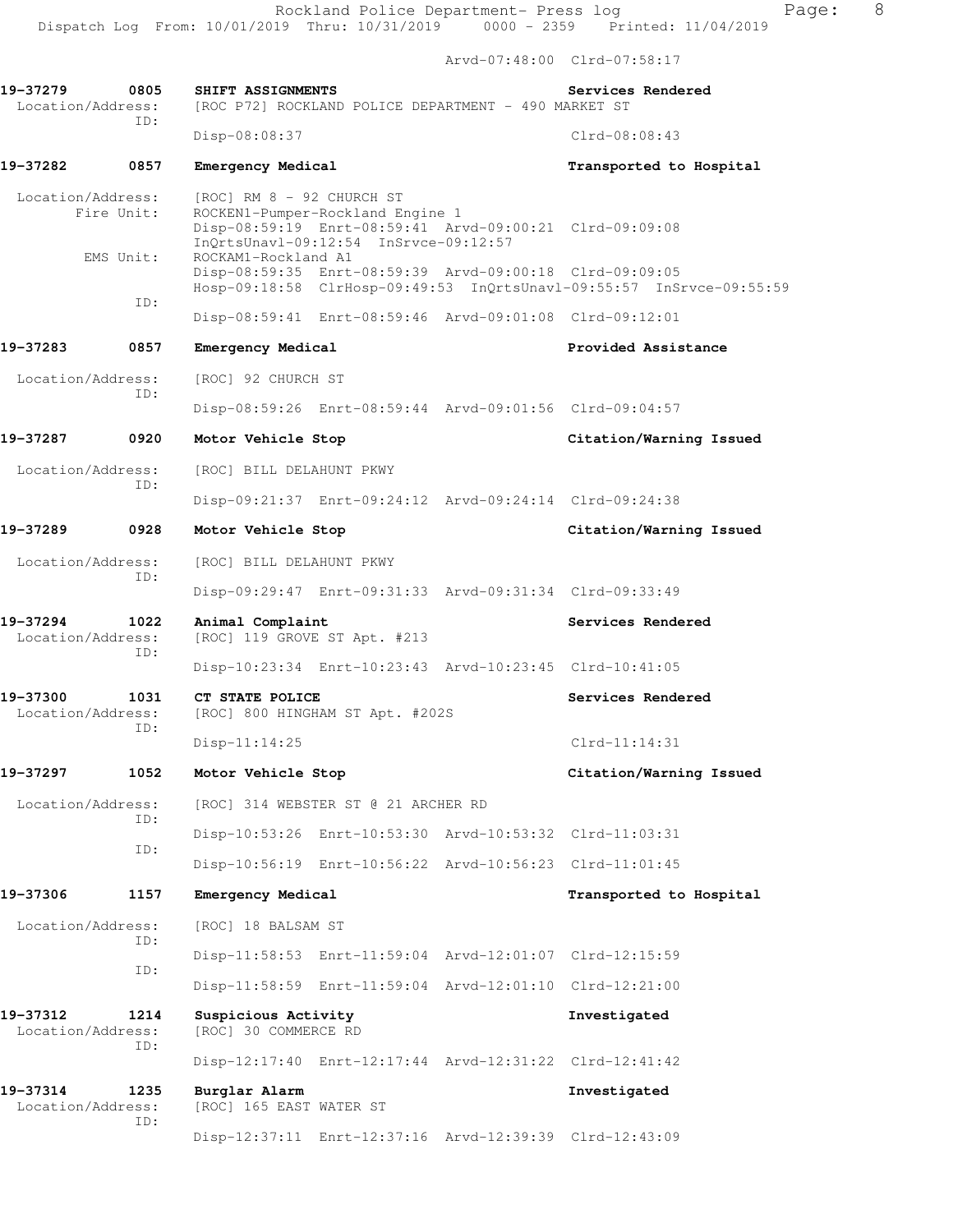19-37328 1310 Animal Complaint **Services Rendered** Location/Address: [ROC] 275 SPRING ST **19-37318 1324 RPD FIRING RANGE Services Rendered**  Location: [ROC P72] ROCKLAND POLICE DEPARTMENT ID: Disp-13:26:56 Clrd-13:27:38 **19-37330 1431 Motor Vehicle Stop Verbal Warning**  Location/Address: [ROC] WEST WATER ST @ UNION ST ID: Arvd-14:31:00 Clrd-14:36:22 **19-37334 1451 Warrant No Service**  Location/Address: [ROC] 53 LIBERTY SQ ID: Disp-14:52:26 Enrt-14:52:30 Arvd-14:55:39 Clrd-14:59:18 ID: Disp-14:52:26 Enrt-14:52:31 Arvd-14:55:40 Clrd-14:59:05 19-37339 1513 RPD FIRING RANGE **Services Rendered**  Location/Address: [ROC P72] ROCKLAND POLICE DEPARTMENT - 490 MARKET ST ID: Disp-15:15:51 Clrd-15:15:58 **19-37341 1526 Suspicious Activity 19-37341 1526 Suspicious Activity**<br>Vicinity of: [ROC] 333 PLAIN ST @ 290 REED ST [ROC] 333 PLAIN ST @ 290 REED ST ID: Disp-15:26:37 Enrt-15:26:40 Clrd-15:30:11 **19-37348 1604 Police Information Services Not Required**  Location/Address: [ROC P72] ROCKLAND POLICE DEPARTMENT - 490 MARKET ST ID: Arvd-16:04:00 Clrd-16:08:22 19-37367 1648 Animal Complaint **Services Rendered Services Rendered** Location/Address: [ROC] 17 TIRRELL DR **19-37354 1704 MVA Property Damage Only Services Rendered**  Location/Address: [ROC P46] DUNKIN DONUTS - 851 HINGHAM ST ID: Disp-17:07:04 Enrt-17:07:06 Arvd-17:11:09 Clrd-17:33:49 **19-37359 1727 Motor Vehicle Collision W/PI Report Follows**  Location/Address: [ROC] 40 EAST WATER ST ID: Disp-17:28:57 Arvd-17:29:06 Clrd-18:01:39 ID: Disp-17:29:21 Arvd-17:29:23 Clrd-17:37:39 **19-37368 1905 Assist Public Services Rendered**  Location/Address: [ROC] 29 HATHERLY RD ID: Arvd-19:05:00 Clrd-19:15:45 **19-37373 1947 Building Check Services Rendered**  Location/Address: [ROC] LEISUREWOODS DR ID: Arvd-19:47:52 Clrd-19:49:22 **19-37374 1952 Building Check Services Rendered**  Location/Address: [ROC] HINGHAM ST ID: Arvd-19:53:31 Clrd-19:57:20 19-37377 2001 Building Check **Services Rendered**  Location/Address: [ROC] BILL DELAHUNT PKWY ID: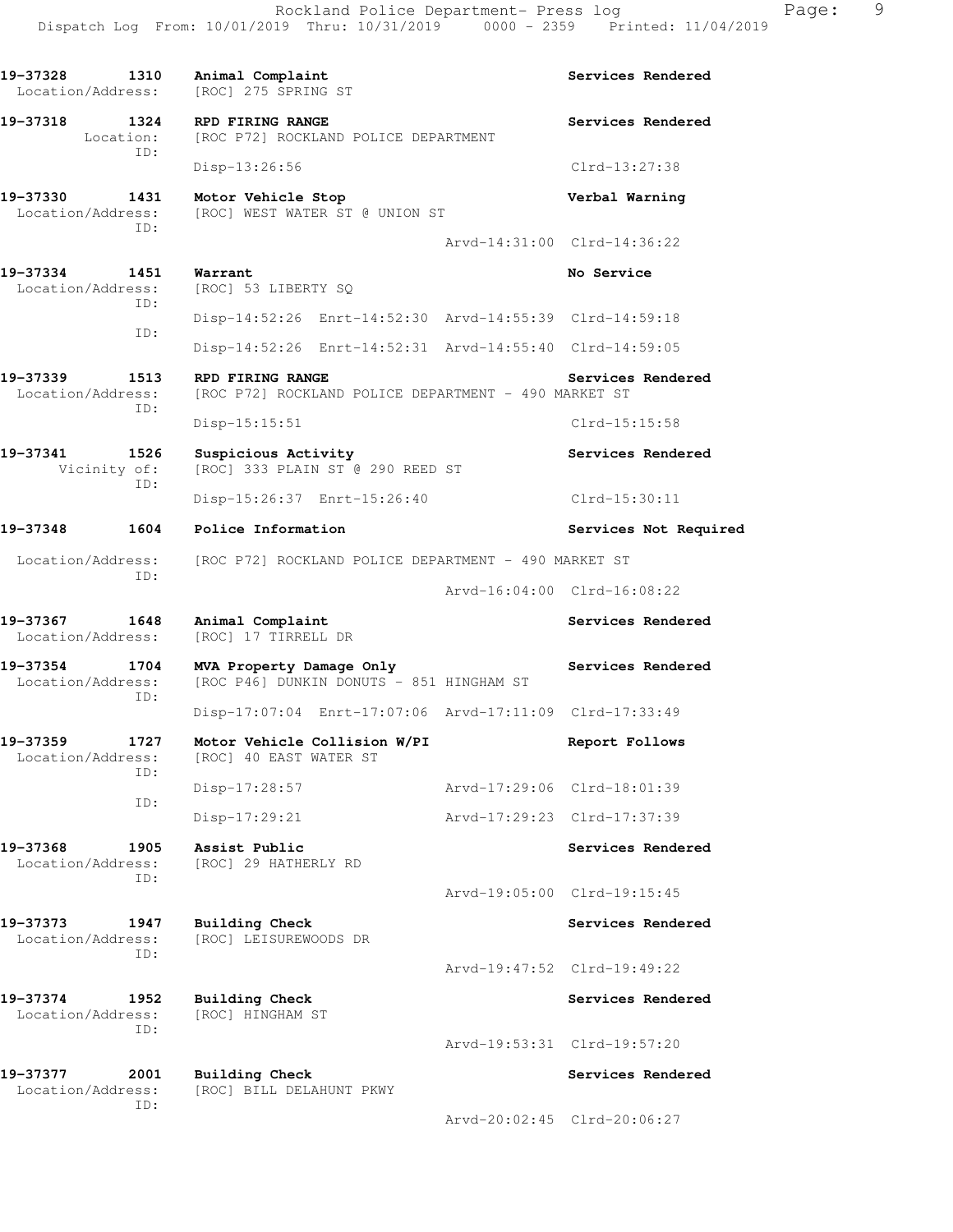| 19-37382                                     | 2041        | Motor Vehicle Stop                                               |                             | Citation/Warning Issued                  |
|----------------------------------------------|-------------|------------------------------------------------------------------|-----------------------------|------------------------------------------|
| Vicinity of:                                 |             | [ROC] 300 SPRING ST                                              |                             |                                          |
|                                              | TD:         |                                                                  | Arvd-20:41:00 Clrd-20:43:25 |                                          |
| 19-37383                                     | 2057        | Motor Vehicle Stop                                               |                             | Citation/Warning Issued                  |
| Vicinity of:                                 | ID:         | [ROC] 500 SALEM ST                                               |                             |                                          |
|                                              |             |                                                                  | Arvd-20:57:00 Clrd-21:05:30 |                                          |
| 19-37386<br>Location/Address:                | 2112<br>ID: | 911 Hang Up<br>[ROC P47] BEST WESTERN - 909 HINGHAM ST Apt. #226 |                             | Services Rendered                        |
|                                              |             | Disp-21:14:00 Enrt-21:14:38 Arvd-21:18:55 Clrd-21:26:43          |                             |                                          |
| 19-37387<br>Location/Address:                | 2119<br>TD: | Unwanted Party<br>[ROC 8] 28 WEBSTER ST Apt. #1                  |                             | Arrest (s) Made                          |
|                                              | ID:         | Disp-21:24:16 Enrt-21:24:56 Arvd-21:24:59 Clrd-21:51:35          |                             |                                          |
|                                              | ID:         | Disp-21:24:24 Enrt-21:24:42 Arvd-21:26:36 Clrd-21:42:21          |                             |                                          |
|                                              |             | Disp-21:27:28 Enrt-21:27:32                                      |                             | $Clrd-21:40:03$                          |
| 19-37397<br>2214<br>Location/Address:<br>ID: |             | <b>Building Check</b><br>[ROC] LEISUREWOODS DR                   |                             | Services Rendered                        |
|                                              |             |                                                                  | Arvd-22:17:44 Clrd-22:22:17 |                                          |
| 19-37398<br>Location/Address:                | 2225<br>TD: | <b>Building Check</b><br>[ROC] HINGHAM ST                        |                             | Services Rendered                        |
|                                              |             |                                                                  | Arvd-22:26:33 Clrd-22:32:04 |                                          |
| 19-37401<br>Location/Address:                | 2247<br>ID: | Disturbance<br>[ROC] 513 WEST WATER ST                           |                             | Services Rendered                        |
|                                              | ID:         | Disp-22:48:47 Enrt-22:48:59 Arvd-22:51:10 Clrd-22:51:20          |                             |                                          |
|                                              | ID:         | Disp-22:48:47 Enrt-22:48:54 Arvd-22:51:29 Clrd-22:59:28          |                             |                                          |
|                                              |             | Disp-22:51:42 Enrt-22:51:45 Arvd-22:51:47 Clrd-22:59:31          |                             |                                          |
| 19-37407<br>Location/Address:                | 2356<br>TD: | Building Check<br>[ROC] HINGHAM ST                               |                             | Services Rendered                        |
|                                              |             |                                                                  |                             | Arvd-00:00:45 Clrd-10/04/2019 @ 00:03:26 |

# **For Date: 10/04/2019 - Friday**

| 19-37408<br>Location/Address: | 0002<br>ID: | SHIFT ASSIGNMENTS                       | [ROC P72] ROCKLAND POLICE DEPARTMENT - 490 MARKET ST    | No Service                  |
|-------------------------------|-------------|-----------------------------------------|---------------------------------------------------------|-----------------------------|
|                               |             |                                         |                                                         | Arvd-00:02:00 Clrd-00:04:29 |
| 19-37409<br>Location/Address: | 0003<br>ID: | Building Check<br>[ROC] LEISUREWOODS DR |                                                         | Services Rendered           |
|                               |             |                                         |                                                         | Arvd-00:06:41 Clrd-00:11:01 |
| 19-37427<br>Location/Address: | 0606<br>ID: | Building Check<br>[ROC] UNION ST        |                                                         | Appears Secure              |
|                               |             |                                         |                                                         | Arvd-06:08:23 Clrd-06:25:40 |
| 19-37433<br>Location/Address: | 0635<br>ID: | 911 Accidental<br>[ROC] 173 MANZELLA CT |                                                         | Services Rendered           |
|                               |             |                                         | Disp-06:37:18 Enrt-06:37:21 Arvd-06:41:30 Clrd-06:43:02 |                             |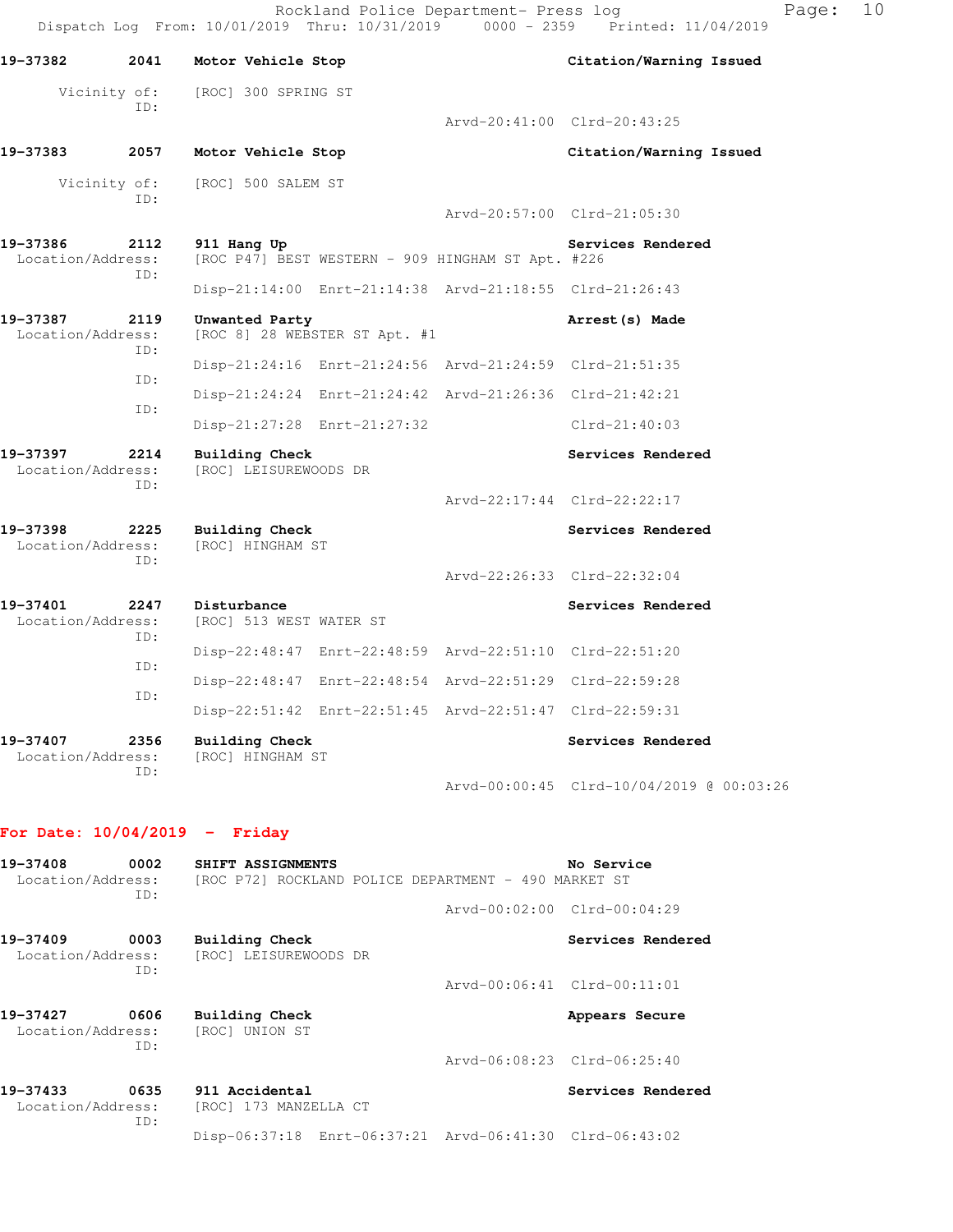Rockland Police Department- Press log Fage: 11 Dispatch Log From: 10/01/2019 Thru: 10/31/2019 0000 - 2359 Printed: 11/04/2019

**19-37438 0710 Motor Vehicle Stop Citation/Warning Issued**  Location/Address: [ROC] 500 SUMMER ST ID: Disp-07:11:49 Enrt-07:11:54 Arvd-07:11:56 Clrd-07:27:41 **19-37444 0744 Emergency Medical Services Rendered**  Location/Address: [ROC] 31 PINE HAVEN CIR ID: Disp-07:45:09 Enrt-07:47:13 Arvd-07:51:17 Clrd-07:56:51 **19-37447 0802 SHIFT ASSIGNMENTS Services Rendered**  Location/Address: [ROC P72] ROCKLAND POLICE DEPARTMENT - 490 MARKET ST ID: Disp-08:06:34 Clrd-08:06:56 **19-37448 0806 911 Accidental Services Rendered Execution** / Address: [ROC] 32 SUMMER ST Location/Address: ID: Disp-08:07:44 Enrt-08:07:48 Arvd-08:14:28 Clrd-08:17:57 19-37456 **0846** Traffic Enforcement **19-37456** Services Rendered Location/Address: [ROC] LEISUREWOODS DR ID: Arvd-08:47:54 Clrd-08:48:03 **19-37458 0853 911 Accidental Services Rendered**  Location/Address: [ROC] 117 BEAL ST EXT ID: Disp-08:53:27 Enrt-08:53:30 Clrd-08:56:03 ID: Disp-08:55:58 Enrt-08:56:01 Arvd-08:56:42 Clrd-08:59:20 ID: Disp-08:56:37 Arvd-08:56:40 Clrd-08:59:59 **19-37461 0913 Motor Vehicle Stop Citation/Warning Issued**  Location/Address: [ROC P51] HOLIDAY INN - 929 HINGHAM ST ID: Arvd-09:13:00 Clrd-09:28:19 **19-37466 0946 Time off Services Rendered**  Location: [ROC] **19-37467 0950 Emergency Medical Services Rendered**  Location/Address: [ROC] 354 LIBERTY ST @ 200 WEBSTER ST ID: Disp-09:52:30 Enrt-09:52:33 Clrd-09:53:07 ID: Disp-09:53:01 Arvd-09:53:03 Clrd-09:55:59 ID: Disp-09:53:11 Arvd-09:53:16 Clrd-09:55:55 **19-37472 1005 Threats Services Rendered**  Location/Address: [ROC] ESTEN SCHOOL - 733 SUMMER ST ID: Disp-10:07:26 Arvd-10:07:34 Clrd-10:10:14 ID: Disp-10:07:30 Arvd-10:07:34 Clrd-10:32:15 ID: Disp-10:11:05 Arvd-10:11:08 Clrd-10:32:11 19-37474 1012 MVA Property Damage Only **Services Rendered**  Location/Address: [ROC P46] DUNKIN DONUTS - 851 HINGHAM ST ID: Disp-10:13:17 Clrd-10:34:39 **19-37476 1027 Motor Vehicle Stop Citation/Warning Issued**  Location/Address: [ROC P72] ROCKLAND POLICE DEPARTMENT - 490 MARKET ST

ID: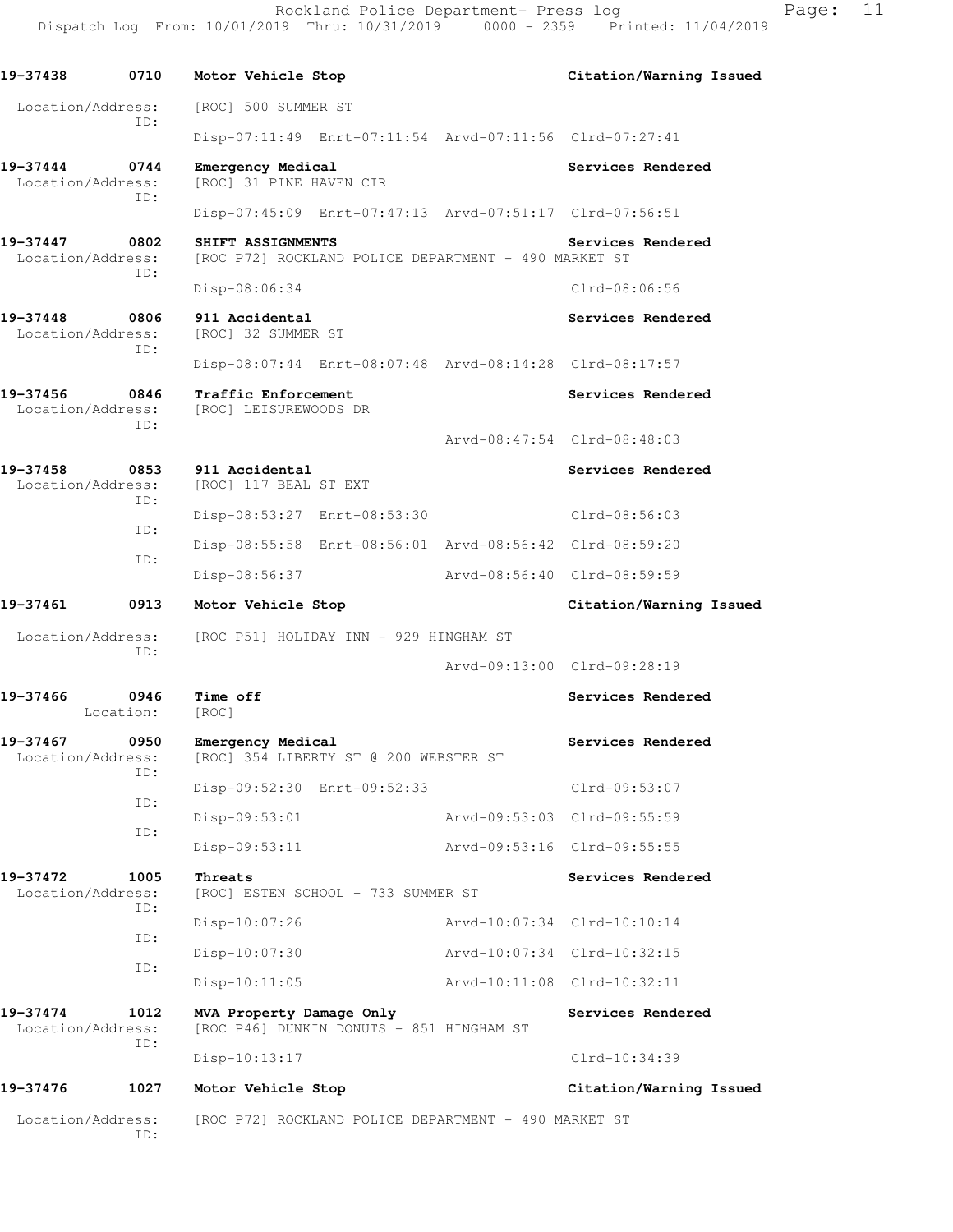|                                    |                   |                                                                           |                             | Arvd-10:27:00 Clrd-10:42:19 |
|------------------------------------|-------------------|---------------------------------------------------------------------------|-----------------------------|-----------------------------|
| 19-37477<br>Location/Address:      | 1033              | Follow-Up Investigation<br>[ROC] 214 MARTHA DR Apt. #D                    |                             | Services Rendered           |
|                                    | ID:               |                                                                           |                             | Arvd-10:33:00 Clrd-10:45:31 |
|                                    | ID:               | $Disp-10:45:02$                                                           | Arvd-10:45:05 Clrd-10:45:28 |                             |
| 19-37480                           | 1041              | MVA Property Damage Only                                                  |                             | Release Fire Ground Channel |
| Location/Address:                  |                   | [ROC] STEWART ESTEN SCHOOL - 733 SUMMER ST                                |                             |                             |
|                                    | ID:               | Disp-10:43:12 Enrt-10:43:16 Arvd-10:45:34 Clrd-11:14:26                   |                             |                             |
|                                    | ID:               | Disp-10:50:43 Enrt-10:50:46 Arvd-10:52:25 Clrd-11:14:23                   |                             |                             |
| 19-37490                           | 1201<br>Location: | Details / Time off<br>[ROC]                                               |                             | Services Rendered           |
| 19-37494 1223                      |                   | Motor Vehicle Stop                                                        |                             | Citation/Warning Issued     |
|                                    | Vicinity of:      | [ROC] E WATER ST @ BEAL ST                                                |                             |                             |
|                                    | ID:               |                                                                           |                             | Arvd-12:23:00 Clrd-12:31:07 |
| 19-37502                           | 1318<br>Location: | Time off<br>[ROC]                                                         |                             | Services Rendered           |
| 19-37503 1322<br>Location/Address: | ID:               | Assist Other Agency<br>[ROC] 326 UNION ST                                 |                             | Could Not Locate            |
|                                    |                   |                                                                           |                             | Arvd-13:22:00 Clrd-13:25:20 |
| 19-37504                           | 1326              | Assist Public                                                             |                             | Provided Assistance         |
| Location/Address:                  | ID:               | [ROC P106] ROCKLAND HIGH SCHOOL - 52 MACKINLAY WAY                        |                             |                             |
|                                    | ID:               |                                                                           |                             | Arvd-13:26:00 Clrd-14:30:34 |
|                                    |                   | Disp-13:28:50 Enrt-13:28:52 Arvd-13:28:54 Clrd-13:41:44                   |                             |                             |
| 19-37507<br>Location/Address:      | 1414<br>ID:       | Motor Vehicle Stop<br>[ROC] 71 UNION ST @ 15 CRESCENT ST                  |                             | Verbal Warning              |
|                                    | ID:               |                                                                           |                             | Arvd-14:14:00 Clrd-14:17:35 |
|                                    |                   | $Disp-14:17:29$                                                           |                             | Arvd-14:17:32 Clrd-14:18:39 |
| 19-37512                           | 1450<br>Location: | Details / Time off<br>[ROC]                                               |                             | Services Rendered           |
| 19-37513                           | 1453<br>Location: | Details<br>[ROC]                                                          |                             | Services Rendered           |
| 19-37515                           | 1457<br>Location: | Time off<br>[ROC]                                                         |                             | Services Rendered           |
| 19-37518                           | 1526              | Motor Vehicle Stop                                                        |                             | Citation/Warning Issued     |
| Location/Address:                  |                   | [ROC] 416 SUMMER ST @ 67 CONDON CIR                                       |                             |                             |
|                                    | ID:               |                                                                           |                             | Arvd-15:26:00 Clrd-15:36:35 |
| 19-37519<br>Location/Address:      | 1549<br>ID:       | Follow-Up Investigation<br>[ROC P99] RICHDALE FOOD SHOP - 268 UNION ST    |                             | Services Rendered           |
|                                    |                   | Disp-15:51:42 Enrt-15:51:45 Arvd-15:53:50 Clrd-16:11:41                   |                             |                             |
| 19–37522<br>Location/Address:      | 1609<br>ID:       | SHIFT ASSIGNMENTS<br>[ROC P72] ROCKLAND POLICE DEPARTMENT - 490 MARKET ST |                             | No Service                  |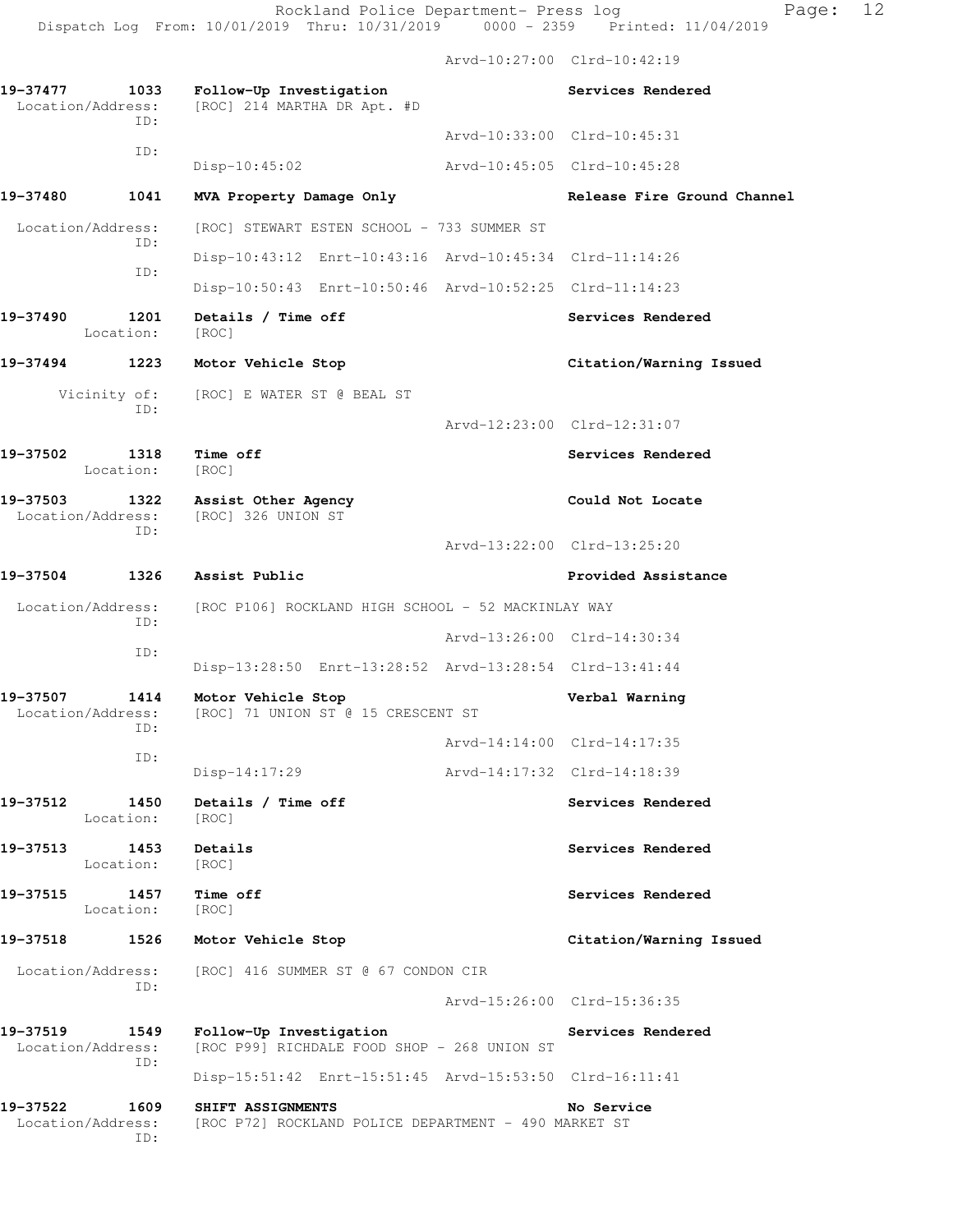|                               |             |                                              | Rockland Police Department- Press log                   |                             | Dispatch Log From: 10/01/2019 Thru: 10/31/2019 0000 - 2359 Printed: 11/04/2019 | Page: | 13 |
|-------------------------------|-------------|----------------------------------------------|---------------------------------------------------------|-----------------------------|--------------------------------------------------------------------------------|-------|----|
|                               |             | $Disp-16:11:18$                              |                                                         |                             | $Clrd-16:11:34$                                                                |       |    |
| 19–37525<br>Location/Address: | 1633        | Suspicious Activity                          | [ROC 62] JEFFERSON SCHOOL - 63 GEORGE ST                |                             | Services Rendered                                                              |       |    |
|                               | ID:         |                                              | Disp-16:36:00 Enrt-16:36:08 Arvd-16:36:13 Clrd-16:49:44 |                             |                                                                                |       |    |
|                               | ID:         |                                              | Disp-16:36:00 Enrt-16:36:10 Arvd-16:36:16 Clrd-16:49:48 |                             |                                                                                |       |    |
| 19-37528<br>Location/Address: | 1715<br>ID: | Suspicious Activity<br>[ROC] 14 REED BENT RD |                                                         |                             | Gone on arrival                                                                |       |    |
|                               |             |                                              | Disp-17:18:43 Enrt-17:25:57 Arvd-17:26:01 Clrd-17:27:40 |                             |                                                                                |       |    |
| 19–37533                      | 1744        |                                              | Motor Vehicle Collision W/PI                            |                             | Citation/Warning Issued                                                        |       |    |
| Location/Address:             |             |                                              | [ROC P85] ROCKLAND FEDERAL CREDIT UNION - 241 UNION ST  |                             |                                                                                |       |    |
|                               | ID:         | $Disp-17:48:38$                              |                                                         | Arvd-17:48:46 Clrd-17:58:11 |                                                                                |       |    |
|                               | ID:         | Disp-17:48:43                                |                                                         | Arvd-17:48:46 Clrd-17:58:11 |                                                                                |       |    |
|                               | ID:         | $Disp-17:47:36$                              |                                                         | Arvd-17:47:44 Clrd-17:48:32 |                                                                                |       |    |
|                               | ID:         | $Disp-17:47:41$                              |                                                         | Arvd-17:47:46 Clrd-17:48:29 |                                                                                |       |    |
| 19–37537<br>Location/Address: | 1750        | Disturbance<br>[ROC] 45 STUDLEY CT           |                                                         |                             | Services Rendered                                                              |       |    |
| ID:<br>ID:                    |             |                                              | Disp-17:58:11 Enrt-17:58:20 Arvd-18:02:07 Clrd-18:07:33 |                             |                                                                                |       |    |
|                               |             | Disp-17:58:11 Enrt-17:58:23                  |                                                         | Clrd-18:02:44               |                                                                                |       |    |
|                               | ID:         | Disp-18:02:34                                |                                                         | Arvd-18:02:38 Clrd-18:07:22 |                                                                                |       |    |
| 19-37540<br>Location/Address: | 1810        | General Incident<br>[ROC] 50 SPRUCE ST       |                                                         |                             | Services Rendered                                                              |       |    |
|                               | ID:         | Disp-18:15:37                                |                                                         |                             | Clrd-18:15:48                                                                  |       |    |
| 19-37549<br>Location/Address: | 1957        | 911 Accidental                               | [ROC P106] ROCKLAND HIGH SCHOOL - 52 MACKINLAY WAY      |                             | Services Rendered                                                              |       |    |
|                               | ID:         | Disp-19:58:20                                |                                                         |                             | Arvd-19:58:25 Clrd-19:59:39                                                    |       |    |
| 19-37556<br>Location/Address: | 2055<br>ID: | Motor Vehicle Stop<br>[ROC] PLAIN ST         |                                                         |                             | Report Follows                                                                 |       |    |
|                               | ID:         | $Disp-20:55:53$                              |                                                         |                             | Arvd-20:55:58 Clrd-21:31:24                                                    |       |    |
|                               |             | $Disp-21:00:09$                              |                                                         |                             | Arvd-21:00:12 Clrd-21:31:40                                                    |       |    |
| 19-37558<br>Location/Address: | 2104        | Disturbance                                  | [ROC 65] ROGERS MIDDLE SCHOOL - 100 TAUNTON AVE         |                             | Report Follows                                                                 |       |    |
|                               | ID:         | $Disp-21:05:50$                              |                                                         |                             | $Clrd-21:05:59$                                                                |       |    |
| 19-37562<br>Location/Address: | 2216<br>ID: | Unwanted Party                               | [ROC P69] MCDONALD'S - 117 MARKET ST                    |                             | Services Rendered                                                              |       |    |
|                               | ID:         |                                              | Disp-22:18:07 Enrt-22:19:20 Arvd-22:19:28 Clrd-22:20:27 |                             |                                                                                |       |    |
|                               | ID:         |                                              | Disp-22:18:07 Enrt-22:19:19 Arvd-22:19:28 Clrd-22:24:42 |                             |                                                                                |       |    |
|                               |             | $Disp-22:21:01$                              |                                                         |                             | Arvd-22:21:03 Clrd-22:24:41                                                    |       |    |
| 19–37564<br>Location/Address: | 2304        | General Info                                 | [ROC P106] ROCKLAND HIGH SCHOOL - 52 MACKINLAY WAY      |                             | No Service                                                                     |       |    |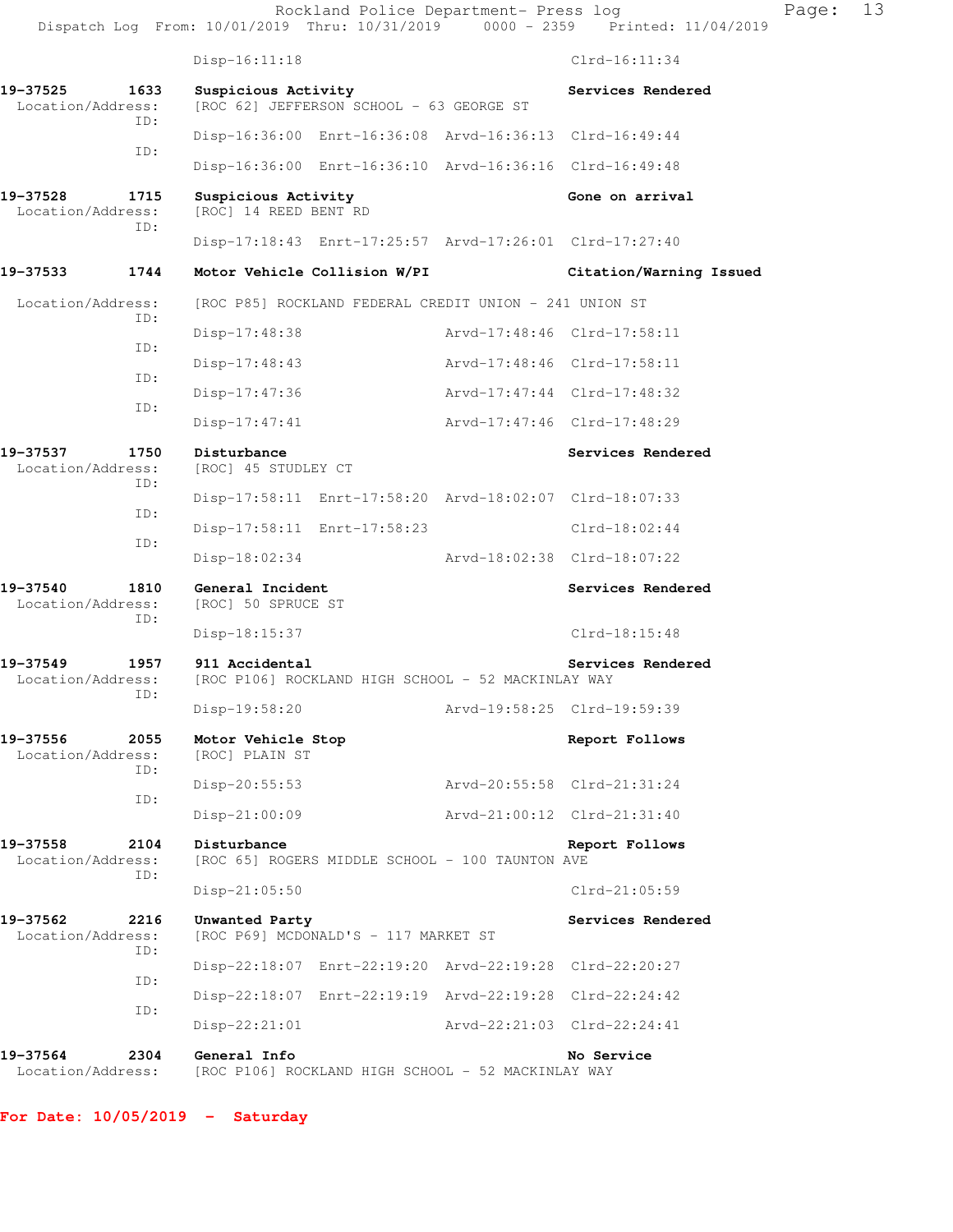Rockland Police Department- Press log Fage: 14 Dispatch Log From: 10/01/2019 Thru: 10/31/2019 0000 - 2359 Printed: 11/04/2019 **19-37568 0002 SHIFT ASSIGNMENTS No Service**  Location/Address: [ROC P72] ROCKLAND POLICE DEPARTMENT - 490 MARKET ST ID: Disp-00:03:33 Arvd-00:03:41 Clrd-00:03:49 **19-37573 0028 Disturbance Services Rendered**  Location/Address: [ROC] 74 MARTHA DR Apt. #E ID: Disp-00:30:23 Enrt-00:30:26 Arvd-00:31:44 Clrd-00:39:58 ID: Disp-00:30:23 Enrt-00:30:28 Arvd-00:31:40 Clrd-00:39:55 19-37574 0032 Suspicious Activity **Services Rendered Services Rendered**  Location/Address: [ROC] 20 PLAIN ST @ 104 MARKET ST ID: Disp-00:35:47 Enrt-00:35:52 Arvd-00:37:19 Clrd-00:42:40 **19-37589 0511 Building Check Appears Secure**  Location/Address: [ROC] UNION ST ID: Disp-05:13:16 Arvd-05:13:23 Clrd-05:29:46 **19-37600 0815 General Info Services Rendered**  Location/Address: [ROC P72] ROCKLAND POLICE DEPARTMENT - 490 MARKET ST ID: Disp-08:18:05 Clrd-08:18:15 **19-37605 0920 Building Check Services Rendered**  Location/Address: [ROC] HINGHAM ST ID: Arvd-09:20:42 Clrd-09:21:04 **19-37606 0921 Building Check Services Rendered**  Location/Address: [ROC] BILL DELAHUNT PKWY ID: Arvd-09:22:19 Clrd-09:22:35 **19-37607 0924 Motor Vehicle Stop Citation/Warning Issued**  Location/Address: [ROC] 102 SPRING ST @ 1 DOMIGAN DR ID: Arvd-09:24:00 Clrd-09:33:30 19-37608 0943 Breaking & Entering **Services Rendered Enterior Services Rendered Services Rendered** Location/Address: ID: Disp-09:45:18 Enrt-09:45:21 Arvd-09:47:18 Clrd-10:39:57 **19-37624 1127 Motor Vehicle Stop Citation/Warning Issued**  Location/Address: [ROC P81] OCEAN STATE JOB LOT - 360 MARKET ST ID: Arvd-11:27:00 Clrd-12:25:24 **19-37628 1224 Suspicious Activity Services Rendered**  Location/Address: [ROC 74] 152 RICE AVE - 152 RICE AVE ID: Disp-12:29:04 Clrd-12:29:13 19-37629 1233 Building Check **1996 120 Building Checked/Secured**  Location/Address: [ROC] HINGHAM ST ID: Arvd-12:34:00 Clrd-12:34:17 **19-37632 1337 911 Hang Up Services Rendered**  Location/Address: [ROC] 23 SCHOOL ST Apt. #20 ID: Disp-13:39:44 Clrd-13:40:55 ID: Disp-13:39:55 Enrt-13:40:10 Arvd-13:40:52 Clrd-13:53:31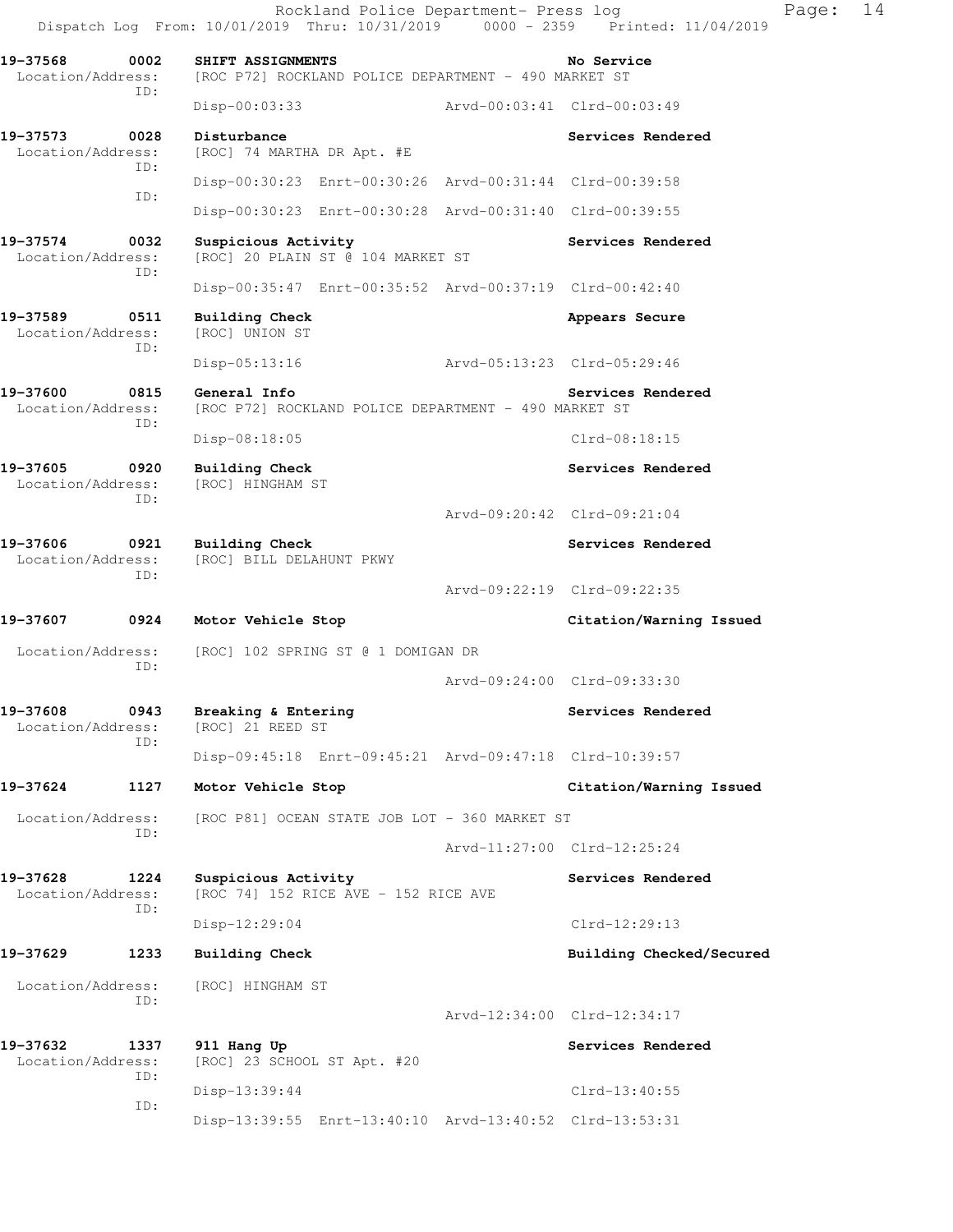|                                    |             | Rockland Police Department- Press log<br>Dispatch Log From: 10/01/2019 Thru: 10/31/2019 0000 - 2359 Printed: 11/04/2019 |                             |                             | Page: | 15 |
|------------------------------------|-------------|-------------------------------------------------------------------------------------------------------------------------|-----------------------------|-----------------------------|-------|----|
| 19-37633<br>Location/Address:      | 1345<br>ID: | MVA Property Damage Only<br>[ROC] LEISUREWOODS DR                                                                       |                             | Paper Exchange              |       |    |
|                                    |             | Disp-13:46:47 Enrt-13:46:49 Arvd-13:49:42 Clrd-13:57:43                                                                 |                             |                             |       |    |
| 19-37644<br>Location/Address:      | 1452<br>ID: | Motor Vehicle Stop<br>[ROC] LARRY'S AUTO - 688 UNION ST                                                                 |                             | Verbal Warning              |       |    |
|                                    |             |                                                                                                                         |                             | Arvd-14:52:00 Clrd-14:54:37 |       |    |
| 19-37646 1504<br>Location/Address: | ID:         | Disturbance<br>[ROC] 366 CONCORD ST                                                                                     |                             | Services Rendered           |       |    |
|                                    |             | Disp-15:04:59 Enrt-15:05:02 Arvd-15:15:44 Clrd-15:33:58                                                                 |                             |                             |       |    |
| 19-37651                           | 1540        | Suspicious Activity                                                                                                     |                             | Building Checked/Secured    |       |    |
| Location/Address:                  |             | [ROC] 145 EXCHANGE ST Apt. #1F                                                                                          |                             |                             |       |    |
|                                    | ID:         | Disp-15:42:56 Enrt-15:42:59 Arvd-15:54:01 Clrd-15:54:03                                                                 |                             |                             |       |    |
| 19-37658<br>Location/Address:      | 1709<br>ID: | Motor Vehicle Collision W/PI<br>[ROC P55] HOME DEPOT - 1149 HINGHAM ST                                                  |                             | Services Rendered           |       |    |
|                                    | ID:         | $Disp-17:12:11$                                                                                                         | Arvd-17:13:29 Clrd-17:28:39 |                             |       |    |
|                                    | ID:         | Disp-17:12:11 Enrt-17:13:35 Arvd-17:16:09 Clrd-17:54:35                                                                 |                             |                             |       |    |
|                                    |             | Disp-17:29:34 Enrt-17:29:36 Arvd-17:29:38 Clrd-17:55:14                                                                 |                             |                             |       |    |
| 19-37661<br>Location/Address:      | 1727<br>ID: | Assault Offenses<br>[ROC] 180 NORTH AVE                                                                                 |                             | Report Follows              |       |    |
|                                    | ID:         | Disp-17:28:31                                                                                                           | Arvd-17:28:34 Clrd-17:55:43 |                             |       |    |
|                                    |             | $Disp-17:28:43$                                                                                                         | Arvd-17:28:46 Clrd-17:29:24 |                             |       |    |
| 19-37664<br>Location/Address:      | 1859<br>ID: | Disturbance<br>[ROC P20] DUNKIN DONUTS - 21 EAST WATER ST                                                               |                             | Services Rendered           |       |    |
|                                    | ID:         |                                                                                                                         |                             | Arvd-18:59:00 Clrd-19:12:12 |       |    |
|                                    |             | $Disp-19:03:41$                                                                                                         |                             | Arvd-19:03:46 Clrd-19:12:09 |       |    |
| 19-37667                           | 1912        | Motor Vehicle Stop                                                                                                      |                             | Citation/Warning Issued     |       |    |
| Vicinity of:                       | ID:         | [ROC] 600 HINGHAM ST                                                                                                    |                             | Arvd-19:12:00 Clrd-19:20:07 |       |    |
|                                    |             |                                                                                                                         |                             | Vehicle Towed               |       |    |
| 19-37668<br>Vicinity of:           | 1913<br>ID: | Motor Vehicle Stop<br>[ROC P55] HOME DEPOT - 1149 HINGHAM ST                                                            |                             | Arvd-19:13:00 Clrd-19:52:11 |       |    |
|                                    | ID:         |                                                                                                                         |                             |                             |       |    |
|                                    |             | $Disp-19:39:55$                                                                                                         | Arvd-19:39:59 Clrd-19:51:59 |                             |       |    |
| 19-37673<br>Location/Address:      | 2013<br>ID: | Disturbance<br>[ROC] 103 BROOKLINE WAY                                                                                  |                             | Arrest (s) Made             |       |    |
|                                    | ID:         | Disp-20:15:17 Enrt-20:15:22 Arvd-20:20:31 Clrd-20:50:29                                                                 |                             |                             |       |    |
|                                    |             | Disp-20:16:45 Enrt-20:17:02 Arvd-20:20:14 Clrd-20:49:50                                                                 |                             |                             |       |    |
| 19-37680                           | 2144        | General Info                                                                                                            |                             | No Action Required          |       |    |
| Location/Address:                  | ID:         | [ROC P72] ROCKLAND POLICE DEPARTMENT - 490 MARKET ST                                                                    |                             |                             |       |    |
|                                    |             |                                                                                                                         |                             | Arvd-21:48:12 Clrd-21:48:56 |       |    |
| 19-37686<br>Location/Address:      | 2228        | 911 Hang Up<br>[ROC P51] HOLIDAY INN - 929 HINGHAM ST                                                                   |                             | Appears Secure              |       |    |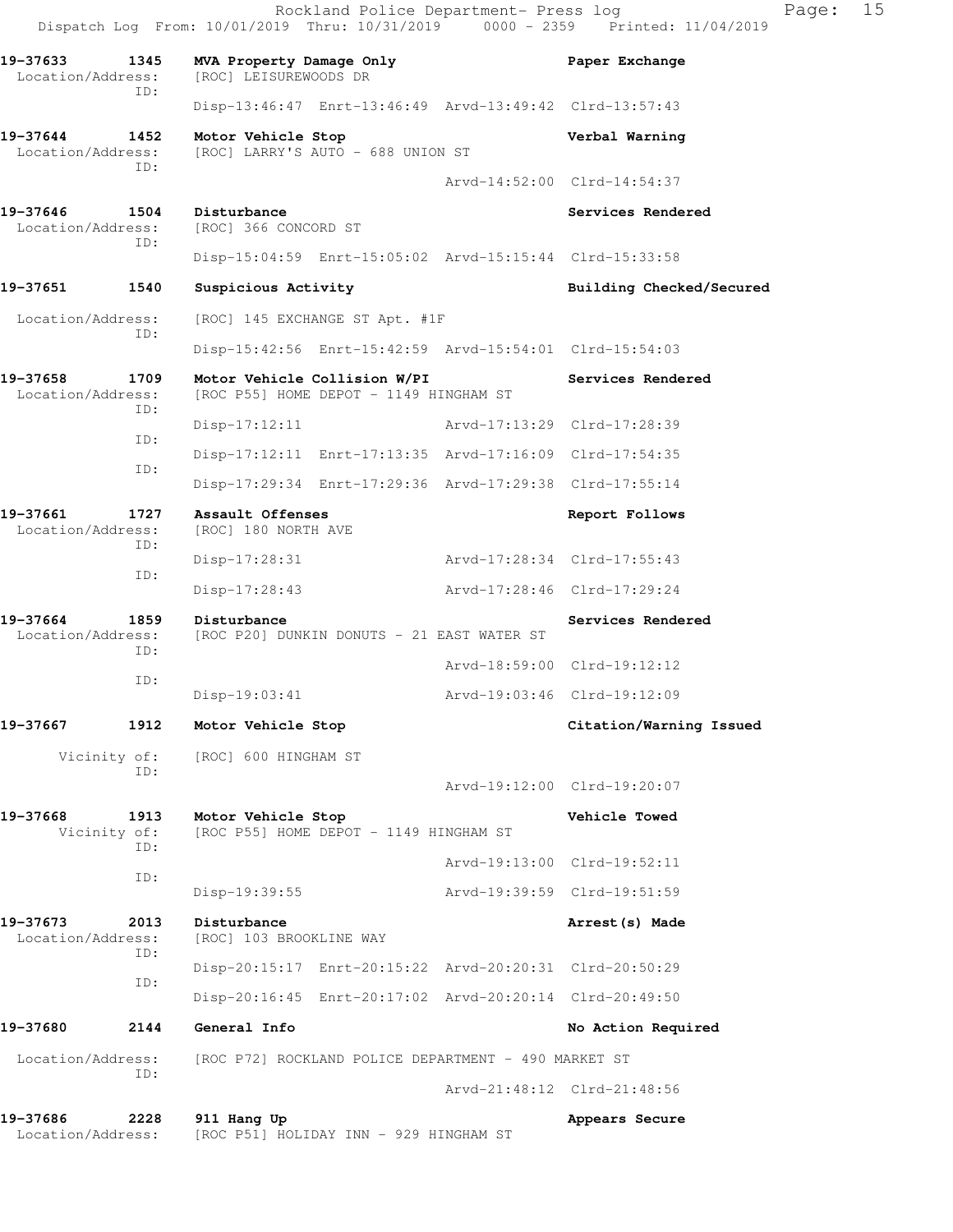Rockland Police Department- Press log entitled Page: 16 Dispatch Log From: 10/01/2019 Thru: 10/31/2019 0000 - 2359 Printed: 11/04/2019

ID:

Disp-22:29:46 Enrt-22:29:57 Arvd-22:34:41 Clrd-22:46:15

# **For Date: 10/06/2019 - Sunday**

| 0001<br>19-37689<br>Location/Address:        | General Info<br>[ROC P72] ROCKLAND POLICE DEPARTMENT - 490 MARKET ST      |                             | No Service                  |
|----------------------------------------------|---------------------------------------------------------------------------|-----------------------------|-----------------------------|
| ID:                                          | $Disp-00:05:36$                                                           |                             | $Clrd-00:06:14$             |
| 19-37697<br>0133<br>Location/Address:        | Suspicious Activity<br>[ROC] 165 LIBERTY ST                               |                             | Investigated                |
| ID:                                          | $Disp-01:34:40$                                                           |                             | Arvd-01:35:00 Clrd-01:42:18 |
| ID:                                          | Disp-01:36:19                                                             | Arvd-01:36:24 Clrd-01:42:18 |                             |
| 19-37698<br>0146<br>Location/Address:<br>ID: | 911 Hang Up<br>[ROC P27] CLEARWATER TECHNOLOGIES - 83 EAST WATER ST       |                             | Appears Secure              |
|                                              | Disp-01:47:56 Enrt-01:48:01 Arvd-01:49:00 Clrd-01:50:54                   |                             |                             |
| 19-37702<br>0514<br>Location/Address:<br>ID: | Building Check<br>[ROC] 100 UNION ST                                      |                             | Appears Secure              |
|                                              | $Disp-05:15:02$                                                           | Arvd-05:15:22 Clrd-05:38:57 |                             |
| 19-37704<br>0554<br>Vicinity of:<br>ID:      | Motor Vehicle Stop<br>[ROC] BY BALL FIELDS - SPRING ST                    |                             | Verbal Warning              |
|                                              |                                                                           |                             | Arvd-05:54:00 Clrd-05:57:16 |
| 19-37707<br>0623                             | Motor Vehicle Stop                                                        |                             | Citation/Warning Issued     |
| Location/Address:<br>ID:                     | [ROC] 522 SUMMER ST                                                       |                             |                             |
| ID:                                          |                                                                           |                             | Arvd-06:23:00 Clrd-06:32:07 |
|                                              | $Disp-06:24:57$                                                           | Arvd-06:25:01 Clrd-06:27:16 |                             |
| 19–37713<br>0805<br>Location/Address:<br>ID: | SHIFT ASSIGNMENTS<br>[ROC P72] ROCKLAND POLICE DEPARTMENT - 490 MARKET ST |                             | No Service                  |
|                                              | $Disp-08:07:03$                                                           |                             | $Clrd-08:07:15$             |
| 19-37718<br>0940<br>Location/Address:<br>ID: | Suspicious Activity<br>[ROC] PACIFIC ST                                   |                             | Could Not Locate            |
| ID:                                          | Disp-09:44:22 Enrt-09:45:08 Arvd-09:51:26 Clrd-09:57:26                   |                             |                             |
|                                              | Disp-09:49:20                                                             |                             | Arvd-09:49:26 Clrd-09:57:30 |
| 0955<br>19-37720<br>Location:                | Time off<br>[ROC]                                                         |                             | No Service                  |
| 19-37721<br>1035                             | Motor Vehicle Stop                                                        |                             | Citation/Warning Issued     |
| Location/Address:<br>ID:                     | [ROC] 896 SUMMER ST                                                       |                             |                             |
|                                              |                                                                           |                             | Arvd-10:35:00 Clrd-10:38:05 |
| 19–37723<br>1042<br>Location/Address:<br>ID: | Detail<br>[ROC P72] ROCKLAND POLICE DEPARTMENT - 490 MARKET ST            |                             | No Service                  |
|                                              | $Disp-10:44:36$                                                           |                             | $Clrd-10:44:42$             |
| 19-37724<br>1050<br>Location/Address:<br>ID: | Animal Complaint<br>[ROC] 332 PLAIN ST @ 2 LAUREN DR                      |                             | Services Rendered           |
|                                              |                                                                           |                             | Arvd-10:50:00 Clrd-10:59:59 |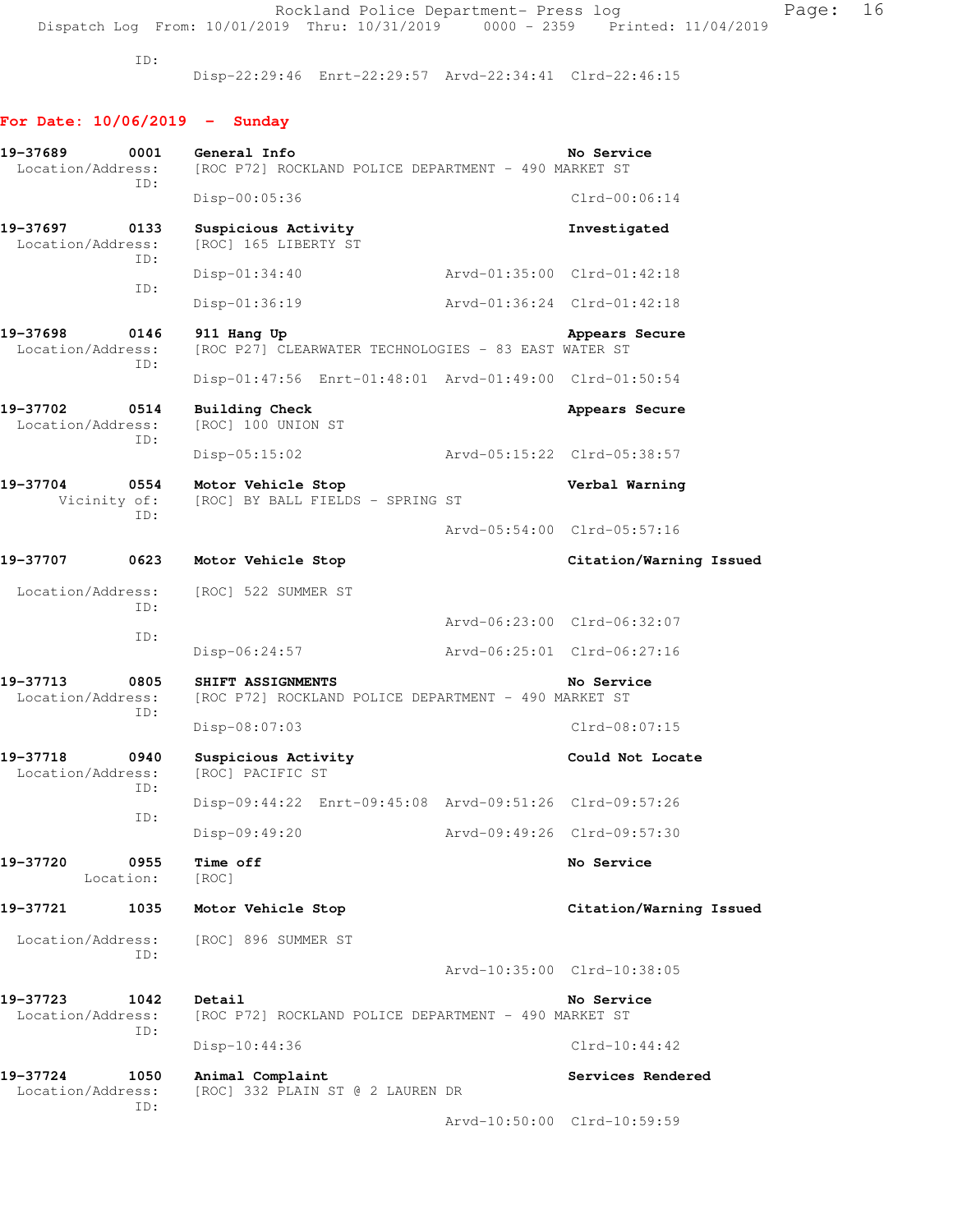Rockland Police Department- Press log Fage: 17 Dispatch Log From: 10/01/2019 Thru: 10/31/2019 0000 - 2359 Printed: 11/04/2019 19-37727 1132 Building Check **Building Checked/Secured**  Location/Address: [ROC] HINGHAM ST ID: Arvd-11:33:34 Clrd-11:33:53 **19-37728 1134 Building Check Building Checked/Secured**  Location/Address: [ROC] BILL DELAHUNT PKWY ID: Arvd-11:34:44 Clrd-11:51:32 19-37729 1134 Detail **19-37729** No Service Location/Address: [ROC P72] ROCKLAND POLICE DEPARTMENT - 490 MARKET ST ID: Disp-11:42:29 Clrd-11:42:42 19-37736 1227 Motor Vehicle Collision W/PI Services Rendered Location/Address: [ROC] 189 VFW DR Location/Address: ID: Disp-12:29:19 Enrt-12:29:27 Clrd-12:31:52 ID: Disp-12:29:19 Enrt-12:29:39 Arvd-12:32:16 Clrd-12:51:24 ID: Disp-12:29:19 Enrt-12:29:32 Arvd-12:32:08 Clrd-12:59:00 **19-37737 1242 911 Hang Up Services Rendered**  Location/Address: [ROC P84] PLAYERS SPORTS BAR - 86 VFW DR ID: Disp-12:46:05 Arvd-12:46:09 Clrd-12:51:11 **19-37740 1259 Building Check Building Checked/Secured**  Location/Address: [ROC] HINGHAM ST ID: Arvd-13:00:34 Clrd-13:01:00 **19-37742 1318 Detail No Service**  Location/Address: [ROC P72] ROCKLAND POLICE DEPARTMENT - 490 MARKET ST ID: Disp-13:21:24 Clrd-13:21:31 **19-37751 1450 911 Accidental Services Rendered**  Location/Address: [ROC] 28 EXCHANGE ST ID: Disp-14:51:07 Enrt-14:51:12 Clrd-15:04:11 19-37754 1508 Building Check **1996 120 Building Checked/Secured**  Location/Address: [ROC] HINGHAM ST ID: Arvd-15:09:30 Clrd-15:10:01 19-37755 1544 General Incident **19-37755** Services Rendered Location/Address: [ROC] 64 MONCRIEF RD ID: Disp-15:46:38 Clrd-15:46:44 **19-37757 1600 SHIFT ASSIGNMENTS Services Rendered**  Location/Address: [ROC P72] ROCKLAND POLICE DEPARTMENT - 490 MARKET ST ID: Disp-16:00:00 Clrd-16:16:28 **19-37767 1630 Lost Property Services Rendered**  Location/Address: [ROC P47] BEST WESTERN - 909 HINGHAM ST ID: Disp-17:49:14 Clrd-17:49:30 19-37761 1653 Shoplifting **Services Rendered** Location/Address: [ROC P98] DOLLAR TREE - 201 MARKET ST ID: Disp-16:53:56 Enrt-16:54:01 Arvd-16:54:03 Clrd-17:21:36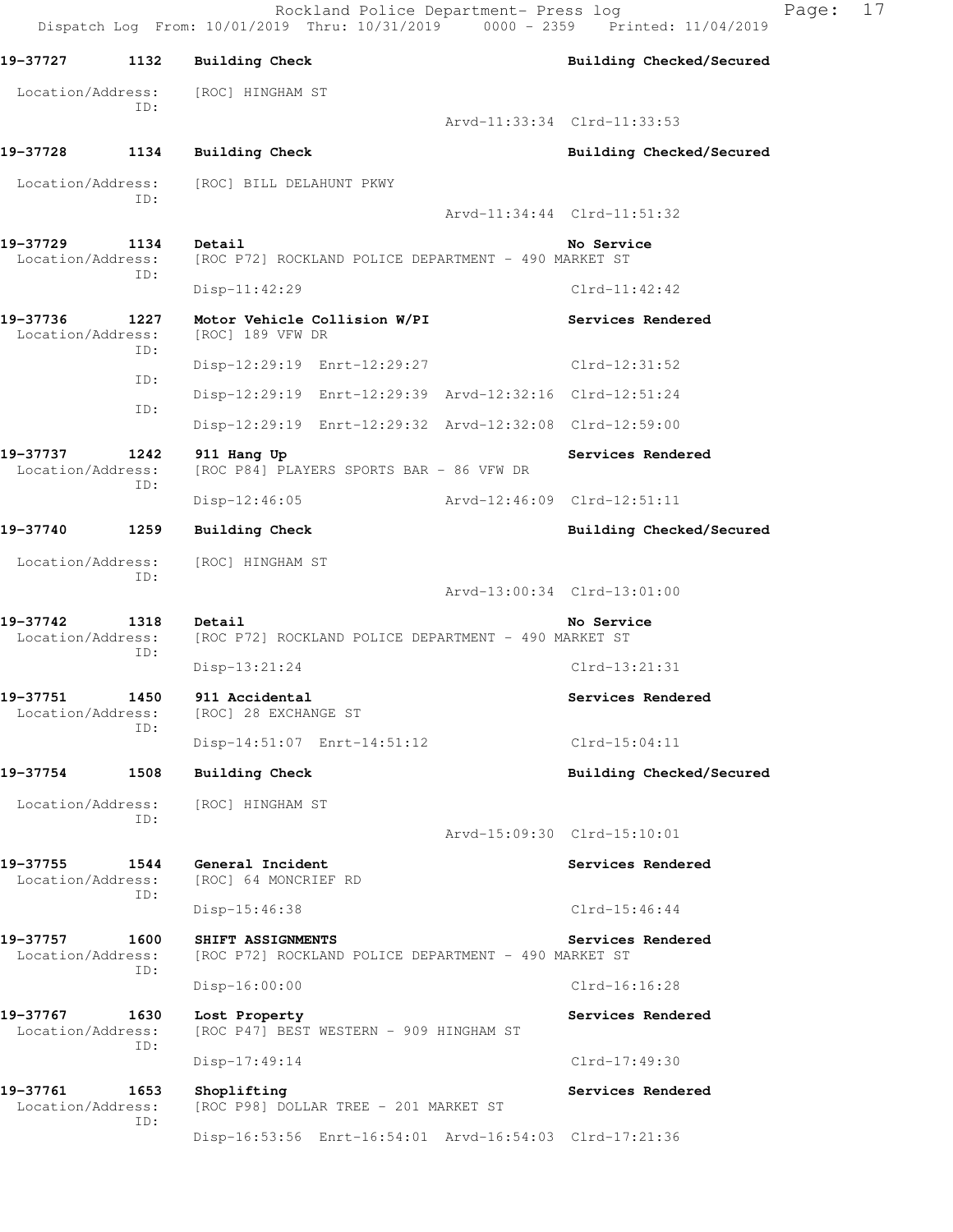Disp-16:53:56 Enrt-16:54:04 Arvd-16:54:05 Clrd-17:21:39

# **For Date: 10/07/2019 - Monday**

| 19-37791<br>Location/Address: | 0000        | SHIFT ASSIGNMENTS<br>[ROC P72] ROCKLAND POLICE DEPARTMENT - 490 MARKET ST |                             | Services Rendered              |
|-------------------------------|-------------|---------------------------------------------------------------------------|-----------------------------|--------------------------------|
|                               | ID:         | $Disp-00:00:00$                                                           |                             | $Clrd-00:03:37$                |
| 19-37801<br>Location/Address: | 0240        | Breaking & Entering<br>[ROC] MASS LANDSCAPING - 409 VFW DR                |                             | Investigated                   |
|                               | ID:         | Disp-02:43:26 Enrt-02:43:40 Arvd-02:44:37 Clrd-03:16:15                   |                             |                                |
|                               | ID:         | Disp-02:43:32 Enrt-02:43:36 Arvd-02:45:46 Clrd-03:10:28                   |                             |                                |
| 19-37802<br>Vicinity of:      | 0321        | Motor Vehicle Stop<br>[ROC P69] MCDONALD'S - 117 MARKET ST                |                             | Investigated                   |
|                               | ID:         |                                                                           |                             | Arvd-03:21:00 Clrd-03:23:26    |
|                               | ID:         | Disp-03:22:25                                                             | Arvd-03:22:30 Clrd-03:23:26 |                                |
| 19-37804                      | 0510        | 911 Accidental                                                            |                             | Transported to Hospital        |
| Location/Address:             |             | [ROC 70] WEBSTER PARK NURSING AND REHAB - 56 WEBSTER ST                   |                             |                                |
|                               | ID:         | Disp-05:12:30 Enrt-05:13:21 Arvd-05:16:29 Clrd-05:33:02                   |                             |                                |
| 19-37806<br>Location/Address: | 0521<br>ID: | Building Check<br>[ROC] UNION ST                                          |                             | Appears Secure                 |
|                               |             |                                                                           | Arvd-05:22:23 Clrd-05:39:51 |                                |
| 19-37811                      | 0618        | Disabled Motor Vehicle                                                    |                             | Taken/Referred to Other Agency |
| Location/Address:             |             | [ROC P55] HOME DEPOT - 1149 HINGHAM ST                                    |                             |                                |
|                               | ID:         | Disp-06:20:57 Enrt-06:21:07 Arvd-06:25:06 Clrd-06:52:31                   |                             |                                |
| 19-37812<br>Location/Address: | 0637<br>ID: | Lockout<br>[ROC P86] MOBIL GAS STATION - 158 MARKET ST                    |                             | Services Rendered              |
|                               |             | Disp-06:39:49 Enrt-06:39:56 Arvd-06:40:56 Clrd-06:44:45                   |                             |                                |
| 19-37819<br>Location/Address: | 0810        | SHIFT ASSIGNMENTS<br>[ROC P72] ROCKLAND POLICE DEPARTMENT - 490 MARKET ST |                             | No Service                     |
| 19-37835                      | 1015        | <b>Building Check</b>                                                     |                             | Building Checked/Secured       |
| Location/Address:             | TD:         | [ROC] HINGHAM ST                                                          |                             | Arvd-10:16:06 Clrd-10:17:32    |
|                               | 1015        |                                                                           |                             |                                |
| 19-37836                      |             | STATION MAINTENANCE                                                       |                             | No Action Required             |
| Location/Address:             |             | [ROC P72] ROCKLAND POLICE DEPARTMENT - 490 MARKET ST                      |                             |                                |
| 19-37837                      | 1018        | Building Check                                                            |                             | Building Checked/Secured       |
| Location/Address:             | ID:         | [ROC] BILL DELAHUNT PKWY                                                  | Arvd-10:18:57 Clrd-10:19:59 |                                |
| 19-37838                      | 1020        | Motor Vehicle Complaint                                                   |                             | Investigated                   |
| Vicinity of:                  | ID:         | [ROC 16] ROCKLAND AUTO BROKERS - LIBERTY SQ                               |                             |                                |
|                               |             | Disp-10:21:32 Enrt-10:21:38 Arvd-10:29:56 Clrd-10:29:58                   |                             |                                |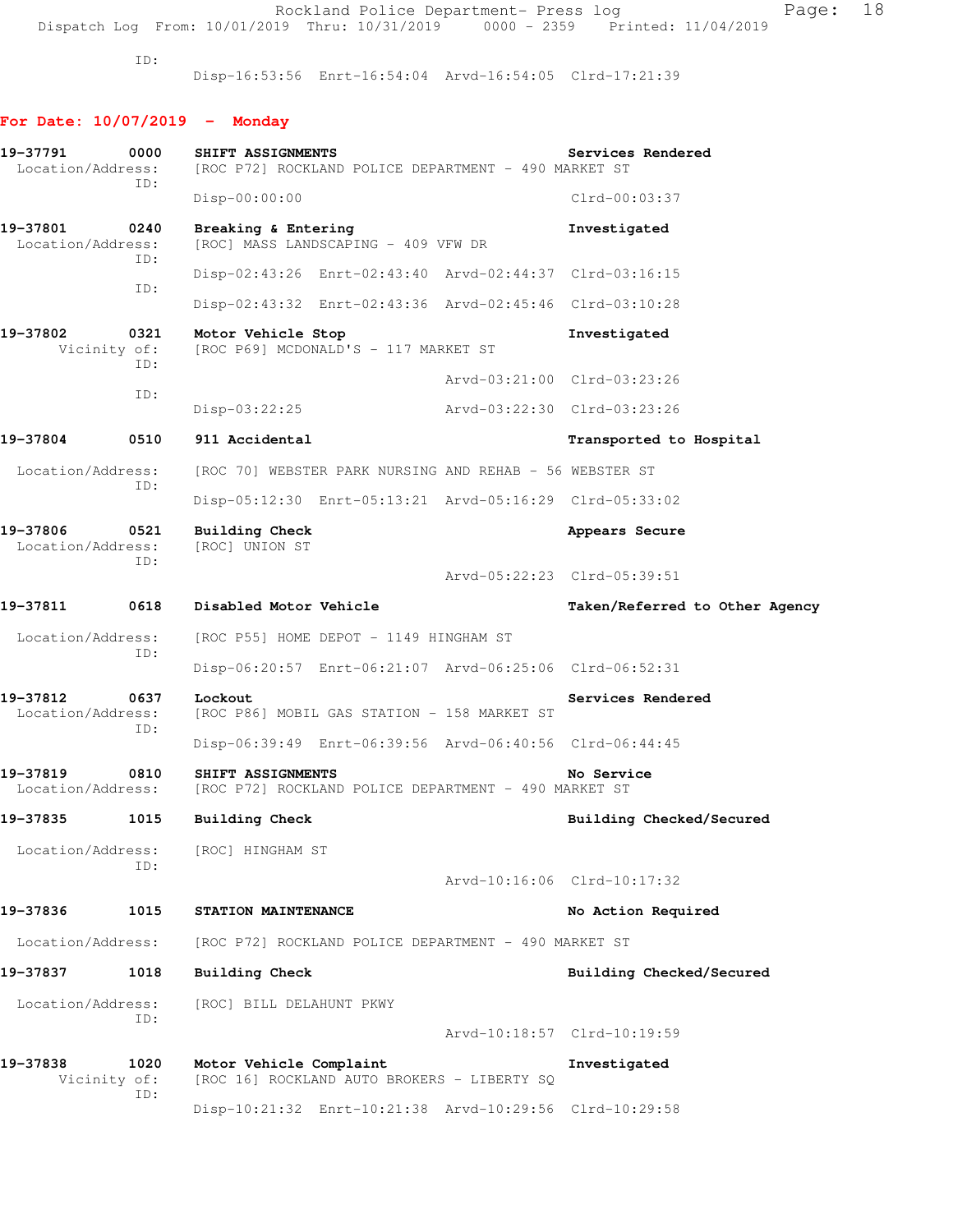|                                    |                   | Rockland Police Department- Press log<br>Dispatch Log From: 10/01/2019 Thru: 10/31/2019 0000 - 2359 Printed: 11/04/2019 |                             |                             | Page: | 19 |
|------------------------------------|-------------------|-------------------------------------------------------------------------------------------------------------------------|-----------------------------|-----------------------------|-------|----|
| Vicinity of:                       |                   | [ROC] HINGHAM ST                                                                                                        |                             |                             |       |    |
|                                    | ID:               | Disp-10:48:08 Enrt-10:48:18 Arvd-10:54:44 Clrd-11:03:24                                                                 |                             |                             |       |    |
|                                    | ID:               | $Disp-11:03:45$                                                                                                         |                             | $Clrd-11:03:55$             |       |    |
| 19-37841<br>Location/Address:      | 1048              | Follow-Up Investigation<br>[ROC] 42 GARDNER ST                                                                          |                             | Services Rendered           |       |    |
|                                    | ID:               |                                                                                                                         |                             | Aryd-10:48:00 Clrd-10:52:09 |       |    |
| 19-37845                           | 1053              | General Info                                                                                                            |                             | No Action Required          |       |    |
| Location/Address:                  |                   | [ROC P72] ROCKLAND POLICE DEPARTMENT - 490 MARKET ST                                                                    |                             |                             |       |    |
| 19-37846<br>Vicinity of:           | 1056<br>ID:       | Road Obstruction<br>[ROC] SPRING ST                                                                                     |                             | Services Rendered           |       |    |
|                                    |                   |                                                                                                                         |                             | Arvd-10:56:00 Clrd-11:06:06 |       |    |
| 19-37848                           | 1102              | <b>Building Check</b>                                                                                                   |                             | Building Checked/Secured    |       |    |
| Location/Address:                  |                   | [ROC] HINGHAM ST                                                                                                        |                             |                             |       |    |
|                                    | ID:               |                                                                                                                         |                             | Arvd-11:03:24 Clrd-11:03:39 |       |    |
| 19-37855<br>Vicinity of:           | 1233<br>ID:       | Suspicious Activity<br>[ROC] 324 HOWARD ST @ 76 PARK ST                                                                 |                             | Investigated                |       |    |
|                                    | ID:               | Disp-12:33:59 Enrt-12:34:03 Arvd-12:37:41 Clrd-12:42:28                                                                 |                             |                             |       |    |
|                                    |                   | Disp-12:38:09                                                                                                           | Arvd-12:38:12 Clrd-12:42:32 |                             |       |    |
| 19-37858                           | 1315              | Building Check                                                                                                          |                             | Building Checked/Secured    |       |    |
| Location/Address:                  |                   | [ROC] HINGHAM ST                                                                                                        |                             |                             |       |    |
|                                    | ID:               |                                                                                                                         |                             | Arvd-13:15:40 Clrd-13:15:54 |       |    |
| 19-37861<br>Location/Address:      | 1327<br>ID:       | Assist Fire Department<br>[ROC] 32 STUDLEY CT                                                                           |                             | Services Rendered           |       |    |
|                                    |                   | Disp-13:28:07 Enrt-13:28:10 Arvd-13:28:11 Clrd-13:43:59                                                                 |                             |                             |       |    |
| 19-37869<br>Location/Address:      | 1514<br>ID:       | Assist Public<br>[ROC] 51 MAPLE ST Apt. #215                                                                            |                             | Services Rendered           |       |    |
|                                    |                   | Disp-15:20:21                                                                                                           |                             | Clrd-15:24:32               |       |    |
| 19-37870                           | 1522<br>Location: | Details / Time off<br>[ROC]                                                                                             |                             | No Service                  |       |    |
| 19-37876<br>Location/Address:      | ID:               | 1609 General Info<br>[ROC P72] ROCKLAND POLICE DEPARTMENT - 490 MARKET ST                                               |                             | Services Rendered           |       |    |
|                                    |                   |                                                                                                                         |                             | Arvd-16:09:00 Clrd-16:12:11 |       |    |
| 19-37879<br>Location/Address:      | 1623<br>ID:       | Inspection<br>[ROC 17] E.T. WRIGHT SHOE FACTORY - 379 LIBERTY ST                                                        |                             | Services Rendered           |       |    |
|                                    |                   |                                                                                                                         |                             | Arvd-16:23:00 Clrd-17:40:41 |       |    |
| 19-37881<br>Location/Address:      | ID:               | 1640 911 Accidental<br>[ROC] 1 TECHNOLOGY PL Apt. #3RD                                                                  |                             | Investigated                |       |    |
|                                    |                   | Disp-16:44:05 Enrt-16:44:17 Arvd-16:48:15 Clrd-16:48:32                                                                 |                             |                             |       |    |
| 19-37883 1642<br>Location/Address: |                   | 911 Accidental<br>[ROC] 1 TECHNOLOGY PL                                                                                 |                             | No Service                  |       |    |
| 19-37884 1642<br>Location/Address: |                   | Emergency Medical<br>[ROC] 51 UNION ST                                                                                  |                             | Services Rendered           |       |    |
|                                    |                   |                                                                                                                         |                             |                             |       |    |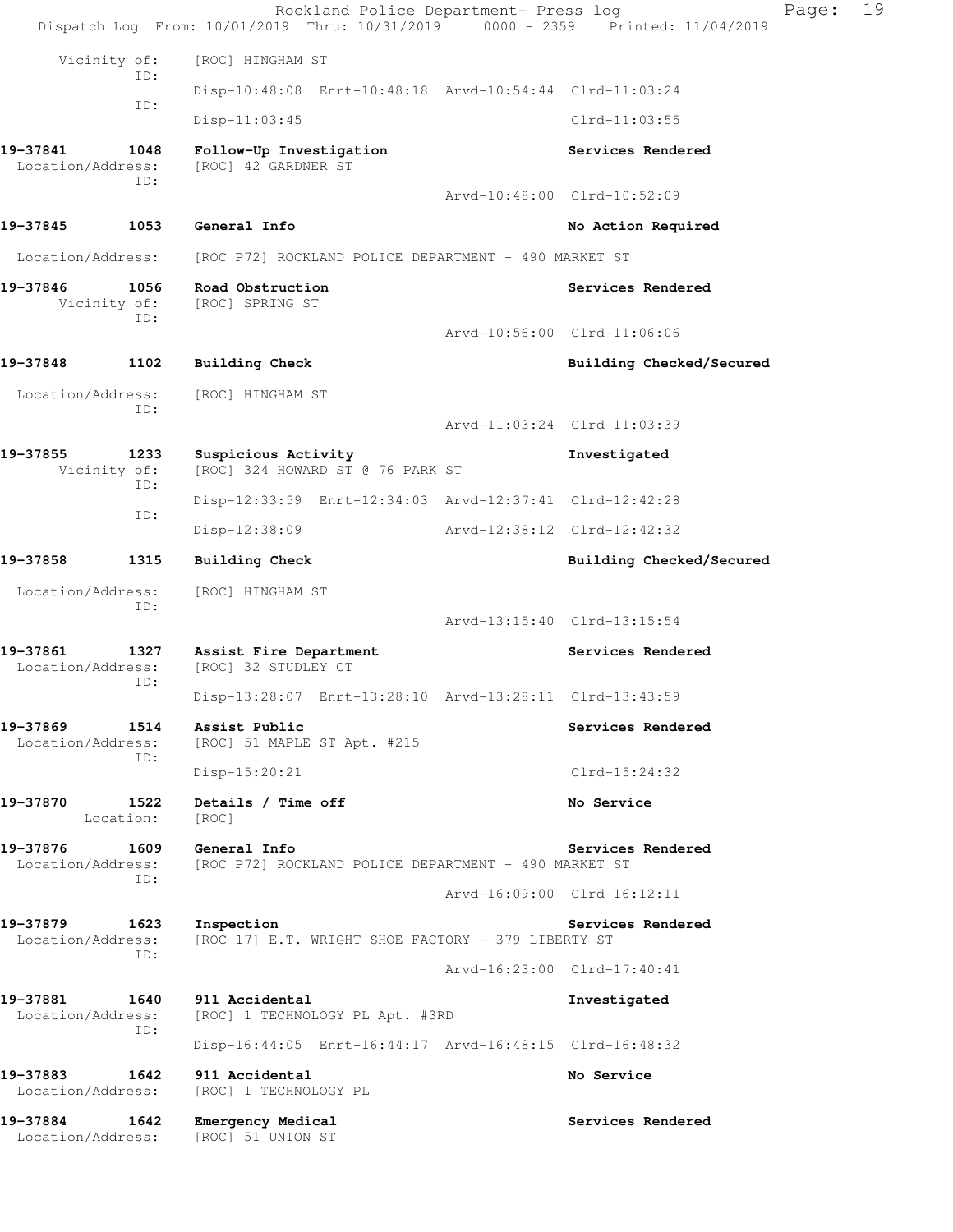Rockland Police Department- Press log Fage: 20 Dispatch Log From: 10/01/2019 Thru: 10/31/2019 0000 - 2359 Printed: 11/04/2019 ID: Disp-16:46:24 Arvd-16:46:27 Clrd-16:59:58 ID: Disp-16:50:30 Arvd-16:50:34 Clrd-16:58:37 **19-37892 1734 911 Accidental Services Rendered**  Location/Address: [ROC] 141 MONCRIEF RD ID: Disp-17:36:29 Enrt-17:36:34 Arvd-17:45:06 Clrd-17:45:09 **19-37893 1749 911 Accidental Investigated**  Location/Address: [ROC] 141 MONCRIEF RD ID: Disp-17:49:22 Enrt-17:49:25 Clrd-17:54:44<br>19-37892 Original Call #: 19-37896 1759 Disturbance **1996 1996 1997 1998 1998 1998 1998** Services Rendered Location/Address: [ROC] 3 WINTER CIR ID: Disp-18:02:15 Arvd-18:05:14 Clrd-18:28:49 ID: Disp-18:02:57 Arvd-18:05:27 Clrd-18:28:45 19-37899 1829 Disturbance **Services Rendered** Location/Address: [ROC] 51 MAPLE ST Apt. #132 ID: Disp-18:31:25 Arvd-18:32:20 Clrd-18:40:16 ID: Disp-18:31:31 Arvd-18:33:58 Clrd-18:40:20 **19-37910 1946 Motor Vehicle Stop Citation/Warning Issued**  Vicinity of: [ROC] 360 UNION ST @ 11 BELMONT ST ID: Arvd-19:46:00 Clrd-19:53:05 **19-37911 1949 Assist Other Agency Services Rendered**  Location/Address: [ROC] 91 UNION ST Apt. #B ID: Arvd-19:49:00 Clrd-20:04:45 19-37912 2006 Motor Vehicle Complaint **19-37912** Services Rendered Vicinity of: [ROC] 1 MILLBROOK DR @ 414 BEECH ST ID: Disp-20:09:21 Enrt-20:09:40 Arvd-20:12:14 Clrd-20:19:39 ID: Disp-20:14:52 Clrd-20:15:53 19-37918 2101 911 Hang Up **Services Rendered** Location/Address: [ROC] 5 DOGWOOD CIR ID: Disp-21:04:22 Enrt-21:05:20 Arvd-21:07:22 Clrd-21:27:26 **19-37923 2222 Follow-Up Investigation Services Rendered**  Location/Address: [ROC] 91 UNION ST Apt. #B ID: Disp-22:23:56 Enrt-22:24:08 Arvd-22:27:11 Clrd-22:45:13 ID: Disp-22:23:56 Enrt-22:24:05 Arvd-22:27:08 Clrd-22:45:10 **19-37925** 2313 Threats Services Rendered Location/Address: [ROC] 119 GROVE ST Apt. #240 ID: Disp-23:45:23 Enrt-23:45:28 Arvd-23:45:31 Clrd-23:45:36 **19-37926 2317 Disturbance Report Follows**  Location/Address: [ROC 77] 110 UNION ST Apt. #4 ID: Disp-23:18:11 Enrt-23:18:22 Arvd-23:18:32 Clrd-23:46:52 ID: Disp-23:18:11 Enrt-23:18:25 Arvd-23:18:28 Clrd-23:46:48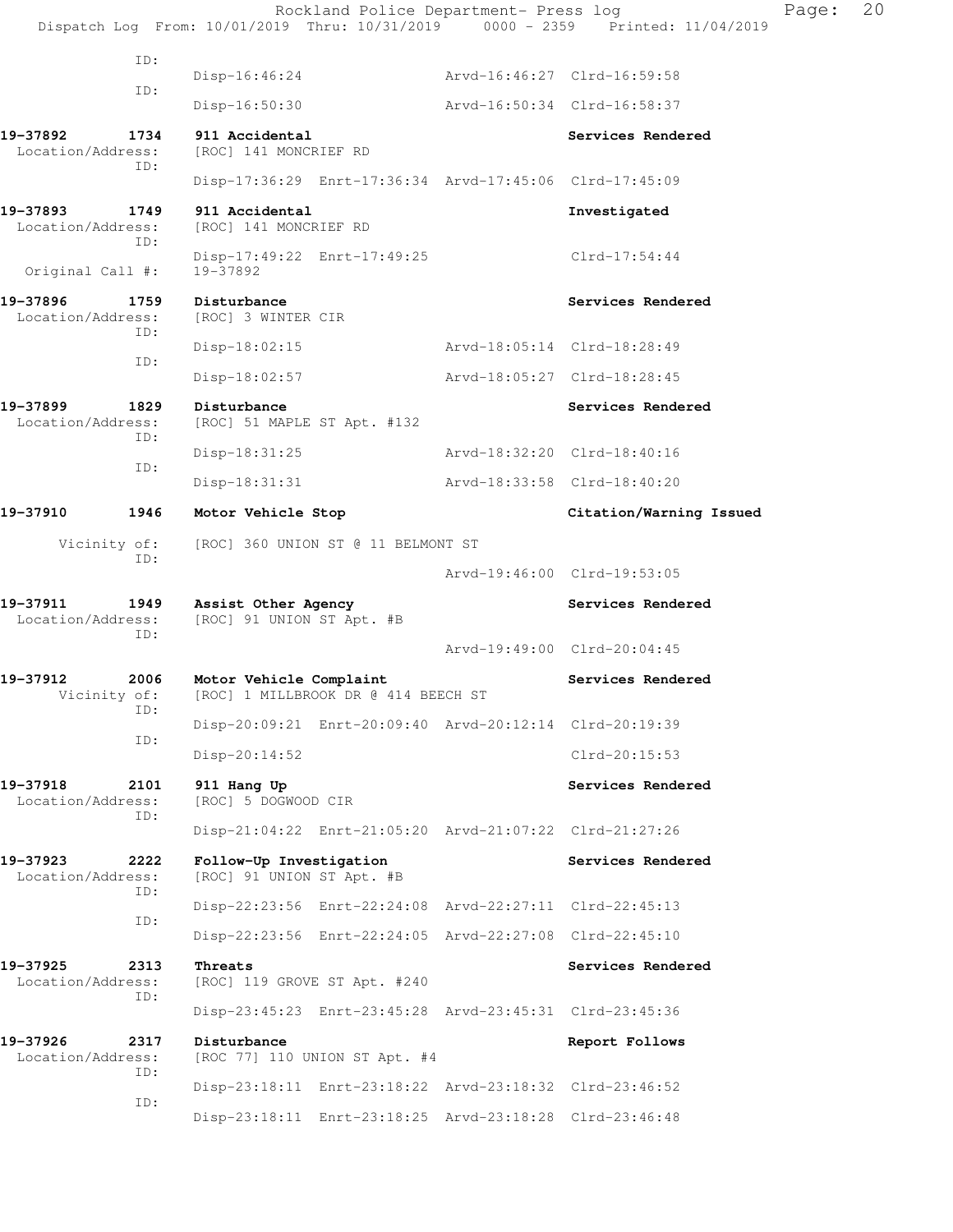Rockland Police Department- Press log Fage: 21 Dispatch Log From: 10/01/2019 Thru: 10/31/2019 0000 - 2359 Printed: 11/04/2019 **19-37929 2349 911 Hang Up Services Rendered**  Location/Address: [ROC] 18 DEXTER RD ID: Disp-23:51:36 Enrt-23:52:02 Clrd-23:53:14 **For Date: 10/08/2019 - Tuesday 19-37931 0000 SHIFT ASSIGNEMTNS Services Rendered**<br>Location/Address: [ROC P72] ROCKLAND POLICE DEPARTMENT - 490 MARKET ST [ROC P72] ROCKLAND POLICE DEPARTMENT - 490 MARKET ST ID: Disp-00:00:00 Clrd-00:47:02 **19-37930 0014 Unwanted Party Peace Restored**  Location/Address: [ROC] 74 HANNAH WAY Apt. #E ID: Disp-00:16:18 Enrt-00:16:29 Arvd-00:17:21 Clrd-00:29:04 ID: Disp-00:16:26 Enrt-00:16:29 Arvd-00:17:24 Clrd-00:29:08 19-37932 0047 Assist Other Agency **Services Rendered** Location/Address: [ROC P72] ROCKLAND POLICE DEPARTMENT - 490 MARKET ST ID: Disp-00:51:07 Clrd-00:51:15 **19-37933 0051 OFFICER HELD OVER Services Rendered**  Location/Address: [ROC P72] ROCKLAND POLICE DEPARTMENT - 490 MARKET ST ID: Disp-00:54:35 Clrd-00:54:52 **19-37940 0536 Motor Vehicle Stop Citation/Warning Issued**  Location/Address: [ROC] 10 HINGHAM ST @ 440 WEBSTER ST ID: Arvd-05:36:00 Clrd-05:50:42 **19-37947 0605 Emergency Medical Transported to Hospital**  Location/Address: [ROC] 146 DURBECK RD Fire Unit: ROCKEN1-Pumper-Rockland Engine 1 Disp-06:06:34 Clrd-06:07:03 InQrtsUnavl-06:07:07 InSrvce-06:07:07<br>EMS Unit: ROCKAM1-Rockland A1 ROCKAM1-Rockland A1 Disp-06:06:39 Clrd-06:07:00 InQrtsUnavl-06:07:10 InSrvce-06:07:10 ID: Disp-06:06:43 Arvd-06:07:53 Clrd-06:23:54<br>EMS Unit: ROCKAM1-Rockland A1 ROCKAM1-Rockland A1 Disp-06:07:22 Enrt-06:10:07 Arvd-06:13:59 Clrd-06:25:44 Hosp-06:38:07 ClrHosp-07:33:11 InQrtsUnavl-07:39:23 InSrvce-07:39:23 Fire Unit: ROCKEN1-Pumper-Rockland Engine 1 Disp-06:07:26 Enrt-06:10:09 Arvd-06:13:56 Clrd-06:26:13 InQrtsUnavl-06:43:04 InSrvce-06:43:04 **19-37960 0807 SHIFT ASSIGNMENTS No Service** 

Location/Address: [ROC P72] ROCKLAND POLICE DEPARTMENT - 490 MARKET ST

**19-37993 0810 Details / Time off No Service**  Location: [ROC] **19-37967 0834 Unwanted Party Sent On Way**  Location/Address: [ROC] 31 LEISUREWOODS DR ID: Disp-08:36:37 Enrt-08:36:52 Arvd-08:40:10 Clrd-08:53:22 ID: Disp-08:36:40 Enrt-08:36:53 Arvd-08:38:20 Clrd-08:53:25 **19-37969 0906 Motor Vehicle Stop Citation/Warning Issued** 

 Location/Address: [ROC] WEST WATER ST @ UNION ST ID:

Arvd-09:06:00 Clrd-09:11:26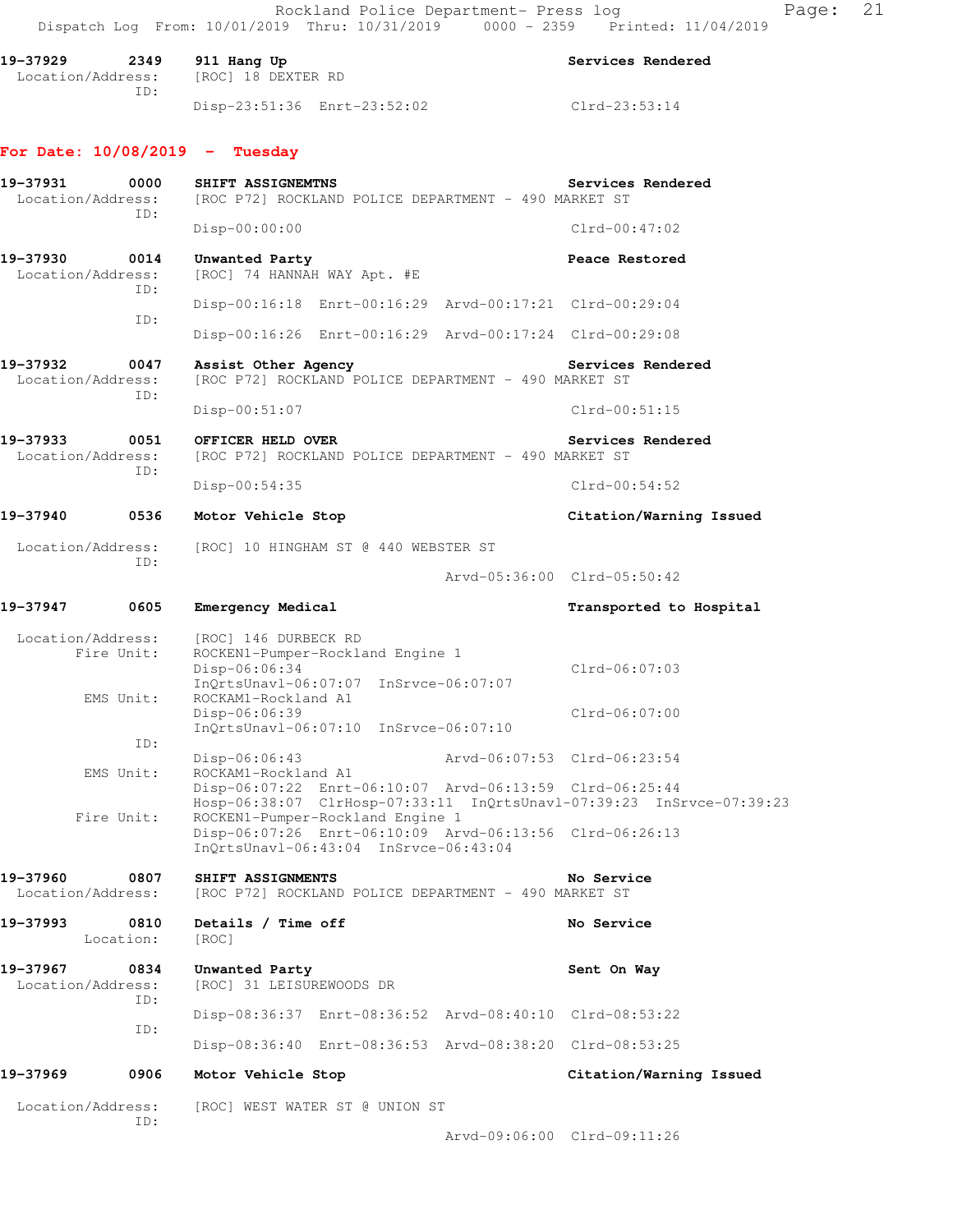| 19-37971<br>0910<br>Location/Address:        | Burglar Alarm<br>[ROC] SHED - 484 POND ST                             |                             | Investigated                                                                   |
|----------------------------------------------|-----------------------------------------------------------------------|-----------------------------|--------------------------------------------------------------------------------|
| ID:                                          | Disp-09:11:00 Enrt-09:11:04                                           |                             | Arvd-09:17:10 Clrd-09:20:34                                                    |
| ID:                                          | Disp-09:11:50 Enrt-09:11:52 Arvd-09:15:12 Clrd-09:20:32               |                             |                                                                                |
| 19-37972<br>0934<br>Location/Address:        | Trespassing<br>[ROC] 320 CONCORD ST                                   |                             | Investigated                                                                   |
| ID:                                          | $Disp-09:52:12$                                                       |                             | Arvd-09:52:34 Clrd-10:04:32                                                    |
| ID:                                          | Disp-09:52:19                                                         |                             | Arvd-09:52:33 Clrd-10:04:29                                                    |
| 19-37973<br>0941<br>Location/Address:<br>ID: | Animal Complaint                                                      |                             | Investigated<br>[ROC 69] SOUTH SHORE REHAB & NURSING - 115 NORTH AVE Apt. #14E |
|                                              | Disp-09:43:32 Enrt-09:44:02                                           |                             | $Clrd-09:44:21$                                                                |
| ID:                                          | Disp-09:46:02 Enrt-09:46:06 Arvd-09:50:01 Clrd-10:04:37               |                             |                                                                                |
| 19-37974<br>0957                             | Details / Time off                                                    |                             | No Action Required                                                             |
| Location:                                    | [ROC]                                                                 |                             |                                                                                |
| 19-37986<br>1129<br>Location/Address:<br>ID: | Emergency Medical<br>[ROC 65] ROGERS MIDDLE SCHOOL - 100 TAUNTON AVE  |                             | Services Rendered                                                              |
|                                              | Disp-11:29:58 Enrt-11:30:00 Arvd-11:31:52 Clrd-11:43:51               |                             |                                                                                |
| 19-38259<br>1330<br>Location/Address:        | Animal Complaint<br>[ROC] 160 SPRING ST                               |                             | Services Rendered                                                              |
| 19-37995<br>1347<br>Location/Address:<br>ID: | 911 Accidental<br>[ROC] 121 WEYMOUTH ST                               |                             | Investigated                                                                   |
| ID:                                          | Disp-13:48:10 Enrt-13:48:14 Arvd-13:51:04 Clrd-13:53:03               |                             |                                                                                |
|                                              | Disp-13:48:10 Enrt-13:48:15                                           |                             | $Clrd-13:51:54$                                                                |
| 19-37996<br>1348<br>Location/Address:<br>ID: | 911 Accidental<br>[ROC 92] R STEWART ESTEN SCHOOL - 733 SUMMER ST     |                             | Investigated                                                                   |
|                                              | Disp-13:49:42 Enrt-13:49:44 Arvd-13:54:17 Clrd-13:55:46               |                             |                                                                                |
| 19-38000<br>1409<br>TD:                      | Motor Vehicle Stop<br>Location/Address: [ROC] BY THE BARN - SUMMER ST |                             | Verbal Warning                                                                 |
|                                              |                                                                       |                             | Arvd-14:09:00 Clrd-14:11:01                                                    |
| 19-38002<br>Location/Address:<br>ID:         | 1444 Disabled Motor Vehicle<br>[ROC] 422 NORTH AVE @ 511 PLAIN ST     |                             | Services Rendered                                                              |
|                                              |                                                                       |                             | Arvd-14:44:00 Clrd-14:57:57                                                    |
| 19-38003<br>1458<br>Location/Address:<br>ID: | Motor Vehicle Stop<br>[ROC P75] UNION POINT - BILL DELAHUNT PKWY      |                             | Verbal Warning                                                                 |
|                                              |                                                                       |                             | Arvd-14:58:00 Clrd-15:03:48                                                    |
| 19-38004<br>1500<br>Location/Address:<br>ID: | Assist Other Agency<br>[ROC] 2 TIFFANY LN                             |                             | Services Rendered                                                              |
|                                              |                                                                       |                             | Arvd-15:00:00 Clrd-15:04:08                                                    |
| 19-38010<br>1528<br>Location/Address:<br>ID: | Assist Other Agency<br>[ROC] 52 TAUNTON AVE - TAUNTON AVE             |                             | Services Rendered                                                              |
| ID:                                          | Disp-15:31:28                                                         | Arvd-15:31:40 Clrd-15:51:01 |                                                                                |
|                                              | Disp-15:31:28                                                         | Arvd-15:31:41 Clrd-15:51:00 |                                                                                |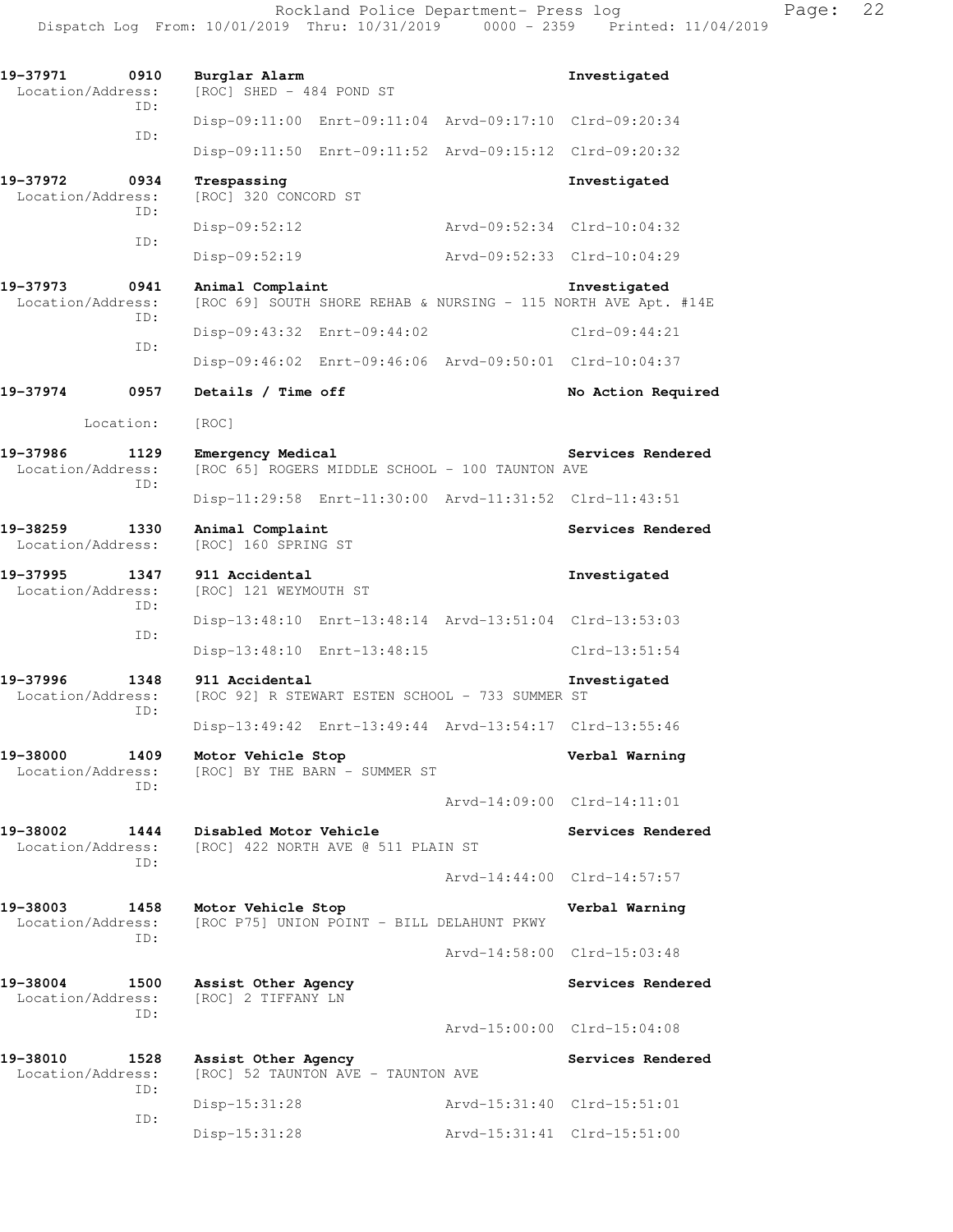|                               |                   |                                                       | Rockland Police Department- Press log                   |                             | Dispatch Log From: 10/01/2019 Thru: 10/31/2019 0000 - 2359 Printed: 11/04/2019         | Page: | 23 |
|-------------------------------|-------------------|-------------------------------------------------------|---------------------------------------------------------|-----------------------------|----------------------------------------------------------------------------------------|-------|----|
|                               | ID:               | Disp-15:31:35                                         |                                                         | Arvd-15:31:38 Clrd-15:51:03 |                                                                                        |       |    |
| 19-38013<br>Location/Address: | 1549<br>ID:       | General Info                                          | [ROC P72] ROCKLAND POLICE DEPARTMENT - 490 MARKET ST    |                             | Services Rendered                                                                      |       |    |
|                               |                   |                                                       |                                                         |                             | Arvd-15:49:00 Clrd-16:06:54                                                            |       |    |
| 19-38018                      | 1600              | General Info                                          |                                                         |                             | No Action Required                                                                     |       |    |
| Location/Address:             | ID:               |                                                       | [ROC P72] ROCKLAND POLICE DEPARTMENT - 490 MARKET ST    |                             |                                                                                        |       |    |
|                               |                   |                                                       |                                                         |                             | Arvd-16:00:00 Clrd-16:30:00                                                            |       |    |
| 19-38014<br>Location/Address: | 1605<br>ID:       | Assault Offenses<br>[ROC] 110 MARTHA DR Apt. #A       |                                                         |                             | Services Rendered                                                                      |       |    |
|                               |                   | $Disp-16:23:44$                                       |                                                         |                             | Arvd-16:23:46 Clrd-16:25:54                                                            |       |    |
| 19-38016<br>Location/Address: | 1615<br>ID:       | Larceny / Forgery/ Fraud<br>[ROC] 21 NORTH DOUGLAS ST |                                                         |                             | Summons To Court                                                                       |       |    |
|                               |                   |                                                       |                                                         |                             | Arvd-16:15:00 Clrd-16:17:20                                                            |       |    |
| 19-38017<br>Location/Address: | 1617<br>ID:       | Escort/Transport<br>[ROC] 320 CONCORD ST              |                                                         |                             | Services Rendered                                                                      |       |    |
|                               |                   |                                                       |                                                         |                             | Arvd-16:17:00 Clrd-16:23:55                                                            |       |    |
| 19-38021<br>Location/Address: | 1631<br>ID:       | Assault Offenses<br>[ROC] 101 GREEN ST                |                                                         |                             | Investigated                                                                           |       |    |
|                               | ID:               |                                                       | Disp-16:32:36 Enrt-16:32:40 Arvd-16:40:32 Clrd-16:57:49 |                             |                                                                                        |       |    |
|                               | ID:               |                                                       | Disp-16:33:16 Enrt-16:33:18 Arvd-16:35:23 Clrd-16:54:48 |                             |                                                                                        |       |    |
|                               | ID:               |                                                       | Disp-16:43:22 Enrt-16:43:27 Arvd-16:57:19 Clrd-16:57:22 |                             |                                                                                        |       |    |
|                               |                   | Disp-17:10:36                                         |                                                         |                             | Arvd-17:10:50 Clrd-17:15:18                                                            |       |    |
| 19-38026<br>Location/Address: | 1711<br>ID:       | 911 Accidental                                        |                                                         |                             | Services Rendered<br>[ROC 70] WEBSTER PARK NURSING AND REHAB - 56 WEBSTER ST Apt. #117 |       |    |
|                               |                   |                                                       | Disp-17:13:27 Enrt-17:13:31 Arvd-17:15:14 Clrd-17:19:50 |                             |                                                                                        |       |    |
| 19-38028                      | 1716<br>Location: | Details / Time off<br>[ROC]                           |                                                         |                             | Services Rendered                                                                      |       |    |
| 19-38036<br>Location/Address: | 1755<br>ID:       | Health & Welfare Check<br>[ROC] 45 STUDLEY CT         |                                                         |                             | Services Rendered                                                                      |       |    |
|                               | ID:               |                                                       | Disp-17:56:59 Enrt-17:57:33 Arvd-18:03:03 Clrd-18:10:09 |                             |                                                                                        |       |    |
|                               | ID:               |                                                       | Disp-17:57:08 Enrt-17:57:29 Arvd-18:03:06 Clrd-18:10:13 |                             |                                                                                        |       |    |
|                               |                   |                                                       | Disp-17:57:22 Enrt-17:57:26 Arvd-17:58:59 Clrd-18:02:37 |                             |                                                                                        |       |    |
| 19-38037<br>Vicinity of:      | 1759<br>ID:       | Health & Welfare Check                                | [ROC P93] THE BANNER - 167 UNION ST                     |                             | Gone on arrival                                                                        |       |    |
|                               | ID:               |                                                       | Disp-18:02:01 Enrt-18:02:10 Arvd-18:05:03 Clrd-18:10:25 |                             |                                                                                        |       |    |
|                               |                   |                                                       | Disp-18:02:50 Enrt-18:02:56 Arvd-18:05:07 Clrd-18:10:22 |                             |                                                                                        |       |    |
| 19-38042<br>Location/Address: | 1848<br>ID:       | Harassment<br>[ROC] 167 MARKET ST                     |                                                         |                             | Services Rendered                                                                      |       |    |
|                               |                   |                                                       | Disp-18:50:56 Enrt-18:51:03 Arvd-18:52:45 Clrd-19:10:42 |                             |                                                                                        |       |    |
| 19-38045                      | 1937              | Details / Time off                                    |                                                         |                             | No Action Required                                                                     |       |    |
|                               | Location:         | [ROC]                                                 |                                                         |                             |                                                                                        |       |    |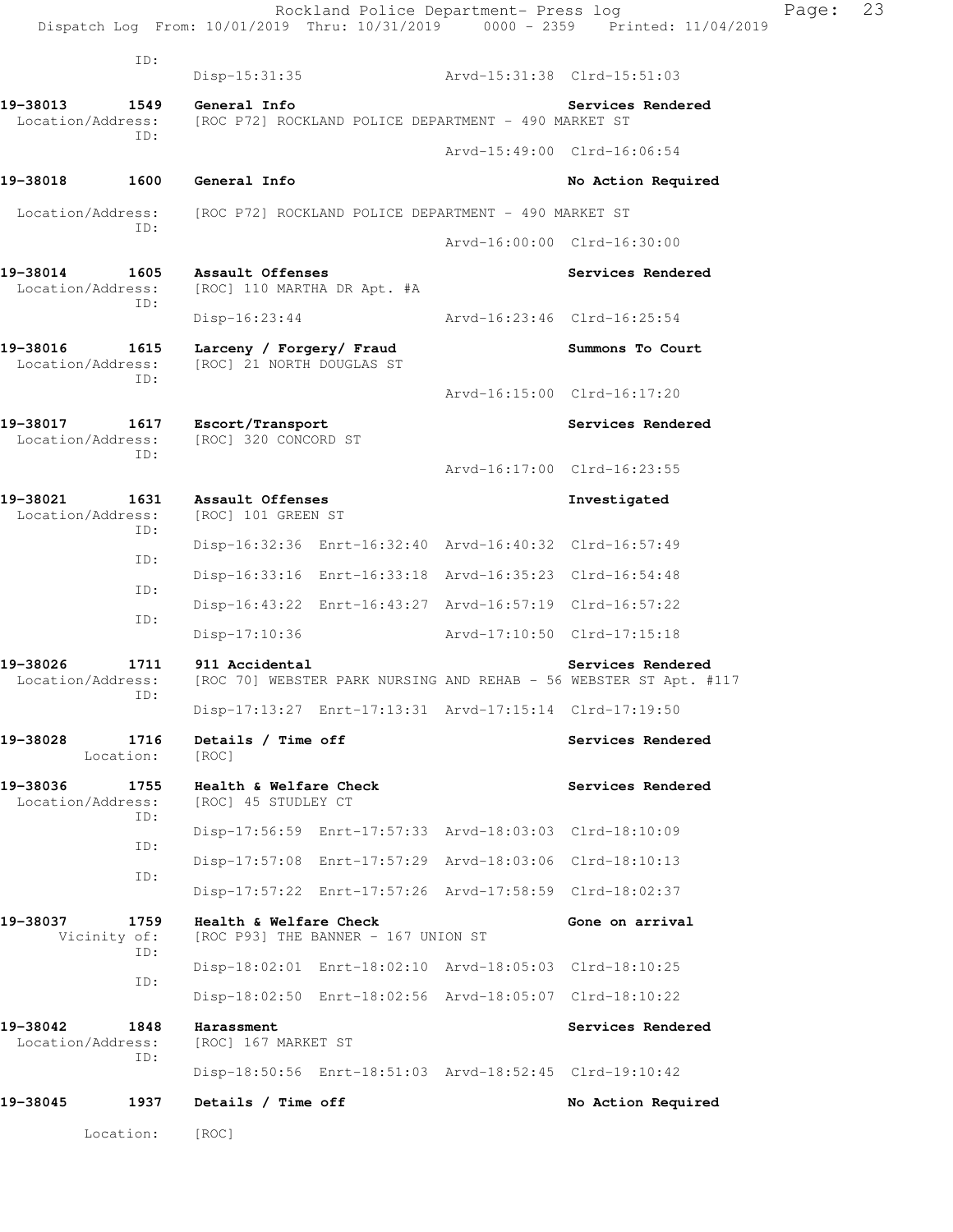| 19-38046<br>Location/Address: | 1940<br>TD: | Unwanted Party                                | [ROC 77] 110 UNION ST Apt. #4       |                                                         | Services Rendered                                                                      |
|-------------------------------|-------------|-----------------------------------------------|-------------------------------------|---------------------------------------------------------|----------------------------------------------------------------------------------------|
|                               |             |                                               |                                     | Disp-19:41:47 Enrt-19:42:53 Arvd-19:44:30 Clrd-19:53:03 |                                                                                        |
|                               | TD:         |                                               | Disp-19:41:54 Enrt-19:42:57         |                                                         | $Clrd-19:45:23$                                                                        |
|                               | ID:         | Disp-19:45:29                                 |                                     | Arvd-19:45:34 Clrd-19:53:09                             |                                                                                        |
| 19-38048<br>Vicinity of:      | 1957<br>TD: | Follow-Up Investigation                       | [ROC P93] THE BANNER - 167 UNION ST |                                                         | Arrest(s) Made                                                                         |
|                               |             | Disp-19:58:43                                 |                                     | Arvd-19:58:49 Clrd-20:17:00                             |                                                                                        |
| 19-38049<br>Location/Address: | 2004<br>TD: | Unwanted Party<br>[ROC] 155 UNION ST          |                                     |                                                         | Services Rendered                                                                      |
|                               | TD:         |                                               |                                     | Disp-20:05:17 Enrt-20:05:58 Arvd-20:07:30 Clrd-20:16:45 |                                                                                        |
|                               |             |                                               |                                     | Disp-20:05:17 Enrt-20:06:05 Arvd-20:07:40 Clrd-20:16:34 |                                                                                        |
| 19-38051<br>Vicinity of:      | 2012<br>TD: | MVA Property Damage Only<br>[ROC] 352 POND ST |                                     |                                                         | Services Rendered                                                                      |
|                               | ID:         |                                               |                                     | Arvd-20:12:00 Clrd-20:16:38                             |                                                                                        |
|                               |             | Disp-20:18:07                                 |                                     | Arvd-20:22:16 Clrd-20:32:59                             |                                                                                        |
| 19-38052<br>Location/Address: | 2015<br>ID: | 911 Accidental                                |                                     |                                                         | Services Rendered<br>[ROC 70] WEBSTER PARK NURSING AND REHAB - 56 WEBSTER ST Apt. #117 |
| Original Call #:              |             | 19-38026                                      |                                     | Disp-20:18:39 Enrt-20:18:44 Arvd-20:21:33 Clrd-20:30:20 |                                                                                        |
| 19-38059<br>Location/Address: | 2225<br>TD: | Threats<br>[ROC] 74 CHURCH ST Apt. #1         |                                     |                                                         | Peace Restored                                                                         |
|                               |             |                                               |                                     | Disp-22:26:40 Enrt-22:26:46 Arvd-22:28:01 Clrd-22:49:48 |                                                                                        |

 ID: Disp-22:26:40 Enrt-22:26:51 Arvd-22:28:05 Clrd-22:52:20

### **For Date: 10/09/2019 - Wednesday**

| 19-38067                      | 0007<br>ID: | General Info<br>Location/Address: [ROC P72] ROCKLAND POLICE DEPARTMENT - 490 MARKET ST | No Service                  |                             |
|-------------------------------|-------------|----------------------------------------------------------------------------------------|-----------------------------|-----------------------------|
|                               |             |                                                                                        |                             | Arvd-00:07:00 Clrd-00:10:46 |
| 19-38072                      | 0103        | Motor Vehicle Stop                                                                     |                             | Citation/Warning Issued     |
|                               | ID:         | Location/Address: [ROC] WEBSTER ST                                                     |                             |                             |
|                               |             |                                                                                        |                             | Arvd-01:03:00 Clrd-01:10:05 |
|                               | ID:         | Disp-01:05:19                                                                          | Arvd-01:05:22 Clrd-01:10:05 |                             |
| 19-38073<br>Location/Address: | 0119<br>ID: | <b>OVERDOSE</b><br>[ROC] 7 -11 - 80 MARKET ST @ 16 HIGHLAND ST                         |                             | Services Rendered           |
|                               |             | Disp-01:20:16 Enrt-01:20:29 Arvd-01:20:40 Clrd-01:36:48                                |                             |                             |
|                               | ID:<br>TD:  | Disp-01:20:21 Enrt-01:20:29 Arvd-01:31:28 Clrd-01:36:48                                |                             |                             |
|                               |             | Disp-01:20:57 Enrt-01:21:00 Arvd-01:21:03 Clrd-01:36:48                                |                             |                             |
| 19-38076<br>Location/Address: | 0137<br>ID: | Emergency Medical<br>[ROC P72] ROCKLAND POLICE DEPARTMENT - 490 MARKET ST              |                             | Services Rendered           |
|                               |             | Disp-01:39:06                                                                          |                             | Arvd-01:39:19 Clrd-01:48:32 |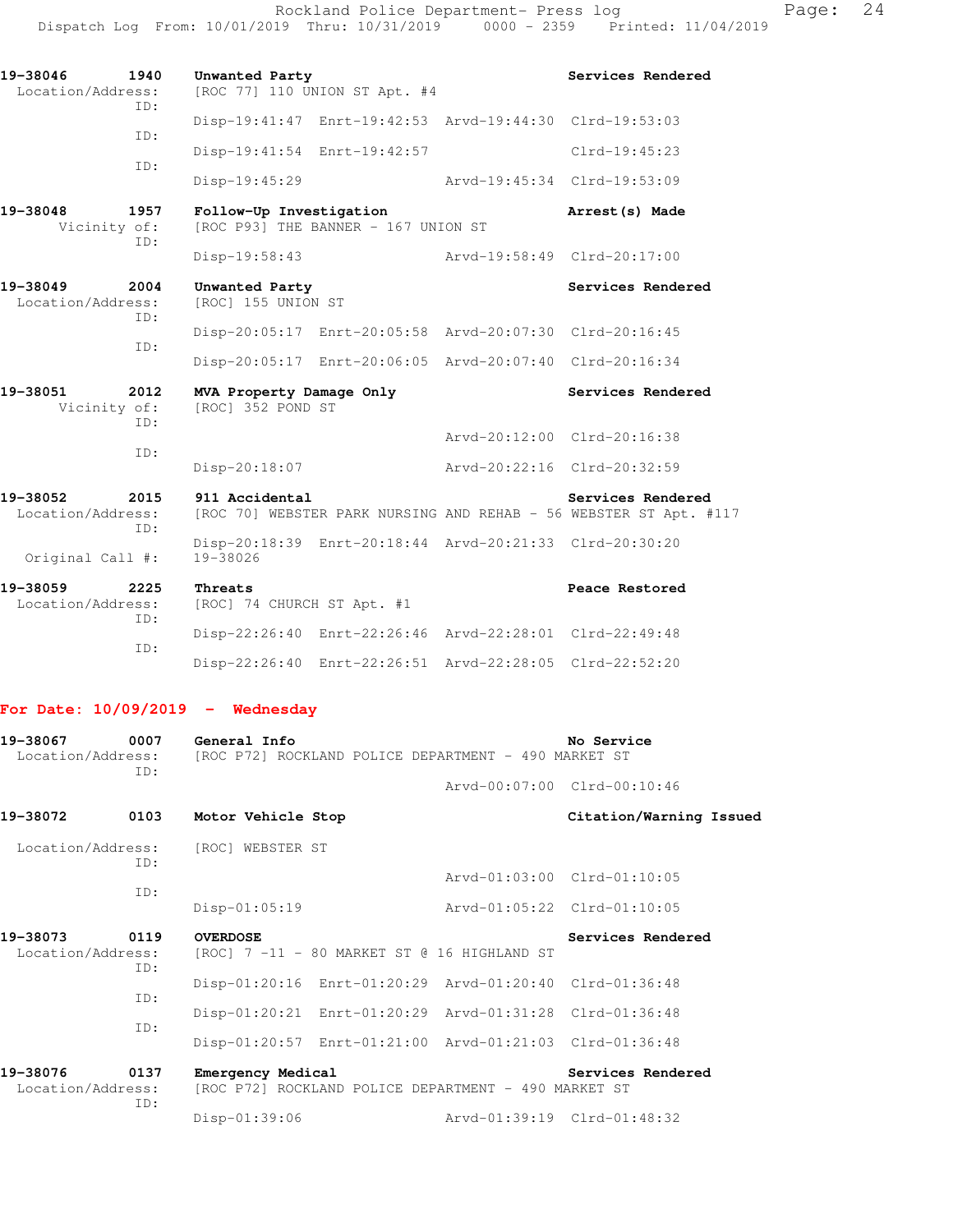Rockland Police Department- Press log Fage: 25 Dispatch Log From: 10/01/2019 Thru: 10/31/2019 0000 - 2359 Printed: 11/04/2019 **19-38081 0243 Suspicious Activity Investigated**  Location/Address: [ROC] NEAR HANOVER LINE - MARKET ST ID: Disp-02:45:20 Enrt-02:45:29 Arvd-02:47:14 Clrd-02:50:03 **19-38088 0618 Building Check Appears Secure**  Location/Address: ID: Arvd-06:20:00 Clrd-06:38:05 **19-38091 0630 Detail No Service**  Location/Address: [ROC P72] ROCKLAND POLICE DEPARTMENT - 490 MARKET ST ID: Arvd-06:30:00 Clrd-06:32:21 **19-38094 0704 Motor Vehicle Stop Verbal Warning**  Location/Address: [ROC] 279 UNION ST @ 12 CHURCH ST ID: Arvd-07:04:00 Clrd-07:07:17 19-38100 0800 Assist Fire Department **19-38100 Services Rendered Services Rendered Integral** Location/Address: [ROC] 1050 HINGHAM ST [ROC] 1050 HINGHAM ST ID: Disp-08:01:16 Enrt-08:01:20 Arvd-08:05:49 Clrd-11:57:18 ID: Disp-08:01:26 Enrt-08:01:28 Arvd-08:05:47 Clrd-12:02:53 19-38101 0801 Information Call **No Action Required**  Location/Address: [ROC P72] ROCKLAND POLICE DEPARTMENT - 490 MARKET ST 19-38102 0809 Information Call **19-38102** No Action Required Location/Address: [ROC P72] ROCKLAND POLICE DEPARTMENT - 490 MARKET ST **19-38105 1004 Sudden Death Report Follows**  Location/Address: [ROC] 292 MARKET ST Apt. #35 **19-38109 1033 Burglar Alarm Investigated**  Location/Address: [ROC] 39 HACKETT CIR ID: Arvd-12:03:00 Clrd-12:04:37 19-38111 1205 Assist Public **19-38111** Services Rendered Location/Address: [ROC] 320 CONCORD ST ID: Arvd-12:05:00 Clrd-12:06:31 **19-38117 1238 MVA Property Damage Only Paper Exchange**  Location/Address: [ROC P55] HOME DEPOT - 1149 HINGHAM ST ID: Arvd-12:38:00 Clrd-12:47:58 **19-38119 1244 911 Accidental 1244 Investigated Investigated Investigated** Location/Address: ID: Disp-12:47:28 Clrd-12:48:12 ID: Disp-12:48:07 Enrt-12:48:09 Arvd-12:50:40 Clrd-12:51:59 19-38126 1305 Details / Time off **No Action Required**  Location: [ROC] **19-38137 1442 Suspicious Activity Unfounded**  Location/Address: [ROC P52] BELLA'S RESTAURANT - 933 HINGHAM ST ID: Disp-14:46:29 Enrt-14:46:32 Arvd-14:53:18 Clrd-15:02:52 ID: Disp-14:46:40 Enrt-14:46:46 Arvd-14:53:16 Clrd-15:03:24

**19-38142 1446 Identity Theft Services Rendered**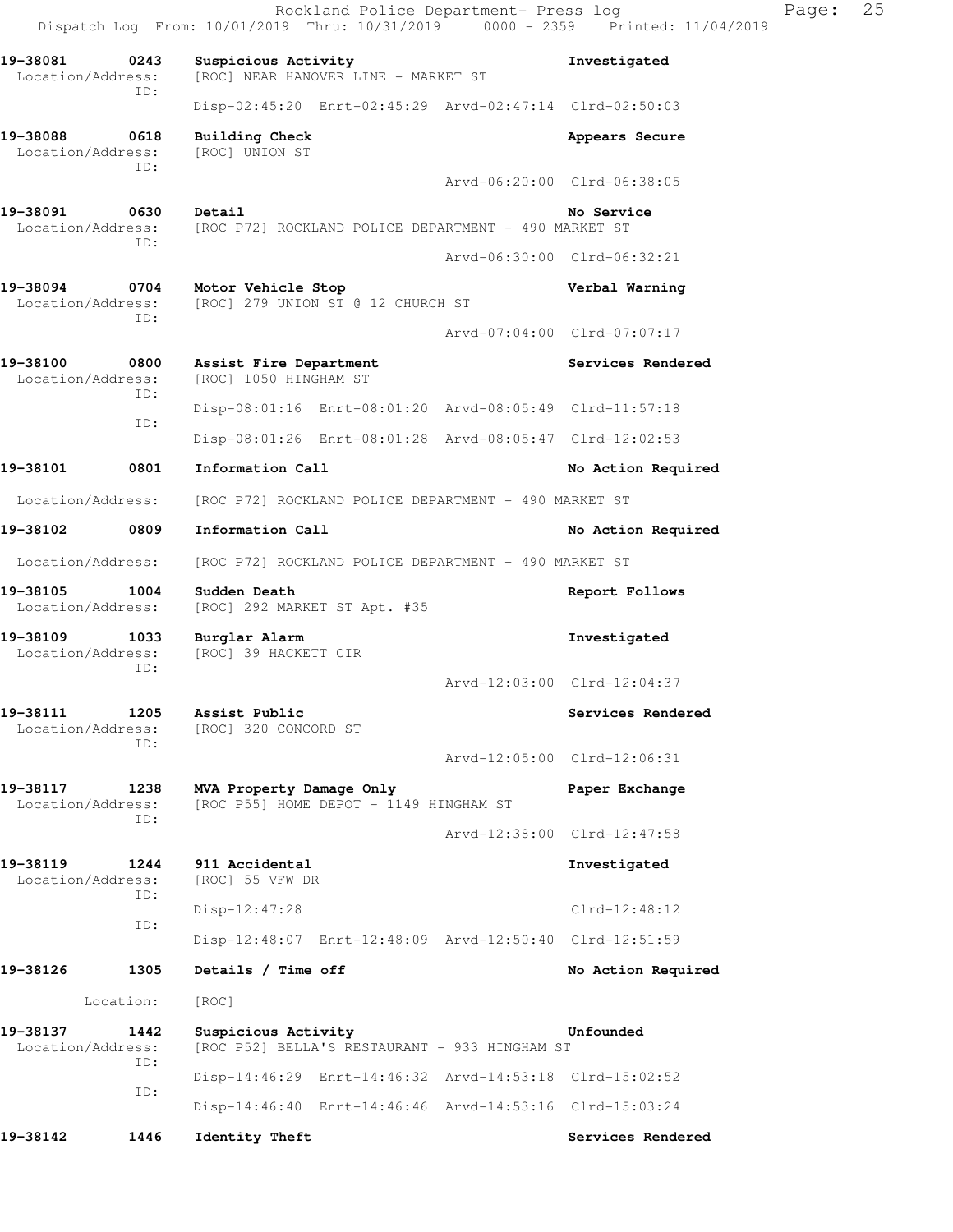|                               |             |                                                           | Rockland Police Department- Press log | Dispatch Log From: 10/01/2019 Thru: 10/31/2019 0000 - 2359 Printed: 11/04/2019 | 26<br>Page: |
|-------------------------------|-------------|-----------------------------------------------------------|---------------------------------------|--------------------------------------------------------------------------------|-------------|
| Location/Address:             |             | [ROC] 11 BISHOP LN                                        |                                       |                                                                                |             |
|                               | ID:         | $Disp-15:02:42$                                           |                                       | Clrd-15:08:19                                                                  |             |
| 19-38139<br>Location/Address: | 1452<br>ID: | Suspicious Activity<br>[ROC P98] RITE AID - 201 MARKET ST |                                       | Gone on arrival                                                                |             |
|                               |             | Disp-14:54:37 Enrt-14:54:56 Arvd-15:00:11 Clrd-15:06:33   |                                       |                                                                                |             |
| 19-38145                      | 1536        | Details / Time off                                        |                                       | No Action Required                                                             |             |
|                               | Location:   | [ROC]                                                     |                                       |                                                                                |             |
| 19-38146                      | 1613        | Health & Welfare Check                                    |                                       | Provided Assistance                                                            |             |
| Location/Address:             | ID:         | [ROC] 21 NORTH AVE Apt. #8                                |                                       |                                                                                |             |
|                               |             | Disp-16:14:42 Enrt-16:15:18 Arvd-17:04:45 Clrd-17:04:50   |                                       |                                                                                |             |
| 19-38149                      | 1638        | Health & Welfare Check                                    |                                       | Transported to Hospital                                                        |             |
| Location/Address:             | ID:         | [ROC] 45 STUDLEY CT                                       |                                       |                                                                                |             |
|                               | ID:         | Disp-16:40:12 Enrt-16:40:15 Arvd-16:42:34 Clrd-17:03:42   |                                       |                                                                                |             |
|                               |             | Disp-16:40:43 Enrt-16:40:55 Arvd-16:42:32 Clrd-17:03:53   |                                       |                                                                                |             |
| 19-38154<br>Location/Address: | 1707<br>ID: | Health & Welfare Check<br>[ROC] 603 SUMMER ST             |                                       | Services Rendered                                                              |             |
|                               |             | Disp-17:08:47 Enrt-17:08:51 Arvd-17:13:47 Clrd-17:18:28   |                                       |                                                                                |             |
| 19-38167<br>Location/Address: | 1933<br>ID: | Building Check<br>[ROC] HINGHAM ST                        |                                       | Services Rendered                                                              |             |
|                               |             |                                                           |                                       | Arvd-19:33:38 Clrd-19:33:54                                                    |             |
| 19-38168<br>Location/Address: | 1934<br>ID: | Building Check<br>[ROC] BILL DELAHUNT PKWY Apt. #UNION    |                                       | Services Rendered                                                              |             |
|                               |             |                                                           |                                       | Arvd-19:34:58 Clrd-19:35:44                                                    |             |
| 19–38173<br>Location/Address: | 2101<br>ID: | 911 Accidental<br>[ROC] 68 BOXBERRY LN                    |                                       | Appears Secure                                                                 |             |
|                               |             | Disp-21:03:23 Enrt-21:03:29 Arvd-21:08:48 Clrd-21:14:28   |                                       |                                                                                |             |
| 19-38175                      | 2104        | Burglar Alarm                                             |                                       | Building Checked/Secured                                                       |             |
| Location/Address:             | ID:         | [ROC] SOUTH SHORE LAUNDRY - 153 MARKET ST                 |                                       |                                                                                |             |
|                               |             | Disp-21:05:33 Enrt-21:06:10 Arvd-21:07:04 Clrd-21:09:30   |                                       |                                                                                |             |
| 19-38178<br>Location/Address: | 2131<br>ID: | Unwanted Party<br>[ROC] 139 NEVENS CIR                    |                                       | Peace Restored                                                                 |             |
|                               | ID:         | Disp-21:32:36 Enrt-21:32:42 Arvd-21:34:34 Clrd-21:49:06   |                                       |                                                                                |             |
|                               | ID:         | Disp-21:32:36 Enrt-21:32:44 Arvd-21:35:11 Clrd-21:49:03   |                                       |                                                                                |             |
|                               |             | Disp-21:32:36 Enrt-21:32:45 Arvd-21:35:13 Clrd-21:49:09   |                                       |                                                                                |             |
| 19-38180                      | 2234        | Emergency Medical                                         |                                       | Provided Assistance                                                            |             |
| Location/Address:             | ID:         | [ROC] 56 WEBSTER ST Apt. #117                             |                                       |                                                                                |             |
|                               |             | Disp-22:36:20 Enrt-22:36:22 Arvd-22:39:57 Clrd-22:43:45   |                                       |                                                                                |             |
| 19-38182<br>Location/Address: | 2258<br>ID: | Building Check<br>[ROC] HINGHAM ST                        |                                       | Services Rendered                                                              |             |
|                               |             |                                                           |                                       | Arvd-22:58:44 Clrd-22:58:55                                                    |             |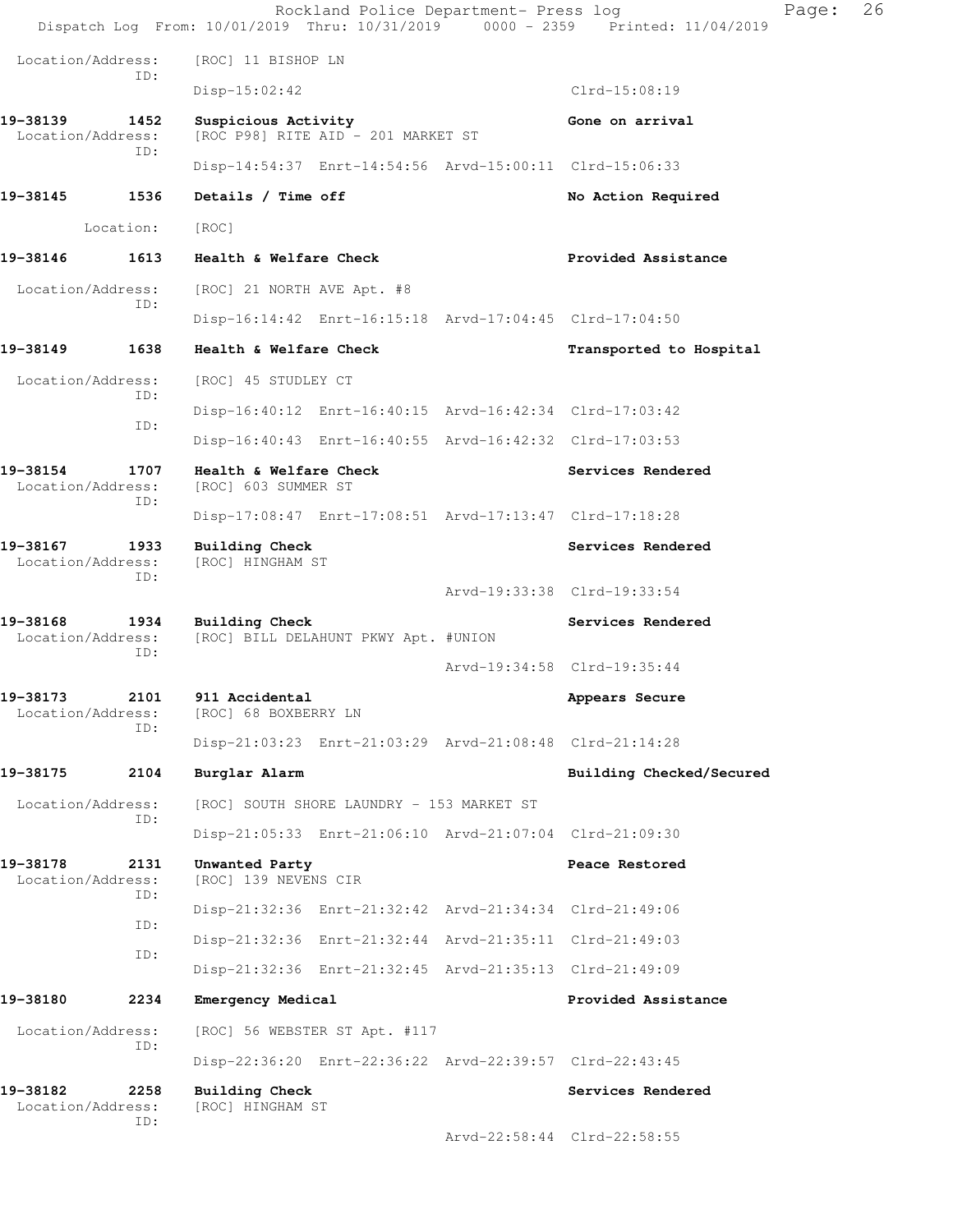| 19-38187<br>Location/Address: | 2354 | Disturbance<br>[ROC] 272 CENTRAL ST |                             | Investigated                                                         |
|-------------------------------|------|-------------------------------------|-----------------------------|----------------------------------------------------------------------|
|                               | ID:  |                                     | Disp-23:55:02 Enrt-23:55:07 | $Clrd-23:59:14$                                                      |
|                               | ID:  |                                     |                             | Disp-23:58:52 Enrt-23:58:55 Arvd-23:59:27 Clrd-10/10/2019 @ 00:05:22 |
|                               | ID:  |                                     |                             | Disp-23:59:23 Enrt-23:59:25 Arvd-23:59:29 Clrd-10/10/2019 @ 00:05:22 |

# **For Date: 10/10/2019 - Thursday**

| 19-38201<br>0000<br>Location/Address:<br>TD: |                  | SHIFT ASSIGNMENTS                           | [ROC P72] ROCKLAND POLICE DEPARTMENT - 490 MARKET ST | No Service                                              |                                                                      |
|----------------------------------------------|------------------|---------------------------------------------|------------------------------------------------------|---------------------------------------------------------|----------------------------------------------------------------------|
|                                              |                  |                                             |                                                      |                                                         | Arvd-00:00:00 Clrd-02:33:06                                          |
| 19-38189<br>Location/Address:                | 0032             | Suspicious Activity<br>[ROC] 272 CENTRAL ST |                                                      |                                                         | Services Rendered                                                    |
|                                              | ID:              |                                             |                                                      | Disp-00:34:45 Enrt-00:34:50 Arvd-00:35:07 Clrd-00:36:06 |                                                                      |
|                                              | ID:              | $Disp-00:35:21$                             |                                                      |                                                         | Arvd-00:35:25 Clrd-00:36:09                                          |
| 19-38190                                     | 0038             | Emergency Medical                           |                                                      |                                                         | Transported to Hospital                                              |
| Location/Address:                            | Fire Unit:       | [ROC] 69 WEST WATER ST                      | ROCKEN1-Pumper-Rockland Engine 1                     |                                                         |                                                                      |
|                                              | EMS Unit:        | ROCKAM1-Rockland A1                         | InQrtsUnavl-00:50:30 InSrvce-00:50:30                | Disp-00:39:28 Enrt-00:40:55 Arvd-00:41:51 Clrd-00:50:23 |                                                                      |
|                                              | ID:              |                                             |                                                      | Disp-00:39:39 Enrt-00:40:53 Arvd-00:41:31 Clrd-00:50:23 | Hosp-01:00:36 ClrHosp-01:51:20 InQrtsUnavl-01:58:02 InSrvce-01:58:02 |
|                                              |                  |                                             |                                                      | Disp-00:40:12 Enrt-00:40:15 Arvd-00:40:21 Clrd-00:40:56 |                                                                      |
| 19-38191<br>Location/Address:                | 0038<br>ID:      | Emergency Medical<br>[ROC] 69 WEST WATER ST |                                                      |                                                         | Services Rendered                                                    |
|                                              | ID:              |                                             |                                                      | Disp-00:39:43 Enrt-00:39:45 Arvd-00:42:15 Clrd-00:51:30 |                                                                      |
|                                              |                  | $Disp-00:41:01$                             |                                                      |                                                         | Arvd-00:41:05 Clrd-00:51:30                                          |
| 19-38193                                     | 0053             | <b>Building Check</b>                       |                                                      |                                                         | Building Checked/Secured                                             |
|                                              | Location:<br>ID: | [ROC] LESIURE WOODS                         |                                                      |                                                         |                                                                      |
|                                              |                  | Disp-00:53:47                               |                                                      |                                                         | $Clrd-00:53:54$                                                      |
| 19-38196<br>Location/Address:                | 0103<br>TD:      | 911 Accidental<br>[ROC] 84 MYRTLE ST        |                                                      |                                                         | Investigated                                                         |
|                                              | ID:              |                                             |                                                      | Disp-01:04:01 Enrt-01:04:04 Arvd-01:04:08 Clrd-01:08:49 |                                                                      |
|                                              |                  | $Disp-01:06:29$                             |                                                      |                                                         | Arvd-01:06:38 Clrd-01:08:49                                          |
| 19-38197<br>Location/Address:                | 0106             | Burglar Alarm                               |                                                      | [ROC 84] HARMON GOLF & FITNESS CLUB - 168 CONCORD ST    | Investigated                                                         |
|                                              | ID:              |                                             |                                                      | Disp-01:08:58 Enrt-01:09:01 Arvd-01:10:52 Clrd-01:23:02 |                                                                      |
|                                              | ID:              |                                             |                                                      | Disp-01:09:07 Enrt-01:09:09 Arvd-01:10:03               | $Clrd-01:23:02$                                                      |
|                                              | ID:              |                                             |                                                      | Disp-01:09:31 Enrt-01:09:33 Arvd-01:10:12               | Clrd-01:23:02                                                        |
| 19-38199<br>Location/Address:                | 0127             | Emergency Medical<br>[ROC] 70 LEDGEWOOD PL  |                                                      |                                                         | Services Rendered                                                    |
|                                              | ID:              |                                             |                                                      | Disp-01:28:05 Enrt-01:28:07 Arvd-01:29:38 Clrd-01:37:52 |                                                                      |
| 19-38205                                     | 0350             | 911 Hang Up                                 |                                                      |                                                         | Peace Restored                                                       |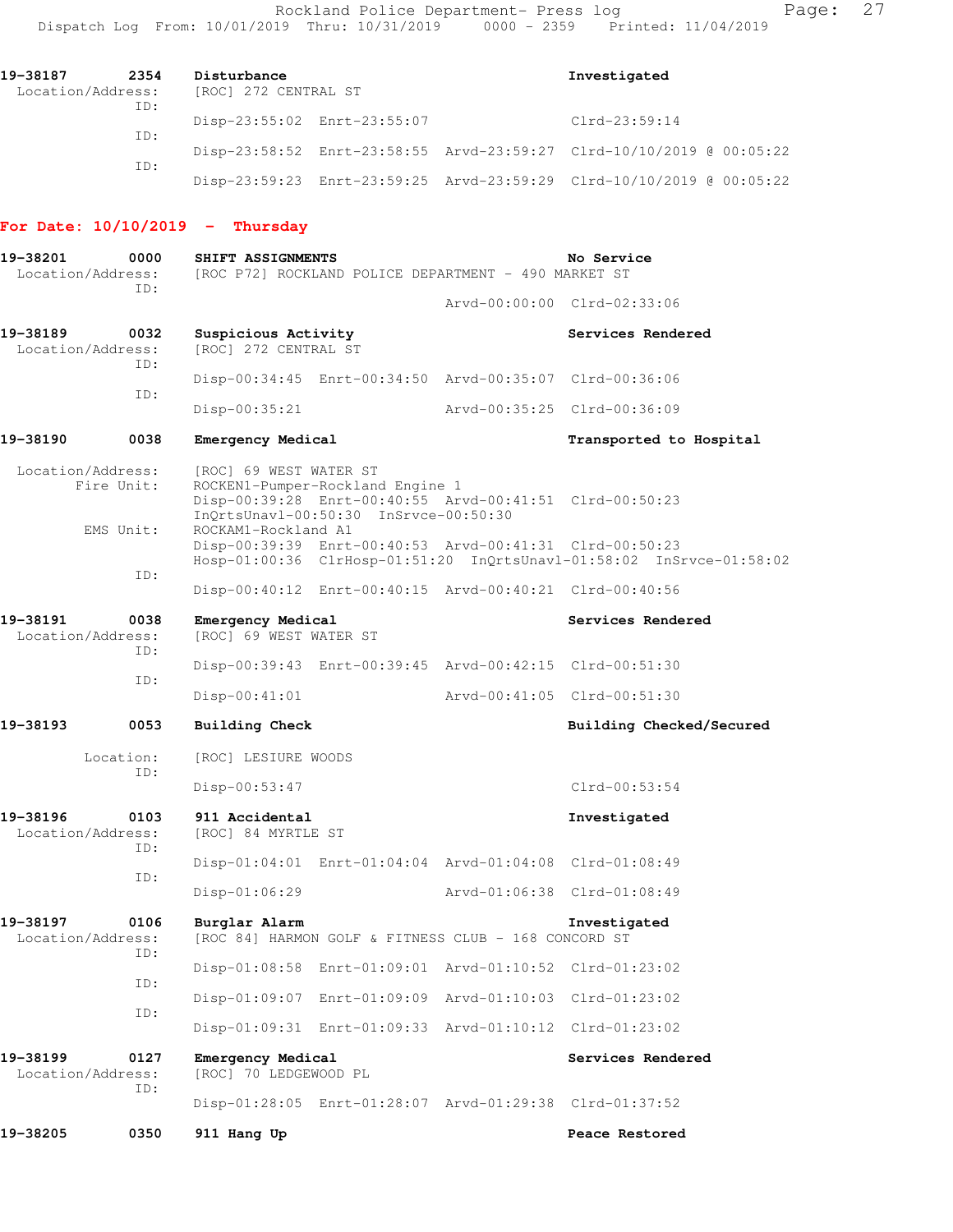|                                    |                   | Dispatch Log From: 10/01/2019 Thru: 10/31/2019 0000 - 2359 Printed: 11/04/2019    |                                        | Rockland Police Department- Press log                   |                         | Page: | 28 |
|------------------------------------|-------------------|-----------------------------------------------------------------------------------|----------------------------------------|---------------------------------------------------------|-------------------------|-------|----|
| Location/Address:                  |                   |                                                                                   | [ROC P45] COMFORT INN - 850 HINGHAM ST |                                                         |                         |       |    |
|                                    | ID:               |                                                                                   |                                        | Disp-03:50:56 Enrt-03:51:21 Arvd-03:55:18 Clrd-05:17:56 |                         |       |    |
|                                    | ID:               |                                                                                   |                                        | Disp-03:51:54 Enrt-03:51:59 Arvd-03:55:42 Clrd-03:55:44 |                         |       |    |
| 19-38206<br>Location/Address:      | 0418              | Follow-Up Investigation<br>[ROC] 32 ARLINGTON ST                                  |                                        |                                                         | Investigated            |       |    |
|                                    | ID:               |                                                                                   |                                        | Disp-04:19:34 Enrt-04:19:38 Arvd-04:22:21 Clrd-04:26:39 |                         |       |    |
| 19-38208<br>Location/Address:      | 0617<br>ID:       | <b>Building Check</b><br>[ROC] UNION ST                                           |                                        |                                                         | Appears Secure          |       |    |
|                                    |                   | Disp-06:18:35                                                                     |                                        | Arvd-06:18:41 Clrd-06:25:24                             |                         |       |    |
| 19-38213                           | 0645              | Motor Vehicle Stop                                                                |                                        |                                                         | Citation/Warning Issued |       |    |
| Location/Address:                  | ID:               |                                                                                   | [ROC] 223 UNION ST @ 21 SCHOOL ST      |                                                         |                         |       |    |
|                                    | ID:               |                                                                                   |                                        | Arvd-06:45:00 Clrd-06:56:49                             |                         |       |    |
|                                    |                   |                                                                                   |                                        | Disp-06:47:24 Enrt-06:47:28 Arvd-06:47:30 Clrd-06:56:47 |                         |       |    |
| 19-38215                           | 0656              | Motor Vehicle Stop                                                                |                                        |                                                         | Citation/Warning Issued |       |    |
| Location/Address:                  |                   | [ROC] 160 SPRING ST                                                               |                                        |                                                         |                         |       |    |
|                                    | ID:               |                                                                                   |                                        | Arvd-06:56:00 Clrd-07:03:45                             |                         |       |    |
| 19-38216<br>Location/Address:      | 0705<br>ID:       | 911 Hang Up<br>[ROC] 91 HANNAH WAY                                                |                                        |                                                         | Services Rendered       |       |    |
|                                    | ID:               | Disp-07:07:00                                                                     |                                        | Arvd-07:07:08 Clrd-07:13:47                             |                         |       |    |
|                                    |                   |                                                                                   |                                        | Disp-07:07:00 Enrt-07:07:11 Arvd-07:09:57 Clrd-07:13:48 |                         |       |    |
| 19-38217<br>Location/Address:      | 0719<br>ID:       | 911 Hang Up<br>[HIN] 1 TECHNOLOGY PL                                              |                                        |                                                         | Services Rendered       |       |    |
|                                    | ID:               |                                                                                   |                                        | Disp-07:20:33 Enrt-07:20:42 Arvd-07:26:36 Clrd-07:32:48 |                         |       |    |
|                                    |                   |                                                                                   |                                        | Disp-07:21:31 Enrt-07:21:33 Arvd-07:26:36 Clrd-07:32:50 |                         |       |    |
| 19-38219<br>Location/Address:      | 0801<br>ID:       | SHIFT ASSIGNMENTS<br>[ROC P72] ROCKLAND POLICE DEPARTMENT - 490 MARKET ST         |                                        |                                                         | Services Rendered       |       |    |
|                                    |                   | $Disp-08:05:19$                                                                   |                                        |                                                         | $Clrd-08:05:47$         |       |    |
| 19-38222                           | 0844<br>Location: | Details / Time off<br>[ROC]                                                       |                                        |                                                         | Services Rendered       |       |    |
| 19-38226 0925<br>Location/Address: | ID:               | Motor Vehicle Stop<br>[ROC P55] HOME DEPOT - 1149 HINGHAM ST                      |                                        |                                                         | Services Rendered       |       |    |
|                                    |                   |                                                                                   |                                        | Arvd-09:25:00 Clrd-09:36:26                             |                         |       |    |
| 19-38227                           | 0933<br>Location: | Details<br>[ROC]                                                                  |                                        |                                                         | Services Rendered       |       |    |
|                                    | ID:               | 19-38229 0935 911 Accidental<br>Location/Address: [ROC] 485 EAST WATER ST Apt. #3 |                                        |                                                         | Services Rendered       |       |    |
|                                    |                   |                                                                                   |                                        | Disp-09:37:27 Enrt-09:37:31 Arvd-09:48:09 Clrd-09:48:34 |                         |       |    |
| 19-38231 1005<br>Location/Address: |                   | General Incident                                                                  |                                        | [ROC P72] ROCKLAND POLICE DEPARTMENT - 490 MARKET ST    | Services Rendered       |       |    |
| 19-38235                           | 1022<br>Location: | Time off<br>[ROC]                                                                 |                                        |                                                         | Services Rendered       |       |    |
| 19-38239                           | 1051              | Larceny / Forgery/ Fraud                                                          |                                        |                                                         | Arrest (s) Made         |       |    |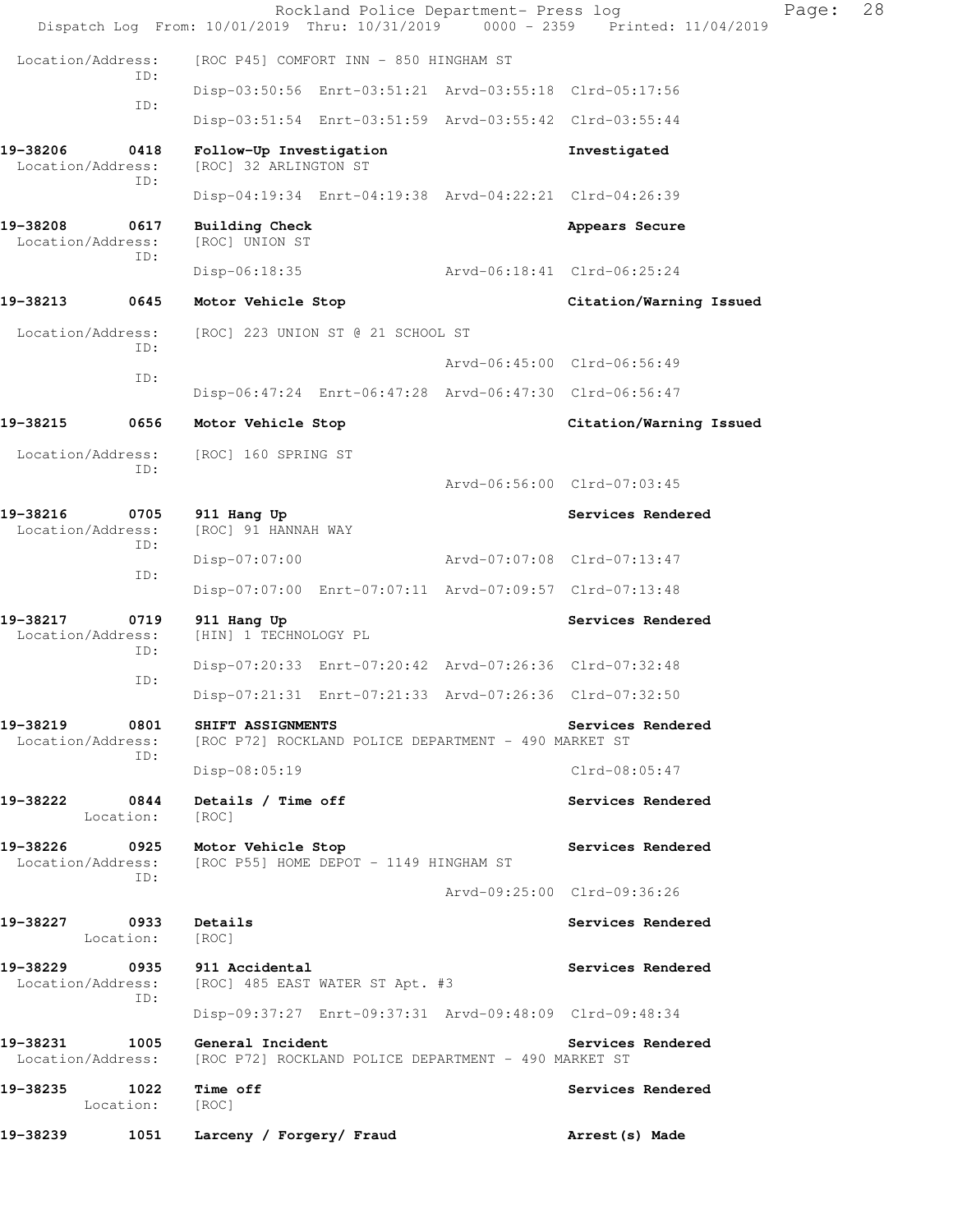|                                              | Rockland Police Department- Press log<br>Dispatch Log From: 10/01/2019 Thru: 10/31/2019 0000 - 2359 Printed: 11/04/2019 | 29<br>Page:                    |
|----------------------------------------------|-------------------------------------------------------------------------------------------------------------------------|--------------------------------|
| Location/Address:<br>ID:                     | [ROC P96] MOUNTAIN ONE BANK - 279 UNION ST                                                                              |                                |
|                                              | Disp-10:52:32 Enrt-10:53:13 Arvd-10:54:24 Clrd-13:44:28                                                                 |                                |
| ID:                                          | Disp-10:52:32 Enrt-10:53:14 Arvd-10:53:25 Clrd-11:07:33                                                                 |                                |
| 19-38242<br>1137<br>Location/Address:        | Sex offender or dissemination<br>[ROC P72] ROCKLAND POLICE DEPARTMENT - 490 MARKET ST                                   | Services Rendered              |
| 19-38244 1210<br>Location/Address:<br>ID:    | Health & Welfare Check<br>[ROC] 8 EVERGREEN CIR                                                                         | Services Rendered              |
|                                              | Disp-12:12:41 Enrt-12:12:44 Arvd-12:22:56 Clrd-12:24:16                                                                 |                                |
| 19-38245<br>1210<br>Location/Address:<br>ID: | General Incident<br>[ROC P72] ROCKLAND POLICE DEPARTMENT - 490 MARKET ST                                                | Services Rendered              |
|                                              | Disp-12:13:34 Enrt-13:47:09                                                                                             | Clrd-13:47:15                  |
| 19-38256<br>1215<br>Location/Address:        | Animal Complaint<br>[ROC] 4 HICKORY CIR                                                                                 | Services Rendered              |
| 19-38258<br>1313<br>Location/Address:        | Animal Complaint<br>[ROC] 211 CONCORD ST                                                                                | Services Rendered              |
| 19-38251 1344                                | Prisioner Transport                                                                                                     | Taken/Referred to Other Agency |
| Location/Address:                            | [HIN 1] HINGHAM COURT - 28 GEORGE WASHINGTON BLVD                                                                       |                                |
| ID:                                          |                                                                                                                         | Arvd-13:44:00 Clrd-14:43:30    |
| 1353<br>19-38252<br>Location:                | Details / Time off<br>[ROC]                                                                                             | Services Rendered              |
| 19-38253<br>1355<br>Location:                | Details / Time off<br>[ROC]                                                                                             | Services Rendered              |
| 19–38254<br>1405<br>Location:                | Time off<br>[ROC]                                                                                                       | Services Rendered              |
| 19-38255<br>1414<br>Location/Address:<br>ID: | Warrant<br>[ROC 77] 110 UNION ST Apt. #4                                                                                | Gone on arrival                |
|                                              |                                                                                                                         | Arvd-14:14:00 Clrd-14:24:46    |
| ID:                                          | Disp-14:16:05 Enrt-14:16:49 Arvd-14:21:14 Clrd-14:24:40                                                                 |                                |
| ID:                                          | Disp-14:16:26 Enrt-14:16:37 Arvd-14:21:03 Clrd-14:24:52                                                                 |                                |
| 19-38262<br>1504<br>Location:                | <b>Time off</b><br>[ROC]                                                                                                | Services Rendered              |
| 19-38267<br>1609                             | SHIFT ASSIGNMENTS                                                                                                       | No Service                     |
| Location/Address:<br>ID:                     | [ROC P72] ROCKLAND POLICE DEPARTMENT - 490 MARKET ST                                                                    |                                |
|                                              | Disp-16:10:28                                                                                                           | $Clrd-16:10:39$                |
| 19-38275<br>1634<br>Location/Address:<br>ID: | Suspicious Activity<br>[ROC] 580 LIBERTY ST                                                                             | Services Rendered              |
|                                              | $Disp-16:55:07$                                                                                                         | Clrd-16:55:18                  |
| 19-38272<br>1646<br>Location/Address:<br>ID: | Health & Welfare Check<br>[ROC] 20 HACKETT CIR                                                                          | Patient Refusal                |
| ID:                                          | Disp-16:51:04 Enrt-16:51:13 Arvd-16:51:17 Clrd-17:16:43                                                                 |                                |
| ID:                                          | Disp-16:51:04 Enrt-16:51:10 Arvd-16:51:19 Clrd-17:21:15                                                                 |                                |
|                                              | Disp-16:51:21                                                                                                           | $Clrd-16:51:33$                |
| 1650<br>19-38273                             | Health & Welfare Check                                                                                                  | No Action Required             |
|                                              |                                                                                                                         |                                |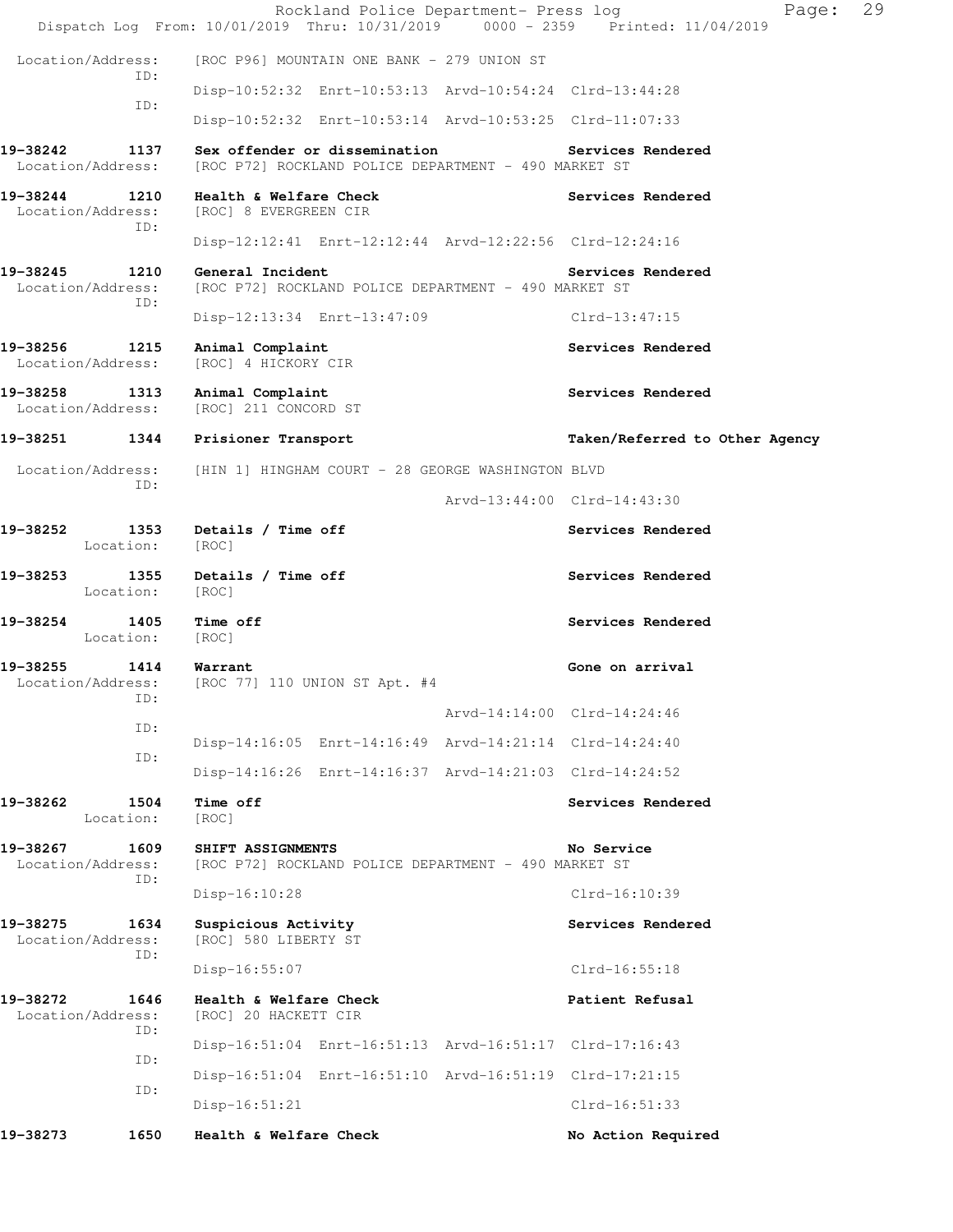Location/Address: [ROC] 20 HACKETT CIR **19-38282 1721 Motor Vehicle Collision W/PI Services Rendered**  Location/Address: [ROC] 440 WEBSTER ST @ 10 HINGHAM ST ID: Disp-17:22:39 Enrt-17:22:42 Arvd-17:27:46 Clrd-17:59:37 Fire Unit: ROCKEN1-Pumper-Rockland Engine 1 Disp-17:23:00 Enrt-17:24:28 Arvd-17:25:54 Clrd-17:33:15 InQrtsUnavl-17:34:17 InSrvce-17:34:17 ID: Disp-17:23:12 Enrt-17:23:15 Arvd-17:27:46 Clrd-17:38:36 EMS Unit: ROCKAM1-Rockland A1 Disp-17:24:34 Enrt-17:24:37 Arvd-17:27:23 Clrd-17:33:18 InQrtsUnavl-17:39:51 InSrvce-17:39:51 **19-38284 1743 Emergency Medical Transported to Hospital**  Location/Address: [CAN R1034] RESIDENCE - 1 DEL POND DR Apt. #219 Fire Unit: CANENG4-Pumper-Canton Engine 4 Disp-17:44:20 Enrt-17:45:35 Arvd-17:48:43 Clrd-18:07:32 InQrtsUnavl-18:07:32 InSrvce-18:07:32<br>EMS Unit: CANAMB2-Canton Ambulance 2 CANAMB2-Canton Ambulance 2 Disp-17:44:20 Enrt-17:45:37 Arvd-17:48:36 Clrd-18:07:30 Hosp-18:20:00 ClrHosp-18:52:24 InQrtsUnavl-18:58:17 InSrvce-18:58:17 ID: Disp-18:15:48 Clrd-18:15:58 **19-38285 1814 General Incident Investigated**  Location/Address: [ROC] 482 CONCORD ST ID: Disp-18:16:02 Enrt-18:16:06 Arvd-18:23:02 Clrd-18:32:59 **19-38287 1826 General Info No Service**  Location/Address: [ROC P72] ROCKLAND POLICE DEPARTMENT - 490 MARKET ST **19-38289 1829 Larceny / Forgery/ Fraud Services Rendered**  Location/Address: [ROC] ROCKLAND - 346 CONCORD ST ID: Disp-18:38:39 Enrt-18:38:45 Arvd-18:38:47 Clrd-18:39:49 **19-38290 1854 Assist Public Investigated**  Location/Address: [ROC P51] HOLIDAY INN - 929 HINGHAM ST ID: Arvd-18:54:00 Clrd-18:56:46 ID: Disp-18:54:49 Enrt-18:54:51 Arvd-18:56:50 Clrd-18:58:48 ID: Disp-18:57:14 Enrt-18:57:15 Arvd-18:57:17 Clrd-18:58:52 **19-38291 1855 Emergency Medical Transported to Hospital**  Location/Address: [ROC 69] SOUTH SHORE REHAB & NURSING - 115 NORTH AVE Fire Unit: ROCKEN1-Pumper-Rockland Engine 1 Disp-18:56:04 Enrt-18:58:04 Arvd-18:59:09 Clrd-19:09:53 InQrtsUnavl-19:11:35 InSrvce-19:11:38<br>EMS Unit: ROCKAM1-Rockland A1 ROCKAM1-Rockland A1 Disp-18:56:09 Enrt-18:58:01 Arvd-18:58:24 Clrd-19:09:50

ID:

Disp-18:57:00 Enrt-18:57:02 Clrd-18:57:26

Hosp-19:19:16 ClrHosp-19:55:07 InQrtsUnavl-20:00:30 InSrvce-20:00:33

# **19-38293 1857 Emergency Medical Taken/Referred to Other Agency**

Location/Address: [ROC 69] SOUTH SHORE REHAB & NURSING - 115 NORTH AVE ID: Arvd-18:57:00 Clrd-18:59:11 ID: Disp-18:59:05 Enrt-18:59:07 Clrd-19:12:01 **19-38296 1912 Assault Offenses Report Follows** 

Location/Address: [ROC 69] SOUTH SHORE REHAB & NURSING - 115 NORTH AVE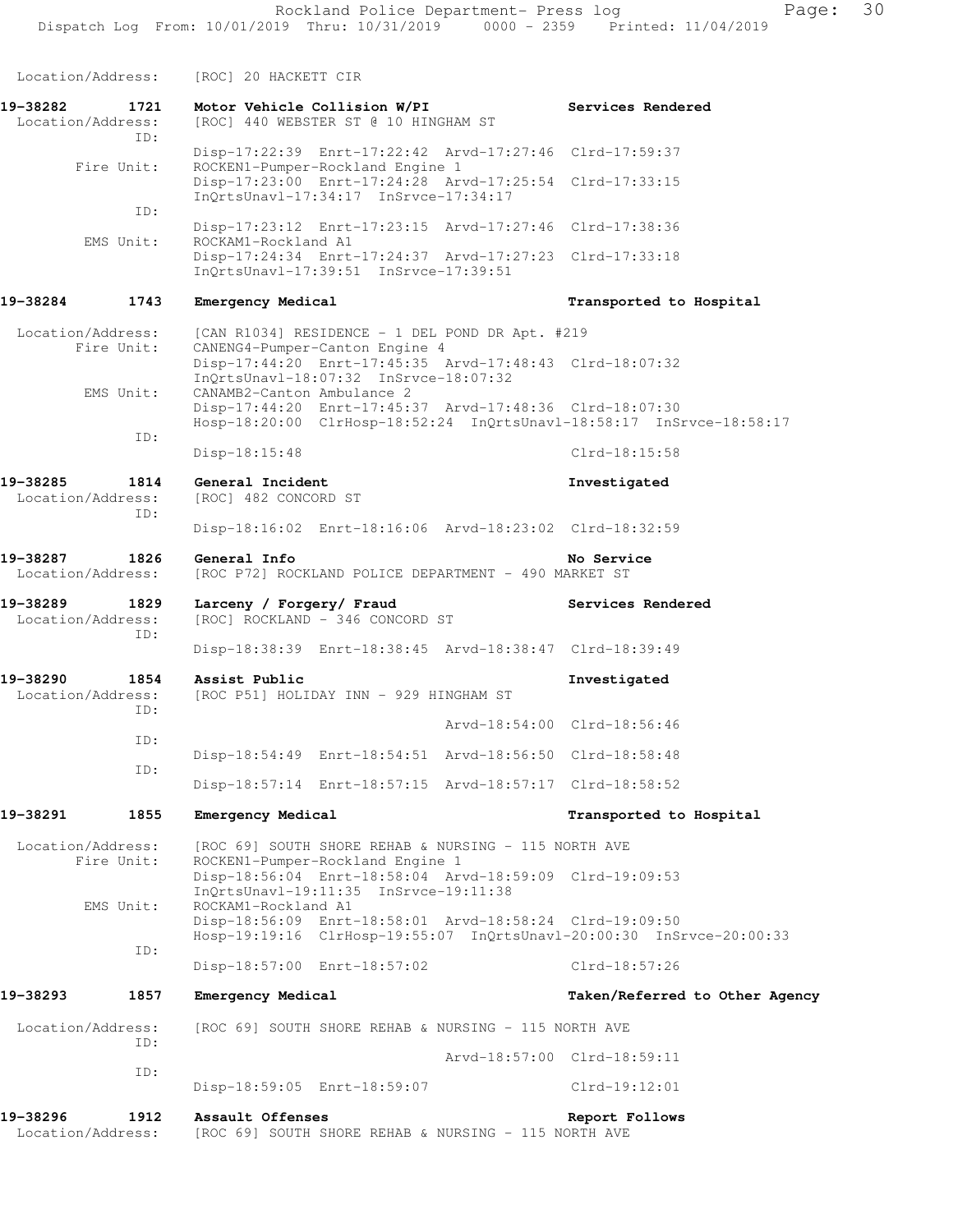Arvd-19:12:00 Clrd-19:13:41 19-38297 1914 Motor Vehicle Complaint **Motor Seart And Austral** Gone on arrival Location/Address: [ROC] DOLLAR TREE - MARKET ST ID: Disp-19:16:13 Enrt-19:16:16 Clrd-19:19:02 **19-38300 2021 OVERDOSE Transported to Hospital**  Location/Address: [ROC] 31 GLEN ST ID: Disp-20:24:26 Enrt-20:24:28 Arvd-20:26:00 Clrd-20:30:33 ID: Disp-20:25:38 Enrt-20:25:41 Arvd-20:25:57 Clrd-20:30:30 **19-38302 2110 General Info and Appears Secure Appears Secure** Location/Address: [ROC] HINGHAM ST Location/Address: ID: Arvd-21:10:35 Clrd-21:11:12 **19-38303 2111 General Info Appears Secure**  Location/Address: [ROC] BILL DELAHUNT PKWY ID: Arvd-21:11:00 Clrd-21:11:51 19-38305 2143 Disturbance<br>
Location/Address: [ROC] 135 J A DUNN MEM DR [ROC] 135 J A DUNN MEM DR ID: Disp-21:45:36 Enrt-21:46:42 Arvd-21:48:46 Clrd-21:50:00 ID: Disp-21:45:36 Enrt-21:46:43 Arvd-21:48:45 Clrd-21:50:01 **19-38306 2153 Burglar Alarm Appears Secure**  Location/Address: [ROC] UNITED HVAC - 333 WEYMOUTH ST ID: Disp-21:54:05 Enrt-21:54:14 Arvd-22:00:00 Clrd-22:08:14 19-38308 2208 **Health & Welfare Check Services Rendered Location/Address:** [ROC] 31 GLEN ST Location/Address: ID: Disp-22:10:15 Enrt-22:11:07 Arvd-22:12:40 Clrd-22:28:34 ID: Disp-22:10:15 Enrt-22:11:10 Arvd-22:12:34 Clrd-22:28:33 **19-38314 2325 Details / Time off No Service** 

Location: [ROC]

#### **For Date: 10/11/2019 - Friday**

| 19-38319<br>Location/Address: | 0009<br>ID: | SHIFT ASSIGNMENTS<br>[ROC P72] ROCKLAND POLICE DEPARTMENT - 490 MARKET ST | No Service                     |
|-------------------------------|-------------|---------------------------------------------------------------------------|--------------------------------|
|                               |             | Disp-00:11:39                                                             | Arvd-00:11:46 Clrd-00:11:50    |
| 19–38322<br>Location/Address: | 0017<br>ID: | Suspicious Activity<br>[ROC] 14 HOWARD ST @ 334 MARKET ST                 | Could Not Locate               |
|                               |             | $Disp-00:46:53$                                                           | Arvd-00:46:57 Clrd-00:52:02    |
| 19-38329                      | 0215        | Emergency Medical                                                         | Taken/Referred to Other Agency |
| Location/Address:             | ID:         | [ROC P72] ROCKLAND POLICE DEPARTMENT - 490 MARKET ST                      |                                |
|                               | ID:         | $Disp-02:17:03$                                                           | Arvd-02:17:25 Clrd-02:33:56    |
|                               |             | Disp-00:12:45 Enrt-00:12:48 Arvd-00:12:51 Clrd-00:45:49                   |                                |
| 19-38337                      | 0534        | Annoying Phone Calls                                                      | Taken/Referred to Other Agency |
| Location/Address:             |             | [ROC] 55 BOXBERRY LN                                                      |                                |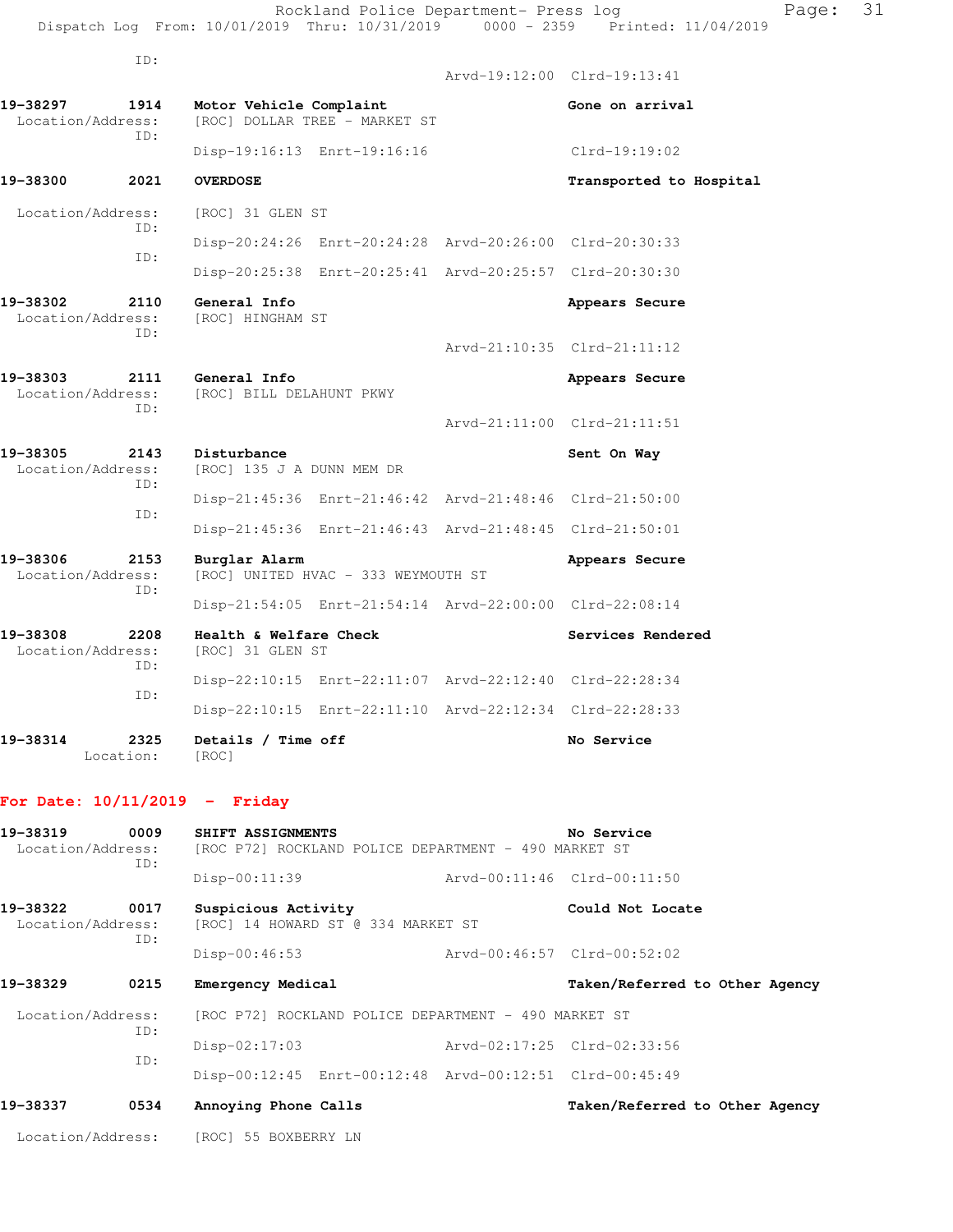|                               |             |                                               | Rockland Police Department- Press log                   |                             | Page:<br>Dispatch Log From: 10/01/2019 Thru: 10/31/2019 0000 - 2359 Printed: 11/04/2019 | 32 |
|-------------------------------|-------------|-----------------------------------------------|---------------------------------------------------------|-----------------------------|-----------------------------------------------------------------------------------------|----|
|                               | ID:         | $Disp-05:40:24$                               |                                                         | Arvd-05:40:33 Clrd-05:40:36 |                                                                                         |    |
| 19-38338                      | 0611        |                                               |                                                         |                             | Services Rendered                                                                       |    |
| Location/Address:             |             | Building Check<br>[ROC] UNION ST              |                                                         |                             |                                                                                         |    |
|                               | TD:         |                                               |                                                         |                             | Arvd-06:12:45 Clrd-06:30:10                                                             |    |
| 19-38344                      | 0649        | 911 Accidental                                |                                                         |                             | 911 Wireless call (Transfered)                                                          |    |
| Location/Address:             |             | [ROC] 16 HIGHLAND ST                          |                                                         |                             |                                                                                         |    |
|                               | ID:         |                                               | Disp-06:49:48 Enrt-06:50:20 Arvd-06:53:54 Clrd-06:55:47 |                             |                                                                                         |    |
| 19-38346                      | 0809        | Information Call                              |                                                         |                             | Building Checked/Secured                                                                |    |
| Location/Address:             |             |                                               | [ROC P72] ROCKLAND POLICE DEPARTMENT - 490 MARKET ST    |                             |                                                                                         |    |
| 19-38347<br>Location/Address: | 0814        | Escort/Transport                              | [HIN] DISTRICT COURT - 28 GEORGE WASHINGTON BLVD        |                             | No Service                                                                              |    |
|                               | TD:         |                                               | Disp-08:16:50 Enrt-08:17:02                             |                             | Clrd-08:23:22                                                                           |    |
| 19-38348<br>Location/Address: | 0821<br>ID: | Burglar Alarm<br>[ROC] 30 RESERVOIR PARK DR   |                                                         |                             | Services Rendered                                                                       |    |
|                               |             |                                               | Disp-08:21:58 Enrt-08:22:30 Arvd-08:29:04 Clrd-08:35:48 |                             |                                                                                         |    |
| 19-38349<br>Location/Address: | 0824<br>ID: | Escort/Transport                              | [HIN] 28 GEORGE WASHINGTON BLVD                         |                             | Services Rendered                                                                       |    |
|                               |             |                                               | Disp-08:25:44 Enrt-08:29:09                             |                             | Clrd-08:48:48                                                                           |    |
| 19-38367                      | 0900        | Assist Other Agency                           |                                                         |                             | No Action Required                                                                      |    |
| Location/Address:             | ID:         |                                               | [ROC P72] ROCKLAND POLICE DEPARTMENT - 490 MARKET ST    |                             |                                                                                         |    |
|                               |             | $Disp-10:22:50$                               |                                                         |                             | $Clrd-10:22:59$                                                                         |    |
| 19–38352<br>Location/Address: | 0907<br>ID: | Burglar Alarm<br>[ROC] 16 MAPLE ST            |                                                         |                             | Services Rendered                                                                       |    |
|                               |             |                                               |                                                         |                             | Disp-09:08:21 Enrt-09:08:59 Arvd-09:09:37 Clrd-09:14:03                                 |    |
| 19–38357<br>Location/Address: | 0922<br>ID: | Follow-Up Investigation<br>[ROC] 51 WILSON ST |                                                         |                             | Services Rendered                                                                       |    |
|                               |             |                                               |                                                         |                             | Arvd-09:22:00 Clrd-09:34:46                                                             |    |
| 19-38358                      | 0926        | Information Call                              |                                                         |                             | No Action Required                                                                      |    |
| Location/Address:             |             |                                               | [ROC P72] ROCKLAND POLICE DEPARTMENT - 490 MARKET ST    |                             |                                                                                         |    |
| 19-38365<br>Location/Address: | 1000<br>ID: | Warrant<br>[ROC] 4 LEAH DR                    |                                                         |                             | Gone on arrival                                                                         |    |
|                               | ID:         |                                               |                                                         |                             | Arvd-10:00:00 Clrd-10:08:31                                                             |    |
|                               | ID:         |                                               | Disp-10:01:15 Enrt-10:01:17 Arvd-10:01:18 Clrd-10:06:11 |                             |                                                                                         |    |
|                               |             |                                               | Disp-10:06:04 Enrt-10:06:06 Arvd-10:06:07 Clrd-10:08:28 |                             |                                                                                         |    |
| 19-38366<br>Location/Address: | 1015<br>ID: | Warrant<br>[ROC] 4 LEAH DR                    |                                                         |                             | Arrest (s) Made                                                                         |    |
|                               |             |                                               |                                                         |                             | Arvd-10:15:00 Clrd-11:31:53                                                             |    |
| 19-38371                      | 1129        | Details / Time off                            |                                                         |                             | No Action Required                                                                      |    |
|                               | Location:   | [ROC]                                         |                                                         |                             |                                                                                         |    |
| 19–38379                      | 1209        | Emergency Medical                             |                                                         |                             | Services Rendered                                                                       |    |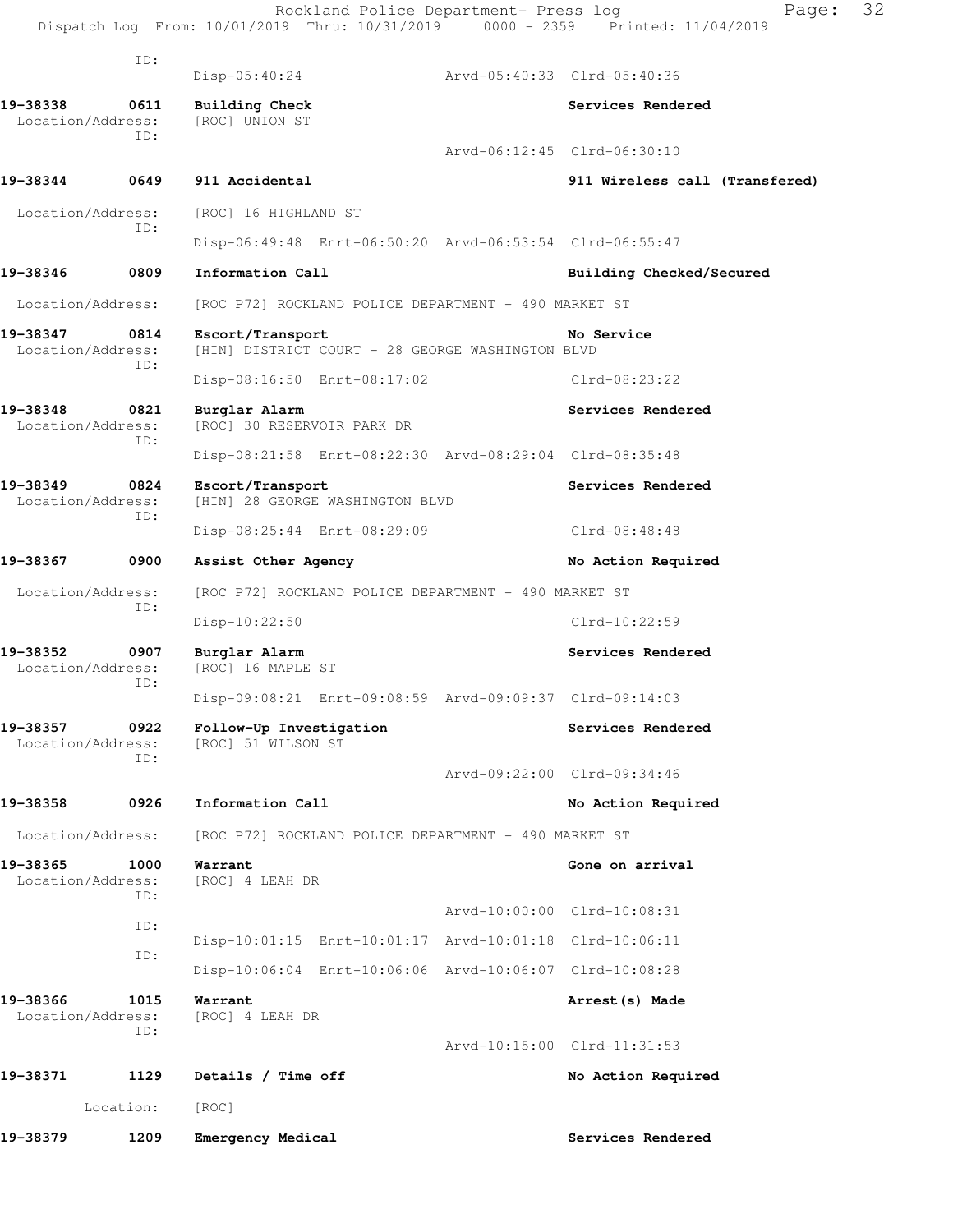|                               |                                        | Rockland Police Department- Press log<br>Dispatch Log From: 10/01/2019 Thru: 10/31/2019 0000 - 2359 Printed: 11/04/2019 |                             |                             | Page: | 33 |
|-------------------------------|----------------------------------------|-------------------------------------------------------------------------------------------------------------------------|-----------------------------|-----------------------------|-------|----|
| Location/Address:             |                                        | [ROC 65] ROGERS MIDDLE SCHOOL - 100 TAUNTON AVE                                                                         |                             |                             |       |    |
|                               | ID:                                    | Disp-12:10:16 Enrt-12:10:23 Arvd-12:14:05 Clrd-12:20:27                                                                 |                             |                             |       |    |
|                               | ID:                                    | Disp-12:21:30                                                                                                           |                             | $Clrd-12:35:44$             |       |    |
| 19-38385                      | 1322                                   | Motor Vehicle Stop                                                                                                      |                             | Citation/Warning Issued     |       |    |
| Location/Address:             |                                        | [ROC] 455 BEECH ST                                                                                                      |                             |                             |       |    |
|                               | ID:                                    |                                                                                                                         |                             | Arvd-13:22:00 Clrd-13:30:57 |       |    |
| 19-38386                      | 1326                                   | Details / Time off                                                                                                      |                             | No Action Required          |       |    |
|                               | Location:                              | [ROC]                                                                                                                   |                             |                             |       |    |
| 19-38387                      | 1328<br>Location:                      | Details / Time off<br>[ROC]                                                                                             |                             | Services Rendered           |       |    |
| 19-38388                      | 1330<br>Location:                      | Details / Time off<br>[ROC]                                                                                             |                             | Services Rendered           |       |    |
| 19-38389                      | 1332<br>Location:                      | Details / Time off<br>[ROC]                                                                                             |                             | Services Rendered           |       |    |
| 19-38390                      | 1334<br>Location:                      | Details / Time off<br>[ROC]                                                                                             |                             | Services Rendered           |       |    |
| 19-38394                      | 1342                                   | Motor Vehicle Stop                                                                                                      |                             | Citation/Warning Issued     |       |    |
| Location/Address:             | ID:                                    | [ROC] 536 HINGHAM ST                                                                                                    |                             | Arvd-13:42:00 Clrd-13:55:33 |       |    |
| 19-38395                      | 1414                                   | Information Call                                                                                                        |                             | No Action Required          |       |    |
| Location/Address:             |                                        | [ROC P72] ROCKLAND POLICE DEPARTMENT - 490 MARKET ST                                                                    |                             |                             |       |    |
| 19–38396<br>Location/Address: | 1427                                   | Burglar Alarm<br>[ROC] 43 WINTER CIR Apt. #LOT 3                                                                        |                             | Services Rendered           |       |    |
|                               | ID:<br>ID:                             | Disp-14:28:15 Enrt-14:30:58 Arvd-14:31:12 Clrd-14:35:35                                                                 |                             |                             |       |    |
|                               |                                        | Disp-14:32:14 Enrt-14:32:16 Arvd-14:32:18 Clrd-14:35:39                                                                 |                             |                             |       |    |
| 19-38397<br>Location/Address: | 1429<br>ID:                            | Assist Public<br>[ROC] 42 CHURCH ST Apt. #8                                                                             |                             | Services Rendered           |       |    |
|                               | ID:                                    | Disp-14:31:20                                                                                                           |                             | $Clrd-14:32:04$             |       |    |
|                               |                                        | Disp-14:36:36 Enrt-14:36:42                                                                                             |                             | $Clrd-14:46:48$             |       |    |
| 19-38404                      | 1523<br>Location/Address:<br>EMS Unit: | Motor Vehicle Collision W/PI<br>[ROC] 5 UNION ST @ 158 MARKET ST<br>ROCKAM1-Rockland A1<br>Disp-15:24:34 Enrt-15:25:38  |                             | No EMS<br>$Clrd-15:27:18$   |       |    |
|                               | ID:                                    | $InQrtsUnav1-15:35:40$ $InSrvce-15:35:51$                                                                               |                             |                             |       |    |
|                               | ID:                                    | $Disp-15:24:39$                                                                                                         |                             | Arvd-15:24:55 Clrd-15:32:44 |       |    |
|                               |                                        | $Disp-15:24:39$                                                                                                         | Arvd-15:24:59 Clrd-15:32:49 |                             |       |    |
| 19-38407<br>Location/Address: | 1602<br>ID:                            | General Incident<br>[ROC P72] ROCKLAND POLICE DEPARTMENT - 490 MARKET ST                                                |                             | Services Rendered           |       |    |
|                               |                                        | $Disp-16:04:42$                                                                                                         |                             | $Clrd-16:04:57$             |       |    |
| 19-38420<br>Location/Address: | 1710<br>ID:                            | Assist Other Agency<br>[ROC] 89 PLEASANT ST Apt. #R                                                                     |                             | Services Rendered           |       |    |
|                               |                                        | Disp-17:13:53 Enrt-17:15:08 Arvd-17:26:44 Clrd-17:32:28                                                                 |                             |                             |       |    |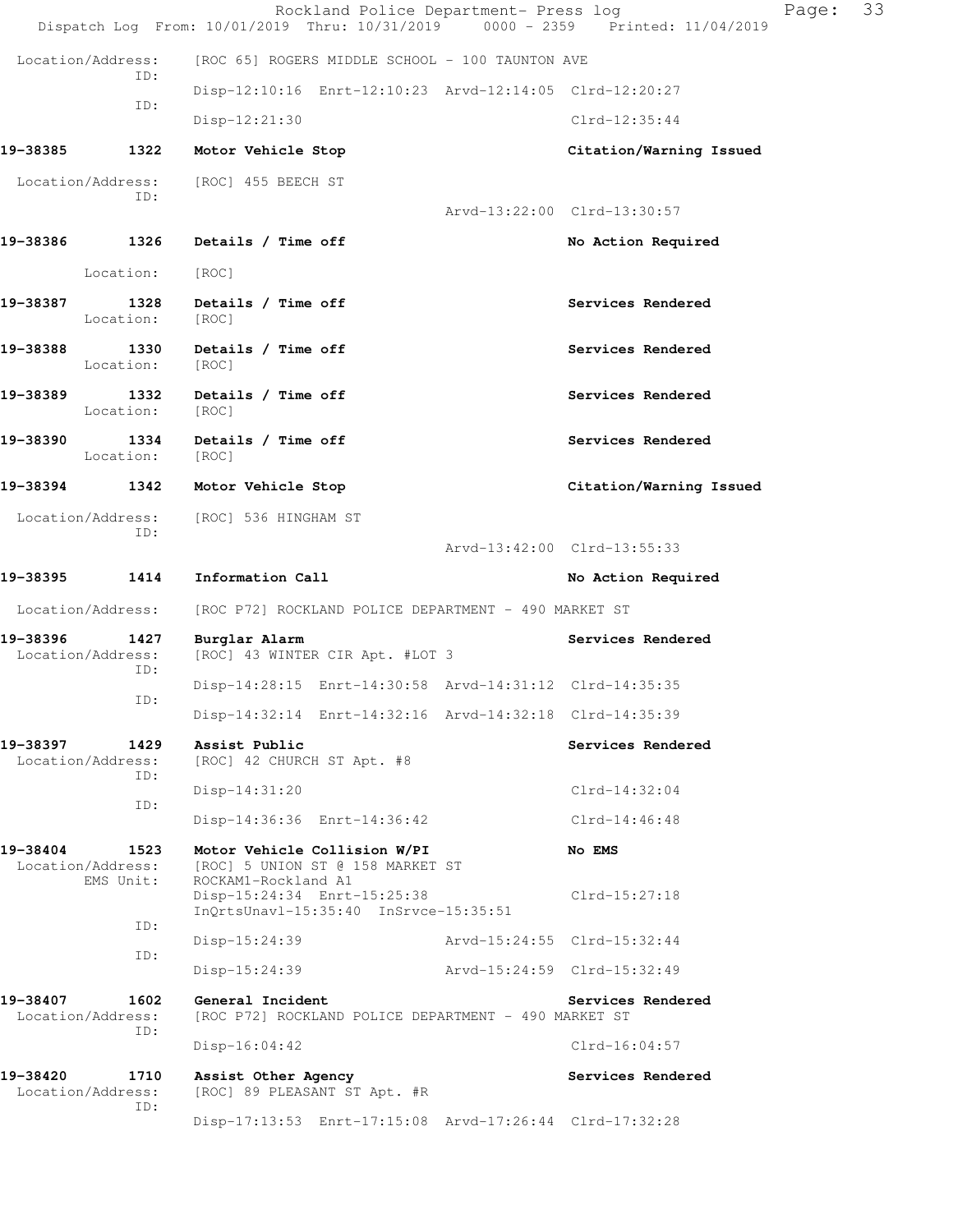Rockland Police Department- Press log Page: 34 Dispatch Log From: 10/01/2019 Thru: 10/31/2019 0000 - 2359 Printed: 11/04/2019

| 19-38426 1741                      | TD:         | Building Check<br>Location/Address: [ROC] LEISUREWOODS DR    | Investigated                |
|------------------------------------|-------------|--------------------------------------------------------------|-----------------------------|
|                                    |             |                                                              | Arvd-17:41:57 Clrd-17:42:47 |
| 19-38429 1823<br>Location/Address: | TD:         | Assist Public<br>[ROC] 321 UNION ST Apt. #2                  | Services Rendered           |
|                                    |             | Disp-18:25:19 Enrt-18:33:20 Arvd-18:34:17 Clrd-18:44:33      |                             |
| 19-38439 1946<br>Location/Address: | ID:         | Motor Vehicle Stop<br>[ROC P51] HOLIDAY INN - 929 HINGHAM ST | Investigated                |
|                                    |             |                                                              | Arvd-19:46:00 Clrd-19:53:44 |
| 19-38444<br>Location/Address:      | 2024<br>ID: | Warrant<br>[ROC] 37 CRESCENT ST                              | No Service                  |
|                                    |             | $Disp-20:27:20$                                              | Arvd-20:30:18 Clrd-20:37:10 |
|                                    | TD:         | Disp-20:27:20                                                | Arvd-20:30:23 Clrd-20:37:10 |
| 19-38450<br>Location/Address:      | 2123<br>TD: | 911 Accidental<br>[ROC] 240 POND ST                          | Services Rendered           |
|                                    |             | Disp-21:24:36 Enrt-21:25:47 Arvd-21:32:08 Clrd-21:42:33      |                             |

# **For Date: 10/12/2019 - Saturday**

| 19-38460 0001 SHIFT ASSIGNMENTS<br>TD:                                  | Location/Address: [ROC P72] ROCKLAND POLICE DEPARTMENT - 490 MARKET ST    | No Service                  |
|-------------------------------------------------------------------------|---------------------------------------------------------------------------|-----------------------------|
|                                                                         |                                                                           | Arvd-00:01:00 Clrd-00:03:59 |
| 19-38461 0004<br>Location: [ROC]                                        | Details / Time off                                                        | No Service                  |
| 19-38463 0013<br>Location:                                              | Details / Time off<br>[ROC]                                               | No Service                  |
| 19-38464 0015 Details / Time off<br>Location:                           | [ROC]                                                                     | No Service                  |
| 19-38474 0540 Building Check<br>Location/Address: [ROC] UNION ST<br>ID: |                                                                           | Appears Secure              |
|                                                                         |                                                                           | Arvd-05:41:29 Clrd-05:57:59 |
| 19-38475 0542 Burglar Alarm                                             |                                                                           | Building Checked/Secured    |
|                                                                         | Location/Address: [ROC P36] STEVE'S AUTO - 246 EAST WATER ST              |                             |
| TD:                                                                     | Disp-05:42:56 Enrt-05:43:40 Arvd-05:45:02 Clrd-05:46:50                   |                             |
| 19-38481<br>Location/Address:                                           | 0645 Disturbance<br>[ROC] 74 MARTHA DR Apt. #C                            | Peace Restored              |
| ID:                                                                     | Disp-06:49:30 Enrt-06:49:41 Arvd-06:51:03 Clrd-07:01:19                   |                             |
| TD:                                                                     | Disp-06:51:08 Enrt-06:51:11 Arvd-06:51:52 Clrd-07:01:23                   |                             |
| 19-38485<br>0800<br>Location/Address:                                   | SHIFT ASSIGNMENTS<br>[ROC P72] ROCKLAND POLICE DEPARTMENT - 490 MARKET ST | Services Rendered           |
| Location: [ROC]                                                         |                                                                           | Services Rendered           |
| 19-38487<br>0913<br>Location/Address:<br>TD:                            | Unwanted Party<br>$[ROC]$ 321 UNION ST Apt. #2                            | Peace Restored              |
|                                                                         | Disp-09:14:12 Enrt-09:14:26 Arvd-09:18:17 Clrd-09:38:25                   |                             |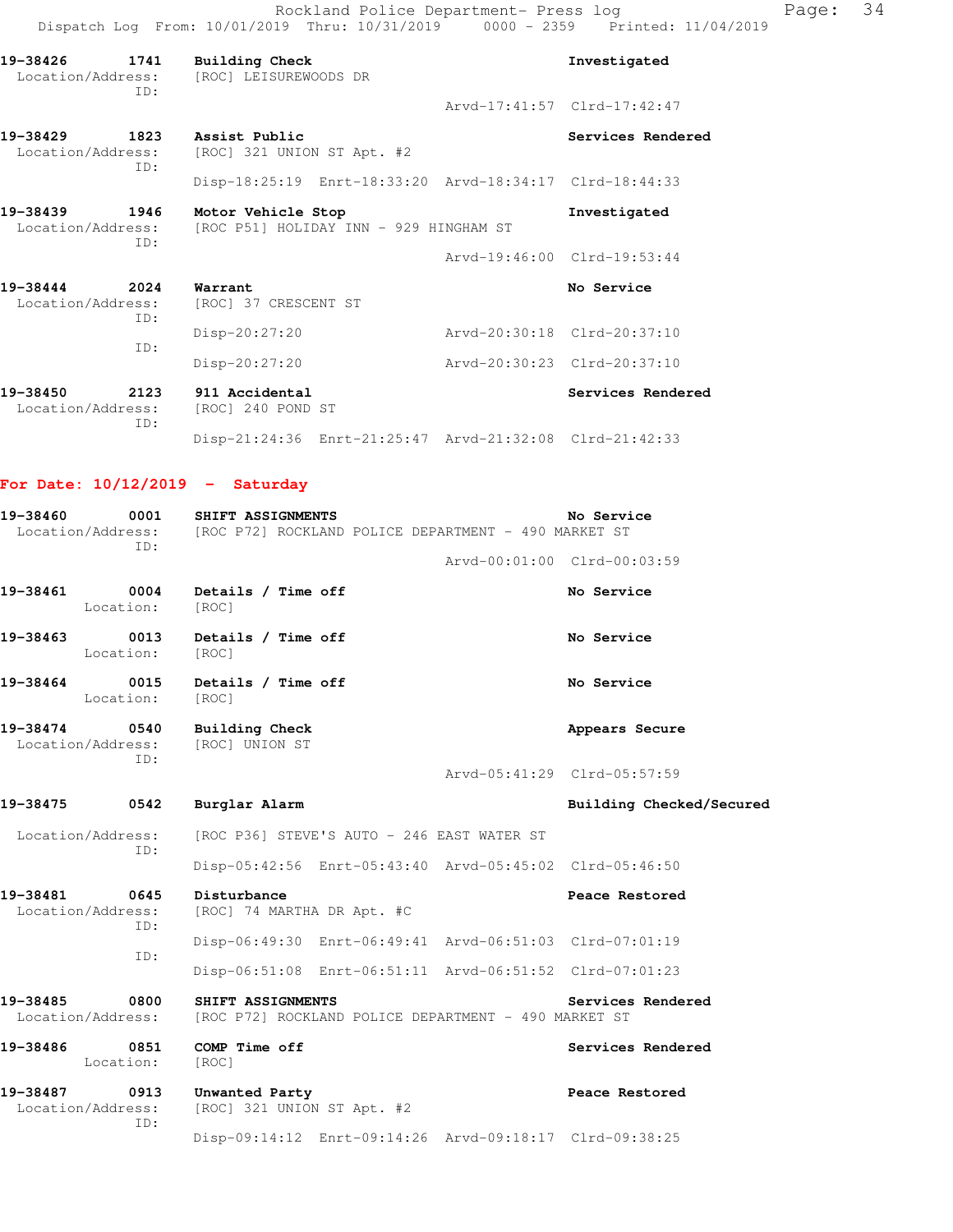| ID:<br>Disp-09:14:34 Enrt-09:14:38 Arvd-09:18:15 Clrd-09:33:11<br>19-38488<br>0919<br>Health & Welfare Check<br>Services Rendered<br>Location/Address:<br>[ROC P45] COMFORT INN - 850 HINGHAM ST Apt. #HINGH<br>ID:<br>Disp-09:22:10 Enrt-09:22:13 Arvd-09:34:51 Clrd-09:44:03<br>19-38490<br>0933<br>MVA Property Damage Only<br>Vehicle Towed<br>[ROC P95] HOLY FAMILY CHURCH - 403 UNION ST<br>Vicinity of:<br>ID:<br>Disp-09:34:18 Enrt-09:34:22 Arvd-09:34:48 Clrd-09:58:20 |  |
|----------------------------------------------------------------------------------------------------------------------------------------------------------------------------------------------------------------------------------------------------------------------------------------------------------------------------------------------------------------------------------------------------------------------------------------------------------------------------------|--|
|                                                                                                                                                                                                                                                                                                                                                                                                                                                                                  |  |
|                                                                                                                                                                                                                                                                                                                                                                                                                                                                                  |  |
|                                                                                                                                                                                                                                                                                                                                                                                                                                                                                  |  |
|                                                                                                                                                                                                                                                                                                                                                                                                                                                                                  |  |
|                                                                                                                                                                                                                                                                                                                                                                                                                                                                                  |  |
| 19-38494<br>0947<br>COMP Time off<br>Services Rendered<br>Location:<br>[ROC]                                                                                                                                                                                                                                                                                                                                                                                                     |  |
| 19-38507<br>1131<br>General Info<br>Services Rendered<br>Location/Address:<br>[ROC P72] ROCKLAND POLICE DEPARTMENT - 490 MARKET ST                                                                                                                                                                                                                                                                                                                                               |  |
| 19-38516<br>1302<br>MVA Property Damage Only<br>Paper Exchange<br>[ROC] 482 WEBSTER ST<br>Vicinity of:                                                                                                                                                                                                                                                                                                                                                                           |  |
| ID:<br>Disp-13:03:50 Enrt-13:04:07 Arvd-13:09:25 Clrd-13:18:26<br>ID:                                                                                                                                                                                                                                                                                                                                                                                                            |  |
| Disp-13:03:58 Enrt-13:04:02 Arvd-13:06:50 Clrd-13:18:23                                                                                                                                                                                                                                                                                                                                                                                                                          |  |
| 19-38520<br>1325<br>Building Check<br>Building Checked/Secured                                                                                                                                                                                                                                                                                                                                                                                                                   |  |
| Location/Address:<br>[ROC] HINGHAM ST<br>ID:<br>Arvd-13:26:07 Clrd-13:26:28                                                                                                                                                                                                                                                                                                                                                                                                      |  |
| 19-38521<br>1326<br><b>Building Check</b><br>Building Checked/Secured                                                                                                                                                                                                                                                                                                                                                                                                            |  |
| Location/Address:<br>[ROC] BILL DELAHUNT PKWY                                                                                                                                                                                                                                                                                                                                                                                                                                    |  |
| ID:<br>Arvd-13:27:34 Clrd-13:27:58                                                                                                                                                                                                                                                                                                                                                                                                                                               |  |
| 19-38522<br>1331<br>911 Accidental<br>Appears Secure<br>Location/Address:<br>[ROC] 40 BELMONT ST                                                                                                                                                                                                                                                                                                                                                                                 |  |
| ID:<br>Disp-13:32:42 Enrt-13:32:55 Arvd-13:34:59 Clrd-13:37:23                                                                                                                                                                                                                                                                                                                                                                                                                   |  |
| ID:<br>Disp-13:32:47 Enrt-13:32:51 Arvd-13:35:02 Clrd-13:37:20                                                                                                                                                                                                                                                                                                                                                                                                                   |  |
| 19-38523<br>1343<br>Disabled Motor Vehicle<br>Services Rendered<br>Vicinity of:<br>[ROC] 135 GROVE ST @ 131 PLAIN ST<br>ID:                                                                                                                                                                                                                                                                                                                                                      |  |
| Arvd-13:44:47 Clrd-13:46:21<br>$Disp-13:44:43$                                                                                                                                                                                                                                                                                                                                                                                                                                   |  |
| 19-38525<br>1354<br>Motor Vehicle Stop<br>Verbal Warning<br>Location/Address:<br>[ROC] 333 SALEM ST @ 11 SPRUCE ST<br>ID:                                                                                                                                                                                                                                                                                                                                                        |  |
| Arvd-13:54:00 Clrd-13:57:07                                                                                                                                                                                                                                                                                                                                                                                                                                                      |  |
| 19-38527<br>1405<br>Lost/Found Property<br>Services Rendered<br>[ROC P86] MOBIL GAS STATION - 158 MARKET ST<br>Location/Address:<br>ID:                                                                                                                                                                                                                                                                                                                                          |  |
| Disp-14:06:19 Enrt-14:06:23 Arvd-14:06:31 Clrd-14:07:36                                                                                                                                                                                                                                                                                                                                                                                                                          |  |
| 19-38531<br>1449<br>Citation/Warning Issued<br>Motor Vehicle Stop                                                                                                                                                                                                                                                                                                                                                                                                                |  |
| Vicinity of:<br>[ROC] SUMMER ST<br>ID:<br>Arvd-14:49:00 Clrd-14:54:12                                                                                                                                                                                                                                                                                                                                                                                                            |  |
| 19–38532<br>1527<br>Building Check<br>Building Checked/Secured                                                                                                                                                                                                                                                                                                                                                                                                                   |  |
| Location/Address:<br>[ROC] HINGHAM ST                                                                                                                                                                                                                                                                                                                                                                                                                                            |  |
| ID:<br>Arvd-15:28:01 Clrd-15:28:37                                                                                                                                                                                                                                                                                                                                                                                                                                               |  |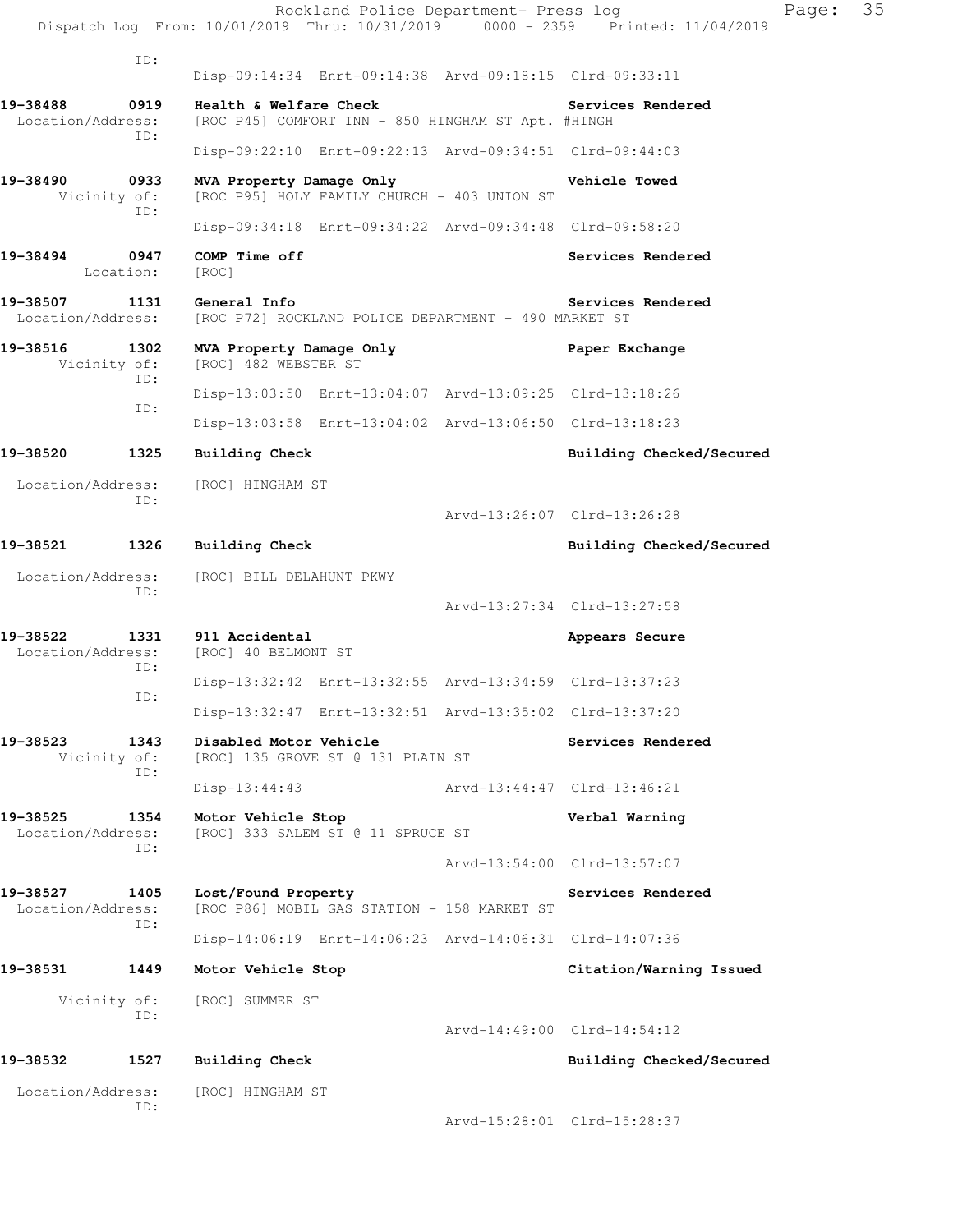|                                              |                                                                                   | Rockland Police Department- Press log<br>Dispatch Log From: 10/01/2019 Thru: 10/31/2019 0000 - 2359 Printed: 11/04/2019 | Page: | 36 |
|----------------------------------------------|-----------------------------------------------------------------------------------|-------------------------------------------------------------------------------------------------------------------------|-------|----|
| 19-38535 1600<br>Location/Address:           | SHIFT ASSIGNMENTS<br>[ROC P72] ROCKLAND POLICE DEPARTMENT - 490 MARKET ST         | No Service                                                                                                              |       |    |
| 19-38540<br>Location/Address:<br>ID:         | 1724 911 Accidental<br>[ROC P92] BAVIS ICE ARENA - 180 VFW DR                     | Services Rendered                                                                                                       |       |    |
|                                              |                                                                                   | Disp-17:26:13 Enrt-17:26:44 Arvd-17:31:35 Clrd-17:33:40                                                                 |       |    |
| 19-38544<br>1807<br>Location:                | Details / Time off<br>[ROC]                                                       | No Service                                                                                                              |       |    |
| 19-38545<br>1809<br>Location:                | Details / Time off<br>[ROC]                                                       | No Service                                                                                                              |       |    |
| 19-38546<br>1814                             | Detail<br>Location/Address: [ROC P72] ROCKLAND POLICE DEPARTMENT - 490 MARKET ST  | No Service                                                                                                              |       |    |
| 1856<br>19-38548                             | General Info                                                                      | No Action Required                                                                                                      |       |    |
| Location/Address:                            | [ROC] POLICE STATION - MARKET ST                                                  |                                                                                                                         |       |    |
| ID:                                          |                                                                                   | Arvd-18:59:03 Clrd-18:59:53                                                                                             |       |    |
| 19-38550<br>Location/Address:<br>ID:         | 1912 Prisoner Information<br>[ROC P72] ROCKLAND POLICE DEPARTMENT - 490 MARKET ST | Services Rendered                                                                                                       |       |    |
|                                              |                                                                                   | Disp-19:15:25 Enrt-19:16:12 Arvd-19:16:19 Clrd-20:26:43                                                                 |       |    |
| 19-38551<br>1926<br>Location/Address:<br>ID: | Suspicious Activity<br>[ROC] 70 LEISUREWOODS DR                                   | Unfounded                                                                                                               |       |    |
|                                              |                                                                                   | Disp-19:26:38 Enrt-19:27:14 Arvd-19:33:27 Clrd-19:45:06                                                                 |       |    |
| 19-38560<br>2051<br>Location/Address:<br>ID: | Health & Welfare Check<br>[ROC] 111 PAYSON AVE                                    | No EMS                                                                                                                  |       |    |
| ID:                                          |                                                                                   | Disp-20:53:02 Enrt-20:54:04 Arvd-20:55:09 Clrd-21:15:17                                                                 |       |    |
| ID:                                          |                                                                                   | Disp-20:55:36 Enrt-20:55:38 Arvd-20:58:15 Clrd-21:14:39                                                                 |       |    |

# **For Date: 10/13/2019 - Sunday**

| 19-38576<br>0000<br>Location/Address:<br>TD: | SHIFT ASSIGNMENTS<br>[ROC P72] ROCKLAND POLICE DEPARTMENT - 490 MARKET ST       |                             | Services Rendered           |
|----------------------------------------------|---------------------------------------------------------------------------------|-----------------------------|-----------------------------|
|                                              | $Disp-00:00:00$                                                                 |                             | $Clrd-00:04:05$             |
| 19-38588<br>0228<br>ID:                      | Motor Vehicle Stop<br>Location/Address: [ROC] 1 WILLOW POND DR @ 134 CENTRE AVE |                             | Verbal Warning              |
|                                              |                                                                                 |                             | Arvd-02:28:00 Clrd-02:31:07 |
| 19-38590<br>0404<br>Location/Address:<br>ID: | Assist Abington Police<br>[ROC P72] ROCKLAND POLICE DEPARTMENT - 490 MARKET ST  |                             | <b>Services Rendered</b>    |
|                                              | $Disp-04:06:11$                                                                 | Arvd-04:06:18 Clrd-04:37:50 |                             |
|                                              |                                                                                 |                             |                             |
| 19-38593<br>0511                             | Motor Vehicle Stop                                                              |                             | Citation/Warning Issued     |
|                                              | Location/Address: [ROC] 450 MARKET ST                                           |                             |                             |
| ID:                                          |                                                                                 |                             | Arvd-05:11:00 Clrd-05:22:01 |
| ID:                                          | Disp-05:12:31                                                                   | Arvd-05:12:34 Clrd-05:13:27 |                             |
| 19-38594<br>0522<br>Location/Address:<br>ID: | <b>Building Check</b><br>[ROC] UNION ST                                         |                             | Appears Secure              |

Disp-20:57:25 Enrt-20:57:27 Arvd-20:57:28 Clrd-21:14:52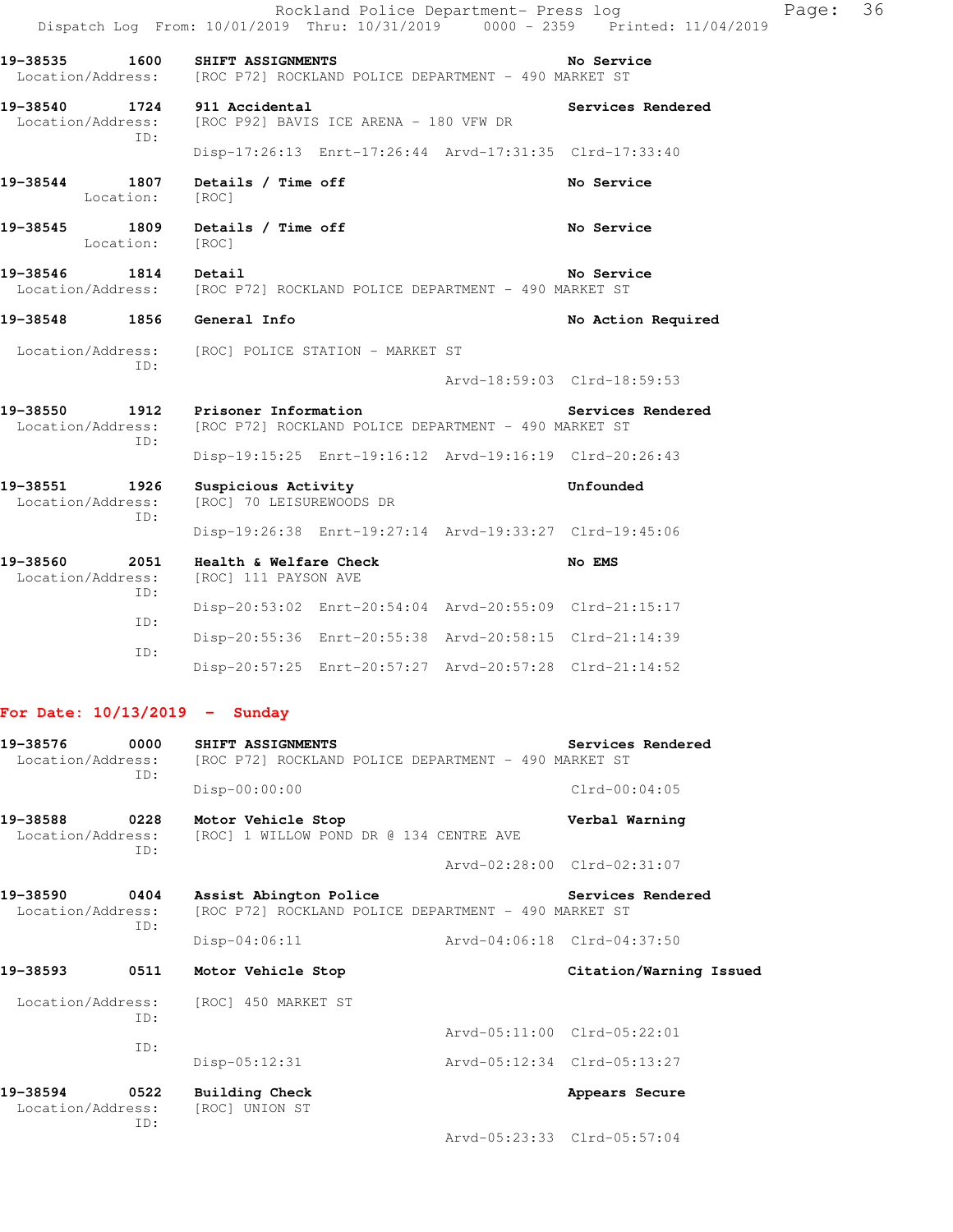Rockland Police Department- Press log Fage: 37 Dispatch Log From: 10/01/2019 Thru: 10/31/2019 0000 - 2359 Printed: 11/04/2019

**19-38597 0630 Motor Vehicle Stop Citation/Warning Issued**  Location/Address: [ROC] 88 POND ST @ 1149 HINGHAM ST ID: Arvd-06:30:00 Clrd-06:37:33 **19-38598 0659 Burglar Alarm 19-38598 Investigated**<br>
Location/Address: [ROC] 170 SPRING ST [ROC] 170 SPRING ST ID: Disp-06:59:47 Enrt-07:00:04 Arvd-07:02:35 Clrd-07:07:32 ID: Disp-07:00:48 Enrt-07:00:51 Arvd-07:02:33 Clrd-07:06:34 **19-38601 0758 SHIFT ASSIGNMENTS MO Service**<br>Location/Address: [ROC P72] ROCKLAND POLICE DEPARTMENT - 490 MARKET ST [ROC P72] ROCKLAND POLICE DEPARTMENT - 490 MARKET ST **19-38604 0843 911 Accidental Investigated**  Location/Address: [ROC] 286 WEBSTER ST ID: Disp-08:44:27 Enrt-08:44:40 Clrd-08:59:03 **19-38605 0901 Building Check Building Checked/Secured**  Location/Address: [ROC] HINGHAM ST ID: Arvd-09:02:15 Clrd-09:02:45 **19-38607 0904 Assist Public Investigated**  Location/Address: [ROC] 19 GLEN ST ID: Disp-09:04:50 Enrt-09:04:52 Clrd-09:05:07 ID: Disp-09:05:27 Enrt-09:05:31 Arvd-09:11:59 Clrd-09:26:59 ID: Disp-09:14:15 Enrt-09:14:17 Clrd-09:25:34 **19-38608 0904 Building Check Building Checked/Secured**  Location/Address: [ROC] BILL DELAHUNT PKWY ID: Arvd-09:05:07 Clrd-09:05:21 **19-38614 0936 Emergency Medical Transported to Hospital**  Location/Address: [ROC P84] 86 VFW DR ID: Disp-09:39:13 Enrt-09:39:18 Clrd-09:46:32 **19-38616** 0959 Disturbance **Services Rendered Services Rendered** Location/Address: [ROC 69] SOUTH SHORE REHAB & NURSING - 115 NORTH AVE ID: Disp-10:00:42 Enrt-10:00:53 Arvd-10:01:10 Clrd-10:15:53 ID: Disp-10:00:47 Enrt-10:00:53 Arvd-10:01:10 Clrd-10:02:00 ID: Disp-10:00:51 Enrt-10:00:53 Arvd-10:01:10 Clrd-10:17:15 19-38620 1048 Disturbance **Services Rendered**  Location/Address: [ROC] 12 LINDEN ST ID: Arvd-10:48:00 Clrd-10:57:31 ID: Disp-10:49:02 Enrt-10:49:04 Arvd-10:49:54 Clrd-10:57:02 ID: Disp-10:49:09 Enrt-10:49:10 Arvd-10:49:59 Clrd-10:56:59 **19-38623 1136 Emergency Medical Transported to Hospital**  Location/Address: [ROC 69] SOUTH SHORE REHAB & NURSING - 115 NORTH AVE EMS Unit: ROCKAM1-Rockland A1 ROCKAM1-Rockland A1 Disp-11:37:00 Enrt-11:38:12 Clrd-11:46:18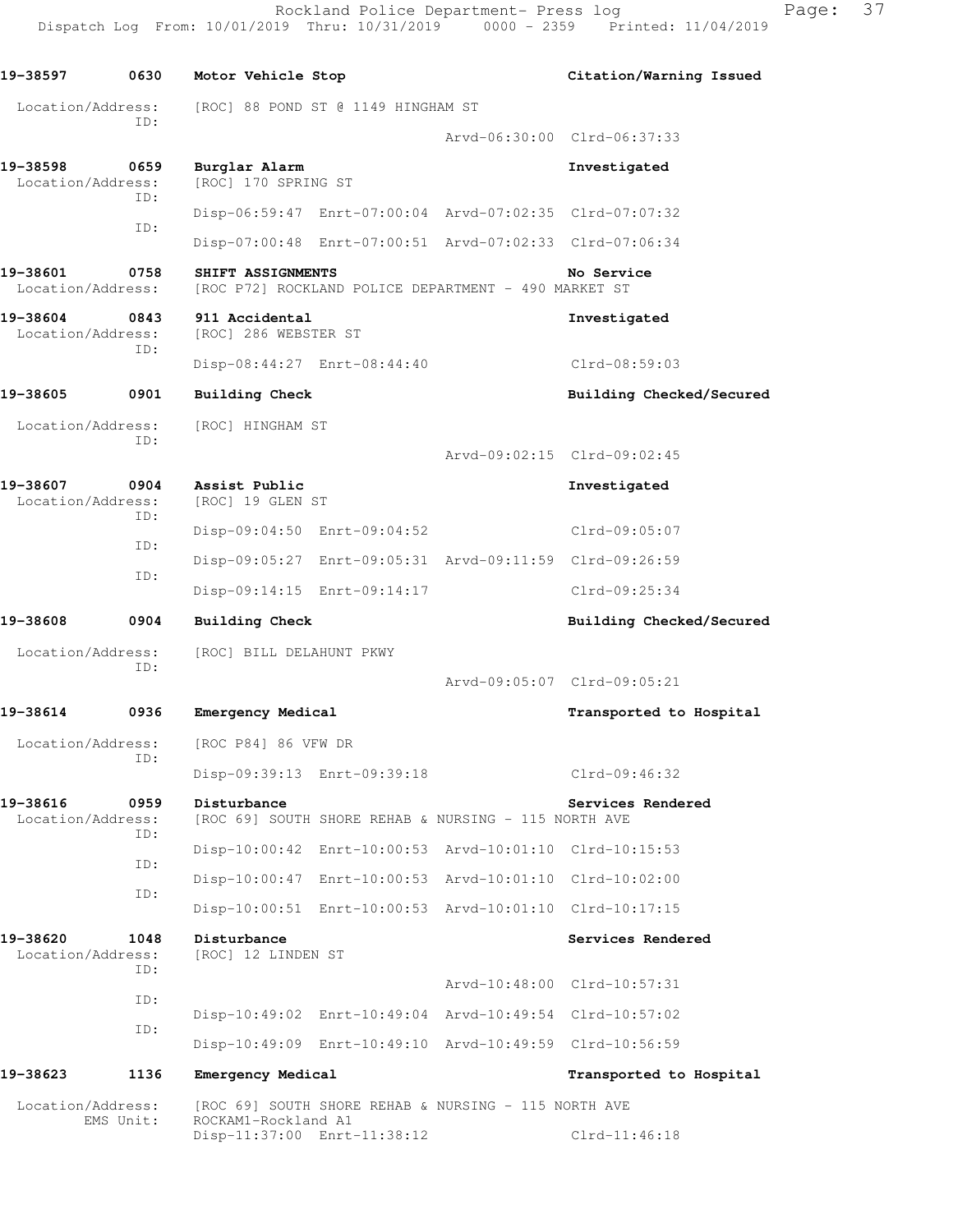|                                              | Rockland Police Department- Press log<br>Dispatch Log From: 10/01/2019 Thru: 10/31/2019 0000 - 2359 Printed: 11/04/2019                                                              |                             | Page:                       | 38 |
|----------------------------------------------|--------------------------------------------------------------------------------------------------------------------------------------------------------------------------------------|-----------------------------|-----------------------------|----|
| Fire Unit:                                   | Hosp-11:57:23 ClrHosp-12:22:30 InQrtsUnavl-12:28:56 InSrvce-12:28:56<br>ROCKEN1-Pumper-Rockland Engine 1<br>Disp-11:37:04 Enrt-11:38:11<br>$InQrtsUnav1-12:06:50$ $InSrvce-12:06:50$ |                             | $Clrd-11:46:10$             |    |
| ID:                                          | Disp-11:37:14 Enrt-11:37:17                                                                                                                                                          |                             | Clrd-11:45:56               |    |
| 19-38629<br>1136                             | Emergency Medical                                                                                                                                                                    |                             | Transported to Hospital     |    |
| Location/Address:                            | [ROC 69] SOUTH SHORE REHAB & NURSING - 115 NORTH AVE                                                                                                                                 |                             |                             |    |
| ID:                                          | Disp-11:36:06 Enrt-11:37:09 Arvd-11:37:10 Clrd-11:40:14                                                                                                                              |                             |                             |    |
| 19-38630<br>1221<br>Location:<br>ID:         | Motor Vehicle Stop<br>[ROC] UNION SQUARE                                                                                                                                             |                             | Verbal Warning              |    |
| ID:                                          |                                                                                                                                                                                      |                             | Arvd-12:21:00 Clrd-12:26:22 |    |
|                                              | Disp-12:23:52 Enrt-12:23:54 Arvd-12:23:57 Clrd-12:26:16                                                                                                                              |                             |                             |    |
| 19-38632<br>1228                             | <b>Building Check</b>                                                                                                                                                                |                             | Building Checked/Secured    |    |
| Location/Address:<br>ID:                     | [ROC] HINGHAM ST                                                                                                                                                                     |                             |                             |    |
|                                              |                                                                                                                                                                                      |                             | Arvd-12:29:51 Clrd-12:30:39 |    |
| 19-38634<br>1239<br>Location:                | Details / Time off<br>[ROC]                                                                                                                                                          |                             | No Service                  |    |
| 19-38635<br>1240<br>Location/Address:<br>ID: | Suspicious Activity<br>[ROC] NORTH AVE                                                                                                                                               |                             | Services Rendered           |    |
|                                              | Disp-12:42:58                                                                                                                                                                        | Arvd-12:43:05 Clrd-12:45:07 |                             |    |
| 19-38638<br>1316<br>Location/Address:<br>ID: | Motor Vehicle Complaint<br>[ROC] UNION ST                                                                                                                                            |                             | Services Rendered           |    |
|                                              | Disp-13:17:55                                                                                                                                                                        | Arvd-13:18:03 Clrd-13:19:44 |                             |    |
| 19-38639<br>1321<br>Location/Address:<br>ID: | Assist Other Agency<br>[ROC] 188 SUMMER ST                                                                                                                                           |                             | Services Rendered           |    |
|                                              | $Disp-13:22:38$                                                                                                                                                                      |                             |                             |    |
| 19-38640<br>1348                             | Motor Vehicle Stop                                                                                                                                                                   |                             | Citation/Warning Issued     |    |
| Location/Address:<br>ID:                     | [ROC] BEECH ST                                                                                                                                                                       |                             | Arvd-13:48:00 Clrd-13:54:43 |    |
| 19-38644<br>1411                             | Motor Vehicle Stop                                                                                                                                                                   |                             | Verbal Warning              |    |
| Location/Address:<br>ID:                     | [ROC] SUMMER ST                                                                                                                                                                      |                             |                             |    |
|                                              |                                                                                                                                                                                      |                             | Arvd-14:11:00 Clrd-14:13:59 |    |
| 19-38651<br>1449<br>Location/Address:<br>ID: | Found Property<br>[ROC P72] ROCKLAND POLICE DEPARTMENT - 490 MARKET ST                                                                                                               |                             | Services Rendered           |    |
|                                              | $Disp-14:51:31$                                                                                                                                                                      |                             | $Clrd-14:51:45$             |    |
| 19–38657<br>1558<br>Location/Address:<br>ID: | SHIFT ASSIGNMENTS<br>[ROC P72] ROCKLAND POLICE DEPARTMENT - 490 MARKET ST                                                                                                            |                             | Services Rendered           |    |
|                                              | $Disp-16:01:36$                                                                                                                                                                      |                             | $Clrd-16:01:43$             |    |
| 19–38659<br>1605<br>Location:                | SHIFT SWAP<br>[ROC]                                                                                                                                                                  |                             | Services Rendered           |    |
| 19-38662<br>1706                             | <b>Building Check</b>                                                                                                                                                                |                             | Building Checked/Secured    |    |
| Location/Address:<br>ID:                     | [ROC] HINGHAM ST                                                                                                                                                                     |                             |                             |    |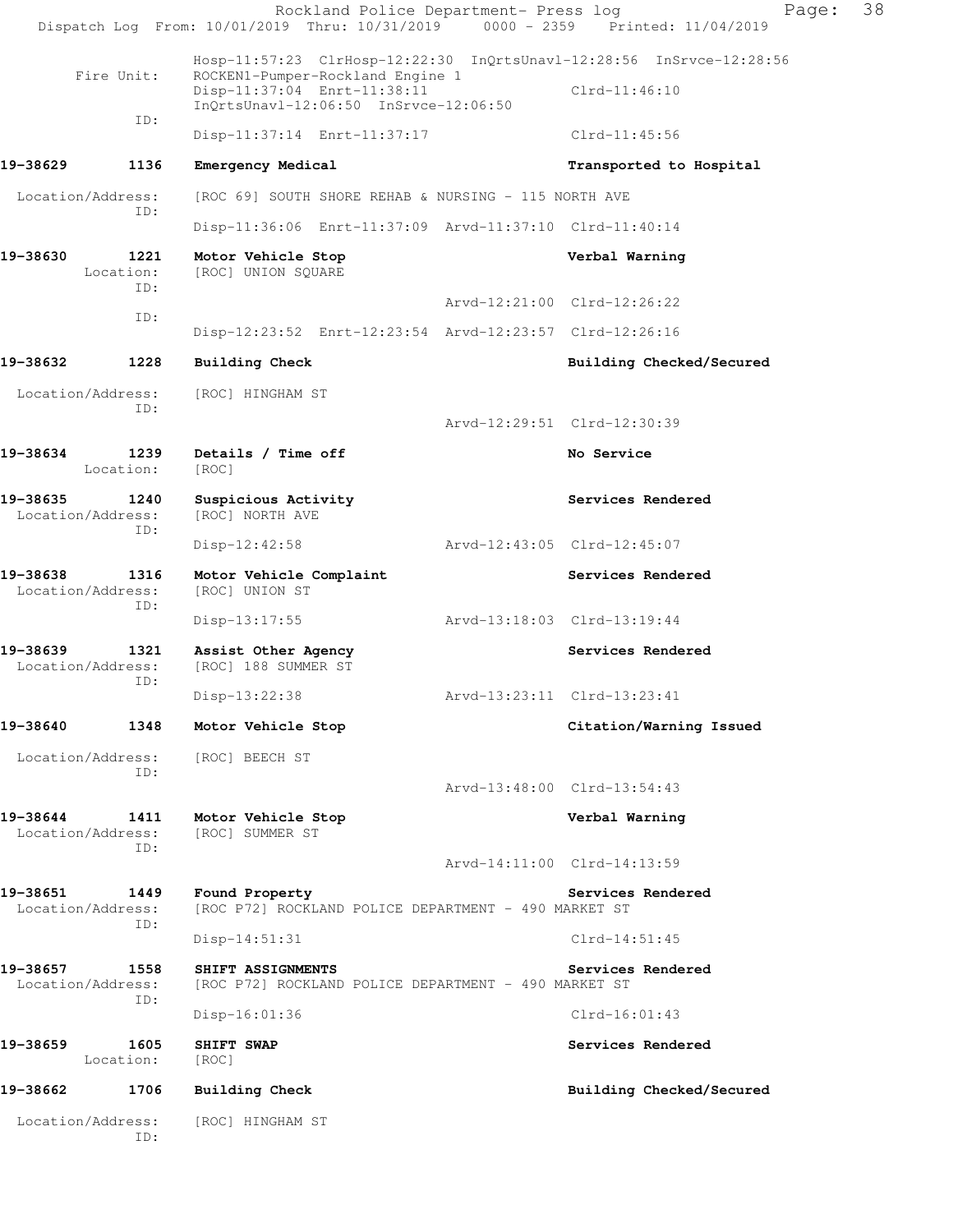Arvd-17:07:54 Clrd-17:08:09

| 19-38663                                     | 1710        | <b>Building Check</b>                                                       |                             | Building Checked/Secured |
|----------------------------------------------|-------------|-----------------------------------------------------------------------------|-----------------------------|--------------------------|
| Location/Address:                            | ID:         | [ROC] BILL DELAHUNT PKWY                                                    |                             |                          |
|                                              |             |                                                                             | Arvd-17:11:25 Clrd-17:11:57 |                          |
| 19-38665<br>Location/Address:                | 1722<br>ID: | Suspicious Activity<br>[ROC] MARKET ST @ PROSPECT ST                        |                             | Investigated             |
|                                              | ID:         | Disp-17:23:27                                                               | Arvd-17:23:35 Clrd-17:36:10 |                          |
|                                              | ID:         | Disp-17:23:27                                                               | Arvd-17:23:37 Clrd-17:36:08 |                          |
|                                              |             | $Disp-17:27:22$                                                             | Arvd-17:27:26 Clrd-17:36:06 |                          |
| 19-38671<br>Location/Address:                | 1754<br>ID: | Follow-Up Investigation<br>[ROC] 207 GARDEN TER                             |                             | Investigated             |
|                                              | ID:         |                                                                             | Arvd-17:54:00 Clrd-18:04:06 |                          |
|                                              |             | Disp-17:55:15                                                               | Arvd-17:55:18 Clrd-18:04:08 |                          |
| 19-38672<br>1754<br>Location/Address:<br>ID: |             | Lost/Found Property<br>[ROC P72] ROCKLAND POLICE DEPARTMENT - 490 MARKET ST |                             | Services Rendered        |
|                                              |             | $Disp-18:02:19$                                                             |                             | $Clrd-18:02:25$          |
| 19-38686<br>Location/Address:                | 2046<br>ID: | <b>Building Check</b><br>[ROC] HINGHAM ST                                   |                             | Services Rendered        |
|                                              |             |                                                                             | Arvd-20:48:25 Clrd-20:48:38 |                          |
| 19-38687<br>Location/Address:                | 2051<br>ID: | Suspicious Activity<br>[ROC] KELLEHER OIL - 265 PLAIN ST                    |                             | Gone on arrival          |
|                                              | ID:         | Disp-20:52:46 Enrt-20:52:53 Arvd-20:55:53 Clrd-21:00:05                     |                             |                          |
|                                              |             | Disp-20:52:46 Enrt-20:52:52 Arvd-20:53:56 Clrd-21:00:07                     |                             |                          |
| 19-38688<br>Location/Address:                | 2051        | TIME OFF COMP TIME<br>[ROC P72] ROCKLAND POLICE DEPARTMENT - 490 MARKET ST  |                             | No Service               |
| 19-38696<br>Location/Address:                | 2224<br>ID: | 911 Hang Up<br>[ROC P47] BEST WESTERN - 909 HINGHAM ST                      |                             | Investigated             |
|                                              |             | Disp-22:25:06 Enrt-22:25:11 Arvd-22:27:25 Clrd-22:32:15                     |                             |                          |
| For Date: $10/14/2019$ - Monday              |             |                                                                             |                             |                          |
| 19-38702<br>Location/Address:                | 0002<br>ID: | SHIFT ASSIGNMENTS<br>[ROC P72] ROCKLAND POLICE DEPARTMENT - 490 MARKET ST   |                             | Services Rendered        |
|                                              |             | Disp-00:05:56                                                               |                             | Clrd-00:06:09            |
| 19-38710<br>Location/Address:                | 0124<br>ID: | Motor Vehicle Stop<br>[ROC P66] DOMINO'S PIZZA - 100 MARKET ST              |                             | Arrest (s) Made          |
|                                              |             |                                                                             | Arvd-01:24:00 Clrd-03:23:29 |                          |

Disp-01:35:55 Arvd-01:36:00 Clrd-02:36:13

Arvd-06:00:21 Clrd-06:22:28

19-38720 0559 Building Check **Services Rendered** 

19-38724 0734 Suspicious Activity **Services Rendered** 

 Location/Address: [ROC] 40 CLIFF ST ID:

ID:

 Location/Address: [ROC] UNION ST ID: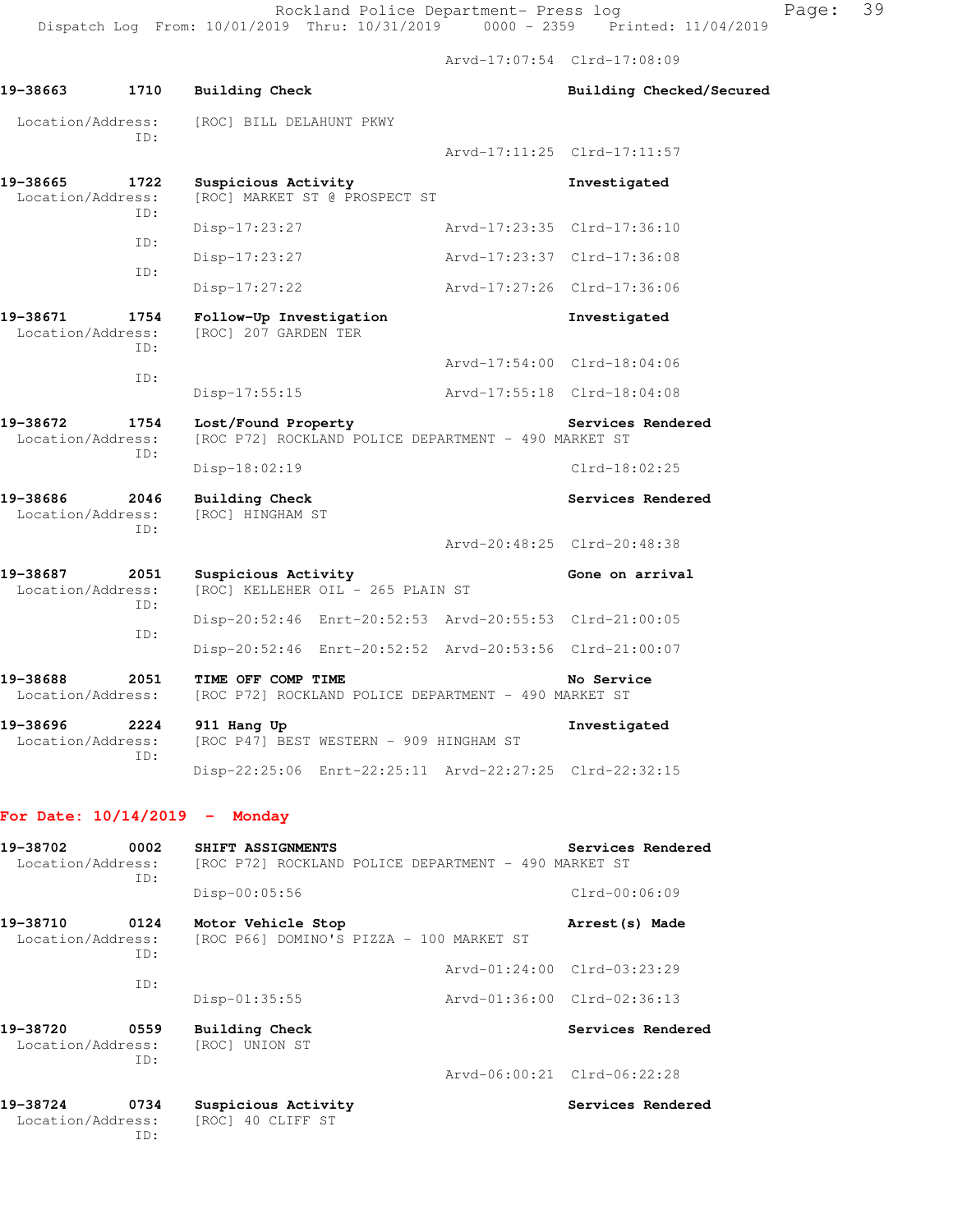|                               |             | Rockland Police Department- Press log<br>Dispatch Log From: 10/01/2019 Thru: 10/31/2019 0000 - 2359 Printed: 11/04/2019 |                             |                          | Page: | 40 |
|-------------------------------|-------------|-------------------------------------------------------------------------------------------------------------------------|-----------------------------|--------------------------|-------|----|
|                               |             | Disp-07:35:28 Enrt-07:35:30 Arvd-07:50:24 Clrd-08:00:12                                                                 |                             |                          |       |    |
| 19-38727                      | 0805        | Information Call                                                                                                        |                             | No Action Required       |       |    |
| Location/Address:             |             | [ROC P72] ROCKLAND POLICE DEPARTMENT - 490 MARKET ST                                                                    |                             |                          |       |    |
| 19-38730<br>Location/Address: | 0854<br>ID: | Building Check<br>[ROC] HINGHAM ST                                                                                      |                             | Services Rendered        |       |    |
|                               |             |                                                                                                                         | Arvd-08:55:27 Clrd-08:56:13 |                          |       |    |
| 19-38731                      | 0854        | Suspicious Activity                                                                                                     |                             | Building Checked/Secured |       |    |
| Location/Address:             | ID:         | [ROC P20] DUNKIN DONUTS - 21 EAST WATER ST                                                                              |                             |                          |       |    |
|                               |             | Disp-08:56:13 Enrt-08:56:16 Arvd-08:57:11 Clrd-08:58:15                                                                 |                             |                          |       |    |
| 19-38732                      | 0911        | Building Check                                                                                                          |                             | Building Checked/Secured |       |    |
| Location/Address:             | ID:         | [ROC] BILL DELAHUNT PKWY                                                                                                |                             |                          |       |    |
|                               |             |                                                                                                                         | Arvd-09:12:13 Clrd-09:12:30 |                          |       |    |
| 19-38733                      | 0912        | Details / Time off                                                                                                      |                             | No Action Required       |       |    |
|                               | Location:   | [ROC]                                                                                                                   |                             |                          |       |    |
| 19-38734                      | 0914        | Motor Vehicle Stop                                                                                                      |                             | Citation/Warning Issued  |       |    |
| Location/Address:             | ID:         | [ROC] 775 UNION ST @ 8 LIBERTY CT                                                                                       |                             |                          |       |    |
|                               | ID:         |                                                                                                                         | Arvd-09:14:00 Clrd-09:16:41 |                          |       |    |
|                               |             | Disp-09:16:49 Enrt-09:17:06 Arvd-09:17:07 Clrd-09:18:38                                                                 |                             |                          |       |    |
| 19-38737                      | 0932        | General Info                                                                                                            |                             | No Action Required       |       |    |
| Location/Address:             |             | [ROC P72] ROCKLAND POLICE DEPARTMENT - 490 MARKET ST                                                                    |                             |                          |       |    |
| 19-38744<br>Location/Address: | 1053<br>ID: | Emergency Medical<br>[ROC] 86 PROSPECT ST                                                                               |                             | Services Rendered        |       |    |
|                               | ID:         | Disp-10:54:34 Enrt-10:54:38 Arvd-10:58:10 Clrd-11:12:20                                                                 |                             |                          |       |    |
|                               | ID:         | Disp-10:59:37 Enrt-10:59:39                                                                                             |                             | Clrd-10:59:55            |       |    |
|                               |             | $Disp-10:59:47$                                                                                                         | Arvd-10:59:50 Clrd-11:13:19 |                          |       |    |
| 19-38746<br>Location/Address: | 1100<br>ID: | 911 Accidental<br>[ROC] 135 GROVE ST                                                                                    |                             | Services Rendered        |       |    |
|                               | ID:         | $Disp-11:01:40$                                                                                                         |                             | $Clrd-11:01:54$          |       |    |
|                               |             | Disp-11:01:52 Enrt-11:01:56 Arvd-11:05:00 Clrd-11:08:36                                                                 |                             |                          |       |    |
| 19-38748                      | 1127        | General Info                                                                                                            |                             | No Action Required       |       |    |
| Location/Address:             |             | [ROC P72] ROCKLAND POLICE DEPARTMENT - 490 MARKET ST                                                                    |                             |                          |       |    |
| 19-38750<br>Location/Address: | 1140<br>ID: | Motor Vehicle Complaint<br>[ROC P51] HOLIDAY INN - 929 HINGHAM ST                                                       |                             | Report Follows           |       |    |
|                               | ID:         | Disp-11:42:15 Enrt-11:42:20 Arvd-11:47:31 Clrd-12:08:27                                                                 |                             |                          |       |    |
|                               |             | Disp-11:42:15 Enrt-11:42:19 Arvd-11:47:32 Clrd-12:55:18                                                                 |                             |                          |       |    |
| 19-38761                      | 1210        | Details / Time off                                                                                                      |                             | No Action Required       |       |    |
|                               | Location:   | [ROC]                                                                                                                   |                             |                          |       |    |
| 19-38753                      | 1235        | General Info                                                                                                            |                             | No Action Required       |       |    |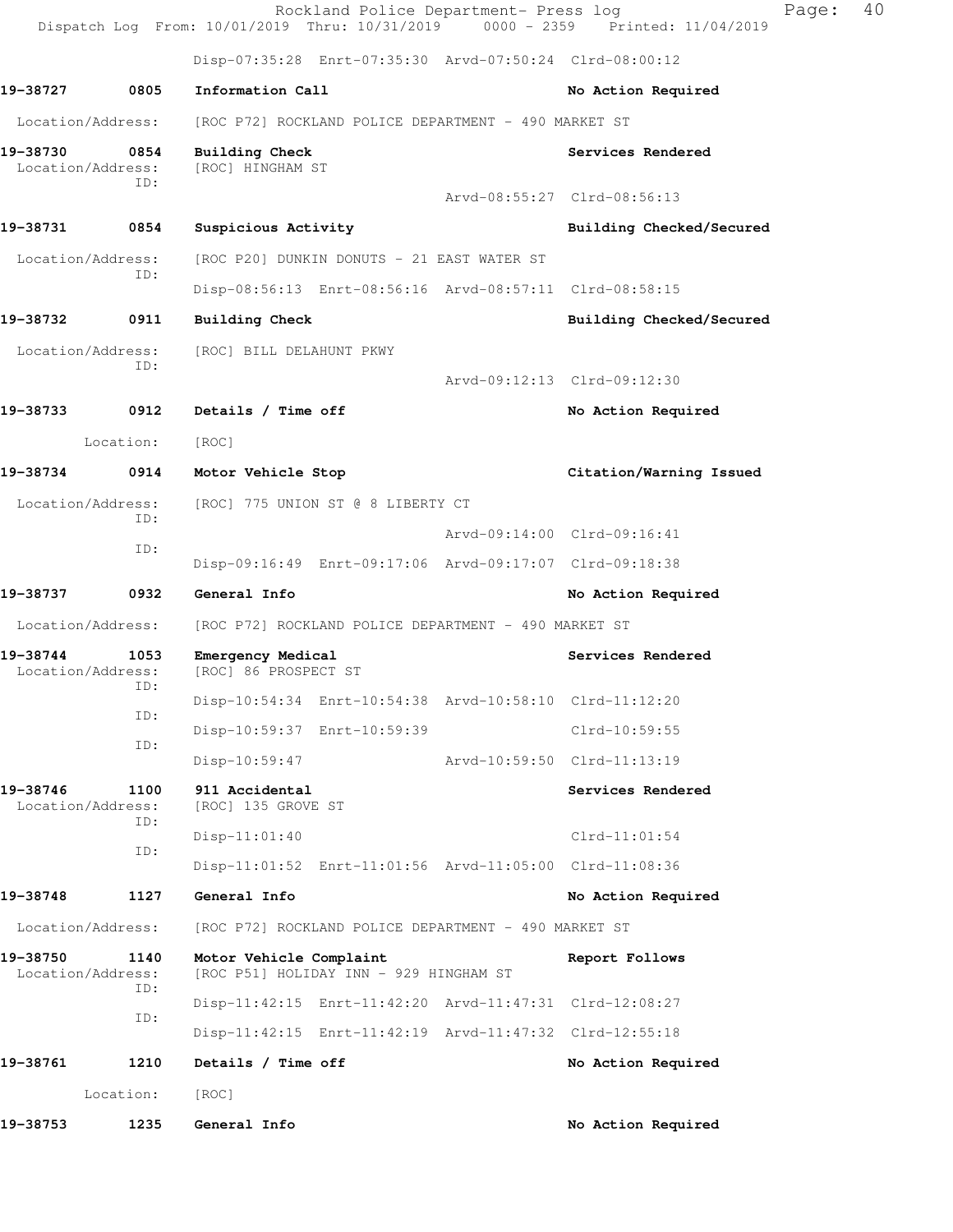Location/Address: [ROC P72] ROCKLAND POLICE DEPARTMENT - 490 MARKET ST **19-38757 1252 Neighbor Disturbance Advised to Court**  Location/Address: [ROC] 110 MARTHA DR Apt. #A ID: Disp-13:02:37 Clrd-13:02:46 19-38756 1301 Police Information **Advised to Court Advised to Court Advised to Court** [ROC] 321 UNION ST ID: Disp-13:02:35 Arvd-13:02:40 Clrd-13:39:11 ID: Disp-13:02:35 Arvd-13:02:40 Clrd-13:17:40 ID: Disp-13:18:25 Arvd-13:22:11 Clrd-13:39:15 19-38759 1315 Information Call **19-38759 1315** Location/Address: [ROC P72] ROCKLAND POLICE DEPARTMENT - 490 MARKET ST **19-38760 1316 Building Check Building Checked/Secured**  Location/Address: [ROC] HINGHAM ST ID: Arvd-13:17:40 Clrd-13:17:58 **19-38762 1318 Details / Time off No Action Required**  Location: [ROC] **19-38767 1415 VACATION DAY No Action Required**  Location: [ROC] **19-38769 1418 Building Check Building Checked/Secured**  Location/Address: [ROC] 31 LEISUREWOODS DR ID: Arvd-14:21:16 Clrd-14:22:19 19-38768 1419 Details / Time off **No Action Required**  Location: [ROC] **19-38774 1450 911 Hang Up Services Rendered** Services Rendered Location/Address: [ROC] 978 UNION ST Location/Address: ID: Disp-14:51:05 Enrt-14:51:21 Arvd-14:53:46 Clrd-14:57:43 **19-38777 1522 Neighbor Disturbance Services Rendered**  Location/Address: [ROC] 11 ALPINE ST ID: Disp-15:23:18 Enrt-15:23:21 Arvd-15:28:26 Clrd-15:34:40 **19-38781 1533 Detail No Action Required**  Location/Address: [ROC P72] ROCKLAND POLICE DEPARTMENT - 490 MARKET ST **19-38779 1534 Burglar Alarm Appears Secure**  Location/Address: [ROC] 160 WEYMOUTH ST ID: Disp-15:35:35 Enrt-15:35:40 Arvd-15:41:27 Clrd-15:55:01 ID: Disp-15:43:51 Enrt-15:43:55 Arvd-15:44:03 Clrd-16:02:53 **19-38782 1536 Detail No Action Required** 

Location/Address: [ROC P72] ROCKLAND POLICE DEPARTMENT - 490 MARKET ST

**19-38788 1655 SHIFT ASSIGNMENTS Services Not Required**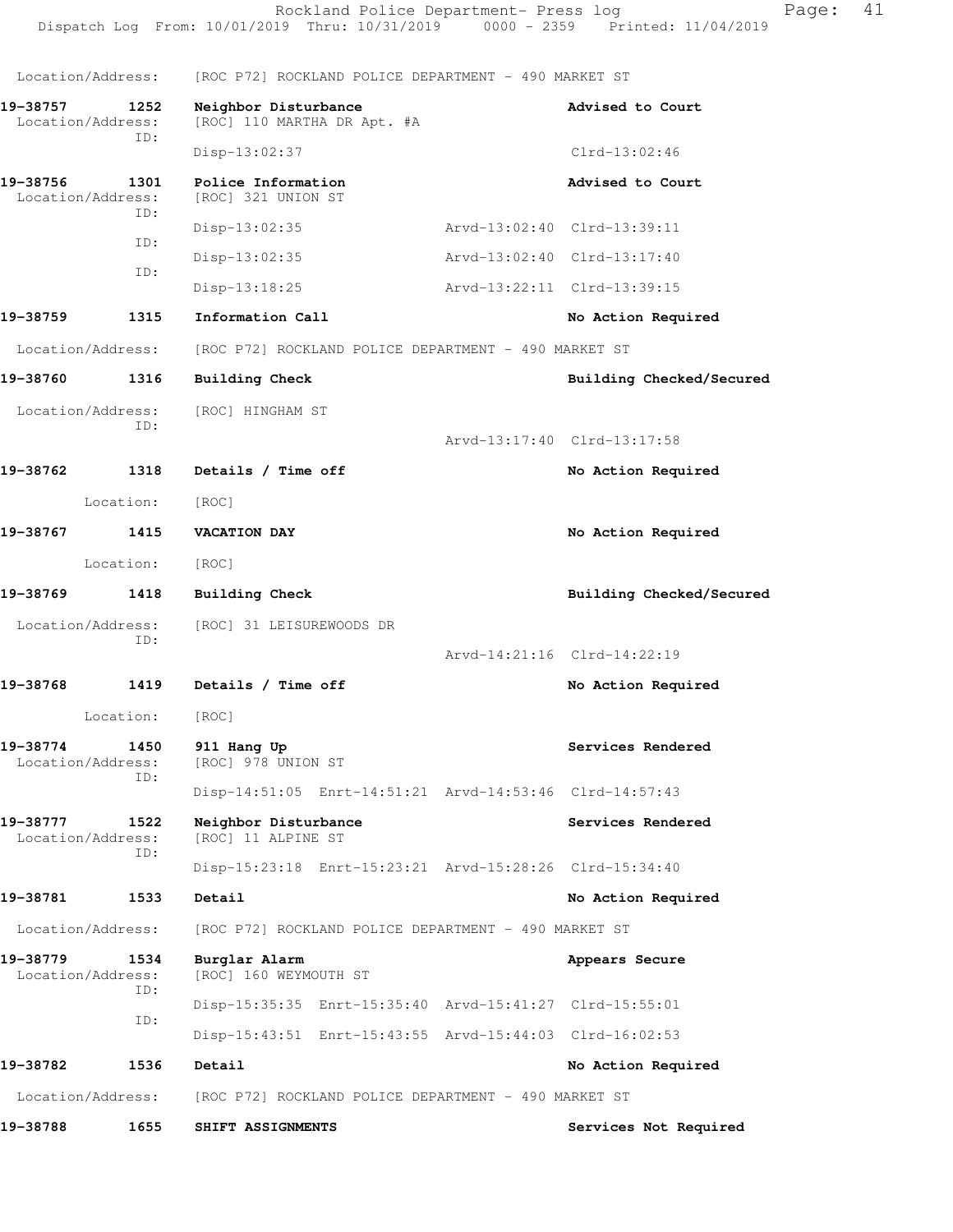Rockland Police Department- Press log Fage: 42 Dispatch Log From: 10/01/2019 Thru: 10/31/2019 0000 - 2359 Printed: 11/04/2019 Location/Address: [ROC P72] ROCKLAND POLICE DEPARTMENT - 490 MARKET ST ID: Arvd-16:55:00 Clrd-16:58:01 **19-38789 1655 Building Check Building Checked/Secured**  Location/Address: [ROC P47] BEST WESTERN - 909 HINGHAM ST ID: Arvd-16:56:34 Clrd-16:57:15 **19-38795 1710 Motor Vehicle Stop Verbal Warning**  Location/Address: [ROC] BILL DELAHUNT PKWY ID: Arvd-17:10:00 Clrd-17:13:16 19-38796 1714 Building Check **1996 1997 1998 1998 Building Checked/Secured**  Location/Address: [ROC P75] UNION POINT - BILL DELAHUNT PKWY ID: Arvd-17:15:44 Clrd-17:16:01 **19-38798 1718 MVA Property Damage Only Investigated**  Location/Address: [ROC P55] HOME DEPOT - 1149 HINGHAM ST ID: Disp-17:19:56 Enrt-17:21:02 Arvd-17:25:39 Clrd-17:37:42 **19-38799 1723 Road Obstruction Investigated**  Location/Address: [ROC] 109 PACIFIC ST ID: Disp-17:24:47 Enrt-17:25:26 Arvd-17:29:52 Clrd-17:35:37 **19-38801 1738 911 Hang Up Investigated**  Location/Address: [ROC] 305 UNION ST ID: Disp-17:40:10 Enrt-17:40:16 Arvd-17:41:38 Clrd-17:48:41 **19-38813 1948 Building Check Building Checked/Secured**  Location/Address: [ROC P47] BEST WESTERN - 909 HINGHAM ST ID: Arvd-19:48:56 Clrd-19:53:09 19-38815 2004 Motor Vehicle Stop **Verbal Warning Verbal Warning Location/Address:** [ROC] 161 EXCHANGE ST @ 430 LIBERTY ST [ROC] 161 EXCHANGE ST @ 430 LIBERTY ST ID: Arvd-20:04:00 Clrd-20:05:49 **19-38817 2021 Motor Vehicle Stop Verbal Warning**  Location/Address: [ROC] 63 VERNON ST ID: Arvd-20:21:00 Clrd-20:30:56 **19-38818 2021 General Info Advised to Court**  Location/Address: [ROC P72] ROCKLAND POLICE DEPARTMENT - 490 MARKET ST ID: Arvd-20:21:00 Clrd-20:56:28 ID: Disp-20:56:00 Arvd-20:56:09 Clrd-20:56:18 **19-38819** 2025 Threats Services Rendered Location/Address: [ROC] 9 OLD MARKET ST ID: Disp-20:31:04 Enrt-20:31:06 Arvd-20:33:55 Clrd-21:08:17 **19-38822 2143 Suspicious Activity Investigated**  Location/Address: [ROC P103] ELECTROSWITCH - 175 UNION ST ID: Arvd-21:43:00 Clrd-21:47:29 ID: Disp-21:45:27 Enrt-21:45:29 Clrd-21:46:03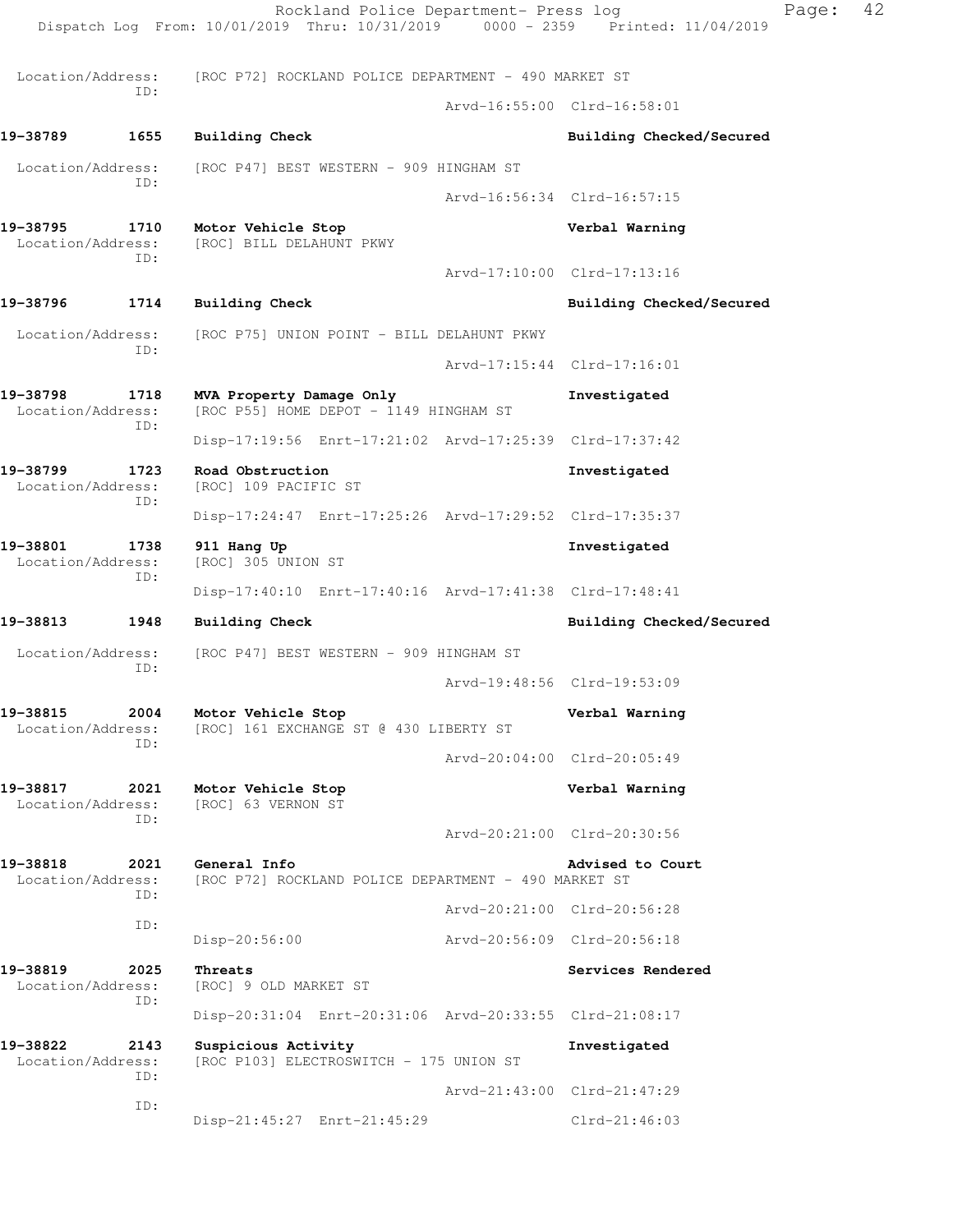Rockland Police Department- Press log entitled and Page: 43 Dispatch Log From: 10/01/2019 Thru: 10/31/2019 0000 - 2359 Printed: 11/04/2019

| 2152<br>19-38823<br>Location/Address: |      | Disturbance<br>Services Rendered<br>[ROC] 71 J A DUNN MEM DR |                                     |                             |  |  |
|---------------------------------------|------|--------------------------------------------------------------|-------------------------------------|-----------------------------|--|--|
|                                       | ID:  | Disp-21:54:16 Enrt-21:54:20 Arvd-21:55:28 Clrd-22:04:28      |                                     |                             |  |  |
|                                       | ID:  | Disp-21:54:16 Enrt-21:54:21 Arvd-21:56:47 Clrd-22:04:29      |                                     |                             |  |  |
| 2218<br>19-38824<br>Location/Address: |      | Burglar Alarm                                                | [ROC 63] MIKES PIZZA - 315 UNION ST |                             |  |  |
|                                       | ID:  | Disp-22:19:09 Enrt-22:19:14 Arvd-22:22:22 Clrd-22:24:14      |                                     |                             |  |  |
|                                       | ID:  | Disp-22:20:50                                                | Arvd-22:20:52 Clrd-22:24:16         |                             |  |  |
| 19-38826                              | 2245 | Building Check                                               |                                     | Building Checked/Secured    |  |  |
| Location/Address:                     |      | [ROC P47] BEST WESTERN - 909 HINGHAM ST                      |                                     |                             |  |  |
|                                       | ID:  |                                                              |                                     | Arvd-22:45:31 Clrd-22:47:43 |  |  |
| 19-38827<br>Location/Address:         | 2252 | Motor Vehicle Stop<br>[ROC] 248 SUMMER ST @ 22 HARLOW RD     |                                     | Verbal Warning              |  |  |
|                                       | ID:  |                                                              |                                     | Arvd-22:52:00 Clrd-23:07:43 |  |  |
|                                       | ID:  | Disp-23:00:45                                                | Arvd-23:00:48 Clrd-23:07:41         |                             |  |  |
|                                       |      |                                                              |                                     |                             |  |  |

**For Date: 10/15/2019 - Tuesday**

| 19-38829<br>Location/Address: | 0004<br>TD:       | General Info<br>[ROC P72] ROCKLAND POLICE DEPARTMENT - 490 MARKET ST      |                             | No Service                  |
|-------------------------------|-------------------|---------------------------------------------------------------------------|-----------------------------|-----------------------------|
|                               |                   |                                                                           |                             | Arvd-00:04:00 Clrd-00:07:03 |
| 19-38832                      | 0047<br>Location: | Details / Time off<br>[ROC]                                               |                             | No Service                  |
| 19-38836                      | 0130              | Motor Vehicle Stop                                                        |                             | Citation/Warning Issued     |
| Location/Address:             | TD:               | [ROC] 552 WEST WATER ST                                                   |                             |                             |
|                               | ID:               |                                                                           |                             | Arvd-01:30:00 Clrd-01:38:36 |
|                               |                   | Disp-01:31:45                                                             | Arvd-01:31:47 Clrd-01:37:40 |                             |
| 19-38837                      | 0159              | Motor Vehicle Stop                                                        |                             | Citation/Warning Issued     |
| Location/Address:<br>ID:      |                   | [ROC P86] MOBIL GAS STATION - 158 MARKET ST                               |                             |                             |
|                               |                   |                                                                           |                             | Arvd-01:59:00 Clrd-02:10:47 |
|                               | ID:               | Disp-02:00:20                                                             | Arvd-02:00:22 Clrd-02:10:45 |                             |
| 19-38847<br>Location/Address: | 0606<br>ID:       | <b>Building Check</b><br>[ROC] UNION ST                                   |                             | Appears Secure              |
|                               |                   |                                                                           |                             | Arvd-06:06:40 Clrd-06:20:56 |
| 19-38851                      | 0701              | Motor Vehicle Stop                                                        |                             | Citation/Warning Issued     |
| Location/Address:             |                   | [ROC] 140 WEST WATER ST                                                   |                             |                             |
|                               | ID:               |                                                                           |                             | Arvd-07:01:00 Clrd-07:18:36 |
| 19-38855<br>Location/Address: | 0800<br>TD:       | SHIFT ASSIGNMENTS<br>[ROC P72] ROCKLAND POLICE DEPARTMENT - 490 MARKET ST |                             | Services Rendered           |
|                               |                   | Disp-08:03:02                                                             |                             | $Clrd-08:03:22$             |
| 19-38856<br>Location/Address: | 0804              | Assist Fire Department<br>[ROC P55] HOME DEPOT - 1149 HINGHAM ST          |                             | Services Rendered           |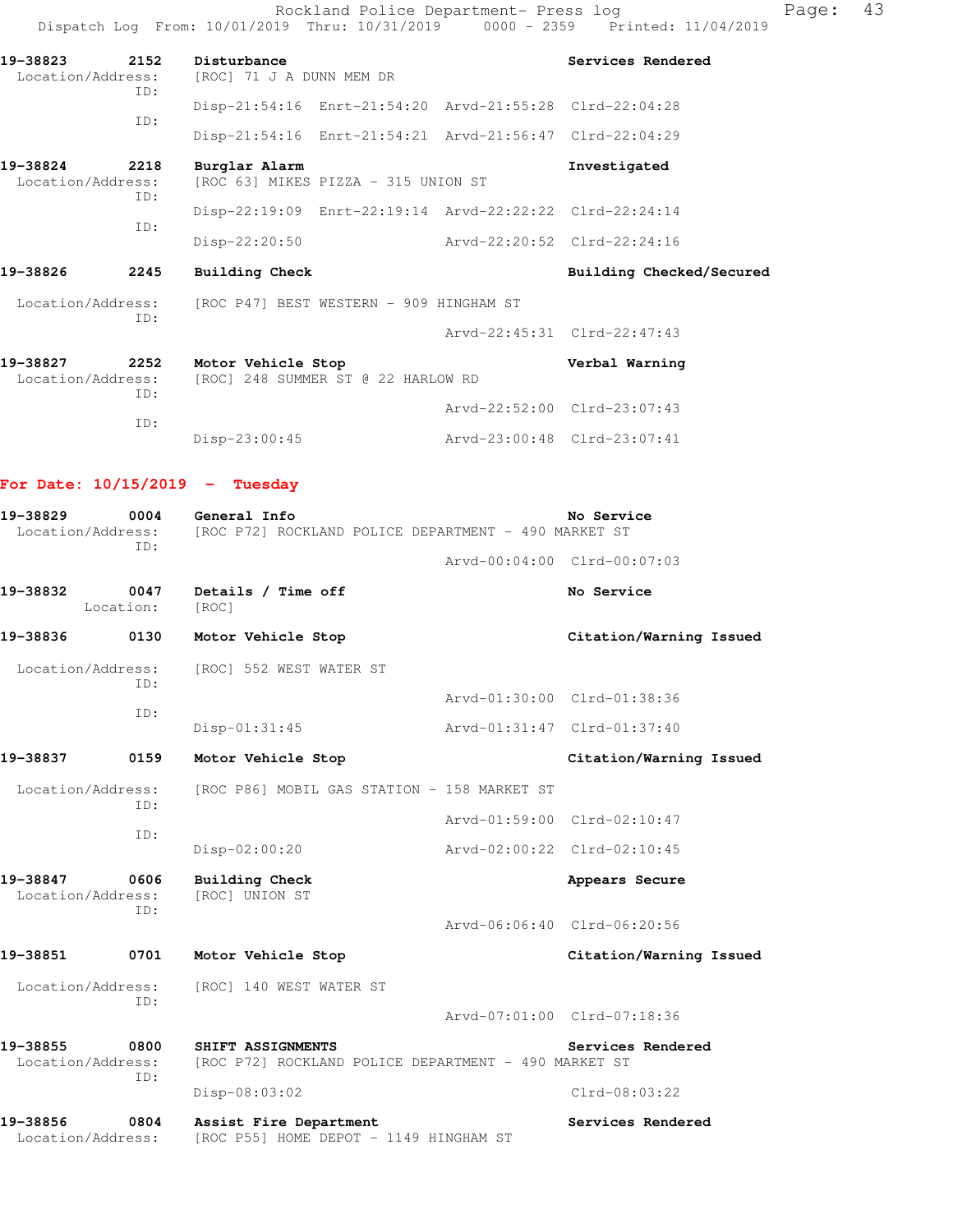|          |                                  | Rockland Police Department- Press log<br>Dispatch Log From: 10/01/2019 Thru: 10/31/2019 0000 - 2359 Printed: 11/04/2019 |                                      | Page: | 44 |
|----------|----------------------------------|-------------------------------------------------------------------------------------------------------------------------|--------------------------------------|-------|----|
|          | ID:                              |                                                                                                                         |                                      |       |    |
|          |                                  | Disp-08:04:49 Enrt-08:04:50 Arvd-08:11:27 Clrd-08:13:01                                                                 |                                      |       |    |
| 19-38857 | 0815<br>Location/Address:<br>ID: | Escort/Transport<br>[HIN 1] HINGHAM COURT - 28 GEORGE WASHINGTON BLVD                                                   | Services Rendered                    |       |    |
|          |                                  |                                                                                                                         | Arvd-08:15:00 Clrd-13:49:58          |       |    |
|          | ID:                              |                                                                                                                         | Arvd-09:42:36 Clrd-09:52:10          |       |    |
| 19-38859 | 0824<br>Location/Address:<br>ID: | Burglar Alarm<br>[ROC] ATLANTIC CLEANING PRODUCTS - 200 PLEASANT ST                                                     | Services Rendered                    |       |    |
|          | ID:                              | Disp-08:25:56 Enrt-08:26:02                                                                                             | Clrd-08:29:00                        |       |    |
|          |                                  | Disp-08:28:56 Enrt-08:28:58 Arvd-08:31:47 Clrd-08:44:36                                                                 |                                      |       |    |
| 19-38861 | 0831<br>Location:                | Time off<br>[ROC]                                                                                                       | Services Rendered                    |       |    |
| 19-38863 | 0915                             | Motor Vehicle Stop                                                                                                      | Citation/Warning Issued              |       |    |
|          | Location/Address:                | [ROC] BILL DELAHUNT PKWY                                                                                                |                                      |       |    |
|          | ID:                              |                                                                                                                         | Arvd-09:15:00 Clrd-09:19:40          |       |    |
| 19-38867 | 0930<br>Location/Address:<br>ID: | Assist Fire Department<br>[ROC P56] BURGER KING - 1333 HINGHAM ST                                                       | Services Rendered                    |       |    |
|          | ID:                              | Disp-09:31:03 Enrt-09:31:06 Arvd-09:34:27 Clrd-09:35:55                                                                 |                                      |       |    |
|          | ID:                              | Disp-09:52:15                                                                                                           | Arvd-09:52:18 Clrd-09:59:56          |       |    |
|          |                                  | $Disp-09:52:21$                                                                                                         | Arvd-09:52:29 Clrd-09:59:53          |       |    |
| 19-38870 | 0957<br>Location:                | Time off<br>[ROC]                                                                                                       | Services Rendered                    |       |    |
| 19-38878 | 1044<br>Location/Address:<br>ID: | Larceny / Forgery/ Fraud<br>[ROC] 128 EXCHANGE ST                                                                       | Services Rendered                    |       |    |
|          |                                  | Disp-10:46:17 Enrt-10:46:21 Arvd-10:49:27 Clrd-11:03:22                                                                 |                                      |       |    |
| 19-38879 | 1052<br>Location/Address:<br>ID: | Assist Other Agency<br>[ROC] 77 OREGON AVE                                                                              | Services Rendered                    |       |    |
|          |                                  |                                                                                                                         | Arvd-10:52:00 Clrd-10:57:01          |       |    |
| 19-38885 | 1129<br>Location/Address:<br>ID: | 911 Accidental<br>[ROC] 200 VFW DR                                                                                      | Services Rendered                    |       |    |
|          |                                  | Disp-11:31:44 Enrt-11:31:48 Arvd-11:36:30 Clrd-11:37:11                                                                 |                                      |       |    |
| 19-38895 | 1331<br>Location/Address:<br>ID: | Motor Vehicle Stop<br>[ROC] NORMAN ST                                                                                   | Report Follows                       |       |    |
|          | ID:                              |                                                                                                                         | Arvd-13:31:00 Clrd-14:16:40          |       |    |
|          |                                  | Disp-13:34:44 Enrt-13:34:46 Arvd-13:34:47 Clrd-14:16:10                                                                 |                                      |       |    |
| 19-38898 | 1340<br>Location:                | Time off<br>[ROC]                                                                                                       | Services Rendered                    |       |    |
| 19-38900 | 1348<br>Location:                | Details<br>[ROC]                                                                                                        | Services Rendered                    |       |    |
| 19-38907 | 1440<br>Location/Address:<br>ID: | BCI<br>[ROC P72] ROCKLAND POLICE DEPARTMENT - 490 MARKET ST<br>Disp-14:42:26                                            | Services Rendered<br>$Clrd-16:04:18$ |       |    |
|          |                                  |                                                                                                                         |                                      |       |    |
| 19-38911 | 1546                             | Assist Fire Department                                                                                                  | Services Rendered                    |       |    |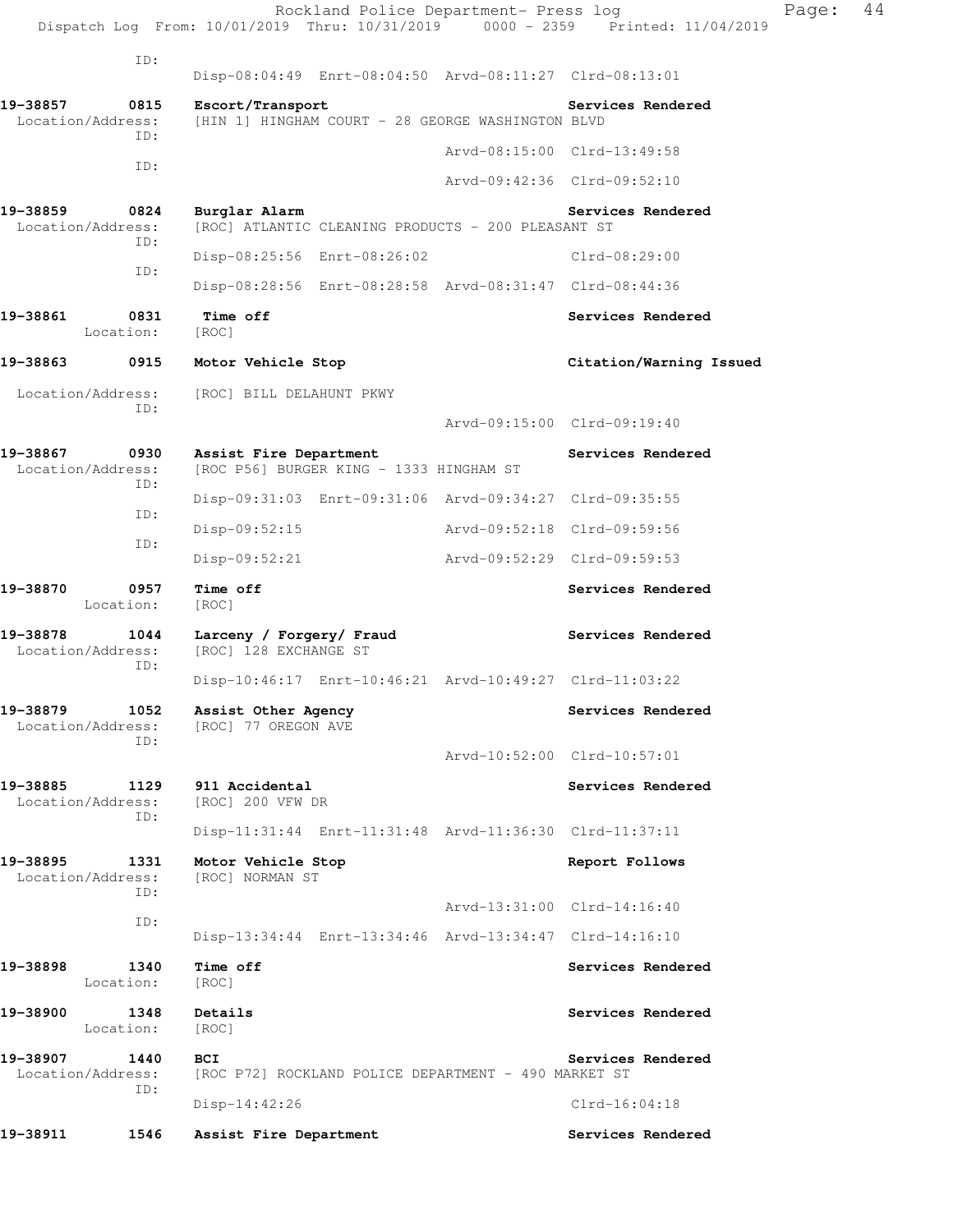Rockland Police Department- Press log Fage: 45 Dispatch Log From: 10/01/2019 Thru: 10/31/2019 0000 - 2359 Printed: 11/04/2019 Location/Address: [ROC] 57 EXCHANGE ST ID: Disp-15:49:10 Enrt-15:49:14 Arvd-15:51:28 Clrd-15:55:52 ID: Disp-15:49:13 Enrt-15:49:15 Arvd-15:51:29 Clrd-15:55:51 **19-38917 1610 General Info Services Rendered**  Location/Address: [ROC P72] ROCKLAND POLICE DEPARTMENT - 490 MARKET ST **19-38919 1618 Police Information Services Rendered**  Location/Address: [ROC P72] ROCKLAND POLICE DEPARTMENT - 490 MARKET ST ID: Disp-16:23:47 Clrd-16:25:00 19-38924 1706 General Info **1999 18 Services Rendered**  Location/Address: [ROC] 63 REED ST ID: Arvd-17:06:00 Clrd-17:17:04 **19-38925 1715 Prisoner Information Services Rendered**  Location/Address: [ROC P72] ROCKLAND POLICE DEPARTMENT - 490 MARKET ST ID: Disp-17:17:14 Arvd-17:17:21 Clrd-17:21:42 **19-38929 1728 Threats Services Rendered**  Location/Address: [ROC] 113 MARKET ST ID: Disp-17:30:17 Enrt-17:30:22 Arvd-18:33:26 Clrd-18:33:46 **19-38933 1830 Building Check Services Rendered**  Location/Address: [ROC] BILL DELAHUNT PKWY 19-38934 1831 Building Check **Services Rendered**  Location/Address: [ROC] HINGHAM ST **19-38935 1833 Building Check Services Rendered**  Location/Address: [ROC] BILL DELAHUNT PKWY ID: Arvd-18:33:51 Clrd-18:34:05 **19-38936 1834 Building Check Services Rendered**  Location/Address: [ROC] HINGHAM ST ID: Arvd-18:34:37 Clrd-18:35:02 19-38937 1906 General Info **Services Rendered** Location/Address: [ROC P72] ROCKLAND POLICE DEPARTMENT - 330 SPRING ST **19-38941 1931 Motor Vehicle Stop Verbal Warning**  Vicinity of: [ROC] 225 LIBERTY ST @ 225 E WATER ST ID: Arvd-19:31:00 Clrd-19:44:05 19-38944 1957 911 Accidental **19theabrach Services Rendered**  Location/Address: [ROC] 135 GROVE ST Apt. #131 ID: Disp-20:00:22 Enrt-20:00:31 Arvd-20:05:43 Clrd-20:17:20 19-38946 2045 Building Check **Appears Secure**  Location/Address: [ROC] HINGHAM ST ID: Arvd-20:45:52 Clrd-20:46:11 **19-38948 2115 911 Hang Up Services Rendered**  Location/Address: [ROC] 194 PLAIN ST ID: Disp-21:16:31 Enrt-21:16:35 Clrd-21:21:43 **19-38950 2120 Assist Fire Department Services Rendered**  Location/Address: [ROC] 177 NEVENS CIR ID: Disp-21:22:23 Enrt-21:22:27 Arvd-21:23:04 Clrd-21:29:37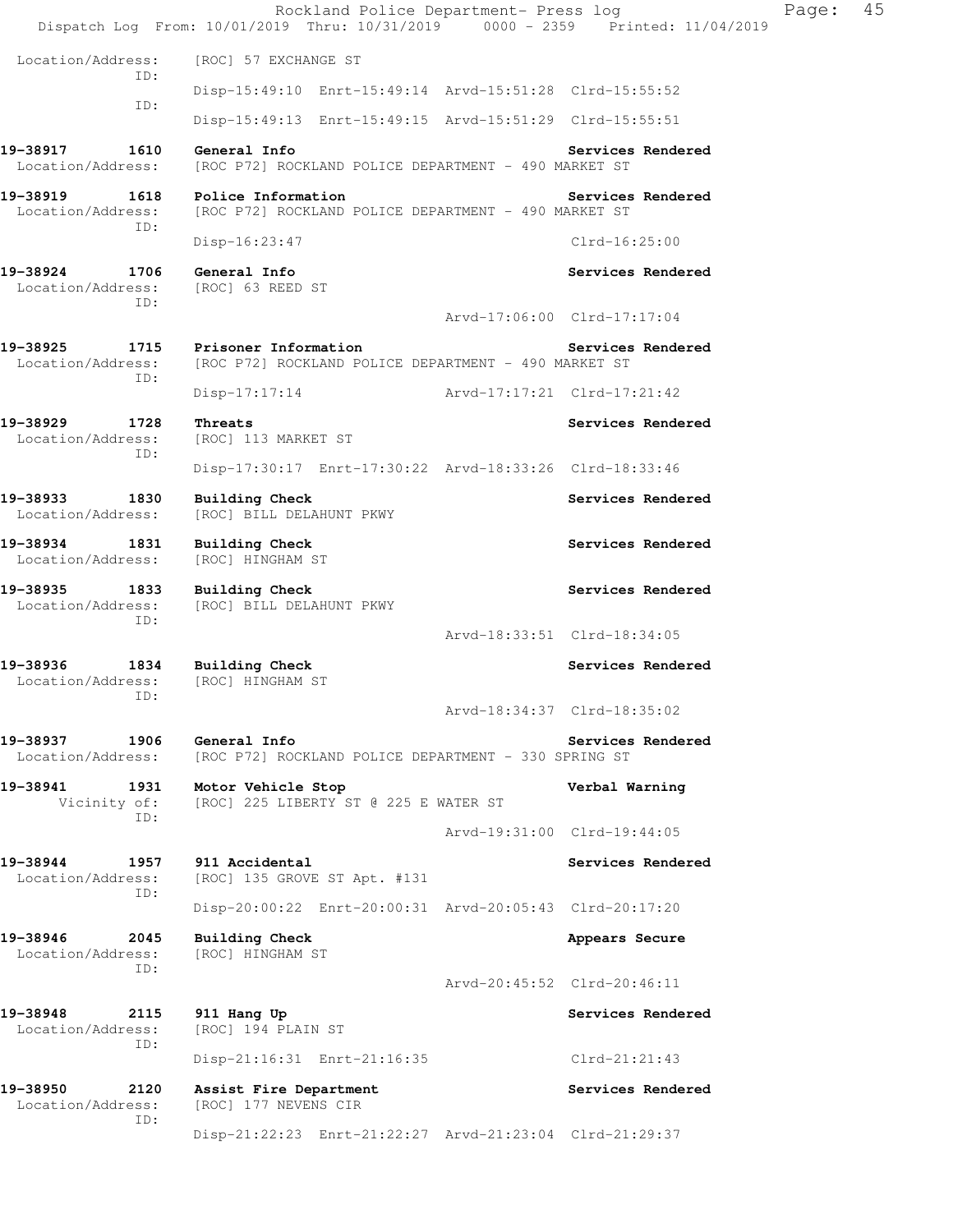Rockland Police Department- Press log entitled Page: 46 Dispatch Log From: 10/01/2019 Thru: 10/31/2019 0000 - 2359 Printed: 11/04/2019

| ID:                                          |                                            |                                                         |                   |
|----------------------------------------------|--------------------------------------------|---------------------------------------------------------|-------------------|
|                                              | $Disp-21:22:34$                            |                                                         | $Clrd-21:29:33$   |
| 2146<br>19-38952<br>Location/Address:<br>ID: | Unwanted Party                             | [ROC] 67 J A DUNN MEM DR Apt. #3                        | Services Rendered |
| ID:                                          |                                            | Disp-21:49:51 Enrt-21:50:00 Arvd-21:53:13 Clrd-21:57:09 |                   |
|                                              |                                            | Disp-21:49:51 Enrt-21:50:04 Arvd-21:52:12 Clrd-22:01:19 |                   |
| 2212<br>19-38954<br>Location/Address:<br>ID: | Disturbance<br>[ROC] 110 MARTHA DR Apt. #E |                                                         | Services Rendered |
| ID:                                          |                                            | Disp-22:15:43 Enrt-22:15:52 Arvd-22:26:37 Clrd-22:40:20 |                   |
| TD:                                          |                                            | Disp-22:15:43 Enrt-22:15:49 Arvd-22:26:54 Clrd-22:40:24 |                   |
|                                              |                                            | Disp-22:17:37 Enrt-22:17:43 Arvd-22:17:46 Clrd-22:40:29 |                   |
| 2336<br>19-38957<br>Location/Address:        | 911 Accidental<br>[ROC] 5 CARLYS WAY       |                                                         | Services Rendered |

Disp-23:37:50 Enrt-23:37:59 Arvd-23:41:47 Clrd-23:43:15

## **For Date: 10/16/2019 - Wednesday**

ID:

| 19-38958<br>0005<br>Location/Address:<br>TD: | SHIFT ASSIGNMNETS<br>No Service<br>[ROC P72] ROCKLAND POLICE DEPARTMENT - 490 MARKET ST |  |                             |  |  |
|----------------------------------------------|-----------------------------------------------------------------------------------------|--|-----------------------------|--|--|
|                                              |                                                                                         |  | Arvd-00:05:00 Clrd-00:07:41 |  |  |
| 19-38961<br>0103<br>Vicinity of:<br>ID:      | Noise Complaint<br>[ROC] 140 UNION ST                                                   |  | Unfounded                   |  |  |
| ID:                                          | Disp-01:05:40 Enrt-01:05:50 Arvd-01:05:57 Clrd-01:07:45                                 |  |                             |  |  |
|                                              | Disp-01:05:45 Enrt-01:05:50 Arvd-01:05:57 Clrd-01:07:49                                 |  |                             |  |  |
| 19-38965<br>0208<br>Location/Address:<br>TD: | Assist Other Agency<br>[ROC] 115 MARKET ST Apt. #15                                     |  | No Service                  |  |  |
|                                              | Disp-02:12:05 Enrt-02:12:12 Arvd-02:12:15 Clrd-02:21:06                                 |  |                             |  |  |
| 19-38966<br>0227<br>Location/Address:<br>ID: | Suspicious Activity<br>[ROC] WEST WATER ST                                              |  | Sent On Way                 |  |  |
| ID:                                          | Disp-02:29:16 Enrt-02:29:23 Arvd-02:29:31 Clrd-02:33:03                                 |  |                             |  |  |
|                                              | Disp-02:29:19 Enrt-02:29:23 Arvd-02:29:31 Clrd-02:33:06                                 |  |                             |  |  |
| 19-38972<br>0552<br>Location/Address:<br>TD: | Building Check<br>[ROC] UNION ST                                                        |  | Appears Secure              |  |  |
|                                              |                                                                                         |  | Arvd-05:54:24 Clrd-06:07:52 |  |  |
| 19-38976<br>0654<br>Location/Address:<br>ID: | Detail<br>[ROC P72] ROCKLAND POLICE DEPARTMENT - 490 MARKET ST                          |  | No Service                  |  |  |
|                                              |                                                                                         |  | Arvd-06:54:00 Clrd-06:56:44 |  |  |
| 19-38978<br>0713<br>Vicinity of:<br>ID:      | Motor Vehicle Stop<br>[ROC] 305 UNION ST @ 16 PARK ST                                   |  | Verbal Warning              |  |  |
|                                              |                                                                                         |  | Arvd-07:13:00 Clrd-07:17:48 |  |  |
| 19-38982<br>0802                             | SHIFT ASSIGNMENT                                                                        |  | Services Not Required       |  |  |
| Location/Address:                            | [ROC P72] ROCKLAND POLICE DEPARTMENT - 490 MARKET ST                                    |  |                             |  |  |
| ID:                                          | $Disp-08:12:42$                                                                         |  | Arvd-08:43:50 Clrd-08:43:54 |  |  |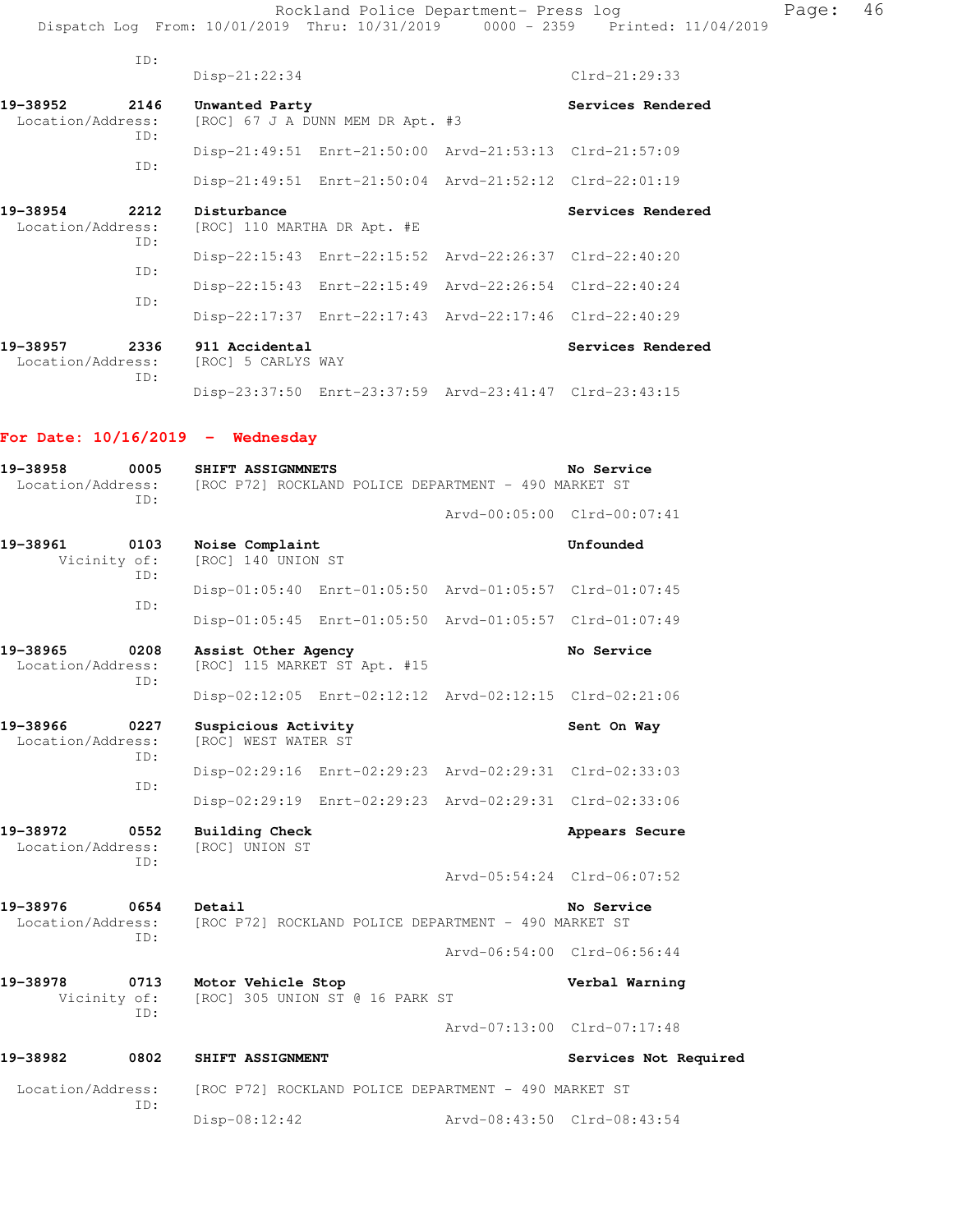Rockland Police Department- Press log Faqe: 47 Dispatch Log From: 10/01/2019 Thru: 10/31/2019 0000 - 2359 Printed: 11/04/2019

**19-38985 0831 Disturbance Peace Restored**  Vicinity of: [ROC] ALBION ST ID: Arvd-08:31:00 Clrd-08:44:07 ID: Disp-08:32:40 Arvd-08:32:47 Clrd-08:44:07 **19-38992 0857 General Info Services Rendered**  Location/Address: [ROC P72] ROCKLAND POLICE DEPARTMENT - 490 MARKET ST ID: Arvd-09:04:23 Clrd-09:05:14 **19-38997 0933 Motor Vehicle Collision W/PI Report Follows**  Vicinity of: [ROC] 430 POND ST @ 1 NELSON RD ID: Disp-09:34:44 Enrt-09:34:51 Arvd-09:37:11 Clrd-11:37:16 ID: Disp-09:35:34 Enrt-09:35:38 Arvd-09:36:19 Clrd-10:41:35 ID: Disp-10:12:15 Arvd-10:12:19 Clrd-10:43:54 19-39008 1114 General Incident **Services Rendered** Location/Address: [ROC P72] ROCKLAND POLICE DEPARTMENT - 490 MARKET ST ID: Disp-11:15:27 Clrd-11:16:01 **19-39013 1155 Assist Fire Department Services Rendered**  Location/Address: [ROC] 12 CHURCH ST ID: Disp-11:58:04 Enrt-11:58:13 Arvd-12:01:36 Clrd-12:22:29 ID: Disp-11:58:09 Enrt-11:58:17 Arvd-12:01:39 Clrd-12:22:32 **19-39022 1330 Threats Services Rendered**  Location/Address: [ROC] 109 MARKET ST Apt. #20 ID: Disp-13:32:13 Enrt-13:32:16 Arvd-13:34:18 Clrd-13:49:14 **19-39025 1334 Burglar Alarm Unfounded**  Location/Address: [ROC] LIBERTY MUTUAL INSURANCE - 300 LEDGEWOOD PL ID: Disp-13:36:35 Enrt-13:36:40 Arvd-13:40:30 Clrd-13:47:14 **19-39031 1413 DetailS Services Rendered**  Location: [ROC] **19-39034 1436 Time off Services Rendered Execution:** [ROC] Location: **19-39037 1454 Disturbance Report Follows**  Location/Address: [ROC 65] ROGERS MIDDLE SCHOOL - 100 TAUNTON AVE ID: Arvd-14:54:00 Clrd-14:56:07 **19-39043 1500 Time off Services Rendered**  Location: [ROC] **19-39042 1537 911 Accidental Services Rendered**  Location/Address: [ROC P81] OCEAN STATE JOB LOT - 360 MARKET ST ID: Disp-15:39:31 Clrd-15:39:54 ID: Disp-15:39:51 Enrt-15:40:27 Arvd-15:41:04 Clrd-15:44:49 **19-39044 1543 FOOD DROP OFF Services Rendered**  Location/Address: [ROC P72] ROCKLAND POLICE DEPARTMENT - 490 MARKET ST ID: Disp-15:46:57 Clrd-15:47:33 **19-39046 1556 SHIFT ASSIGNMENTS Services Rendered**  Location/Address: [ROC P72] ROCKLAND POLICE DEPARTMENT - 490 MARKET ST ID: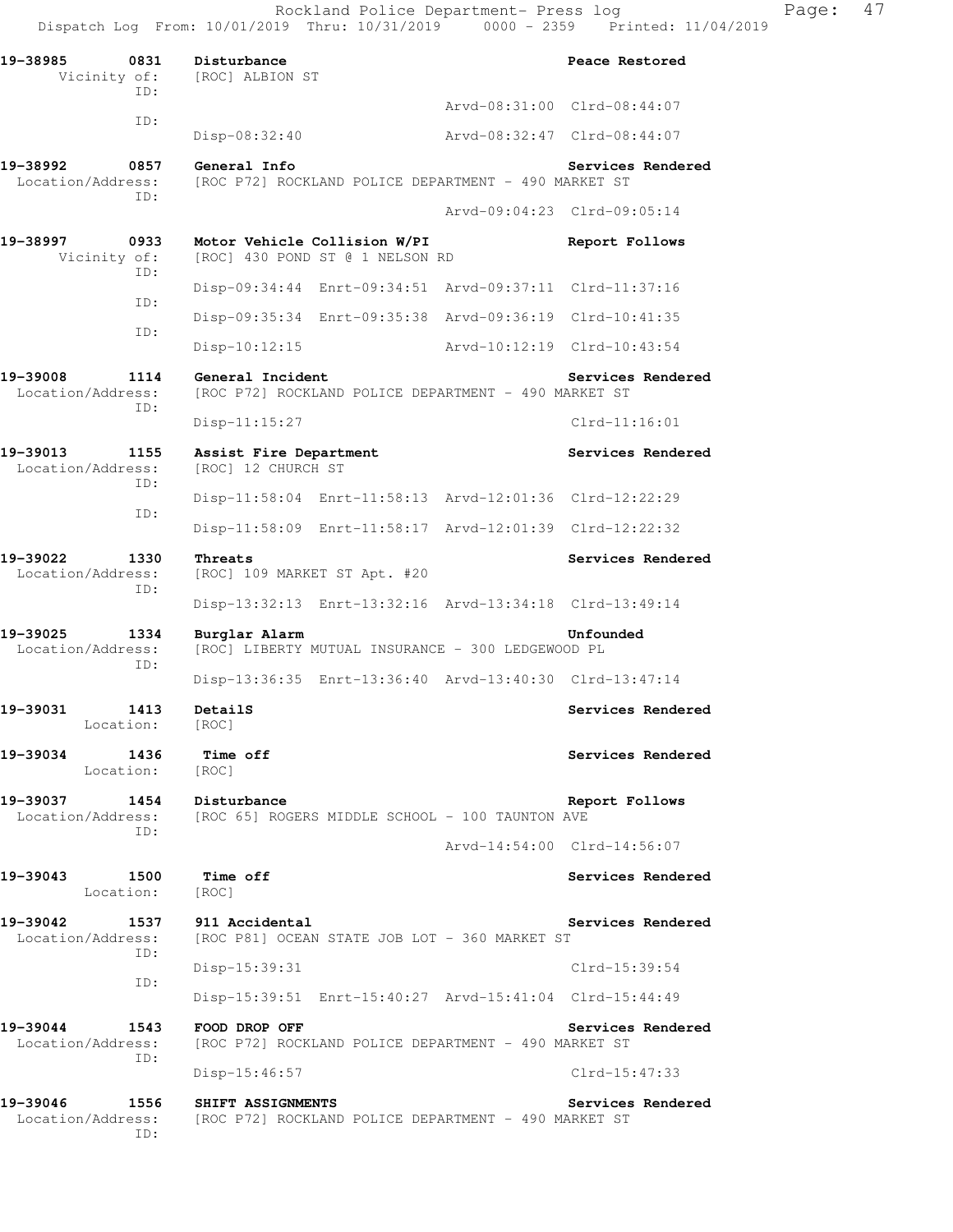|                               |                   | Rockland Police Department- Press log<br>Dispatch Log From: 10/01/2019 Thru: 10/31/2019 0000 - 2359 Printed: 11/04/2019 |                             | Page: | 48 |
|-------------------------------|-------------------|-------------------------------------------------------------------------------------------------------------------------|-----------------------------|-------|----|
|                               |                   | $Disp-16:00:14$                                                                                                         | $Clrd-16:00:22$             |       |    |
| 19-39047<br>Vicinity of:      | 1610              | Animal Complaint<br>[ROC] 600 LIBERTY ST                                                                                | Gone on arrival             |       |    |
|                               | ID:               |                                                                                                                         | Arvd-16:10:00 Clrd-16:16:49 |       |    |
| 19-39051<br>Location/Address: | 1639<br>ID:       | Motor Vehicle Complaint<br>[ROC P55] HOME DEPOT - 1149 HINGHAM ST                                                       | Could Not Locate            |       |    |
|                               |                   | Disp-16:41:21 Enrt-16:41:56 Arvd-16:51:49 Clrd-17:17:39                                                                 |                             |       |    |
| 19–39054<br>Location:         | 1704              | Time off<br>[ROC]                                                                                                       | Services Rendered           |       |    |
| 19–39059                      | 1817<br>Location: | Detail<br>[ROC]                                                                                                         | Services Rendered           |       |    |
| 19–39063<br>Location/Address: | ID:               | 1827 Building Check<br>[ROC] HINGHAM ST                                                                                 | Services Rendered           |       |    |
|                               |                   |                                                                                                                         | Arvd-18:28:46 Clrd-18:29:08 |       |    |
| 19–39064                      | 1829              | <b>Building Check</b>                                                                                                   | Building Checked/Secured    |       |    |
| Location/Address:             | ID:               | [ROC] BILL DELAHUNT PKWY                                                                                                |                             |       |    |
|                               |                   |                                                                                                                         | Arvd-18:29:51 Clrd-18:30:41 |       |    |
| 19-39073                      | 1959<br>Location: | Time off<br>[ROC]                                                                                                       | Services Rendered           |       |    |
| 19–39075<br>Location/Address: | ID:               | 2024 911 Accidental<br>[ROC] 9 HORN BEAM ST                                                                             | Services Rendered           |       |    |
|                               |                   | Disp-20:27:22 Enrt-20:27:35 Arvd-20:34:40 Clrd-20:38:06                                                                 |                             |       |    |
| 19-39076<br>Location/Address: | 2033<br>ID:       | Motor Vehicle Complaint<br>[ROC] 1050 HINGHAM ST                                                                        | Services Rendered           |       |    |
|                               |                   | Disp-20:38:02 Enrt-20:38:26 Arvd-20:45:14 Clrd-20:49:35                                                                 |                             |       |    |
| 19-39078<br>Location:         |                   | 2120 Time off<br>[ROC]                                                                                                  | Services Rendered           |       |    |
| 19-39080                      | 2209              | Unwanted Party                                                                                                          | Protective Custody          |       |    |
| Location/Address:             | ID:               | [ROC P53] TK O'SHEA'S - 934 HINGHAM ST                                                                                  |                             |       |    |
|                               |                   | Disp-22:10:18 Enrt-22:10:25 Arvd-22:12:52 Clrd-22:31:05                                                                 |                             |       |    |
|                               | ID:<br>ID:        | Disp-22:10:18 Enrt-22:10:27 Arvd-22:11:00 Clrd-22:42:23                                                                 |                             |       |    |
|                               |                   | Disp-22:10:18 Enrt-22:10:28 Arvd-22:12:54 Clrd-22:31:09                                                                 |                             |       |    |
| 19-39084<br>Location/Address: | 2350<br>ID:       | <b>Building Check</b><br>[ROC] HINGHAM ST                                                                               | Services Rendered           |       |    |
|                               |                   |                                                                                                                         | Arvd-23:50:00 Clrd-23:50:44 |       |    |

# **For Date: 10/17/2019 - Thursday**

| 19-39086 | 0003              | SHIFT ASSIGNMENTS                     | No Service                                           |
|----------|-------------------|---------------------------------------|------------------------------------------------------|
|          | Location/Address: |                                       | [ROC P72] ROCKLAND POLICE DEPARTMENT - 490 MARKET ST |
| 19-39088 | 0026<br>Location: | Details /<br><b>Time off</b><br>[ROC] | No Service                                           |
| 19-39096 | 0100              | Burglar Alarm                         | Building Checked/Secured                             |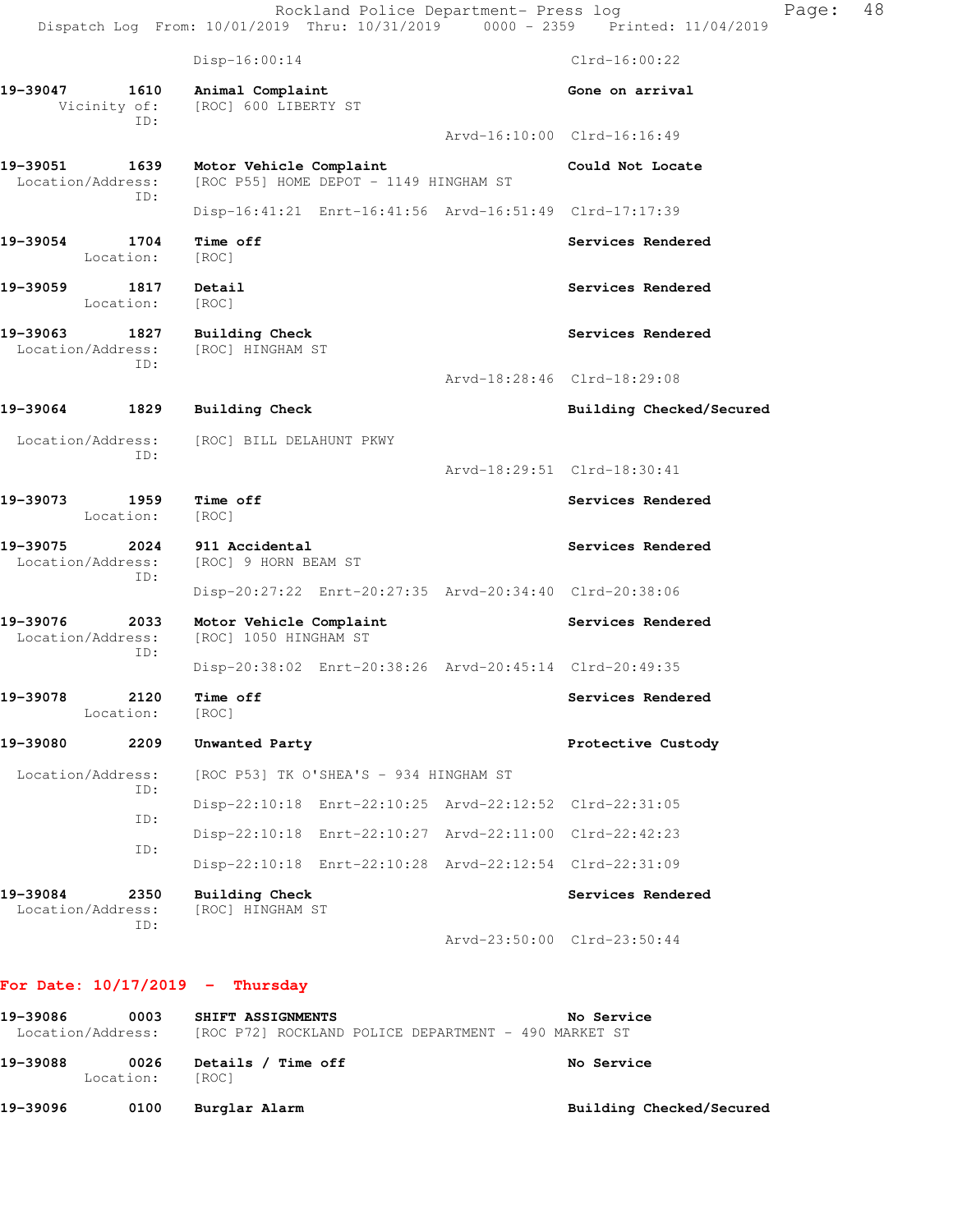|                               |                   |                                                     | Rockland Police Department- Press log                   | Dispatch Log From: 10/01/2019 Thru: 10/31/2019 0000 - 2359 Printed: 11/04/2019 | Page: | 49 |
|-------------------------------|-------------------|-----------------------------------------------------|---------------------------------------------------------|--------------------------------------------------------------------------------|-------|----|
|                               | ID:               |                                                     |                                                         |                                                                                |       |    |
|                               | ID:               |                                                     | Disp-01:02:13 Enrt-01:02:25 Arvd-01:04:44 Clrd-01:04:56 |                                                                                |       |    |
|                               |                   |                                                     | Disp-01:02:21 Enrt-01:02:25 Arvd-01:04:48 Clrd-01:04:53 |                                                                                |       |    |
| 19-39114                      | 0232              | Burglar Alarm                                       |                                                         | Building Checked/Secured                                                       |       |    |
| Location/Address:             |                   |                                                     | [ROC 84] HARMON GOLF & FITNESS CLUB - 168 CONCORD ST    |                                                                                |       |    |
|                               | ID:               |                                                     | Disp-02:33:33 Enrt-02:33:42 Arvd-02:35:23 Clrd-02:39:47 |                                                                                |       |    |
|                               | ID:               |                                                     | Disp-02:33:33 Enrt-02:33:42 Arvd-02:35:28 Clrd-02:39:44 |                                                                                |       |    |
| 19-39117<br>Location/Address: | 0240              | Road Obstruction                                    | [ROC] 938 HINGHAM ST @ 11 COMMERCE RD                   | Services Rendered                                                              |       |    |
|                               | ID:<br>ID:        |                                                     | Disp-02:41:10 Enrt-02:41:14 Arvd-02:41:19 Clrd-03:06:38 |                                                                                |       |    |
|                               | ID:               |                                                     | Disp-02:46:05 Enrt-02:46:07 Arvd-02:53:02 Clrd-03:14:06 |                                                                                |       |    |
|                               |                   |                                                     | Disp-03:08:08 Enrt-03:08:12 Arvd-03:08:15 Clrd-03:43:36 |                                                                                |       |    |
| 19-39124                      | 0302              | Burglar Alarm                                       |                                                         | Building Checked/Secured                                                       |       |    |
| Location/Address:             | ID:               | [ROC] BMW - 1030 HINGHAM ST                         |                                                         |                                                                                |       |    |
|                               | ID:               |                                                     | Disp-03:07:13 Enrt-03:07:18                             | Clrd-03:07:22                                                                  |       |    |
|                               |                   |                                                     | Disp-03:14:13 Enrt-03:14:21 Arvd-03:14:24 Clrd-03:43:42 |                                                                                |       |    |
| 19-39127<br>Location/Address: | 0400<br>ID:       | Burglar Alarm                                       | [ROC 84] HARMON GOLF & FITNESS CLUB - 168 CONCORD ST    | Appears Secure                                                                 |       |    |
|                               | ID:               |                                                     | Disp-04:01:35 Enrt-04:01:58 Arvd-04:05:25 Clrd-04:08:07 |                                                                                |       |    |
|                               |                   |                                                     | Disp-04:03:24 Enrt-04:03:29 Arvd-04:05:30 Clrd-04:08:11 |                                                                                |       |    |
| 19-39133                      | 0447              | Assist Fire Department                              |                                                         | Provided Assistance                                                            |       |    |
| Location/Address:             | ID:               | [ROC P46] 850 HINGHAM ST                            |                                                         |                                                                                |       |    |
|                               |                   |                                                     | Disp-04:48:09 Enrt-04:48:25 Arvd-04:51:13 Clrd-04:56:43 |                                                                                |       |    |
| 19-39137                      | 0519              | Burglar Alarm                                       |                                                         | Building Checked/Secured                                                       |       |    |
| Location/Address:             | ID:               |                                                     | [ROC P49] FAST LANE - 924 HINGHAM ST                    |                                                                                |       |    |
|                               | ID:               |                                                     | Disp-05:20:07 Enrt-05:20:47 Arvd-05:25:05 Clrd-05:30:09 |                                                                                |       |    |
|                               |                   |                                                     | Disp-05:20:41 Enrt-05:20:52 Arvd-05:28:04 Clrd-05:30:15 |                                                                                |       |    |
| 19-39139<br>Location/Address: | 0539<br>ID:       | Building Check<br>[ROC] UNION ST                    |                                                         | Appears Secure                                                                 |       |    |
|                               |                   |                                                     |                                                         | Arvd-05:44:53 Clrd-06:05:12                                                    |       |    |
| 19-39149                      | 0646<br>Location: | Details / Time off<br>[ROC]                         |                                                         | No Service                                                                     |       |    |
| 19-39155<br>Location/Address: | 0732<br>ID:       | 911 Accidental<br>[ROC] 11 HEMLOCK ST               |                                                         | Investigated                                                                   |       |    |
|                               |                   |                                                     | Disp-07:35:04 Enrt-07:35:10 Arvd-07:44:11 Clrd-07:47:24 |                                                                                |       |    |
| 19-39160<br>Location/Address: | 0748<br>ID:       | Annoying Phone Calls<br>[ROC] 214 MARTHA DR Apt. #D |                                                         | Advised to Court                                                               |       |    |
|                               |                   | $Disp-07:53:38$                                     |                                                         | Arvd-07:53:46 Clrd-07:53:50                                                    |       |    |
| 19-39162<br>Location/Address: | 0753<br>ID:       | MVA Property Damage Only<br>[ROC] 409 VFW DR        |                                                         | Paper Exchange                                                                 |       |    |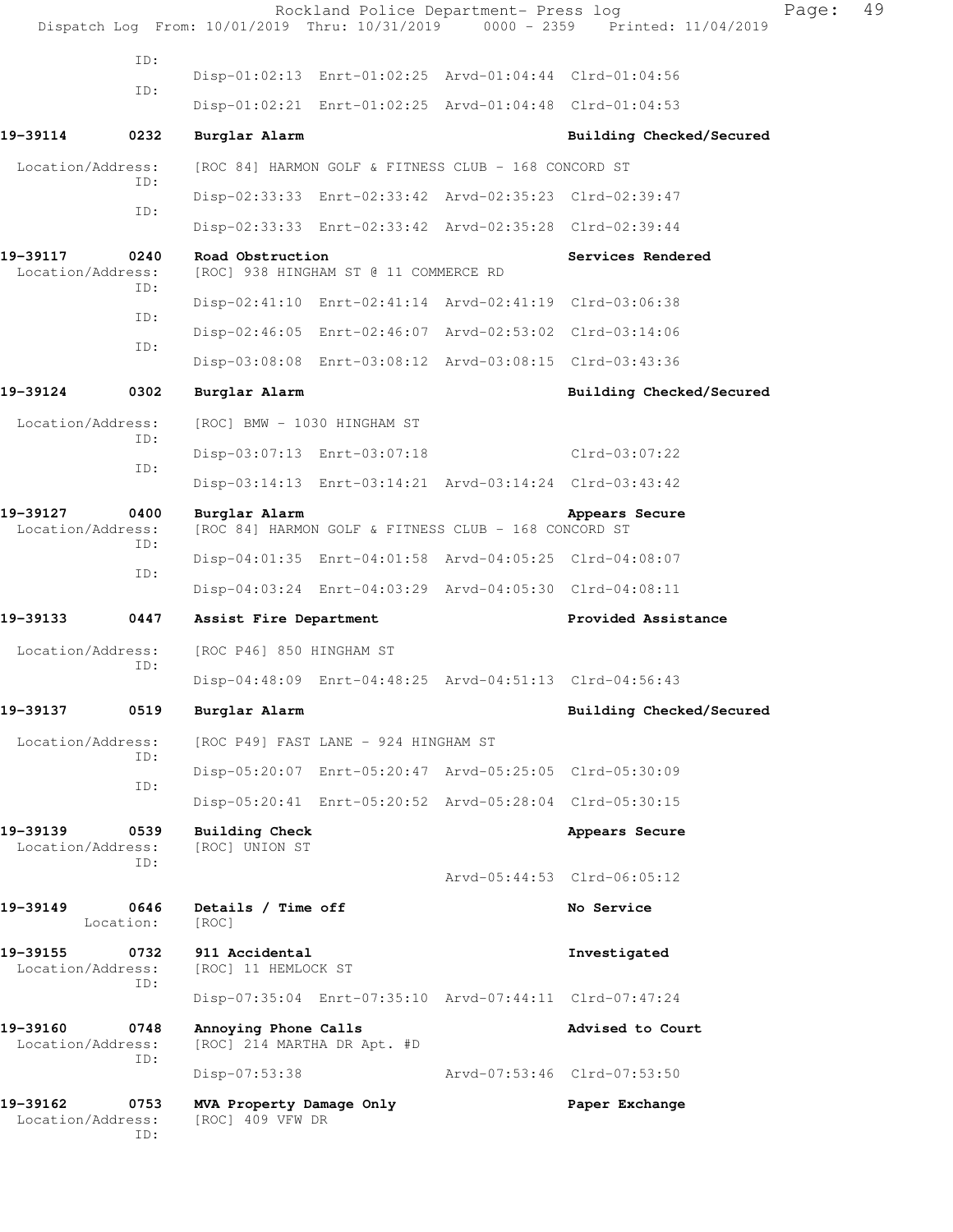|                               |             |                                                | Rockland Police Department- Press log                   | Dispatch Log From: 10/01/2019 Thru: 10/31/2019 0000 - 2359 Printed: 11/04/2019 | Page: | 50 |
|-------------------------------|-------------|------------------------------------------------|---------------------------------------------------------|--------------------------------------------------------------------------------|-------|----|
|                               |             |                                                | Disp-08:08:40 Enrt-08:08:42 Arvd-08:08:44 Clrd-08:18:19 |                                                                                |       |    |
| 19-39164                      | 0819        | Burglar Alarm                                  |                                                         | Building Checked/Secured                                                       |       |    |
| Location/Address:             |             |                                                | [ROC] UBS FINANCIAL - 1099 HINGHAM ST                   |                                                                                |       |    |
|                               | ID:         |                                                | Disp-08:22:17 Enrt-08:22:22 Arvd-08:27:25 Clrd-08:32:10 |                                                                                |       |    |
| 19-39171                      | 0858        | Wire down (Police)                             |                                                         | Provided Assistance                                                            |       |    |
| Location/Address:             | ID:         | [ROC] 52 PLAIN ST                              |                                                         |                                                                                |       |    |
|                               | ID:         |                                                | Disp-08:59:45 Enrt-08:59:49 Arvd-09:00:41 Clrd-09:04:40 |                                                                                |       |    |
|                               |             |                                                | Disp-09:04:31 Enrt-09:04:34 Arvd-09:04:37 Clrd-09:07:46 |                                                                                |       |    |
| 19–39175<br>Location/Address: | 0912<br>ID: | Health & Welfare Check<br>[ROC] 41 RICE AVE    |                                                         | Services Rendered                                                              |       |    |
|                               | ID:         |                                                | Disp-09:13:26 Enrt-09:13:31 Arvd-09:13:33 Clrd-09:14:21 |                                                                                |       |    |
|                               |             |                                                | Disp-09:14:34 Enrt-09:14:40 Arvd-09:14:42 Clrd-09:22:51 |                                                                                |       |    |
| 19-39184<br>Location/Address: | 0938<br>ID: | Health & Welfare Check                         | [ROC 88] 92 LEISUREWOODS DR - 92 LEISUREWOODS DR        | Services Rendered                                                              |       |    |
|                               | ID:         |                                                | Disp-09:40:18 Enrt-09:40:24 Arvd-09:52:05 Clrd-09:54:54 |                                                                                |       |    |
|                               |             |                                                | Disp-09:56:15 Enrt-09:56:24 Arvd-09:56:26 Clrd-09:56:30 |                                                                                |       |    |
| 19-39193                      | 0954        | Motor Vehicle Stop                             |                                                         | Citation/Warning Issued                                                        |       |    |
| Location/Address:             | ID:         |                                                | [ROC] 754 UNION ST @ 9 SALEM ST                         |                                                                                |       |    |
|                               |             |                                                | Disp-09:55:04 Enrt-09:55:41 Arvd-09:55:43 Clrd-10:10:10 |                                                                                |       |    |
| 19-39194<br>Location/Address: | 0957<br>ID: | MVA Property Damage Only<br>[ROC] 207 UNION ST |                                                         | Services Rendered                                                              |       |    |
|                               |             |                                                | Disp-09:59:56 Enrt-10:00:05 Arvd-10:01:47 Clrd-10:11:01 |                                                                                |       |    |
| 19–39196<br>Location/Address: | 1005<br>ID: | Complaint                                      | [ROC 60] SPRING GATE APARTMENTS - 52 HANNAH WAY         | Services Rendered                                                              |       |    |
|                               |             |                                                | Disp-10:07:26 Enrt-10:07:32 Arvd-10:07:33 Clrd-10:22:01 |                                                                                |       |    |
| 19-39201                      | 1016        | Details / Time off                             |                                                         | No Action Required                                                             |       |    |
|                               | Location:   | [ROC]                                          |                                                         |                                                                                |       |    |
| 19-39204                      | 1036        | Wire down (Police)                             |                                                         | Provided Assistance                                                            |       |    |
| Location/Address:             | ID:         | [ROC] 104 HINGHAM ST                           |                                                         |                                                                                |       |    |
|                               |             |                                                | Disp-10:37:51 Enrt-10:37:54 Arvd-10:43:22 Clrd-11:42:10 |                                                                                |       |    |
| 19-39206<br>Location/Address: | 1050<br>ID: | Assist Other Agency                            | [ROC 60] SPRING GATE APARTMENTS - 52 HANNAH WAY         | Services Rendered                                                              |       |    |
|                               |             |                                                |                                                         | Arvd-10:50:00 Clrd-10:50:45                                                    |       |    |
| 19-39209<br>Location/Address: | 1100<br>ID: | 911 Accidental<br>[ROC] 490 UNION ST Apt. #27  |                                                         | Services Rendered                                                              |       |    |
|                               |             |                                                | Disp-11:03:08 Enrt-11:03:15 Arvd-11:05:30 Clrd-11:08:50 |                                                                                |       |    |
| 19-39211                      | 1105        | 911 Accidental                                 |                                                         | Building Checked/Secured                                                       |       |    |
| Location/Address:             | ID:         | [ROC] 587 SUMMER ST Apt. #R                    |                                                         |                                                                                |       |    |
|                               |             |                                                | Disp-11:07:20 Enrt-11:07:23 Arvd-11:10:36 Clrd-11:19:02 |                                                                                |       |    |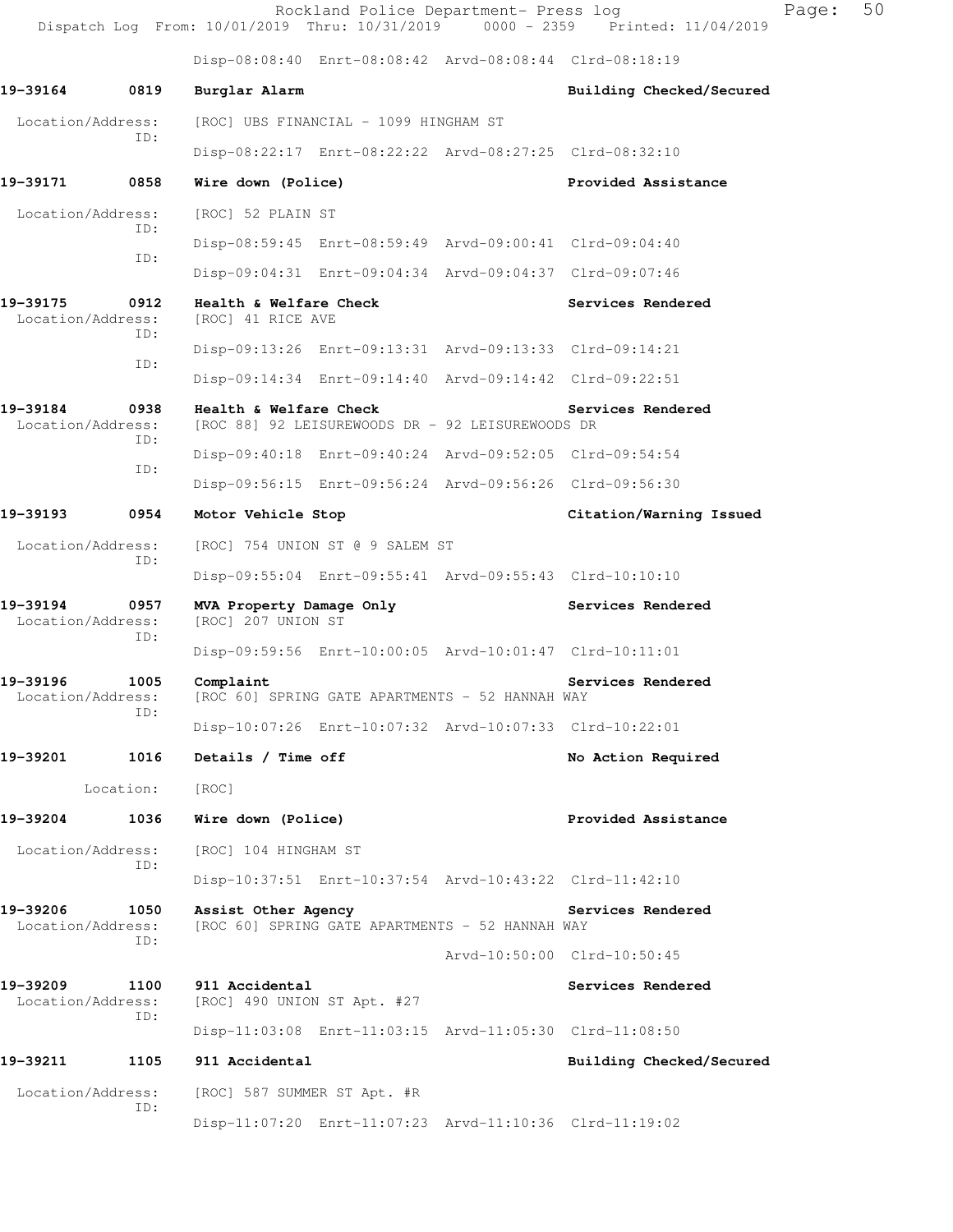**19-39217 1125 Motor Vehicle Stop Verbal Warning**  Location/Address: [ROC] 207 UNION ST ID:

 Disp-11:26:13 Enrt-11:26:19 Arvd-11:26:22 Clrd-11:29:17 **19-39236 1245 Disturbance Peace Restored**  Location/Address: [ROC] 163 SALEM ST ID: Disp-12:47:28 Enrt-12:47:41 Arvd-12:48:11 Clrd-13:18:02 ID: Disp-12:49:16 Arvd-12:49:20 Clrd-13:17:57 ID: Disp-12:49:18 Enrt-12:49:28 Arvd-12:49:35 Clrd-12:49:44

## **19-39244 1339 Details / Time off No Action Required**

Location: [ROC]

- **19-39252** 1425 Lockout Services Rendered Location/Address: [ROC P69] MCDONALD'S - 117 MARKET ST ID: Disp-14:27:26 Enrt-14:27:31 Arvd-14:32:44 Clrd-14:36:47
- **19-39254 1447 Motor Vehicle Stop Verbal Warning**  Location/Address: [ROC] 431 SALEM ST ID:

Arvd-14:47:00 Clrd-14:49:16

- **19-39255 1449 Burglar Alarm 19-39255 1449 Burglar Alarm Appears Secure**<br>
Location/Address: [ROC] 536 LIBERTY ST [ROC] 536 LIBERTY ST ID: Disp-14:50:17 Enrt-14:50:44 Arvd-14:52:58 Clrd-14:55:32
- 19-39258 1502 Assist Other Agency **1988 1999 Services Rendered** Location/Address: [ROC P72] ROCKLAND POLICE DEPARTMENT - 490 MARKET ST
	- ID: Disp-15:07:04 Clrd-15:07:13
- **19-39259 1513 Time off Services Rendered**  Location: [ROC]

**19-39261 1534 General Info No Action Required** 

Location/Address: [ROC] 23 NORTH AVE

**19-39267 1602 General Incident Services Rendered**  Location/Address: [ROC P72] ROCKLAND POLICE DEPARTMENT - 490 MARKET ST ID: Disp-16:04:39 Clrd-16:04:49

**19-39272 1633 Suspicious Activity Services Rendered**  Location/Address: [ROC] 27 WEST WATER ST ID:

Disp-16:36:02 Enrt-16:36:10 Arvd-16:38:12 Clrd-16:40:54

 Location/Address: [ROC] 117 MARKET ST Disp-16:48:06 Arvd-16:48:11 Clrd-17:15:56 Disp-16:49:57 Enrt-16:50:01 Arvd-16:57:52 Clrd-17:15:55

## **19-39277 1648 Burglar Alarm Building Checked/Secured**

ID:

ID:

ID:

Location/Address: [ROC] 137 WEYMOUTH ST

**19-39275 1645 Motor Vehicle Collision W/PI Report Follows** 

Disp-16:49:41 Clrd-16:49:48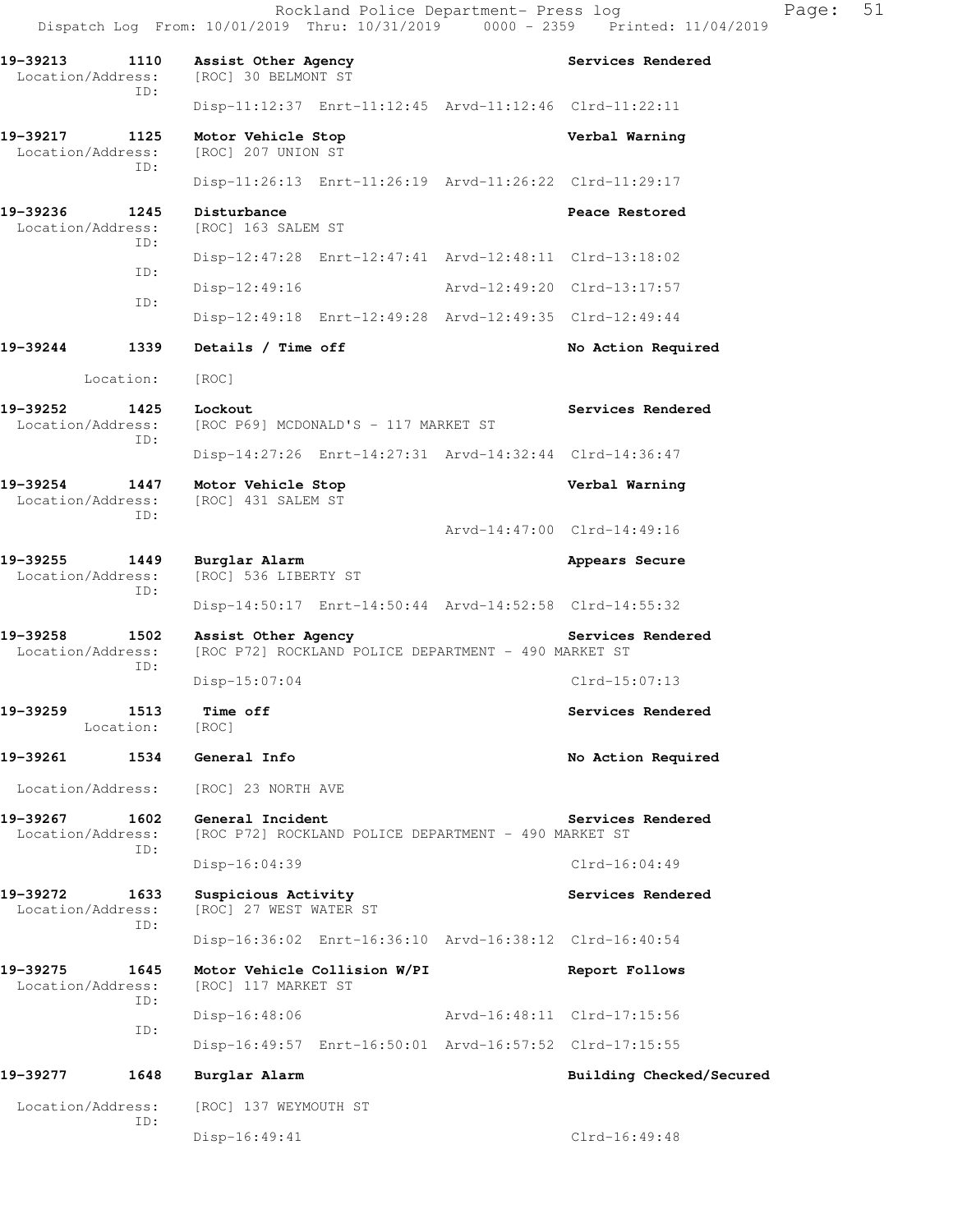|                               |             |                                                       |                                         | Rockland Police Department- Press log                   | Dispatch Log From: 10/01/2019 Thru: 10/31/2019 0000 - 2359 Printed: 11/04/2019 | Page: | 52 |
|-------------------------------|-------------|-------------------------------------------------------|-----------------------------------------|---------------------------------------------------------|--------------------------------------------------------------------------------|-------|----|
|                               | ID:         |                                                       |                                         | Disp-17:00:59 Enrt-17:01:02 Arvd-17:06:50 Clrd-17:14:51 |                                                                                |       |    |
| 19-39279<br>Location/Address: | 1711<br>ID: | 911 Hang Up<br>[ROC] 36 MIDFIELD DR                   |                                         |                                                         | Services Rendered                                                              |       |    |
|                               |             |                                                       |                                         | Disp-17:15:03 Enrt-17:15:04 Arvd-17:19:34 Clrd-17:25:32 |                                                                                |       |    |
| 19-39283<br>Location/Address: | 1852<br>ID: | Motor Vehicle Complaint<br>[ROC] UNION ST             |                                         |                                                         | Services Rendered                                                              |       |    |
|                               |             |                                                       |                                         | Disp-18:56:16 Enrt-18:56:28 Arvd-18:57:06 Clrd-19:16:05 |                                                                                |       |    |
| 19-39287<br>Location/Address: | 1924<br>ID: | Escort/Transport                                      | [ROC P45] COMFORT INN - 850 HINGHAM ST  |                                                         | Services Rendered                                                              |       |    |
|                               |             |                                                       |                                         | Disp-19:25:10 Enrt-19:25:15 Arvd-19:35:27 Clrd-19:35:32 |                                                                                |       |    |
| 19-39288<br>Location/Address: | 1942<br>ID: | Suspicious Activity                                   |                                         | [ROC] MINEIROS BRAZILIAN STEAKHOUSE - 371 UNION ST      | Arrest (s) Made                                                                |       |    |
|                               |             |                                                       |                                         | Disp-19:44:09 Enrt-19:44:21 Arvd-19:45:08 Clrd-20:21:25 |                                                                                |       |    |
|                               | ID:         |                                                       |                                         | Disp-19:44:15 Enrt-19:44:21 Arvd-19:45:03 Clrd-20:01:13 |                                                                                |       |    |
|                               | ID:         |                                                       |                                         | Disp-19:44:17 Enrt-19:44:21 Arvd-19:45:06 Clrd-20:01:15 |                                                                                |       |    |
|                               | ID:         | Disp-19:50:40                                         |                                         | Arvd-19:50:45 Clrd-21:05:59                             |                                                                                |       |    |
| 19-39294<br>Location/Address: | 2020<br>ID: | 911 Hang Up<br>[ROC P45] COMFORT INN - 850 HINGHAM ST |                                         |                                                         | Services Rendered                                                              |       |    |
|                               |             |                                                       |                                         | Disp-20:21:36 Enrt-20:21:44 Arvd-20:31:18 Clrd-20:42:11 |                                                                                |       |    |
| 19-39296<br>Location/Address: | 2048<br>ID: | <b>Building Check</b><br>[ROC] HINGHAM ST             |                                         |                                                         | Services Rendered                                                              |       |    |
|                               |             |                                                       |                                         |                                                         | Arvd-20:48:56 Clrd-20:49:13                                                    |       |    |
| 19-39297<br>Location/Address: | 2049<br>TD: | Building Check<br>[ROC] BILL DELAHUNT PKWY            |                                         |                                                         | Services Rendered                                                              |       |    |
|                               |             |                                                       |                                         |                                                         | Arvd-20:51:16 Clrd-20:51:35                                                    |       |    |
| 19-39305<br>Location:         | 2337        | Details / Time off<br>[ROC]                           |                                         |                                                         | Services Rendered                                                              |       |    |
| 19-39306<br>Location/Address: | 2344<br>ID: | Larceny / Forgery/ Fraud                              | [ROC P88] KATHY CORRIGAN'S - 406 VFW DR |                                                         | Arrest (s) Made                                                                |       |    |
|                               |             |                                                       |                                         |                                                         | Disp-23:47:38 Enrt-23:47:58 Arvd-23:55:44 Clrd-10/18/2019 @ 01:03:16           |       |    |
|                               | ID:         | Disp-23:55:15                                         |                                         |                                                         | Clrd-23:57:59                                                                  |       |    |
|                               | ID:         |                                                       |                                         | Disp-23:57:45 Enrt-23:58:02 Arvd-23:58:08               | Clrd-10/18/2019 @ 01:16:06                                                     |       |    |
|                               | ID:         |                                                       |                                         |                                                         | Disp-23:57:50 Enrt-23:58:05 Arvd-23:58:12 Clrd-10/18/2019 @ 01:16:06           |       |    |
|                               | ID:         |                                                       |                                         |                                                         | Disp-00:08:08 Enrt-00:08:14 Arvd-00:08:16 Clrd-10/18/2019 @ 01:03:09           |       |    |
|                               | ID:         | Disp-00:08:48                                         |                                         |                                                         | Arvd-00:08:54 Clrd-10/18/2019 @ 01:16:06                                       |       |    |
|                               | ID:         | $Disp-00:09:03$                                       |                                         |                                                         | Arvd-00:09:06 Clrd-10/18/2019 @ 00:46:40                                       |       |    |

# **For Date: 10/18/2019 - Friday**

| 19-39308          | 0030 | SHIFT ASSIGNMENTS |  |                                                      | No Service                  |
|-------------------|------|-------------------|--|------------------------------------------------------|-----------------------------|
| Location/Address: | TD:  |                   |  | [ROC P72] ROCKLAND POLICE DEPARTMENT - 490 MARKET ST |                             |
|                   |      |                   |  |                                                      | Arvd-00:30:00 Clrd-00:55:59 |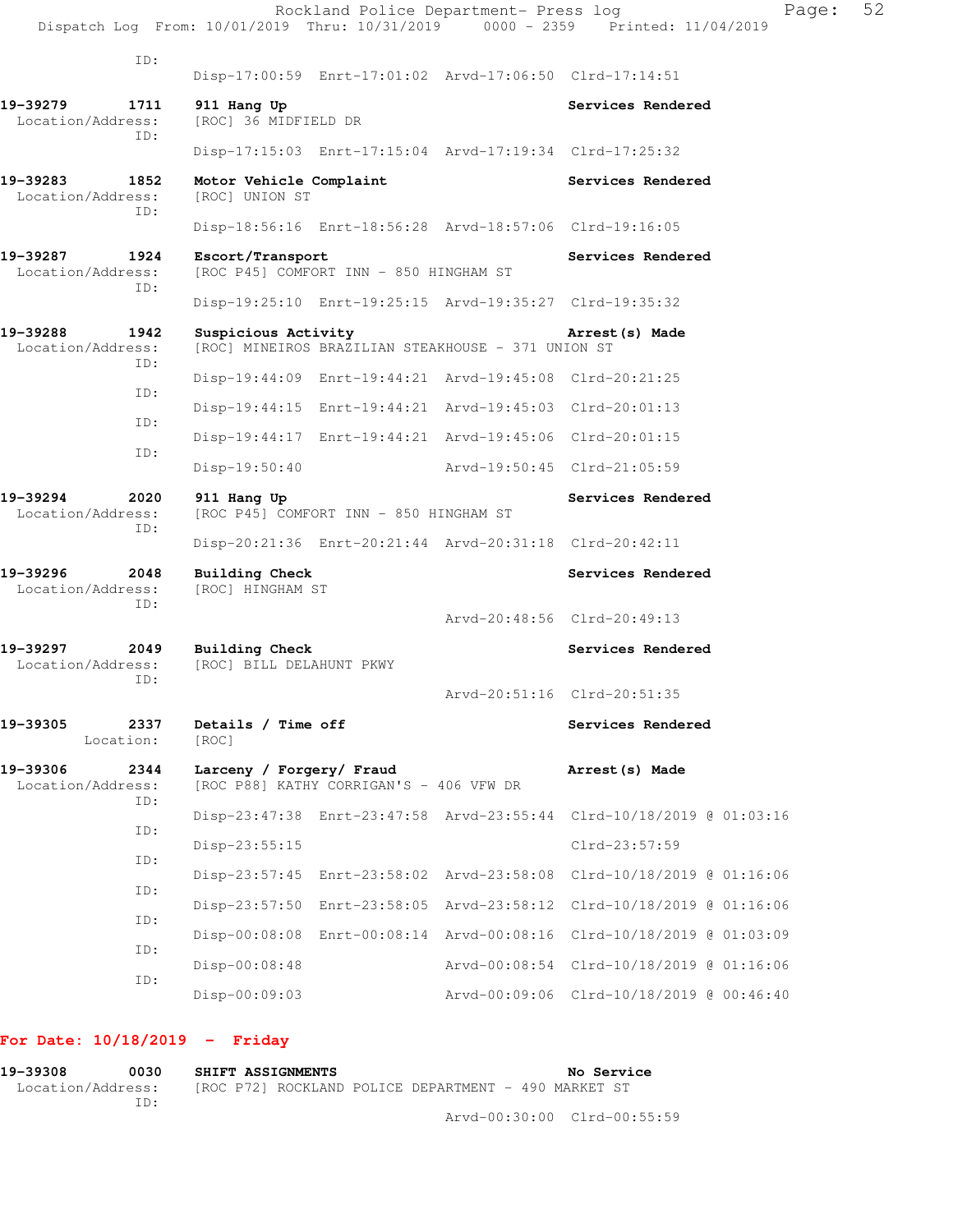| 19-39316<br>0203<br>Location/Address:        | 911 Hang Up<br>[ROC] 40 BELMONT ST              |                                            |                                                         | Investigated                |  |  |
|----------------------------------------------|-------------------------------------------------|--------------------------------------------|---------------------------------------------------------|-----------------------------|--|--|
| ID:                                          | $Disp-02:07:39$                                 |                                            |                                                         | Arvd-02:08:35 Clrd-02:10:27 |  |  |
| ID:                                          | Disp-02:07:59                                   |                                            |                                                         | Arvd-02:08:35 Clrd-02:11:58 |  |  |
| ID:                                          | $Disp-02:11:23$                                 |                                            |                                                         | Arvd-02:11:29 Clrd-02:11:58 |  |  |
| ID:                                          | $Disp-02:11:35$                                 |                                            |                                                         | Arvd-02:11:43 Clrd-02:11:58 |  |  |
| 19-39317<br>0203<br>Location/Address:<br>ID: | 911 Hang Up<br>[ROC] 31 PACIFIC ST Apt. #B      |                                            |                                                         | Investigated                |  |  |
|                                              | $Disp-02:11:02$                                 |                                            |                                                         | $Clrd-02:11:06$             |  |  |
| 19-39326<br>0443<br>Location/Address:<br>ID: | Burglar Alarm                                   | [ROC P36] STEVE'S AUTO - 246 EAST WATER ST |                                                         | Appears Secure              |  |  |
|                                              |                                                 |                                            | Disp-04:45:00 Enrt-04:46:00 Arvd-04:47:17 Clrd-04:49:29 |                             |  |  |
| ID:                                          |                                                 |                                            | Disp-04:45:53 Enrt-04:46:00 Arvd-04:47:17 Clrd-04:49:29 |                             |  |  |
| 19-39327<br>0459<br>Location/Address:<br>ID: | Suspicious Activity                             | [ROC P88] KATHY CORRIGAN'S - 406 VFW DR    |                                                         | Sent On Way                 |  |  |
|                                              | $Disp-05:00:27$                                 |                                            |                                                         | Arvd-05:00:33 Clrd-05:02:42 |  |  |
| 19–39329<br>0506<br>Location/Address:<br>ID: | Building Check<br>[ROC] UNION ST                |                                            |                                                         | Appears Secure              |  |  |
|                                              |                                                 |                                            |                                                         | Arvd-05:06:00 Clrd-05:14:06 |  |  |
| 19-39330<br>0512<br>Location/Address:<br>ID: | Burglar Alarm                                   | [ROC P36] STEVE'S AUTO - 246 EAST WATER ST |                                                         | Appears Secure              |  |  |
| ID:                                          |                                                 |                                            | Disp-05:14:13 Enrt-05:14:34 Arvd-05:16:21 Clrd-05:16:57 |                             |  |  |
|                                              |                                                 |                                            | Disp-05:14:18 Enrt-05:14:34 Arvd-05:15:22 Clrd-05:17:01 |                             |  |  |
| 19-39332<br>0515<br>Location:                | Details / Time off<br>[ROC]                     |                                            |                                                         | No Service                  |  |  |
| 19–39333<br>0524                             | Motor Vehicle Stop                              |                                            |                                                         | Citation/Warning Issued     |  |  |
| Location/Address:<br>ID:                     | [ROC P6] ROCKLAND CEMENT BLOCK - 285 CENTRE AVE |                                            |                                                         |                             |  |  |
|                                              |                                                 |                                            |                                                         | Arvd-05:24:00 Clrd-05:29:36 |  |  |
| 19–39334<br>0543<br>Location/Address:<br>ID: | Burglar Alarm                                   | [ROC P36] STEVE'S AUTO - 246 EAST WATER ST |                                                         | Appears Secure              |  |  |
| Original Call #:                             | 19-39330                                        |                                            | Disp-05:43:36 Enrt-05:43:38 Arvd-05:46:04 Clrd-05:47:40 |                             |  |  |
| 19–39335<br>0555                             | Motor Vehicle Stop                              |                                            |                                                         | Citation/Warning Issued     |  |  |
| Vicinity of:<br>ID:                          | [ROC] 379 HINGHAM ST @ 1 HOBART LN              |                                            |                                                         | Arvd-05:55:00 Clrd-05:59:00 |  |  |
|                                              |                                                 |                                            |                                                         |                             |  |  |
| 19-39415<br>0802<br>Location/Address:        | General Info                                    |                                            | [ROC P72] ROCKLAND POLICE DEPARTMENT - 490 MARKET ST    | Services Rendered           |  |  |
| 19-39341<br>0805<br>Location/Address:        | General Info                                    |                                            | [ROC P72] ROCKLAND POLICE DEPARTMENT - 490 MARKET ST    | Services Rendered           |  |  |
| 19–39343<br>0819                             | Police Information                              |                                            |                                                         | Services Not Required       |  |  |
| Location/Address:<br>ID:                     |                                                 |                                            | [ROC P72] ROCKLAND POLICE DEPARTMENT - 490 MARKET ST    |                             |  |  |
|                                              | Disp-08:21:34                                   |                                            |                                                         | Clrd-08:21:45               |  |  |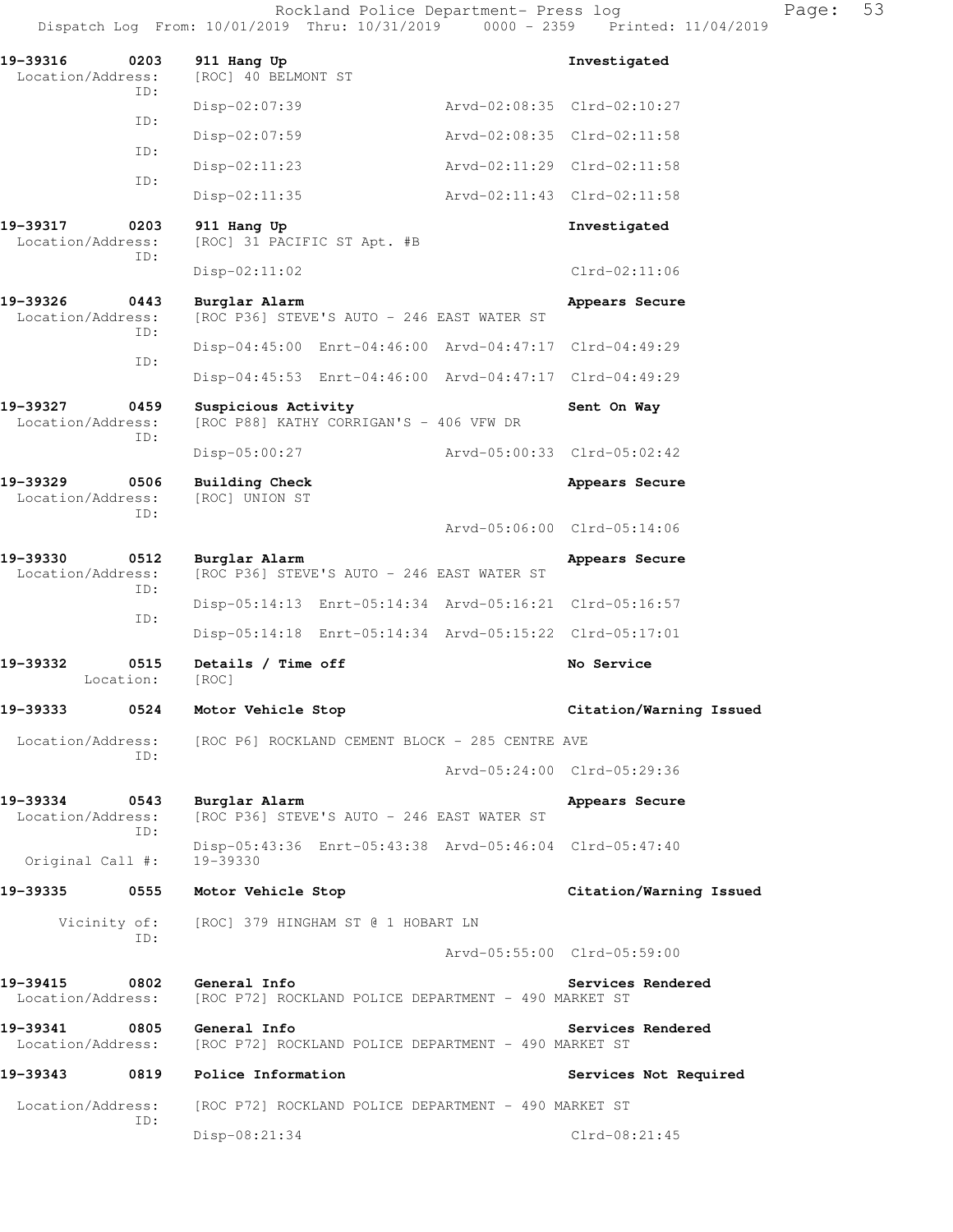19-39348 0854 General Info **No Service** No Service Location/Address: [ROC P72] ROCKLAND POLICE DEPARTMENT - 490 MARKET ST ID: Arvd-08:56:33 Clrd-08:57:33 **19-39352 0901 Motor Vehicle Stop Citation/Warning Issued**  Location/Address: [ROC] ENTRANCE TO PLAZA - MARKET ST ID: Arvd-09:01:00 Clrd-09:10:36 **19-39353 0910 911 Accidental Services Rendered**  Location/Address: [ROC] 1 TECHNOLOGY PL ID: Disp-09:11:49 Enrt-09:12:53 Clrd-09:13:39 **19-39355 0910 Breaking & Entering Report Follows**  Location/Address: [ROC] 63 BOXBERRY LN ID: Disp-09:13:58 Arvd-09:14:10 Clrd-10:26:50 ID: Disp-09:13:58 Enrt-09:15:57 Arvd-09:16:06 Clrd-10:19:42 ID: Disp-09:14:51 Enrt-09:15:53 Arvd-09:16:32 Clrd-10:26:52 ID: Disp-09:35:23 Enrt-09:35:26 Arvd-09:39:15 Clrd-10:26:47 ID: Disp-09:35:40 Enrt-09:35:48 Arvd-09:35:51 Clrd-10:20:10 **19-39358 0920 General Info Services Rendered**  Location/Address: [ROC P72] ROCKLAND POLICE DEPARTMENT - 490 MARKET ST **19-39365 1017 MVA Property Damage Only Paper Exchange**  Location/Address: [ROC 80] AAA ROCKLAND BRANCH - 900 HINGHAM ST ID: Disp-10:19:57 Enrt-10:20:01 Arvd-10:24:22 Clrd-10:29:32 19-39367 1027 Lockout **Services Rendered** Location/Address: [ROC P55] HOME DEPOT - 1149 HINGHAM ST ID: Disp-10:29:38 Arvd-10:29:41 Clrd-10:32:21 **19-39368 1030 Motor Vehicle Stop Verbal Warning**  Location/Address: [ROC] BILL DELAHUNT PKWY ID: Arvd-10:30:00 Clrd-10:31:03 **19-39375 1048 General Info Services Rendered**<br>Location/Address: [ROC P72] ROCKLAND POLICE DEPARTMENT - 490 MARKET ST [ROC P72] ROCKLAND POLICE DEPARTMENT - 490 MARKET ST ID: Disp-11:00:23 Clrd-11:00:32 **19-39376 1100 Motor Vehicle Stop Citation/Warning Issued**  Vicinity of: [ROC] 300 CONCORD ST ID: Arvd-11:00:00 Clrd-11:18:27 ID: Disp-11:03:26 Enrt-11:05:06 Arvd-11:15:14 Clrd-11:18:56 **19-39379 1124 Motor Vehicle Stop Verbal Warning**  Location/Address: [ROC P66] DOMINO'S PIZZA - 100 MARKET ST ID: Arvd-11:24:00 Clrd-11:28:21 **19-39382 1201 Motor Vehicle Stop Citation/Warning Issued**  Location/Address: [ROC 66] 314 UNION ST @ 18 REED ST ID:

Disp-12:03:12 Arvd-12:07:39 Clrd-12:12:25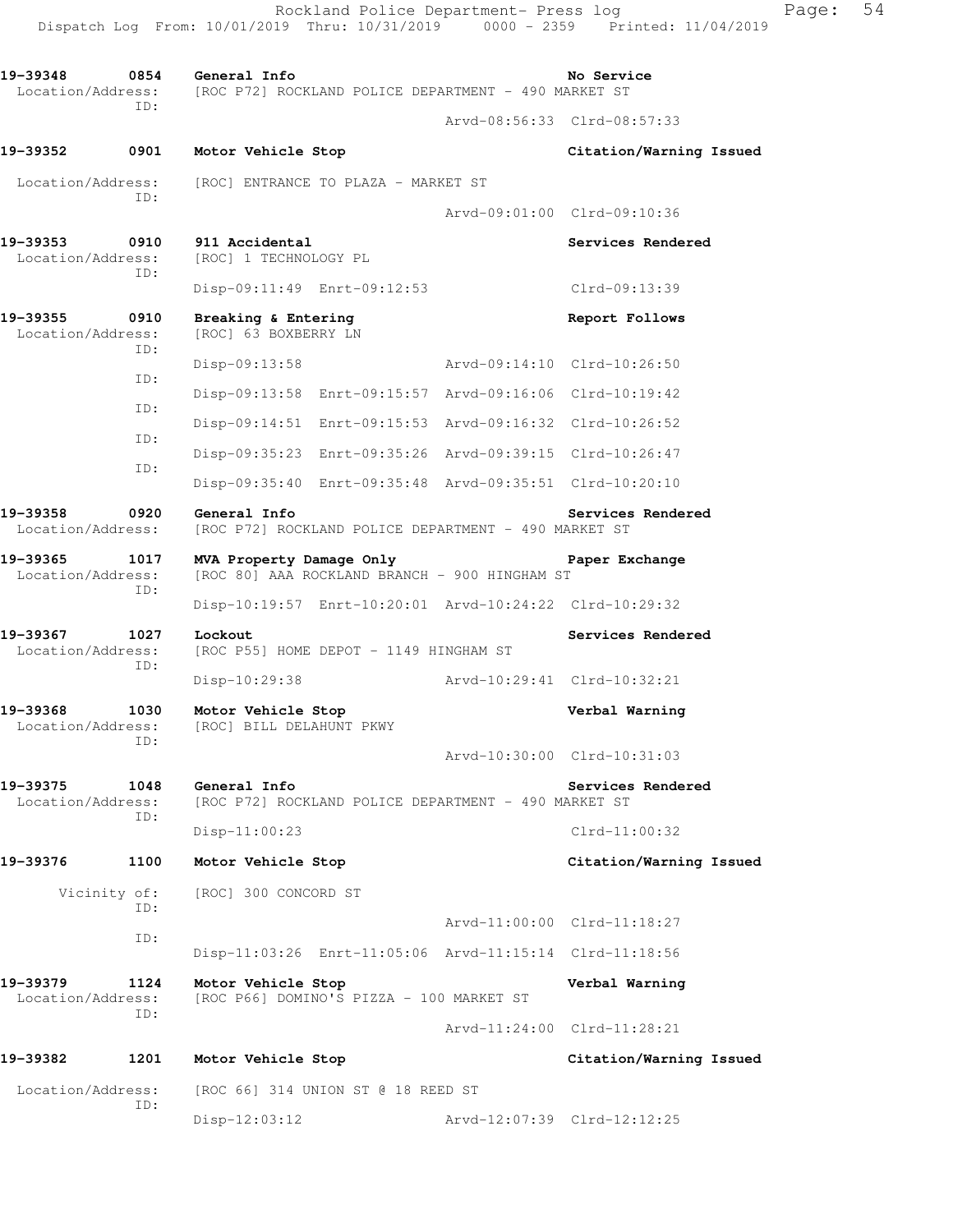| 19-39384                      | 1211                        | Lockout                                                                                  | No Action Required          |
|-------------------------------|-----------------------------|------------------------------------------------------------------------------------------|-----------------------------|
| Location/Address:             |                             | [ROC] 954 HINGHAM ST                                                                     |                             |
|                               | ID:<br>ID:                  | Disp-12:11:38 Enrt-12:11:44                                                              | Clrd-12:12:20               |
|                               |                             | Disp-12:12:36 Enrt-12:12:39 Arvd-12:13:50 Clrd-12:26:52                                  |                             |
| 19-39389<br>Location/Address: | 1226<br>ID:                 | Assist Public<br>[ROC] 1 CORNET STETSON DR                                               | Services Rendered           |
|                               |                             | $Disp-12:28:28$                                                                          | Arvd-12:28:39 Clrd-13:06:10 |
| 19-39391                      | 1245<br>Location:           | Details / Time off<br>[ROC]                                                              | Services Rendered           |
| 19–39393<br>Location/Address: | 1307<br>ID:                 | Assist Police Department<br>[ROC] 119 GROVE ST Apt. #232                                 | Services Rendered           |
|                               |                             | Disp-13:11:48 Enrt-13:12:47 Arvd-13:20:12 Clrd-13:30:03                                  |                             |
| 19-39396                      | 1320<br>Location:           | Details / Time off<br>[ROC]                                                              | Services Rendered           |
| 19-39409<br>Location/Address: | 1500<br>ID:                 | Illegal Dumping<br>[ROC] 693 BEECH ST                                                    | Services Rendered           |
|                               |                             |                                                                                          | Arvd-15:00:00 Clrd-15:08:34 |
| 19-39412                      | 1505<br>Location:           | Details / Time off<br>[ROC]                                                              | Services Rendered           |
| 19-39416                      | 1533<br>Location:           | Details / Time off<br>[ROC]                                                              | Services Rendered           |
| 19-39421<br>Location/Address: | 1618                        | SHIFT ASSIGNMENTS<br>[ROC P72] ROCKLAND POLICE DEPARTMENT - 490 MARKET ST                | Services Rendered           |
| 19-39435<br>Location/Address: | 1714                        | 911 Accidental<br>[ROC] 27 REED ST                                                       | Investigated                |
|                               | ID:                         | $Disp-17:17:14$                                                                          | Arvd-17:17:22 Clrd-17:17:25 |
| 19-39437                      | ID:                         | 1715 Motor Vehicle Collision W/PI<br>Vicinity of: [ROC P55] HOME DEPOT - 1149 HINGHAM ST | Report Follows              |
|                               | EMS Unit:                   | $Disp-17:17:18$<br>ROCKAM2-Rockland A2                                                   | Arvd-17:18:07 Clrd-17:51:18 |
|                               | ID:                         | Disp-17:17:28 Enrt-17:17:54<br>$InOrtsUnav1-17:18:49$ $InSrvec-17:18:49$                 | $Clrd-17:18:49$             |
|                               |                             | Disp-17:18:52 Enrt-17:19:03 Arvd-17:22:25 Clrd-17:51:09                                  |                             |
| 19-39463<br>Location/Address: | 2123<br>ID:                 | <b>OVERDOSE</b><br>[ROC 93] 163 SALEM ST                                                 | Services Rendered           |
|                               | ID:                         | Disp-21:25:14 Enrt-21:25:18 Arvd-21:27:12 Clrd-21:40:00                                  |                             |
|                               |                             | Disp-21:25:39 Enrt-21:25:42 Arvd-21:27:08 Clrd-21:40:06                                  |                             |
| 19-39465                      | 2146<br>Vicinity of:<br>ID: | Motor Vehicle Stop<br>[ROC 53] CONCORD ST                                                | Verbal Warning              |
|                               |                             |                                                                                          | Arvd-21:46:00 Clrd-21:48:51 |
| 19-39469                      | 2244<br>Location:           | Details / Time off<br>[ROC]                                                              | No Service                  |
| 19-39473<br>Location/Address: | 2307<br>ID:                 | 911 Hang Up<br>[ROC] 136 PLAIN ST                                                        | Investigated                |
|                               |                             | Disp-23:16:51 Enrt-23:16:56 Arvd-23:21:12 Clrd-23:21:14                                  |                             |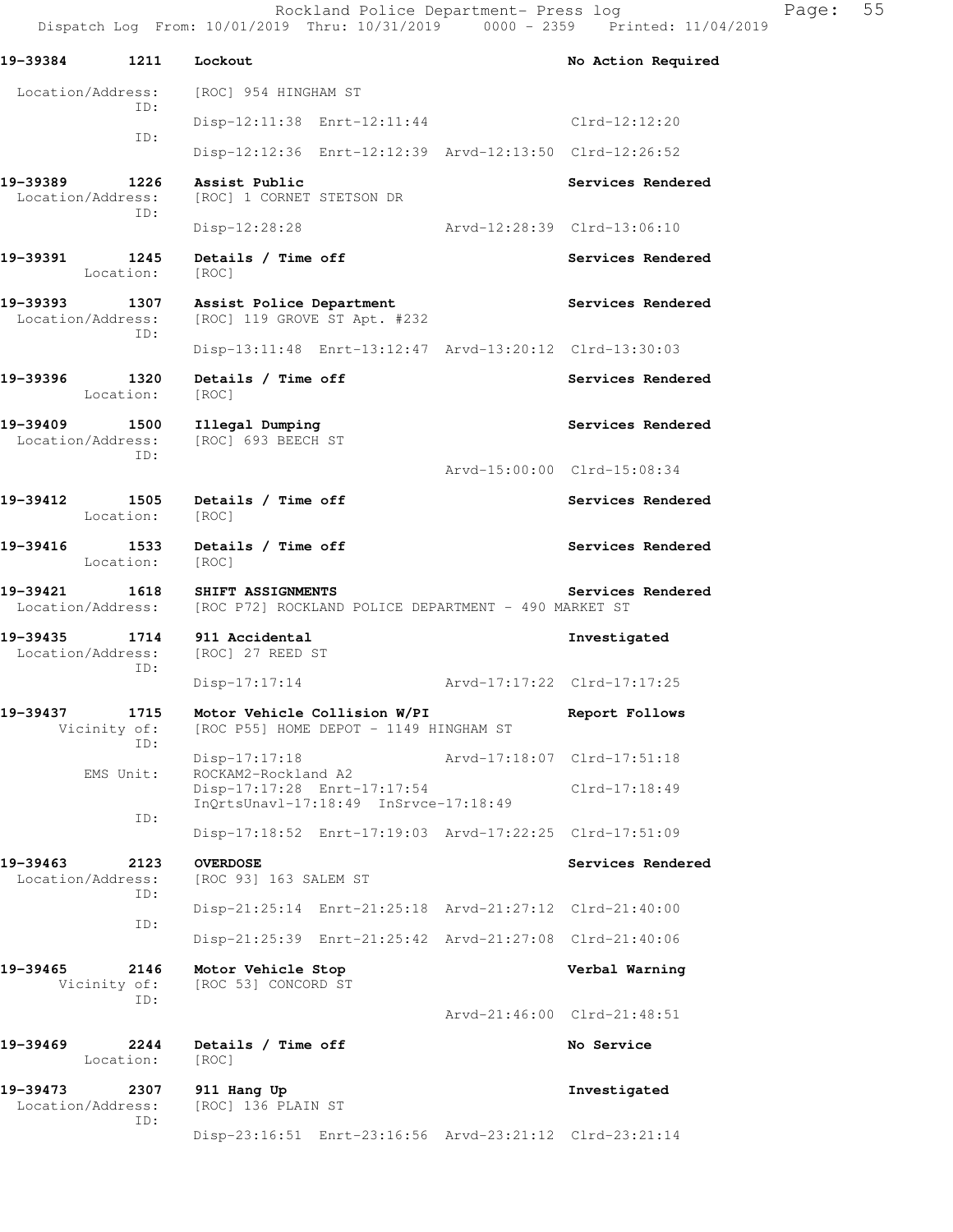**19-39474 2324 Motor Vehicle Complaint Investigated**  Vicinity of: [ROC] WEBSTER ST ID: Disp-23:26:50 Enrt-23:26:54 Arvd-23:27:43 Clrd-23:29:43

#### **For Date: 10/19/2019 - Saturday**

| 19-39481<br>Location/Address: | 0006        | SHIFT ASSIGNMENTS        | [ROC P72] ROCKLAND POLICE DEPARTMENT - 490 MARKET ST                                                                                 | No Service                                                           |
|-------------------------------|-------------|--------------------------|--------------------------------------------------------------------------------------------------------------------------------------|----------------------------------------------------------------------|
| 19-39483<br>Location/Address: | 0012<br>ID: | MVA Property Damage Only | [ROC] 399 WEBSTER ST @ 485 E WATER ST                                                                                                | Investigated                                                         |
|                               |             |                          | Disp-00:14:41 Enrt-00:14:56 Arvd-00:15:02 Clrd-00:16:22                                                                              |                                                                      |
|                               | ID:         |                          | Disp-00:14:52 Enrt-00:14:56 Arvd-00:15:02 Clrd-00:16:19                                                                              |                                                                      |
| 19-39492                      | 0146        | Emergency Medical        |                                                                                                                                      | Transported to Hospital                                              |
| Location/Address:             | ID:         | [ROC 93] 163 SALEM ST    |                                                                                                                                      |                                                                      |
|                               | ID:         |                          | Disp-01:48:09 Enrt-01:48:25                                                                                                          | $Clrd-01:48:56$                                                      |
|                               | Fire Unit:  |                          | Disp-01:48:46 Enrt-01:48:51<br>ROCKEN1-Pumper-Rockland Engine 1                                                                      | $Clrd-01:48:56$                                                      |
|                               |             |                          | Disp-01:49:17 Enrt-01:52:13 Arvd-01:52:25 Clrd-01:58:50<br>InQrtsUnavl-01:58:50 InSrvce-01:58:50                                     |                                                                      |
|                               | EMS Unit:   | ROCKAM2-Rockland A2      | Disp-01:49:23 Enrt-01:52:13 Arvd-01:52:22 Clrd-01:54:13<br>InOrtsUnavl-01:58:46 InSrvce-01:58:46                                     |                                                                      |
|                               | EMS Unit:   | ROCKAM2-Rockland A2      | Disp-01:49:00 Enrt-01:52:51 Arvd-01:54:05 Clrd-02:01:47                                                                              | Hosp-02:10:33 ClrHosp-03:01:14 InQrtsUnavl-03:01:14 InSrvce-03:01:14 |
|                               | Fire Unit:  |                          | ROCKEN1-Pumper-Rockland Engine 1<br>Disp-01:49:00 Enrt-01:52:51 Arvd-01:54:05 Clrd-02:03:10<br>InQrtsUnavl-02:05:35 InSrvce-02:07:27 |                                                                      |
| 19–39493                      | 0149        | Emergency Medical        |                                                                                                                                      | Transported to Hospital                                              |
| Location/Address:             | ID:         | [ROC 93] 163 SALEM ST    |                                                                                                                                      |                                                                      |
|                               | ID:         |                          | Disp-01:51:08 Enrt-01:51:14 Arvd-01:52:18 Clrd-02:01:57                                                                              |                                                                      |
|                               | ID:         |                          | Disp-01:51:08 Enrt-01:51:14 Arvd-01:52:18 Clrd-02:01:57                                                                              |                                                                      |
|                               |             |                          | Disp-01:52:53 Enrt-01:52:56 Arvd-01:52:59 Clrd-02:01:57                                                                              |                                                                      |
| 19–39495<br>Location/Address: | 0219<br>ID: | Suspicious Activity      | [ROC P51] HOLIDAY INN - 929 HINGHAM ST                                                                                               | Investigated                                                         |
|                               | ID:         |                          | Disp-02:20:11 Enrt-02:20:17 Arvd-02:20:37 Clrd-02:25:44                                                                              |                                                                      |
|                               |             |                          | Disp-02:20:11 Enrt-02:20:17 Arvd-02:20:37 Clrd-02:25:44                                                                              |                                                                      |
| 19-39498<br>Location/Address: | 0238<br>ID: | Suspicious Activity      | [ROC] 449 CONCORD ST @ 1 BROOKLINE WAY                                                                                               | Arrest (s) Made                                                      |
|                               |             | Disp-02:38:49            |                                                                                                                                      | Arvd-02:40:23 Clrd-03:16:17                                          |
|                               | ID:         |                          | Disp-02:40:34 Enrt-02:40:41                                                                                                          | $Clrd-02:45:12$                                                      |
|                               | ID:         |                          | Disp-02:45:25 Enrt-02:45:36 Arvd-02:40:47 Clrd-03:27:33                                                                              |                                                                      |
| 19–39499                      | 0243        | Suspicious Activity      |                                                                                                                                      | Transported to Hospital                                              |
| Location/Address:             | ID:         |                          | [ROC P45] COMFORT INN - 850 HINGHAM ST                                                                                               |                                                                      |
|                               |             | ROCKAM2-Rockland A2      | Disp-02:45:30 Enrt-02:45:39 Arvd-02:50:21 Clrd-03:47:30                                                                              |                                                                      |
|                               | EMS Unit:   |                          | Disp-03:01:25 Enrt-03:01:27 Arvd-03:06:10 Clrd-03:09:43                                                                              |                                                                      |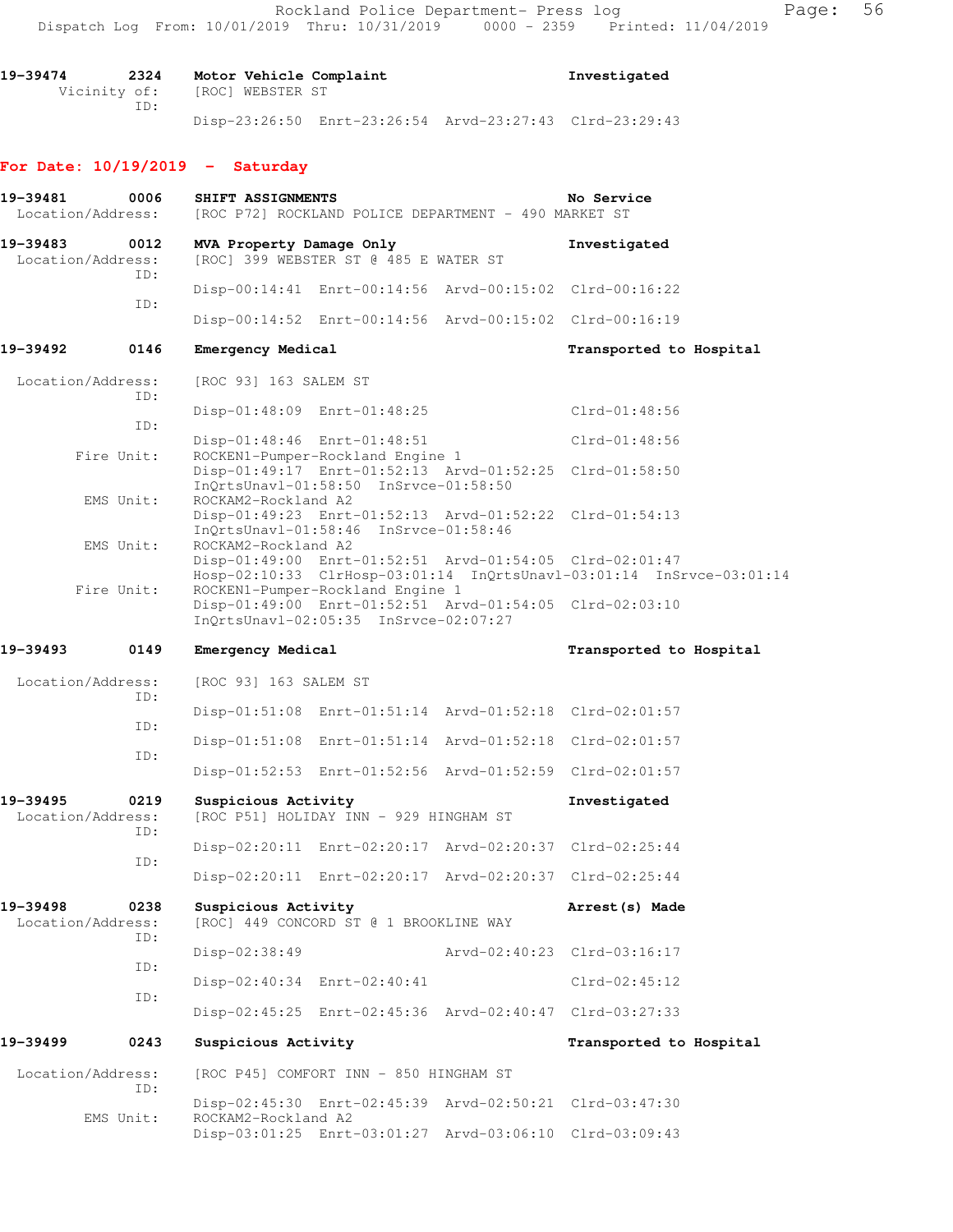|                               |                   | Rockland Police Department- Press log<br>Dispatch Log From: 10/01/2019 Thru: 10/31/2019 0000 - 2359 Printed: 11/04/2019 |                             | Page:                    | 57 |
|-------------------------------|-------------------|-------------------------------------------------------------------------------------------------------------------------|-----------------------------|--------------------------|----|
|                               |                   | InOrtsUnav1-03:09:49 InSrvce-03:09:49                                                                                   |                             |                          |    |
|                               | ID:               | Disp-03:23:08                                                                                                           | Arvd-03:23:14 Clrd-03:27:29 |                          |    |
| 19-39516<br>Location/Address: | 0800              | SHIFT ASSIGNMENTS<br>[ROC P72] ROCKLAND POLICE DEPARTMENT - 490 MARKET ST                                               |                             | Services Rendered        |    |
| 19–39522<br>Location/Address: | 0921<br>ID:       | 911 Accidental<br>[ROC] 144 CENTRAL ST                                                                                  |                             | Services Rendered        |    |
|                               |                   | Disp-09:25:09 Enrt-09:25:19                                                                                             |                             | Clrd-09:39:20            |    |
| 19–39523<br>Location/Address: | 0922<br>ID:       | Lockout<br>[ROC] 76 LIBERTY ST                                                                                          |                             | No Service               |    |
|                               |                   | Disp-09:24:14 Enrt-09:24:22 Arvd-09:26:09 Clrd-09:30:46                                                                 |                             |                          |    |
| 19-39526<br>Location/Address: | 0939<br>ID:       | Health & Welfare Check<br>[ROC 92] R STEWART ESTEN SCHOOL - 733 SUMMER ST                                               |                             | Investigated             |    |
|                               |                   | Disp-09:47:53 Enrt-09:47:58 Arvd-09:50:42 Clrd-10:01:50                                                                 |                             |                          |    |
| 19-39533<br>Location/Address: | 1007<br>ID:       | MVA Property Damage Only<br>[ROC] 2 CORN MILL LN                                                                        |                             | Investigated             |    |
|                               |                   | Disp-10:09:42 Enrt-10:09:47                                                                                             |                             | Clrd-10:25:26            |    |
| 19–39536<br>Location/Address: | 1028<br>ID:       | Motor Vehicle Stop<br>[ROC] SENIOR CENTER - 317 PLAIN ST                                                                |                             | Verbal Warning           |    |
|                               |                   | Disp-10:29:35 Enrt-10:32:14 Arvd-10:32:18 Clrd-10:32:24                                                                 |                             |                          |    |
| 19–39538<br>Location/Address: | 1047              | Vehicle Maintenance<br>[ROC] VFW DR                                                                                     |                             | Vehicle Towed            |    |
| 19-39543 1121                 |                   | Motor Vehicle Stop                                                                                                      |                             | Citation/Warning Issued  |    |
| Location/Address:             | ID:               | [ROC] 218 SUMMER ST                                                                                                     |                             |                          |    |
|                               |                   | Disp-11:22:24 Enrt-11:22:29 Arvd-11:22:33 Clrd-11:27:56                                                                 |                             |                          |    |
| 19-39546                      | 1148<br>Location: | COMP Time off<br>[ROC]                                                                                                  |                             | Services Rendered        |    |
| 19–39551<br>Location/Address: | 1240<br>ID:       | 911 Accidental<br>[ROC] 92 VERNON ST                                                                                    |                             | Investigated             |    |
|                               |                   | Disp-12:41:19 Enrt-12:41:23 Arvd-12:47:20 Clrd-12:47:55                                                                 |                             |                          |    |
| 19–39558<br>Location/Address: | 1404<br>ID:       | Harassment<br>[ROC] 30 HARLOW RD                                                                                        |                             | Investigated             |    |
|                               |                   | Disp-14:08:58 Enrt-14:15:11 Arvd-14:15:15 Clrd-14:20:44                                                                 |                             |                          |    |
| 19–39578                      | 1600              | General Info                                                                                                            |                             | Services Not Required    |    |
| Location/Address:             |                   | [ROC P72] ROCKLAND POLICE DEPARTMENT - 490 MARKET ST                                                                    |                             |                          |    |
| 19–39576                      | 1700              | Suspicious Activity                                                                                                     |                             | Building Checked/Secured |    |
| Location/Address:             | ID:               | [ROC] 66 JOSH GRAY RD                                                                                                   |                             |                          |    |
|                               | ID:               |                                                                                                                         | Arvd-17:00:00 Clrd-17:10:05 |                          |    |
|                               |                   | Disp-17:03:39 Enrt-17:03:43 Arvd-17:03:46 Clrd-17:10:05                                                                 |                             |                          |    |
| 19-39580<br>Location/Address: | 1716<br>ID:       | Assist Other Agency<br>[ROC] 51 MAPLE ST Apt. #3115                                                                     |                             | No Service               |    |
|                               |                   |                                                                                                                         | Arvd-17:16:00 Clrd-17:24:01 |                          |    |
| 19–39589                      | 1818              | Motor Vehicle Collision W/PI                                                                                            |                             | Paper Exchange           |    |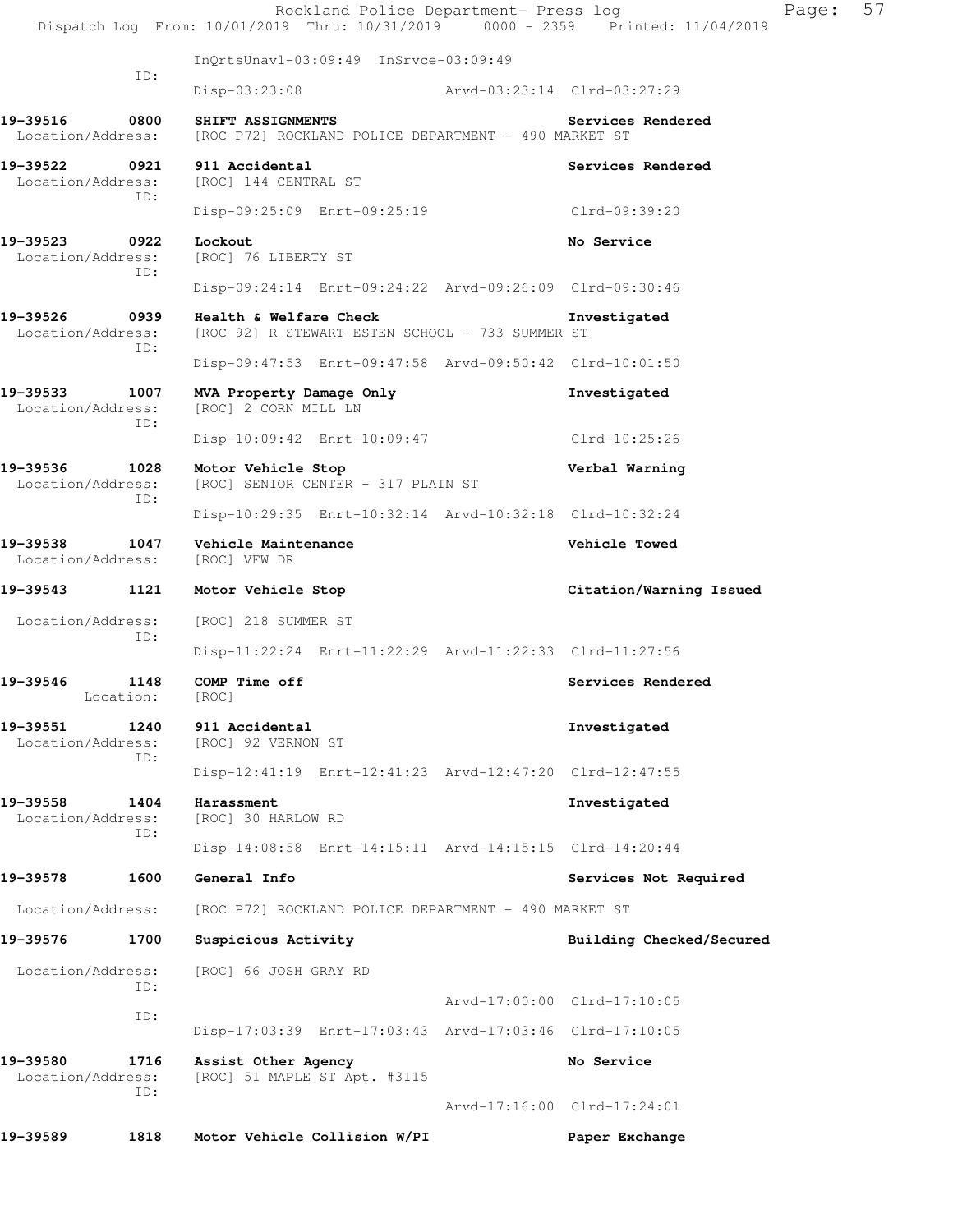Rockland Police Department- Press log Fage: 58 Dispatch Log From: 10/01/2019 Thru: 10/31/2019 0000 - 2359 Printed: 11/04/2019 Location/Address: [ROC] 396 MARKET ST @ 248 CRESCENT ST ID: Disp-18:20:48 Arvd-18:20:51 Clrd-18:29:21 **19-39590 1822 Missing Person Gone on arrival**  Location/Address: [ROC] 86 CRESCENT ST ID: Disp-18:26:55 Enrt-18:26:58 Arvd-18:30:35 Clrd-18:44:41 19-39592 1835 Suspicious Activity **19-39592** 1835 Suspicious Activity **Could Not Locate Could Not Locate** Location/Address: ID: Disp-18:38:21 Enrt-18:38:27 Arvd-18:38:32 Clrd-18:48:53 **19-39596 1907 911 Hang Up No Service**  Location/Address: [ROC] 635 SALEM ST ID: Disp-19:08:23 Enrt-19:08:36 Arvd-19:12:20 Clrd-19:16:19 ID: Disp-19:08:31 Enrt-19:08:36 Arvd-19:16:12 Clrd-19:16:19 **19-39599 1945 Harassment Advised to Court**  Location/Address: [ROC] MARKET ST ID: Disp-19:48:46 Enrt-19:50:15 Arvd-19:50:17 Clrd-19:50:20 **19-39600 1955 Motor Vehicle Stop Citation/Warning Issued**  Vicinity of: [ROC] W WATER ST @ PLAIN ST ID: Arvd-19:55:00 Clrd-20:07:16 **19-39601 1958 General Info Services Rendered**  Location/Address: [ROC P72] ROCKLAND POLICE DEPARTMENT - 490 MARKET ST ID: Arvd-20:00:07 Clrd-20:00:59 **19-39609 2118 Motor Vehicle Stop Sent On Way**  Location/Address: [ROC 66] REEDS POND PARK - 80 MARKET ST ID: Arvd-21:18:00 Clrd-21:22:29 **19-39613 2138 911 Hang Up No Action Required**  Vicinity of: [ROC] 15 CLARK RD ID: Disp-21:39:53 Enrt-21:39:57 Arvd-21:42:32 Clrd-21:47:49 ID: Disp-21:44:01 Enrt-21:44:01 Clrd-21:45:47 19-39615 2151 Elevator emergency **BEENEY SERVICES** Rendered Location/Address: [ROC] 1ST BAPTIST CHURCH - 200 UNION ST ID: Disp-21:54:18 Enrt-21:54:21 Arvd-21:56:55 Clrd-21:58:23 **19-39626 2230 Details / Time off Services Rendered**  Location: [ROC]

#### **For Date: 10/20/2019 - Sunday**

| 19-39624<br>Location/Address: | 0000<br>TD: | General Info                                    | [ROC P72] ROCKLAND POLICE DEPARTMENT - 490 MARKET ST    | Services Rendered               |
|-------------------------------|-------------|-------------------------------------------------|---------------------------------------------------------|---------------------------------|
|                               |             |                                                 |                                                         | $Arvd-00:00:00$ $Clrd-00:03:12$ |
| 19-39627<br>Location/Address: | 0018<br>TD: | Suspicious Activity<br>[ROC] 6 FRANKLIN HUNT RD |                                                         | Services Rendered               |
|                               | TD:         |                                                 | Disp-00:21:28 Enrt-00:22:50 Arvd-00:24:32 Clrd-01:03:16 |                                 |
|                               |             |                                                 | Disp-00:22:39 Enrt-00:22:49 Arvd-00:24:31 Clrd-00:36:39 |                                 |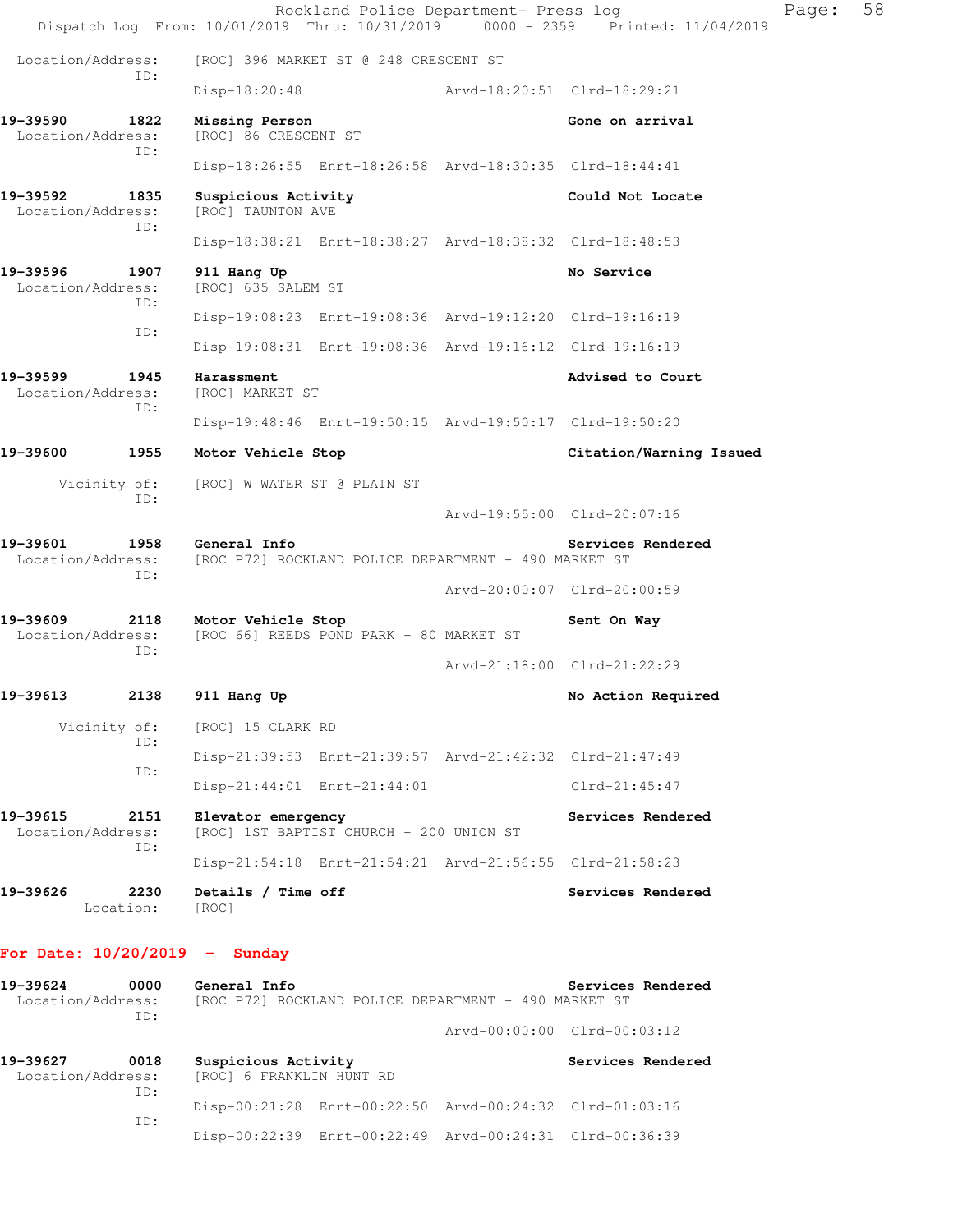**19-39630 0036 Motor Vehicle Stop Sent On Way**  Location/Address: [ROC 66] REEDS POND PARK - 80 MARKET ST ID: Arvd-00:36:00 Clrd-00:40:10 ID: Disp-00:37:22 Arvd-00:37:26 Clrd-00:40:13 **19-39634 0133 Emergency Medical Transported to Hospital**  Vicinity of: [ROC P114] ROCKLAND FIRE DEPARTMENT - 360 UNION ST ID: Arvd-01:33:00 Clrd-01:42:03 Fire Unit: ROCKEN1-Pumper-Rockland Engine 1 Disp-01:34:22 Enrt-01:36:41 Arvd-01:38:01 Clrd-01:42:07 InQrtsUnavl-01:42:07 InSrvce-01:42:07 EMS Unit: ROCKAM3-Rockland A3 Disp-01:35:21 Enrt-01:36:41 Arvd-01:37:57 Clrd-01:53:54 Hosp-02:06:56 ClrHosp-02:33:01 InQrtsUnavl-02:43:00 InSrvce-02:43:00 ID: Disp-01:41:56 Arvd-01:41:59 Clrd-01:53:21 **19-39635 0139 OVERDOSE Transported to Hospital**  Location/Address: [ROC P56] BURGER KING - 1333 HINGHAM ST EMS Unit: ROCKAM2-Rockland A2 Disp-01:41:17 Enrt-01:41:19 Arvd-01:45:34 Clrd-02:00:22 Hosp-02:08:43 ClrHosp-02:51:55 InQrtsUnavl-02:55:46 InSrvce-02:55:46 ID: Disp-01:41:52 Enrt-01:42:01 Clrd-01:57:52 ID: Disp-01:42:06 Enrt-01:42:10 Arvd-01:45:26 Clrd-01:58:16 Fire Unit: ROCKEN1-Pumper-Rockland Engine 1 Disp-01:42:18 Enrt-01:42:23 Arvd-01:48:24 Clrd-02:00:16 InQrtsUnavl-02:08:17 InSrvce-02:08:17 19-39641 **0238** Details / Time off **Services Rendered Services Rendered**  Location: [ROC] **19-39643 0306 Emergency Medical Transported to Hospital**  Location/Address: [ROC] 63 WILLOW POND DR ID: Disp-03:08:21 Enrt-03:12:51 Arvd-03:12:53 Clrd-03:23:21 19-39645 0345 911 Accidental **Services Rendered**  Location/Address: [ROC] 51 MAPLE ST Apt. #242 ID: Disp-03:46:50 Enrt-03:46:53 Arvd-03:48:50 Clrd-03:52:09 **19-39649 0538 Building Check Building Checked/Secured**  Location/Address: [ROC] UNION ST ID: Arvd-05:39:55 Clrd-05:52:37 **19-39651 0618 Assist Fire Department Services Rendered**  Location/Address: [ROC] 5 UNION ST ID: Disp-06:19:13 Enrt-06:19:17 Arvd-06:19:20 Clrd-06:19:48 ID: Disp-06:20:07 Enrt-06:20:09 Arvd-06:20:12 Clrd-06:27:42 **19-39652 0635 Motor Vehicle Stop Citation/Warning Issued**  Location/Address: [ROC] BILL DELAHUNT PKWY @ WEYMOUTH ST ID: Arvd-06:35:00 Clrd-06:44:03 19-39657 0803 Information Call **19-39657** No Action Required Location/Address: [ROC P72] ROCKLAND POLICE DEPARTMENT - 490 MARKET ST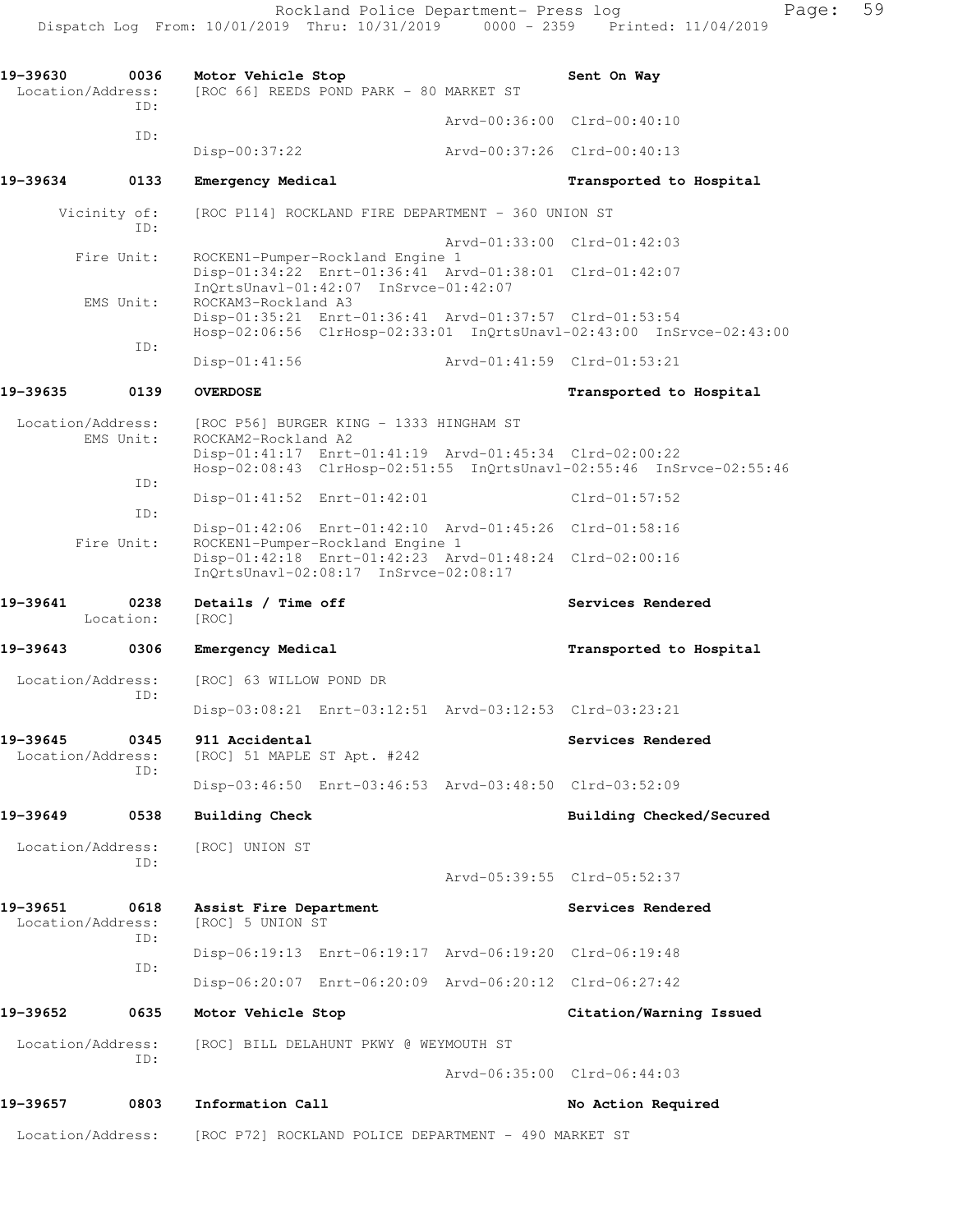**19-39662 0850 911 Accidental Services Rendered**  Location/Address: [ROC] 170 WEYMOUTH ST ID: Disp-08:52:03 Enrt-08:52:09 Arvd-09:02:55 Clrd-09:08:58 **19-39665 0913 Building Check Building Checked/Secured**  Location/Address: [ROC] BILL DELAHUNT PKWY ID: Arvd-09:14:17 Clrd-09:14:48 **19-39666 0916 Building Check Building Checked/Secured**  Location/Address: [ROC] HINGHAM ST ID: Arvd-09:16:42 Clrd-09:17:01 19-39667 0921 Information Call **Building Checked/Secured**  Location/Address: [ROC] LEISUREWOODS DR **19-39669 0954 Burglar Alarm Cancelled Enroute**  Location/Address: [ROC P33] PEDULLA GUITARS - 83 EAST WATER ST ID: Disp-09:55:15 Enrt-09:55:17 Clrd-09:58:56 **19-39675 1047 Assist Public Could Not Locate**  Location/Address: [ROC P55] HOME DEPOT - 1149 HINGHAM ST ID: Disp-10:49:13 Enrt-10:49:16 Arvd-10:51:11 Clrd-10:57:15 **19-39684 1113 Animal Complaint Services Rendered**  Location/Address: [ROC P72] ROCKLAND POLICE DEPARTMENT - 490 MARKET ST ID: Disp-11:38:28 Clrd-11:38:43 **19-39683 1127 Burglar Alarm Building Checked/Secured**  Location/Address: [ABI 3] ROBERT KARP BUILDING - 245 NORTH AVE ID: Disp-11:29:52 Enrt-11:29:56 Arvd-11:31:59 Clrd-11:34:19 **19-39698 1407 Motor Vehicle Stop Citation/Warning Issued**  Location/Address: [ROC] 285 SALEM ST ID: Arvd-14:07:00 Clrd-14:15:03 19-39706 1531 Information Call **19-39706** No Action Required Location/Address: [ROC P72] ROCKLAND POLICE DEPARTMENT - 490 MARKET ST **19-39707 1600 SHIFT ASSIGNMENTS Services Rendered**  Location/Address: [ROC P72] ROCKLAND POLICE DEPARTMENT - 490 MARKET ST ID: Disp-16:00:00 Clrd-16:10:15 19-39710 1642 Unwanted Party **Services Rendered**  Location/Address: [ROC] 45 HANNAH WAY Apt. #E ID: Disp-16:44:12 Enrt-16:44:50 Arvd-16:44:57 Clrd-16:51:01 ID: Disp-16:44:12 Enrt-16:44:58 Arvd-16:46:36 Clrd-16:48:09 **19-39714 1659 STOLEN CHAIR Services Rendered**  Location/Address: [ROC] 484 POND ST ID: Disp-17:21:07 Clrd-17:21:13 **19-39723 1900 Follow-Up Investigation Services Rendered**  Location/Address: [ROC P65] 7-ELEVEN CONVENIENCE STORE - 92 MARKET ST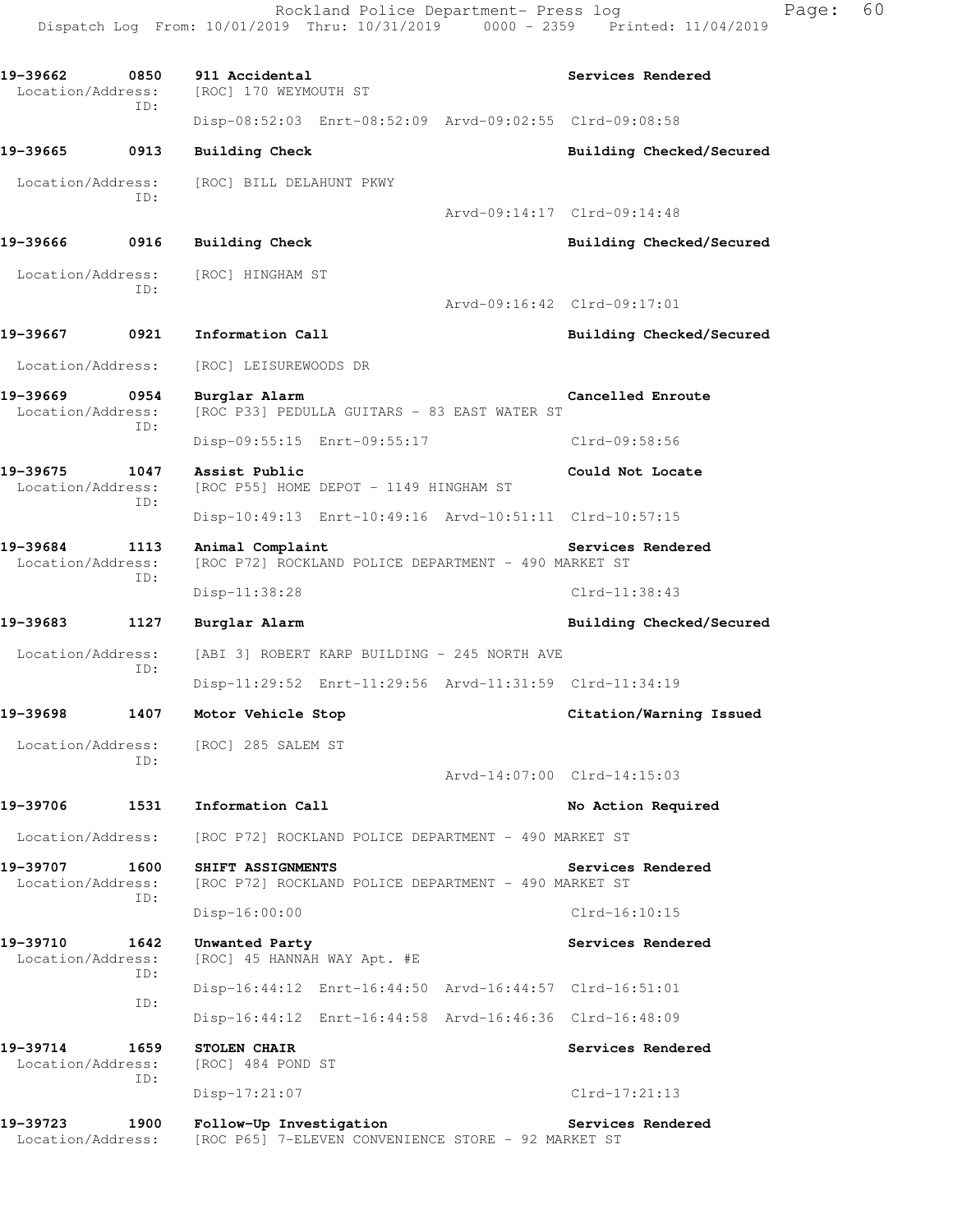| 19-39745                      | 2339        | Details / Time off                   |                                                                                                                    | No Service        |
|-------------------------------|-------------|--------------------------------------|--------------------------------------------------------------------------------------------------------------------|-------------------|
| 19-39741<br>Location:         | 2255        | Time off<br>[ROC]                    |                                                                                                                    | Services Rendered |
| 19–39735<br>Location:         | 2134        | Comp Time Taken<br>[ROC]             |                                                                                                                    | Services Rendered |
| 19-39734<br>Location:         | 2045        | TIME OFF<br>[ROC]                    |                                                                                                                    | Services Rendered |
|                               | ID:         |                                      | Disp-19:30:49 Enrt-19:30:59 Arvd-19:32:36 Clrd-19:37:33<br>Disp-19:30:49 Enrt-19:30:56 Arvd-19:32:37 Clrd-19:37:32 |                   |
| 19-39728<br>Location/Address: | 1928<br>ID: | Missing Person<br>[ROC] 12 LINDEN ST |                                                                                                                    | Services Rendered |
|                               | TD:         |                                      | Disp-19:04:22 Enrt-19:04:30 Arvd-19:06:06 Clrd-19:10:03                                                            |                   |
|                               |             |                                      |                                                                                                                    |                   |

|          | Location: [ROC]         |                    |            |
|----------|-------------------------|--------------------|------------|
| 19-39746 | 2342<br>Location: [ROC] | Details / Time off | No Service |

## **For Date: 10/21/2019 - Monday**

| 19-39748<br>0000<br>Location/Address: |                   | General Info<br>No Service<br>[ROC P72] ROCKLAND POLICE DEPARTMENT - 490 MARKET ST |  |                                                      |                                |  |
|---------------------------------------|-------------------|------------------------------------------------------------------------------------|--|------------------------------------------------------|--------------------------------|--|
|                                       | TD:               | Disp-00:04:11                                                                      |  |                                                      | $Clrd-00:04:36$                |  |
| 19-39755<br>Location/Address:         | 0051<br>TD:       | Emergency Medical<br>[ROC] 135 GROVE ST                                            |  |                                                      | Services Rendered              |  |
|                                       |                   | Disp-00:51:45 Enrt-00:51:48 Arvd-00:55:03 Clrd-01:01:00                            |  |                                                      |                                |  |
| 19–39757<br>Location/Address:         | 0102<br>TD:       | MVA Property Damage Only<br>[ROC] 562 WEST WATER ST                                |  |                                                      | Report Follows                 |  |
|                                       | TD:               | Disp-01:03:37 Enrt-01:03:42 Arvd-01:05:25 Clrd-02:08:38                            |  |                                                      |                                |  |
|                                       |                   | Disp-01:03:37 Enrt-01:03:43 Arvd-01:04:54 Clrd-02:28:34                            |  |                                                      |                                |  |
|                                       | ID:               | Disp-01:05:19 Enrt-01:05:21 Arvd-01:05:22 Clrd-02:43:55                            |  |                                                      |                                |  |
| 19-39761                              | 0424              | Suspicious Activity                                                                |  |                                                      | Taken/Referred to Other Agency |  |
| Location/Address:                     |                   |                                                                                    |  | [ROC P72] ROCKLAND POLICE DEPARTMENT - 490 MARKET ST |                                |  |
|                                       | TD:               | Disp-04:30:20                                                                      |  | Arvd-04:30:25 Clrd-04:57:42                          |                                |  |
|                                       | ID:               | $Disp-04:30:23$                                                                    |  | Arvd-04:30:28 Clrd-04:57:43                          |                                |  |
|                                       | ID:               | $Disp-04:33:13$                                                                    |  | Arvd-04:33:16 Clrd-04:37:01                          |                                |  |
|                                       | ID:               | Disp-04:37:47                                                                      |  | Arvd-04:37:52 Clrd-04:57:54                          |                                |  |
| 19-39765                              | 0610<br>Location: | Details / Time off<br>[ROC]                                                        |  |                                                      | No Service                     |  |
| 19-39766<br>Location/Address:         | 0618<br>TD:       | <b>Building Check</b><br>[ROC] UNION ST                                            |  |                                                      | Appears Secure                 |  |
|                                       |                   |                                                                                    |  |                                                      | Arvd-06:19:26 Clrd-06:31:18    |  |
| 19-39769<br>Location/Address:         | 0639<br>ID:       | Detail                                                                             |  | [ROC P72] ROCKLAND POLICE DEPARTMENT - 490 MARKET ST | No Service                     |  |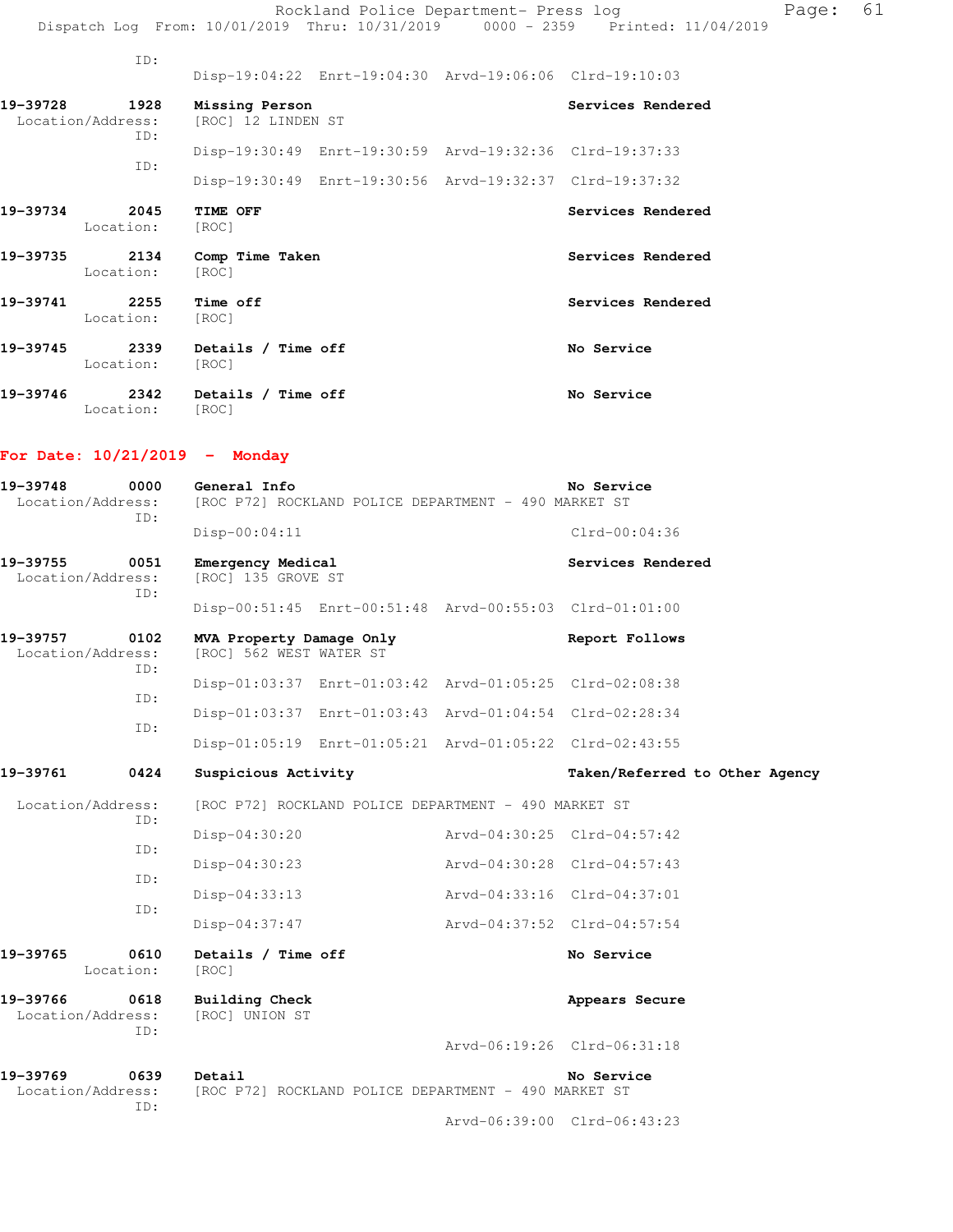Rockland Police Department- Press log Fage: 62 Dispatch Log From: 10/01/2019 Thru: 10/31/2019 0000 - 2359 Printed: 11/04/2019 19-39776 0713 Suspicious Activity Gone on arrival Location/Address: [HOL] 22 QUINCY ST @ 600 S FRANKLIN ST ID: Disp-07:15:33 Enrt-07:16:27 Arvd-07:19:47 Clrd-07:19:51 EMS Unit: ROCKAM2-Rockland A2 Disp-07:16:59 Enrt-07:17:02 Clrd-07:17:17 InQrtsUnavl-07:17:19 InSrvce-07:17:19 **19-39777 0729 Suspicious Activity Peace Restored**  Location/Address: [ROC P86] MOBIL GAS STATION - 158 MARKET ST ID: Disp-07:31:36 Arvd-07:31:39 Clrd-07:31:41 **19-39779 0802 General Info No Service**  Location/Address: [ROC P72] ROCKLAND POLICE DEPARTMENT - 490 MARKET ST ID: Arvd-08:02:00 Clrd-08:07:24 19-39853 0825 Animal Complaint **Services Rendered Services** Rendered Location/Address: [ROC P72] ROCKLAND POLICE DEPARTMENT - 490 MARKET ST 19-39780 0831 Details / Time off **No Service**  Location: [ROC] **19-39785 0843 Missing / Stolen Plate Services Rendered**  Location/Address: [ROC P72] ROCKLAND POLICE DEPARTMENT - 490 MARKET ST ID: Disp-09:03:34 Clrd-09:04:50 19-40065 0915 Animal Complaint **Services Rendered Services Rendered Services Rendered Services Rendered** Location/Address: **19-39851 0925 Animal Complaint Services Rendered**  Location/Address: [ROC 60] SPRING GATE APARTMENTS - 52 HANNAH WAY **19-39790 0938 Follow-Up Investigation Services Rendered**  Location/Address: [ROC 60] SPRING GATE APARTMENTS - 52 HANNAH WAY ID: Arvd-09:38:00 Clrd-09:52:44 19-39845 1054 Animal Complaint **19-39845** Services Rendered Location/Address: [ROC] 49=08 UNION ST **19-39812 1127 Follow-Up Investigation Services Rendered**  Location/Address: [ROC] 88 CENTRAL ST ID: Disp-11:32:56 Arvd-11:33:07 Clrd-11:33:25 **19-39813 1138 Details / Time off No Service**  Location: [ROC] **19-39815 1142 Details / Time off No Service**  Location: [ROC] 19-39820 1221 Animal Complaint **19-39820** Services Rendered Location/Address: [ROC] 54 EAST WATER ST ID: Disp-12:23:05 Enrt-12:23:33 Arvd-12:26:02 Clrd-12:33:10 **19-39822 1229 Assist Public Advised to Court**  Location/Address: [ROC] 53 TAUNTON AVE ID: Disp-12:31:01 Enrt-12:31:07 Arvd-12:33:18 Clrd-12:37:21 **19-39825 1254 Motor Vehicle Collision W/PI Patient Refusal**  Vicinity of: [ROC] 11 NORTH AVE @ 408 UNION ST ID: Disp-12:55:37 Enrt-12:55:56 Arvd-12:59:40 Clrd-13:07:03 ID: Disp-12:59:11 Enrt-12:59:37 Arvd-13:02:18 Clrd-13:08:23<br>EMS Unit: ROCKAM2-Rockland A2 ROCKAM2-Rockland A2 Disp-12:59:44 Enrt-13:01:37 Arvd-13:02:09 Clrd-13:07:48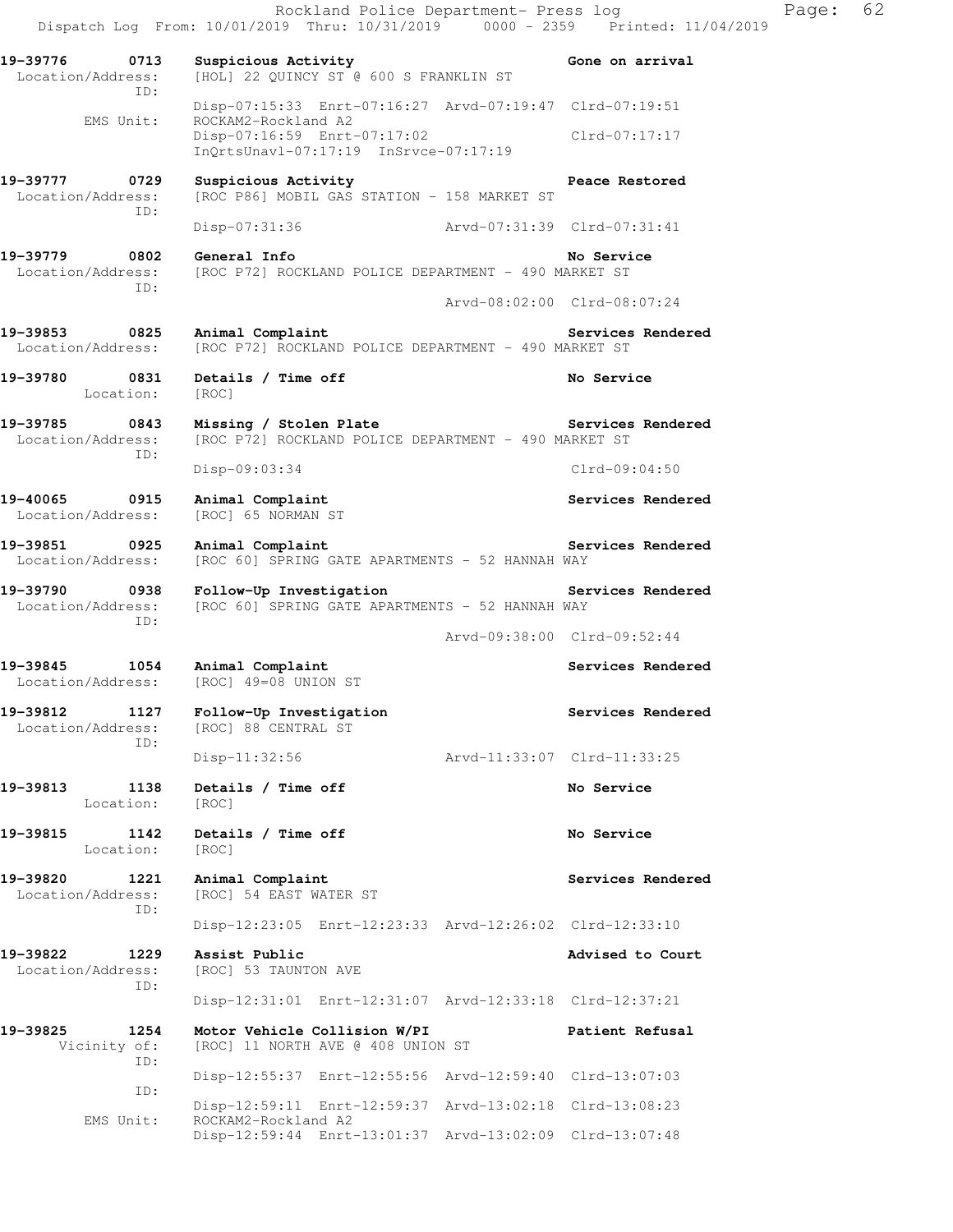Rockland Police Department- Press log Fage: 63 Dispatch Log From: 10/01/2019 Thru: 10/31/2019 0000 - 2359 Printed: 11/04/2019 InQrtsUnavl-13:21:51 InSrvce-13:21:51<br>Fire Unit: ROCKEN1-Pumper-Rockland Engine 1 ROCKEN1-Pumper-Rockland Engine 1 Disp-12:59:48 Enrt-13:01:40 Arvd-13:02:11 Clrd-13:21:23 InQrtsUnavl-13:21:24 InSrvce-13:21:24 **19-39826 1307 Motor Vehicle Collision W/PI Report Follows**  Location/Address: [ROC] 11 NORTH AVE @ 408 UNION ST ID: Disp-13:08:19 Arvd-13:08:41 Clrd-13:35:58 ID: Disp-13:08:33 Arvd-13:08:37 Clrd-13:36:01 **19-39830 1406 Information Call No Service**  Location/Address: [ROC P72] ROCKLAND POLICE DEPARTMENT - 490 MARKET ST ID: Disp-14:19:31 Clrd-14:34:39 19-39846 1430 Animal Complaint **Services Rendered**  Location/Address: [ROC] 110 PROSPECT ST **19-39836 1503 Assist Public Services Rendered**  Location/Address: [ROC] 42 STUDLEY CT ID: Disp-15:08:29 Clrd-15:14:41 19-39840 1524 Animal Complaint **19-39840** Services Rendered Location/Address: [ROC] 21 BROOKS RD ID: Arvd-15:24:00 Clrd-15:32:08 **19-39850 1600 SHIFT ASSIGNMENTS No Service**  Location/Address: [ROC P72] ROCKLAND POLICE DEPARTMENT - 490 MARKET ST ID: Arvd-16:15:00 Clrd-16:18:45 19-39848 1614 Assist Fire Department **1899 Services Not Required** Location/Address: [ROC 69] SOUTH SHORE REHAB & NURSING - 115 NORTH AVE Apt. #EAST ID: Disp-16:17:00 Enrt-16:17:08 Clrd-16:19:57 ID: Disp-16:19:53 Arvd-16:20:00 Clrd-16:30:13 **19-39852 1622 Summons No Service**  Location/Address: [ROC] 48 PINE HAVEN CIR **19-39857 1700 Assist Other Agency No Service**  Location/Address: [ROC] 48 PINE HAVEN CIR 19-39858 1702 Assist Other Agency **19-39858** No Service Location/Address: [ROC] 48 PINE HAVEN CIR 19-39860 1704 Disturbance **19-39860** Services Rendered Location/Address: [ROC 60] SPRING GATE APARTMENTS - 52 HANNAH WAY ID: Arvd-17:04:00 Clrd-17:15:35 19-39859 1705 Assist Other Agency **1986 1897 1898 1899 1898** Services Rendered Location/Address: [ROC] 48 PINE HAVEN CIR ID: Arvd-17:06:15 Clrd-17:17:38 **19-39868 1909 Detail No Service**  Location/Address: [ROC P72] ROCKLAND POLICE DEPARTMENT - 490 MARKET ST ID: Arvd-19:09:00 Clrd-19:12:22 **19-39870 1937 Threats Peace Restored**  Location/Address: [ROC] 42 STUDLEY CT ID: Disp-19:38:28 Enrt-19:38:35 Arvd-19:38:38 Clrd-19:50:24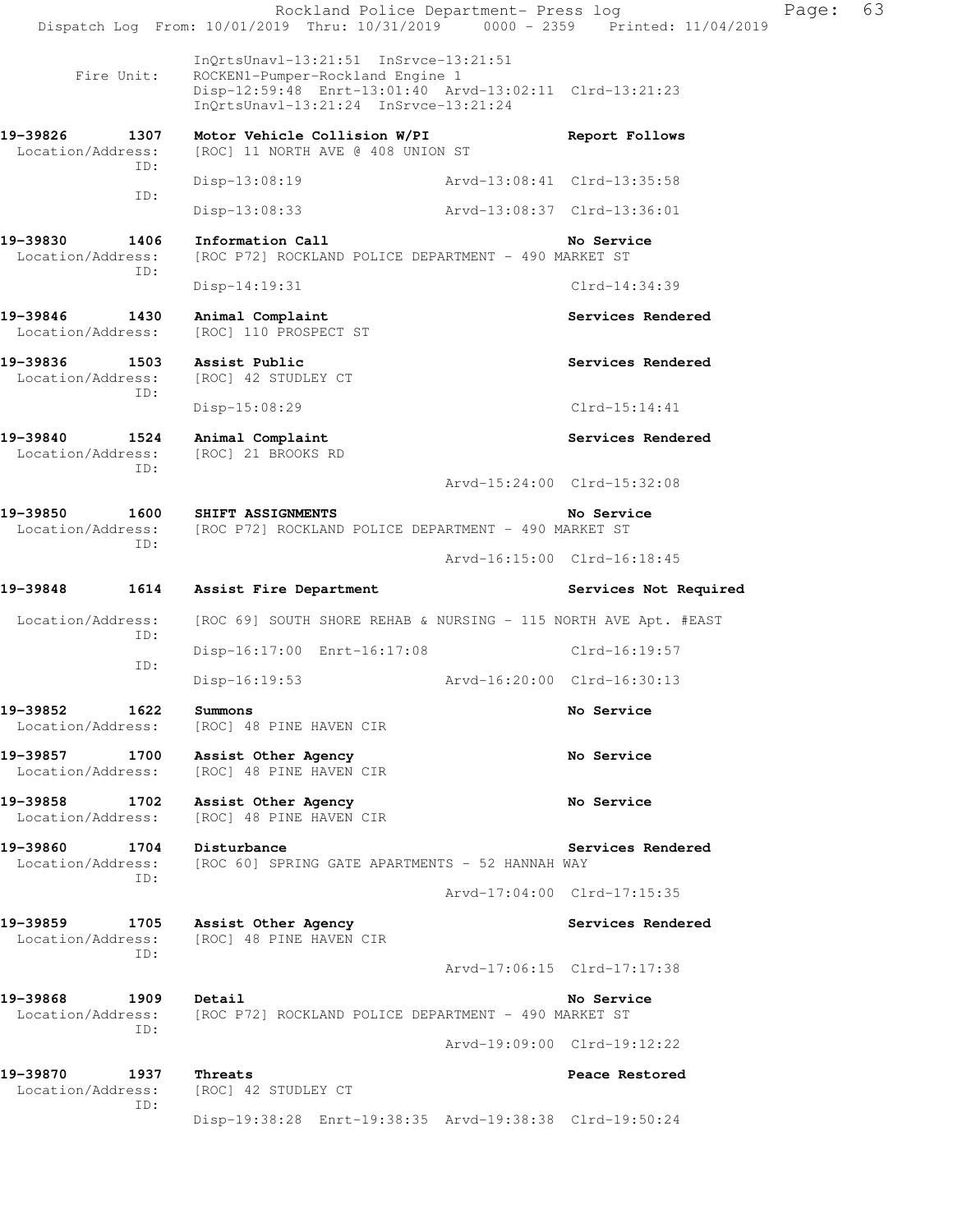|                                    |                   |                                                                                            | Rockland Police Department- Press log | Dispatch Log From: 10/01/2019 Thru: 10/31/2019 0000 - 2359 Printed: 11/04/2019 | Page: | 64 |
|------------------------------------|-------------------|--------------------------------------------------------------------------------------------|---------------------------------------|--------------------------------------------------------------------------------|-------|----|
| 19-39877                           | 2032<br>ID:       | Information Call<br>Location/Address: [ROC P72] ROCKLAND POLICE DEPARTMENT - 490 MARKET ST |                                       | No Service                                                                     |       |    |
|                                    |                   |                                                                                            | Arvd-20:32:00 Clrd-20:36:25           |                                                                                |       |    |
| 19-39878                           | 2036<br>Location: | Details / Time off<br>[ROC]                                                                |                                       | No Service                                                                     |       |    |
| 19-39879 2042                      | ID:               | Building Check<br>Location/Address: [ROC] LEISUREWOODS DR                                  |                                       | Investigated                                                                   |       |    |
|                                    |                   |                                                                                            | Arvd-20:43:42 Clrd-20:43:49           |                                                                                |       |    |
| 19-39881 2056<br>Location/Address: | TD:               | Noise Complaint<br>[ROC] 171 PLEASANT ST                                                   |                                       | Services Rendered                                                              |       |    |
|                                    |                   | Disp-20:58:28 Enrt-20:58:31 Arvd-20:59:05 Clrd-21:13:30                                    |                                       |                                                                                |       |    |
| 19-39884 2131                      | TD:               | Lockout<br>Vicinity of: [ROC] AT FIRE STATION - PACIFIC ST                                 |                                       | Services Rendered                                                              |       |    |
|                                    |                   | Disp-21:33:51 Enrt-21:33:58 Arvd-21:34:59 Clrd-21:40:47                                    |                                       |                                                                                |       |    |
| 19-39890<br>Location/Address:      | 2333<br>ID:       | <b>Building Check</b><br>[ROC] LEISUREWOODS DR                                             |                                       | Investigated                                                                   |       |    |
|                                    |                   |                                                                                            |                                       | Arvd-23:33:41 Clrd-23:33:48                                                    |       |    |

# **For Date: 10/22/2019 - Tuesday**

| 0000<br>19-39891<br>Location/Address:        | SHIFT ASSIGNMENTS<br>[ROC P72] ROCKLAND POLICE DEPARTMENT - 490 MARKET ST | Services Rendered              |  |  |  |  |
|----------------------------------------------|---------------------------------------------------------------------------|--------------------------------|--|--|--|--|
| ID:                                          | Disp-00:00:00                                                             | $Clrd-00:03:40$                |  |  |  |  |
| 19-39892<br>0050<br>Location/Address:<br>TD: | <b>Building Check</b><br>[ROC] LEISUREWOODS DR                            | Investigated                   |  |  |  |  |
|                                              |                                                                           | Arvd-00:51:37 Clrd-00:51:50    |  |  |  |  |
| 19-39902<br>0435<br>Location/Address:<br>ID: | Burglar Alarm<br>[ROC P70] D'ANGELOS - 144 MARKET ST                      | Appears Secure                 |  |  |  |  |
|                                              | Disp-04:36:57 Enrt-04:37:04 Arvd-04:39:33 Clrd-04:40:01                   |                                |  |  |  |  |
| 19-39905<br>0535<br>Vicinity of:<br>ID:      | 911 Accidental<br>[ROC P62] CHINA PLAZA - 35 MARKET ST                    | Investigated                   |  |  |  |  |
|                                              | Disp-05:36:53 Enrt-05:36:59 Arvd-05:38:36 Clrd-05:45:25                   |                                |  |  |  |  |
| 19-39906<br>0602                             | Road Obstruction                                                          | Taken/Referred to Other Agency |  |  |  |  |
| Vicinity of:<br>ID:                          | [ROC] PARK AND RIDE - 1001 HINGHAM ST                                     |                                |  |  |  |  |
|                                              | Disp-06:03:35 Enrt-06:04:31 Arvd-06:12:58 Clrd-06:21:45                   |                                |  |  |  |  |
| 19-39912<br>0641<br>Location/Address:<br>ID: | Suspicious Activity<br>[ROC] 108 PACIFIC ST                               | Services Rendered              |  |  |  |  |
|                                              | Disp-06:59:57                                                             | $Clrd-07:09:11$                |  |  |  |  |
| 19-39913<br>0700<br>Location/Address:<br>ID: | Building Check<br>[ROC] UNION ST                                          | Appears Secure                 |  |  |  |  |
|                                              | $Disp-07:01:09$                                                           | Arvd-07:01:18 Clrd-07:21:08    |  |  |  |  |
| 19-39915<br>0719<br>Location:<br>ID:         | MVA Property Damage Only<br>[ROC] UNION SOUARE                            | Paper Exchange                 |  |  |  |  |
| ID:                                          | Disp-07:21:26 Enrt-07:21:31 Arvd-07:21:34 Clrd-07:38:54                   |                                |  |  |  |  |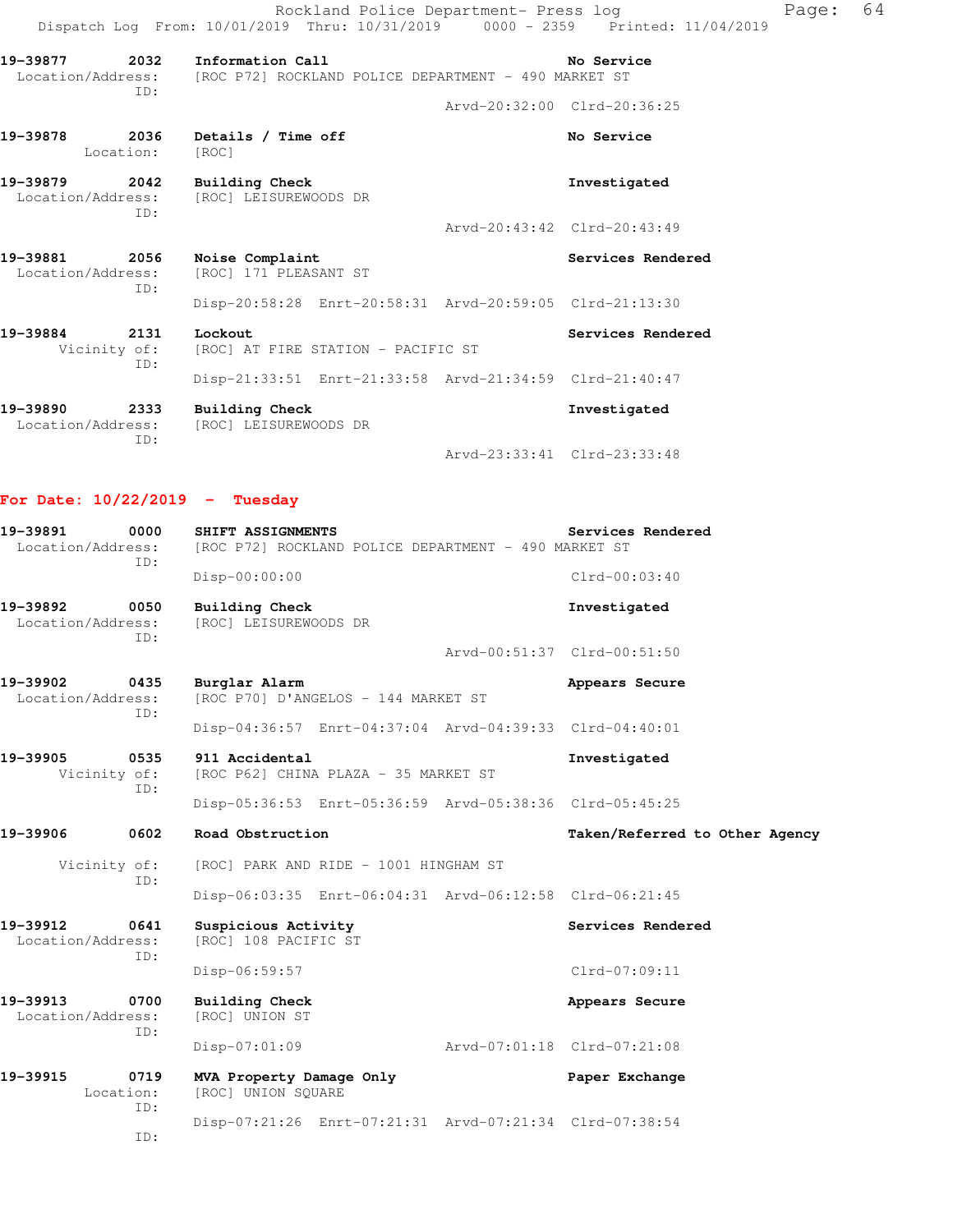|                                       |             |                                                                                     |                             | Rockland Police Department- Press log                   | Dispatch Log From: 10/01/2019 Thru: 10/31/2019 0000 - 2359 Printed: 11/04/2019 | Page: | 65 |
|---------------------------------------|-------------|-------------------------------------------------------------------------------------|-----------------------------|---------------------------------------------------------|--------------------------------------------------------------------------------|-------|----|
|                                       |             |                                                                                     |                             | Disp-07:24:27 Enrt-07:24:30 Arvd-07:24:33 Clrd-07:39:05 |                                                                                |       |    |
| 19-39917                              | 0739        | MVA Property Damage Only                                                            |                             |                                                         | Citation/Warning Issued                                                        |       |    |
| Location/Address:                     |             | [ROC] 40 NORTH AVE                                                                  |                             |                                                         |                                                                                |       |    |
|                                       | ID:<br>ID:  |                                                                                     |                             | Disp-07:40:19 Enrt-07:40:32 Arvd-07:40:35 Clrd-08:13:12 |                                                                                |       |    |
|                                       |             |                                                                                     |                             | Disp-07:41:01 Enrt-07:41:04 Arvd-07:41:07 Clrd-08:03:44 |                                                                                |       |    |
| 19-39921                              | 0817        | Information Call                                                                    |                             |                                                         | No Action Required                                                             |       |    |
| Location/Address:                     |             |                                                                                     |                             | [ROC P72] ROCKLAND POLICE DEPARTMENT - 490 MARKET ST    |                                                                                |       |    |
| 19-39920<br>0818<br>Location/Address: |             | Larceny / Forgery/ Fraud<br>[ROC] 95 PACIFIC ST Apt. #2F                            |                             |                                                         | Report Follows                                                                 |       |    |
|                                       | ID:         |                                                                                     |                             | Disp-08:21:24 Enrt-08:23:02 Arvd-08:47:04 Clrd-08:52:01 |                                                                                |       |    |
| 19-40067<br>Location/Address:         | 0926        | Animal Complaint<br>[ROC] 312 CONCORD ST                                            |                             |                                                         | Services Rendered                                                              |       |    |
| 19–39932<br>Location/Address:         | 0951<br>ID: | Assist Fire Department<br>[ROC] 8 LIBERTY CT                                        |                             |                                                         | Services Rendered                                                              |       |    |
|                                       |             |                                                                                     | Disp-09:53:48 Enrt-09:53:55 |                                                         | $Clrd-10:04:11$                                                                |       |    |
| 19-39935<br>Location/Address:         | 0954<br>ID: | Suspicious Activity<br>[ROC] 59 SPRING ST                                           |                             |                                                         | Services Rendered                                                              |       |    |
|                                       | ID:         | Disp-09:55:48                                                                       |                             |                                                         | Arvd-09:56:06 Clrd-10:47:33                                                    |       |    |
|                                       |             | Disp-09:55:58                                                                       |                             |                                                         | Arvd-09:56:06 Clrd-10:47:38                                                    |       |    |
| 19-40068<br>Location/Address:         | 1017        | Animal Complaint<br>[ROC] 127 VERNON ST                                             |                             |                                                         | Services Rendered                                                              |       |    |
| 19-39941                              | 1022        | Details / Time off                                                                  |                             |                                                         | No Action Required                                                             |       |    |
| Location:                             |             | [ROC]                                                                               |                             |                                                         |                                                                                |       |    |
| 19-39943                              | 1045<br>ID: | MVA Property Damage Only<br>Location/Address: [ROC] 225 LIBERTY ST @ 225 E WATER ST |                             |                                                         | Paper Exchange                                                                 |       |    |
|                                       | ID:         |                                                                                     |                             | Disp-10:47:01 Enrt-10:47:06 Arvd-10:51:20 Clrd-10:55:20 |                                                                                |       |    |
|                                       | ID:         |                                                                                     |                             | Disp-10:47:53 Enrt-10:48:16 Arvd-11:02:49 Clrd-11:11:26 |                                                                                |       |    |
|                                       | ID:         |                                                                                     |                             | Disp-10:48:04 Enrt-10:48:16 Arvd-10:50:38 Clrd-11:04:09 |                                                                                |       |    |
|                                       | ID:         | Disp-10:55:36                                                                       |                             |                                                         | $Clrd-10:56:51$                                                                |       |    |
|                                       |             |                                                                                     |                             | Disp-10:57:00 Enrt-11:01:28 Arvd-11:01:30 Clrd-11:11:17 |                                                                                |       |    |
| 19-39946<br>Location/Address:         | 1105<br>ID: | Motor Vehicle Stop<br>[ROC] HIGHLAND ST                                             |                             |                                                         | Verbal Warning                                                                 |       |    |
|                                       |             |                                                                                     |                             |                                                         | Arvd-11:05:00 Clrd-11:06:49                                                    |       |    |
| 19-39947<br>Location/Address:         | 1108<br>ID: | Larceny / Forgery/ Fraud<br>[ROC] 102 BELMONT ST                                    |                             |                                                         | Advised to Court                                                               |       |    |
|                                       |             | Disp-11:15:28                                                                       |                             |                                                         | $Clrd-11:15:35$                                                                |       |    |
| 19-39948                              | 1123        | Information Call                                                                    |                             |                                                         | No Action Required                                                             |       |    |
| Location/Address:                     |             |                                                                                     |                             | [ROC P72] ROCKLAND POLICE DEPARTMENT - 490 MARKET ST    |                                                                                |       |    |
| 19–39954<br>Location/Address:         | 1241<br>ID: | Larceny / Forgery/ Fraud<br>[ROC] 43 BELMONT ST                                     |                             |                                                         | Services Rendered                                                              |       |    |
|                                       |             | Disp-12:50:11                                                                       |                             |                                                         | $Clrd-12:50:20$                                                                |       |    |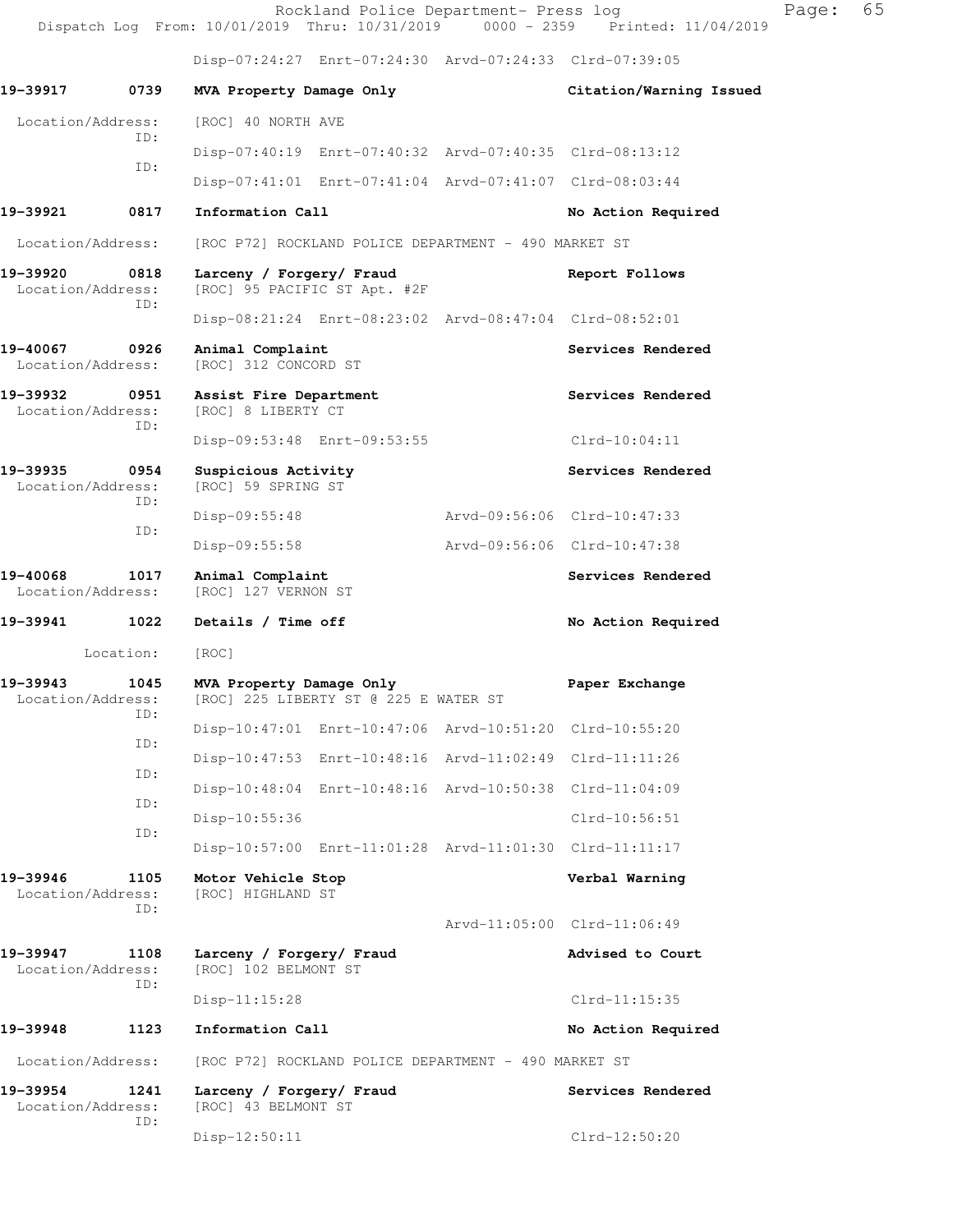19-39957 1252 Details / Time off **No Action Required**  Location: [ROC] 19-39959 1321 Information Call **19-39959** No Action Required Location/Address: [ROC P72] ROCKLAND POLICE DEPARTMENT - 490 MARKET ST 19-40069 1340 Animal Complaint **Services Rendered Services** Rendered Location/Address: [ROC] 211 CONCORD ST **19-40061 1420 Animal Complaint Services Rendered**  Location/Address: [ROC] 47 LEWIS PARK **19-39964 1424 Follow-Up Investigation Services Rendered**  Location/Address: [ROC] HONEY DEW - 482 MARKET ST ID: Arvd-14:24:00 Clrd-14:31:45 **19-39966 1451 Motor Vehicle Stop Services Rendered**  Location/Address: [ROC] 628 MARKET ST ID: Arvd-14:51:00 Clrd-14:57:39 19-40062 1501 Animal Complaint **Services Rendered Services** Rendered Location/Address: [ROC] 158 CENTRAL ST **19-39972 1524 Neighbor Disturbance Advised to Court**  Location/Address: [ROC] 377 NORTH AVE ID: Disp-15:35:31 Clrd-15:35:39 **19-39976 1609 SHIFT ASSIGNMENTS No Service**  Location/Address: [ROC P72] ROCKLAND POLICE DEPARTMENT - 490 MARKET ST ID: Disp-16:15:58 Clrd-16:17:29 **19-39977 1622 Detail No Service**  Location/Address: [ROC P72] ROCKLAND POLICE DEPARTMENT - 490 MARKET ST **19-39981 1712 Neighbor Disturbance Advised to Court**  Location/Address: [ROC] 377 NORTH AVE ID: Disp-17:15:46 Enrt-17:16:43 Arvd-17:23:40 Clrd-17:47:44 **19-39983 1722 Emergency Medical Transported to Hospital**  Location/Address: [ROC 68] 204 MONCRIEF RD Fire Unit: ROCKEN1-Pumper-Rockland Engine 1 Disp-17:24:30 Enrt-17:25:12 Arvd-17:28:48 Clrd-17:31:47 InQrtsUnavl-17:31:47 InSrvce-17:31:47 EMS Unit: ROCKAM2-Rockland A2 Disp-17:24:30 Enrt-17:25:12 Arvd-17:28:49 Clrd-17:31:45 Hosp-17:43:41 ClrHosp-18:04:21 InQrtsUnavl-18:10:48 InSrvce-18:10:49 ID: Disp-17:25:00 Enrt-17:25:10 Arvd-17:26:07 Clrd-17:30:38 **19-39988 1752 Follow-Up Investigation Services Rendered**  Location/Address: [ROC] 43 BELMONT ST ID: Disp-17:53:03 Enrt-17:53:27 Arvd-17:57:35 Clrd-18:13:15 19-39989 1753 General Incident **No Service No Service**  Location/Address: [ROC] 1021 UNION ST ID: Disp-17:57:03 Enrt-17:57:11 Arvd-17:57:19 Clrd-17:57:22 19-39995 1910 Road Obstruction **19-39995** Services Rendered Location/Address: [ROC] VFW DR ID: Disp-19:11:01 Enrt-19:11:07 Arvd-19:11:10 Clrd-19:16:46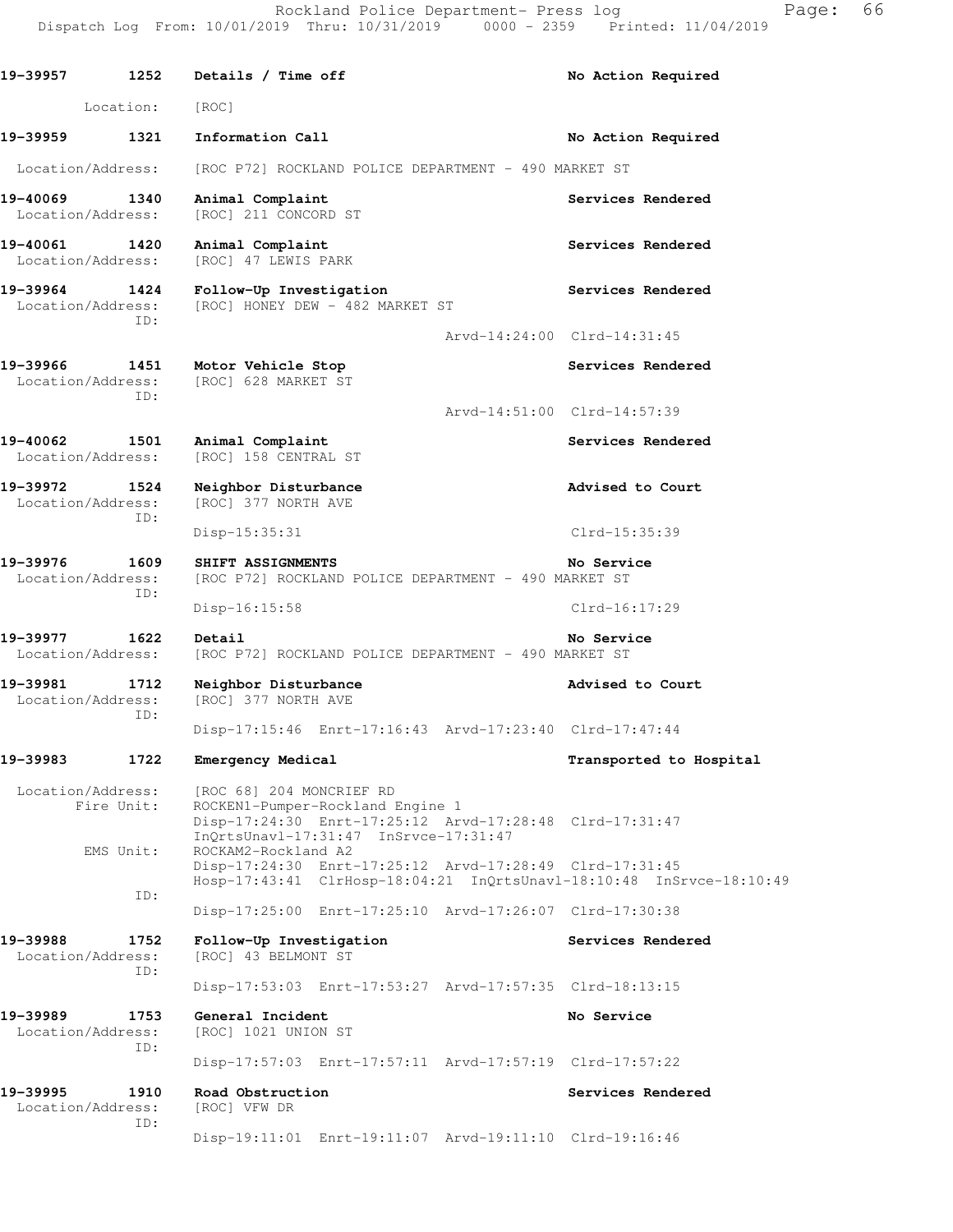19-40000 1928 Building Check **Appears Secure**  Location/Address: [ROC] BILL DELAHUNT PKWY ID: Arvd-19:29:04 Clrd-19:29:17 **19-40001 1929 Building Check Appears Secure**  Location/Address: [ROC] HINGHAM ST ID: Arvd-19:29:59 Clrd-21:01:27 **19-40002 1929 General Info No Action Required**  Location/Address: [ROC P72] ROCKLAND POLICE DEPARTMENT - 490 MARKET ST ID: Disp-19:31:16 Clrd-19:31:22 **19-40003 1936 General Info No Service**  Location/Address: [ROC P72] ROCKLAND POLICE DEPARTMENT - 490 MARKET ST 19-40004 1942 Suspicious Activity **19-40004** Gone on arrival Location/Address: [ROC] 279 WEBSTER ST ID: Disp-19:44:14 Enrt-19:44:50 Arvd-19:50:46 Clrd-19:56:01 19-40006 2011 Motor Vehicle Complaint **19-40006** Services Rendered Vicinity of: [ROC] MARY LOUS - WEBSTER ST ID: Disp-20:14:05 Enrt-20:14:15 Arvd-20:14:19 Clrd-20:27:24 **19-40010 2107 Time off No Service**  Location: [ROC] **19-40012 2109 Time off No Service**  Location: [ROC] 19-40015 2122 Burglar Alarm **Cancelled Enroute** Concelled Enroute **Cancelled Enroute Cancelled Enroute** [ROC] SSGA - 22 RESERVOIR PARK DR ID: Disp-21:24:50 Enrt-21:25:02 Clrd-21:26:50 ID: Disp-21:24:58 Enrt-21:25:07 Clrd-21:26:54 **19-40022 2237 Motor Vehicle Complaint Arrest(s) Made**  Vicinity of: [ROC] 578 BEECH ST ID: Disp-22:38:54 Enrt-22:39:08 Arvd-22:39:26 Clrd-23:58:22 ID: Disp-22:38:54 Enrt-22:39:12 Arvd-22:44:33 Clrd-23:25:26 ID: Disp-23:25:48 Clrd-23:26:17 **19-40023 2246 Time off No Service**  Location: [ROC] 19-40025 2321 Building Check **No Service No Service No Service No Service** Location/Address: ID: Arvd-23:25:26 Clrd-23:25:39

#### **For Date: 10/23/2019 - Wednesday**

|          | ID:                       | $Disp-00:11:36$                                                      | $Clrd-00:11:57$ |
|----------|---------------------------|----------------------------------------------------------------------|-----------------|
| 19-40029 | 0009<br>Location/Address: | General Info<br>[ROC P72] ROCKLAND POLICE DEPARTMENT - 490 MARKET ST | No Service      |
| 19-40028 | 0006<br>Location:         | Details /<br><b>Time off</b><br>[ROC]                                | No Service      |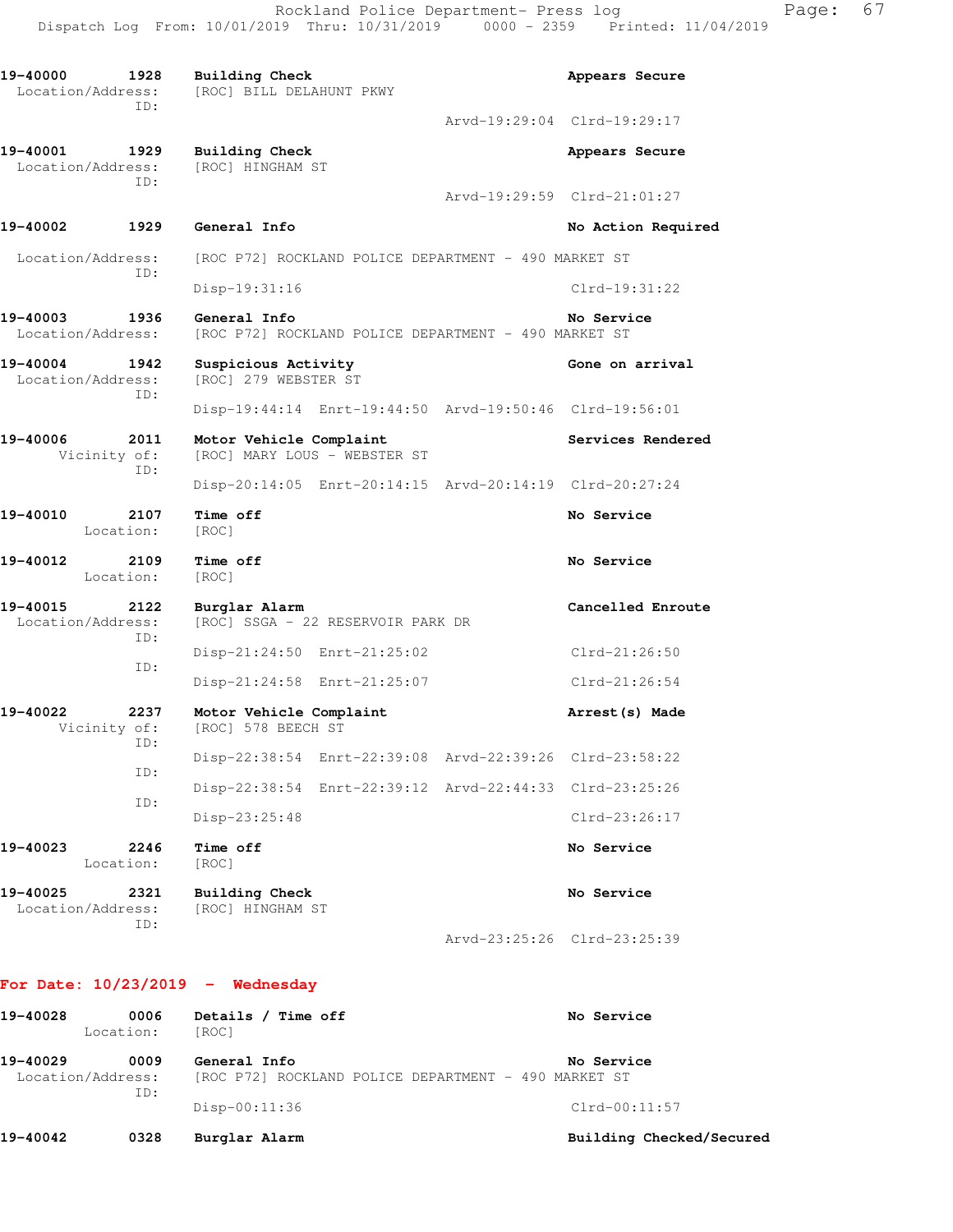|                                              |             |                                                                                                | Rockland Police Department- Press log                    |                             | Dispatch Log From: 10/01/2019 Thru: 10/31/2019 0000 - 2359 Printed: 11/04/2019 | Page: | 68 |
|----------------------------------------------|-------------|------------------------------------------------------------------------------------------------|----------------------------------------------------------|-----------------------------|--------------------------------------------------------------------------------|-------|----|
| Location/Address:                            |             |                                                                                                | [ROC] BENDON GEAR AND MACHINE INC. - 100 WEYMOUTH ST     |                             |                                                                                |       |    |
|                                              | ID:         |                                                                                                | Disp-03:30:59 Enrt-03:31:07 Arvd-03:35:11 Clrd-03:38:37  |                             |                                                                                |       |    |
| 19-40044                                     | 0338        | Burglar Alarm                                                                                  |                                                          |                             | Building Checked/Secured                                                       |       |    |
| Location/Address:                            |             |                                                                                                | [ROC 46] AMF TECHNOLOGIES - 401 VFW DR                   |                             |                                                                                |       |    |
|                                              | ID:         |                                                                                                | Disp-03:40:35 Enrt-03:40:50 Arvd-03:41:26 Clrd-03:46:25  |                             |                                                                                |       |    |
|                                              | ID:         |                                                                                                | Disp-03:40:45 Enrt-03:40:50 Arvd-03:44:34 Clrd-03:46:25  |                             |                                                                                |       |    |
| 19-40045<br>0356<br>Vicinity of:             |             | MVA Property Damage Only<br>[ROC P62] CHINA PLAZA - 35 MARKET ST                               |                                                          | Report Follows              |                                                                                |       |    |
|                                              | ID:         |                                                                                                | Disp-03:58:02 Enrt-03:58:10 Arvd-03:59:17 Clrd-04:26:34  |                             |                                                                                |       |    |
|                                              | ID:         |                                                                                                | Disp-03:58:06 Enrt-03:58:10 Arvd-03:59:36 Clrd-04:19:55  |                             |                                                                                |       |    |
|                                              | ID:         | $Disp-04:00:26$                                                                                |                                                          |                             | Arvd-04:00:29 Clrd-04:13:05                                                    |       |    |
| 19-40047<br>0539<br>Location/Address:        |             | <b>Building Check</b><br>[ROC] 100 UNION ST                                                    |                                                          |                             | Appears Secure                                                                 |       |    |
|                                              | ID:         | $Disp-05:40:26$                                                                                |                                                          | Arvd-05:40:37 Clrd-06:00:38 |                                                                                |       |    |
| 19-40048                                     | 0540        | Burglar Alarm                                                                                  |                                                          |                             | Building Checked/Secured                                                       |       |    |
| Location/Address:                            | ID:         |                                                                                                | [ROC P70] D'ANGELOS - 144 MARKET ST                      |                             |                                                                                |       |    |
|                                              |             |                                                                                                | Disp-05:42:03 Enrt-05:42:09 Arvd-05:43:23 Clrd-05:44:22  |                             |                                                                                |       |    |
| 19-40059<br>0800<br>Location/Address:<br>ID: |             | SHIFT ASSIGNMENTS<br>Services Rendered<br>[ROC P72] ROCKLAND POLICE DEPARTMENT - 490 MARKET ST |                                                          |                             |                                                                                |       |    |
|                                              |             | $Disp-08:03:59$                                                                                |                                                          |                             | $Clrd-08:04:19$                                                                |       |    |
| 19-40066<br>0832<br>Location/Address:<br>ID: |             | MVA Property Damage Only<br>[ROC] 44 ALBION ST                                                 |                                                          |                             | Services Rendered                                                              |       |    |
|                                              |             | $Disp-08:41:05$                                                                                |                                                          |                             | $Clrd-08:42:01$                                                                |       |    |
| 19-40071<br>Location/Address:                | 0912<br>TD: | Disturbance                                                                                    | [ROC 58] NORTH RIVER COLLABORATIVE SCHOOL - 525 BEECH ST |                             | Services Rendered                                                              |       |    |
|                                              | ID:         |                                                                                                | Disp-09:14:06 Enrt-09:14:24 Arvd-09:17:02 Clrd-09:27:25  |                             |                                                                                |       |    |
|                                              | ID:         |                                                                                                | Disp-09:14:22 Enrt-09:14:26 Arvd-09:17:15 Clrd-09:25:47  |                             |                                                                                |       |    |
|                                              |             |                                                                                                | Disp-09:17:13 Enrt-09:17:17 Arvd-09:17:19 Clrd-09:43:37  |                             |                                                                                |       |    |
| 19-40074<br>0923<br>Location/Address:<br>ID: |             | Suspicious Activity                                                                            | [ROC P107] DUNKIN DONUTS - 165 MARKET ST                 |                             | No EMS                                                                         |       |    |
|                                              | ID:         |                                                                                                | Disp-09:26:05 Enrt-09:26:07 Arvd-09:29:33 Clrd-09:47:46  |                             |                                                                                |       |    |
|                                              |             |                                                                                                | Disp-09:27:28 Enrt-09:27:30 Arvd-09:29:30 Clrd-09:47:50  |                             |                                                                                |       |    |
| 19-40081<br>0951<br>Location/Address:<br>ID: |             | General Incident<br>[ROC] GARDNER ST                                                           |                                                          |                             | Unfounded                                                                      |       |    |
|                                              |             |                                                                                                | Disp-09:53:29 Enrt-09:53:31 Arvd-09:58:33 Clrd-10:00:59  |                             |                                                                                |       |    |
| 19-40087<br>1012<br>Location/Address:<br>ID: |             | Follow-Up Investigation<br>[ROC] MARYLOU'S CAFE - 200 WEBSTER ST                               |                                                          | Services Rendered           |                                                                                |       |    |
|                                              |             | $Disp-10:13:01$                                                                                |                                                          |                             | Arvd-10:13:04 Clrd-10:33:04                                                    |       |    |
| 19-40137<br>Location/Address:                | 1026        | Animal Complaint<br>[ROC] 51 MAPLE ST                                                          |                                                          |                             | Services Rendered                                                              |       |    |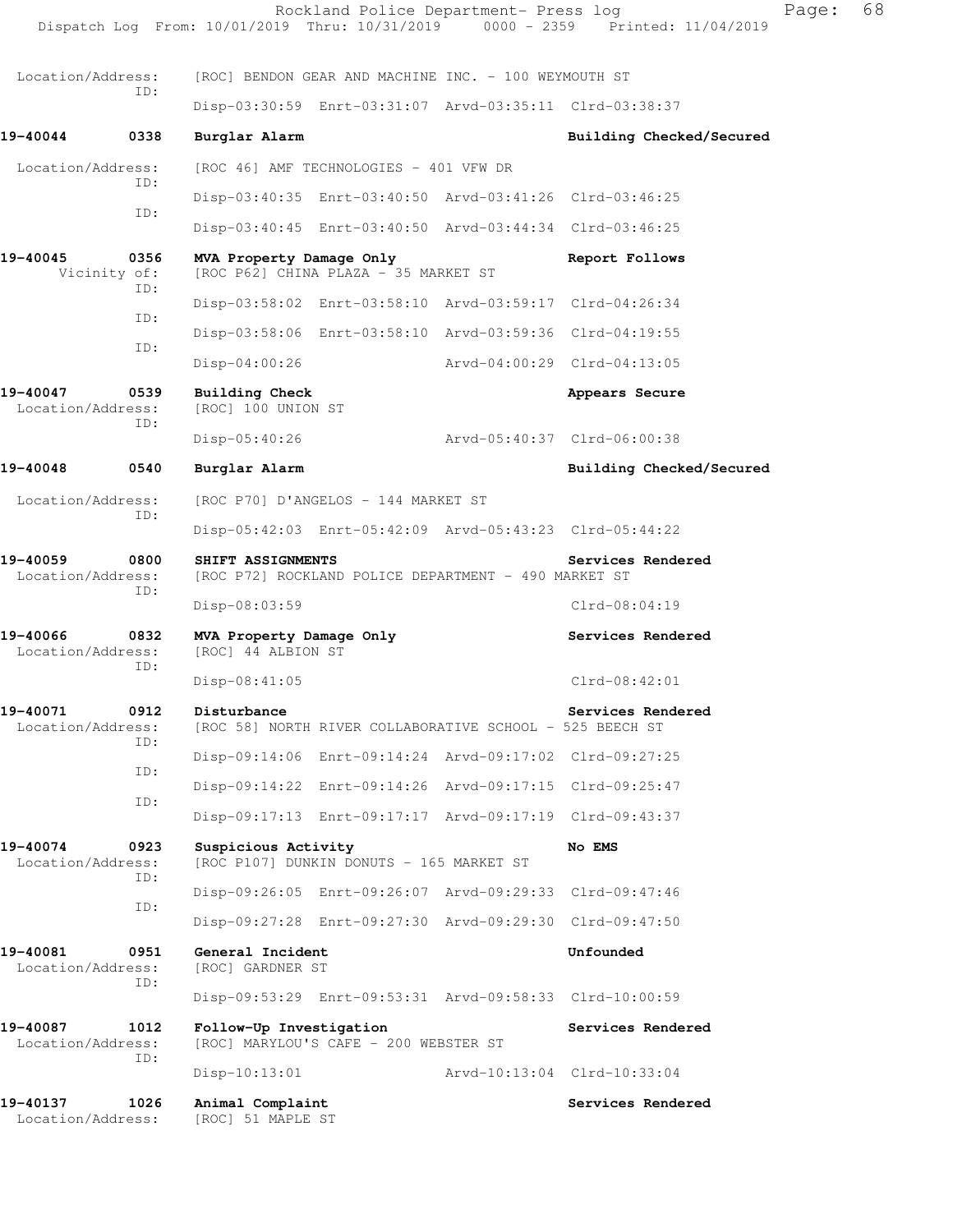Rockland Police Department- Press log Page: 69 Dispatch Log From: 10/01/2019 Thru: 10/31/2019 0000 - 2359 Printed: 11/04/2019

**19-40089 1028 LUNCH Services Rendered**  Location/Address: [ROC P70] D'ANGELOS - 144 MARKET ST ID: Disp-10:30:59 Clrd-10:31:17 **19-40090 1031 INTOXICATED PARTY Transported to Hospital**  Location/Address: [ROC] 490 NORTH AVE ID: Disp-10:33:02 Enrt-10:33:16 Arvd-10:34:43 Clrd-10:42:36 ID: Disp-10:33:10 Enrt-10:33:18 Arvd-10:36:35 Clrd-10:51:22 ID: Disp-10:36:40 Arvd-10:36:43 Clrd-10:42:19 19-40132 1056 Animal Complaint **Services Rendered Services** Rendered Location/Address: [ROC] 24 REED ST **19-40096 1107 GAS LEAK Services Rendered Services Rendered**  Location/Address: [ROC 8] 28 WEBSTER ST ID: Disp-11:07:30 Arvd-11:07:37 Clrd-11:11:15 ID: Disp-11:07:34 Arvd-11:07:40 Clrd-11:11:18 **19-40097 1109 Larceny / Forgery/ Fraud Services Rendered**  Location/Address: [ROC] 169 REED ST ID: Disp-11:10:22 Enrt-11:10:26 Arvd-11:18:38 Clrd-11:32:23 19-40133 1115 Animal Complaint **Services Rendered**  Location/Address: [ROC] 32 CRESTVIEW ST **19-40100 1138 Follow-Up Investigation Services Rendered**  Location/Address: [ROC] 43 BELMONT ST ID: Disp-11:38:39 Arvd-11:38:42 Clrd-11:55:46 **19-40104 1211 General Incident Services Rendered**  Location/Address: [ROC P72] ROCKLAND POLICE DEPARTMENT - 490 MARKET ST ID: Disp-12:23:03 Clrd-12:23:26 **19-40106 1230 Drug Offenses Transported to Hospital**  Location/Address: [ROC] 141 MARTHA DR Apt. #E ID: Disp-12:31:42 Enrt-12:33:06 Arvd-12:35:03 Clrd-12:51:38 ID: Disp-12:33:09 Enrt-12:33:12 Arvd-12:35:04 Clrd-12:51:33 ID: Disp-12:35:07 Enrt-12:35:41 Arvd-12:35:43 Clrd-12:51:34 **19-40111 1304 Follow-Up Investigation Services Rendered**  Location/Address: [ROC P94] FAST LANE CONVENIENCE STORE - 430 UNION ST ID: Disp-13:05:13 Arvd-13:05:24 Clrd-13:15:28 ID: Disp-13:05:21 Arvd-13:05:27 Clrd-13:15:25 **19-40114 1330 Motor Vehicle Stop Verbal Warning**  Location/Address: [ROC] 300 CONCORD ST ID: Disp-13:30:55 Arvd-13:30:57 Clrd-13:31:12 **19-40116 1331 Emergency Medical Transported to Hospital**  Location/Address: [ROC 68] 204 MONCRIEF RD ID: Disp-13:32:45 Enrt-13:32:47 Arvd-13:33:37 Clrd-13:39:42 ID: Disp-13:32:57 Enrt-13:32:59 Arvd-13:35:56 Clrd-13:39:50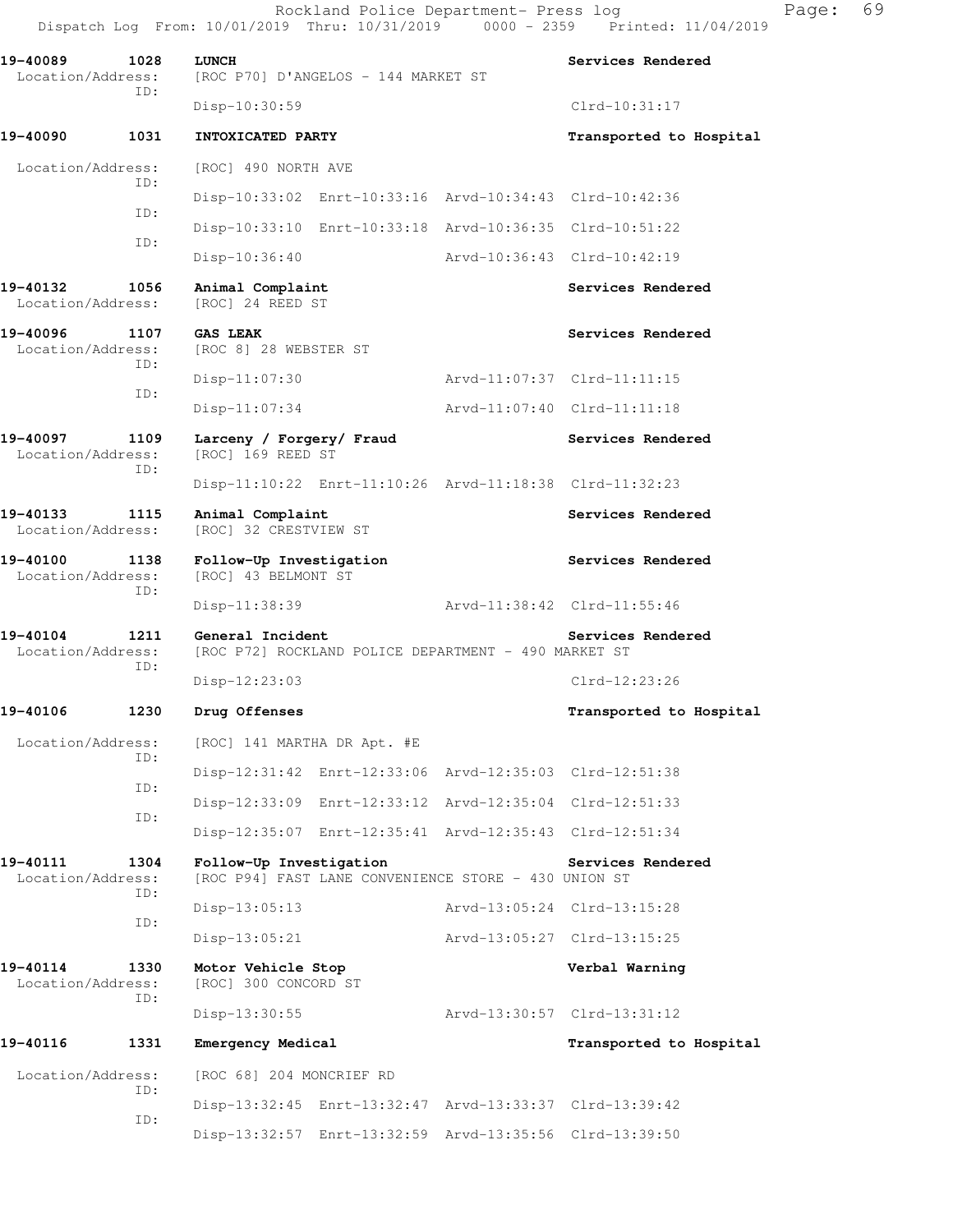| 19-40118<br>1346<br>Location/Address:<br>ID: | Animal Complaint<br>[ROC] 54 STANTON ST                                  | Unfounded                   |
|----------------------------------------------|--------------------------------------------------------------------------|-----------------------------|
|                                              | $Disp-13:47:22$                                                          | Arvd-13:47:25 Clrd-14:04:06 |
| 19-40134<br>1347<br>Location/Address:        | Animal Complaint<br>[ROC] 34 CRESTVIEW ST                                | Services Rendered           |
| 19-40119<br>1350<br>Location:                | Time off<br>[ROC]                                                        | Services Rendered           |
| 19-40120<br>1354<br>Location:                | Time off<br>[ROC]                                                        | Services Rendered           |
| 19-40125<br>1433<br>Location:                | Details<br>[ROC]                                                         | Services Rendered           |
| 19-40135<br>1440<br>Location/Address:        | Animal Complaint<br>[ROC] 855 MARKET ST                                  | Services Rendered           |
| 19-40131<br>1454                             | Disturbance                                                              | Provided Assistance         |
| Location/Address:<br>ID:                     | [ROC P20] DUNKIN DONUTS - 21 EAST WATER ST                               |                             |
| ID:                                          | Disp-14:54:56 Enrt-14:55:02                                              | $Clrd-14:57:40$             |
| ID:                                          | Disp-14:55:00 Enrt-14:55:03 Arvd-14:58:20 Clrd-15:11:32                  |                             |
|                                              | Disp-14:57:36 Enrt-14:57:37 Arvd-14:58:29 Clrd-15:05:23                  |                             |
| 19-40136<br>1502<br>Location:                | TIME OFF<br>[ROC]                                                        | Services Rendered           |
| 19-40147<br>1602<br>Location/Address:        | General Incident<br>[ROC P72] ROCKLAND POLICE DEPARTMENT - 490 MARKET ST | Services Rendered           |
| ID:                                          | $Disp-16:04:47$                                                          | $Clrd-16:04:56$             |
| 19-40151<br>1627<br>Location/Address:<br>ID: | Health & Welfare Check<br>[ROC 93] 163 SALEM ST                          | Could Not Locate            |
| ID:                                          | Disp-16:28:42 Enrt-16:28:50 Arvd-16:30:28 Clrd-16:45:07                  |                             |
|                                              | Disp-16:28:47 Enrt-16:28:51 Arvd-16:30:26 Clrd-16:45:04                  |                             |
| 1633<br>19-40152<br>Location/Address:<br>ID: | Larceny / Forgery/ Fraud<br>[ROC] 3 WINTER CIR                           | Services Rendered           |
|                                              | Disp-16:40:11                                                            | $Clrd-16:40:22$             |
| 19-40159<br>1700<br>Location/Address:<br>ID: | Police Information<br>[ROC 93] 163 SALEM ST                              | Services Rendered           |
| ID:                                          | Disp-17:19:33 Enrt-17:19:42 Arvd-17:19:45 Clrd-17:22:16                  |                             |
|                                              | Disp-17:19:33 Enrt-17:19:43 Arvd-17:19:46 Clrd-17:24:28                  |                             |
| 19-40160<br>1718<br>Location/Address:<br>ID: | 911 Hang Up<br>[ROC P51] HOLIDAY INN DOUBLE TREE - 929 HINGHAM ST        | Services Rendered           |
| ID:                                          | Disp-17:20:41 Enrt-17:20:58 Arvd-17:23:25 Clrd-17:25:32                  |                             |
| ID:                                          | Disp-17:22:23 Enrt-17:22:25                                              | $Clrd-17:25:46$             |
|                                              | Disp-17:25:39 Enrt-17:25:41 Arvd-17:25:42 Clrd-17:25:49                  |                             |
| 19-40162<br>1727<br>Location/Address:<br>ID: | <b>Building Check</b><br>[ROC] HINGHAM ST                                | Services Rendered           |

Arvd-17:27:25 Clrd-17:27:38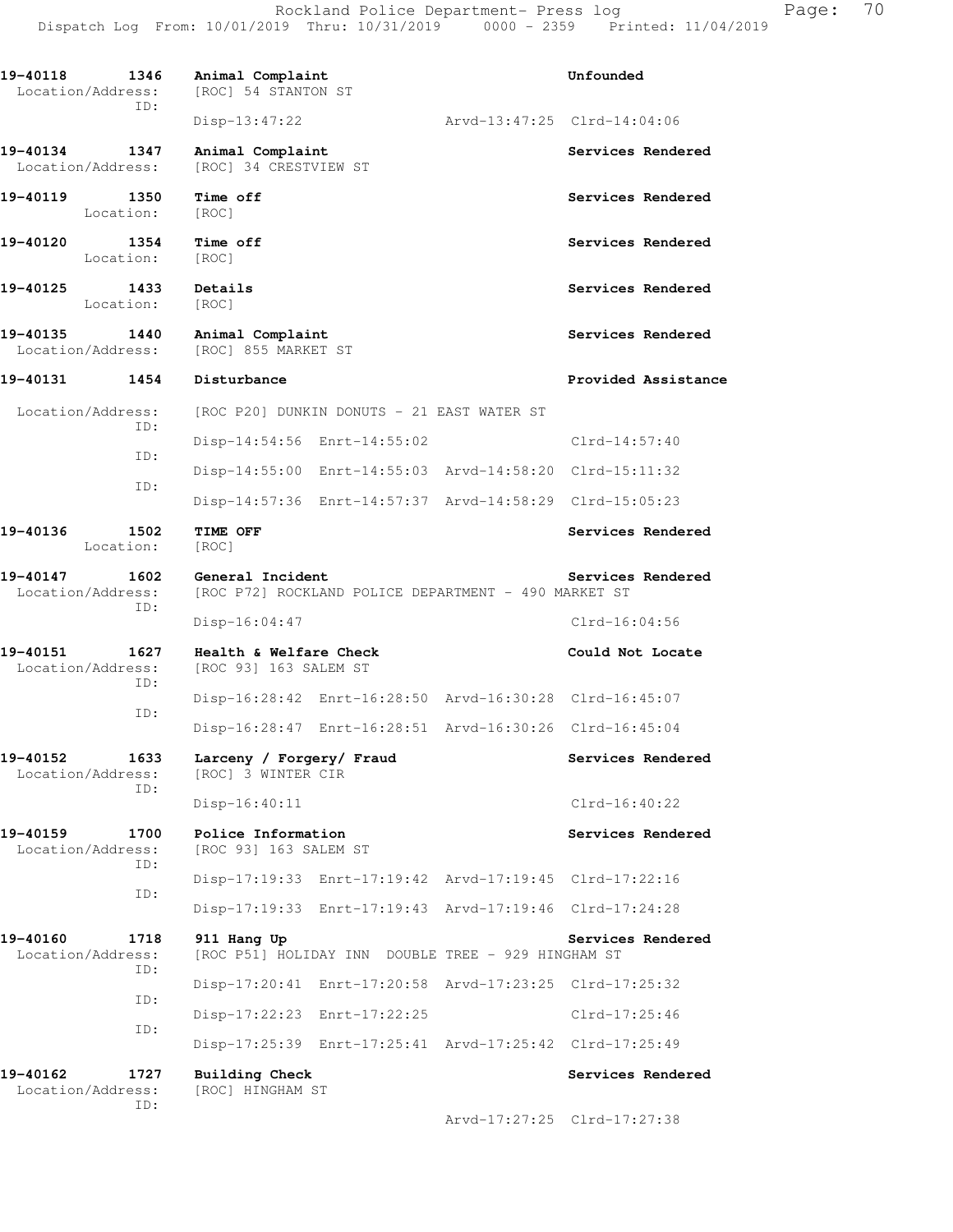| 19-40163<br>1727<br>Location/Address:<br>TD: | <b>Building Check</b><br>[ROC] BILL DELAHUNT PKWY                                                 |                             | Services Rendered                   |  |
|----------------------------------------------|---------------------------------------------------------------------------------------------------|-----------------------------|-------------------------------------|--|
|                                              |                                                                                                   |                             | Arvd-17:28:32 Clrd-17:29:15         |  |
| 19-40166 1747<br>Location/Address:<br>TD:    | 911 Hang Up<br>[ROC] 241 NORTH AVE                                                                |                             | Services Rendered                   |  |
|                                              | Disp-17:49:15 Enrt-17:49:19 Arvd-17:52:16 Clrd-17:58:34                                           |                             |                                     |  |
| 19-40168<br>1810<br>Location/Address:<br>TD: | Disturbance<br>[ROC 93] 163 SALEM ST                                                              |                             | Sent On Way                         |  |
|                                              | Disp-18:14:26 Enrt-18:14:39 Arvd-18:15:17 Clrd-18:55:28                                           |                             |                                     |  |
| TD:                                          | Disp-18:14:34 Enrt-18:14:37 Arvd-18:17:11 Clrd-18:43:34                                           |                             |                                     |  |
| 19-40169<br>1901<br>Location/Address:<br>TD: | 911 Hang Up<br>[ROC] 104 NEVENS CIR                                                               |                             | Services Rendered                   |  |
|                                              | Disp-19:02:46 Enrt-19:03:11 Arvd-19:09:49 Clrd-19:11:40                                           |                             |                                     |  |
| 19-40172<br>1928<br>Location/Address:<br>ID: | MVA Property Damage Only<br>Paper Exchange<br>[ROC P65] 7-ELEVEN CONVENIENCE STORE - 92 MARKET ST |                             |                                     |  |
|                                              | Disp-19:30:29 Enrt-19:30:42 Arvd-19:51:22 Clrd-19:51:29                                           |                             |                                     |  |
| 19-40176<br>2017<br>Location/Address:<br>TD: | General Incident<br>[ROC P72] ROCKLAND POLICE DEPARTMENT - 200 HOWARD ST                          |                             | Services Rendered                   |  |
|                                              | Disp-20:23:59                                                                                     | Arvd-20:24:13 Clrd-21:55:11 |                                     |  |
| 19-40180<br>2056<br>Location/Address:        | Missing Person<br>Could Not Locate<br>[ROC] 8 GREATWOOD LN @ 33 BEECHWOOD LN                      |                             |                                     |  |
| ID:                                          | Disp-21:04:31 Enrt-21:04:38 Arvd-21:04:43 Clrd-21:44:54                                           |                             |                                     |  |
| 19-40194<br>2342<br>Location/Address:<br>TD: | <b>Building Check</b><br>[ROC] LEISUREWOODS DR                                                    |                             | Appears Secure                      |  |
|                                              |                                                                                                   |                             | $Arvd - 23:47:04$ $Clrd - 23:47:23$ |  |

## **For Date: 10/24/2019 - Thursday**

| 19-40196 0018<br>ID:                                         | General Info<br>No Service<br>Location/Address: [ROC P72] ROCKLAND POLICE DEPARTMENT - 490 MARKET ST |                 |  |  |
|--------------------------------------------------------------|------------------------------------------------------------------------------------------------------|-----------------|--|--|
|                                                              | Disp-00:21:39                                                                                        | $Clrd-00:22:22$ |  |  |
| 19-40197 0028<br>Location:                                   | Details / Time off<br>[ROC]                                                                          | No Service      |  |  |
| 19-40210<br>Location/Address:<br>TD:                         | 0523 Building Check<br>[ROC] 100 UNION ST                                                            | Appears Secure  |  |  |
|                                                              | Disp-05:24:41 Enrt-05:24:49 Arvd-05:24:53 Clrd-05:37:46                                              |                 |  |  |
| 19-40212 0614 Motor Vehicle Stop<br>Location/Address:<br>ID: | [ROC] 500 SUMMER ST                                                                                  | Verbal Warning  |  |  |
|                                                              | Disp-06:15:12 Enrt-06:15:19 Arvd-06:15:22 Clrd-06:17:01                                              |                 |  |  |
| 19-40216<br>0626<br>Location/Address:<br>ID:                 | Burglar Alarm<br>[ROC 26] COMMONWEALTH BUILDING SYSTEMS - 17 ROCKVIEW WAY                            | Appears Secure  |  |  |
|                                                              | Disp-06:28:01 Enrt-06:28:07 Arvd-06:31:18 Clrd-06:35:50                                              |                 |  |  |
| ID:                                                          | $Disp-06:27:59$                                                                                      | $Clrd-06:28:01$ |  |  |
| TD:                                                          | Disp-06:33:41 Enrt-06:33:46                                                                          | $Clrd-06:35:47$ |  |  |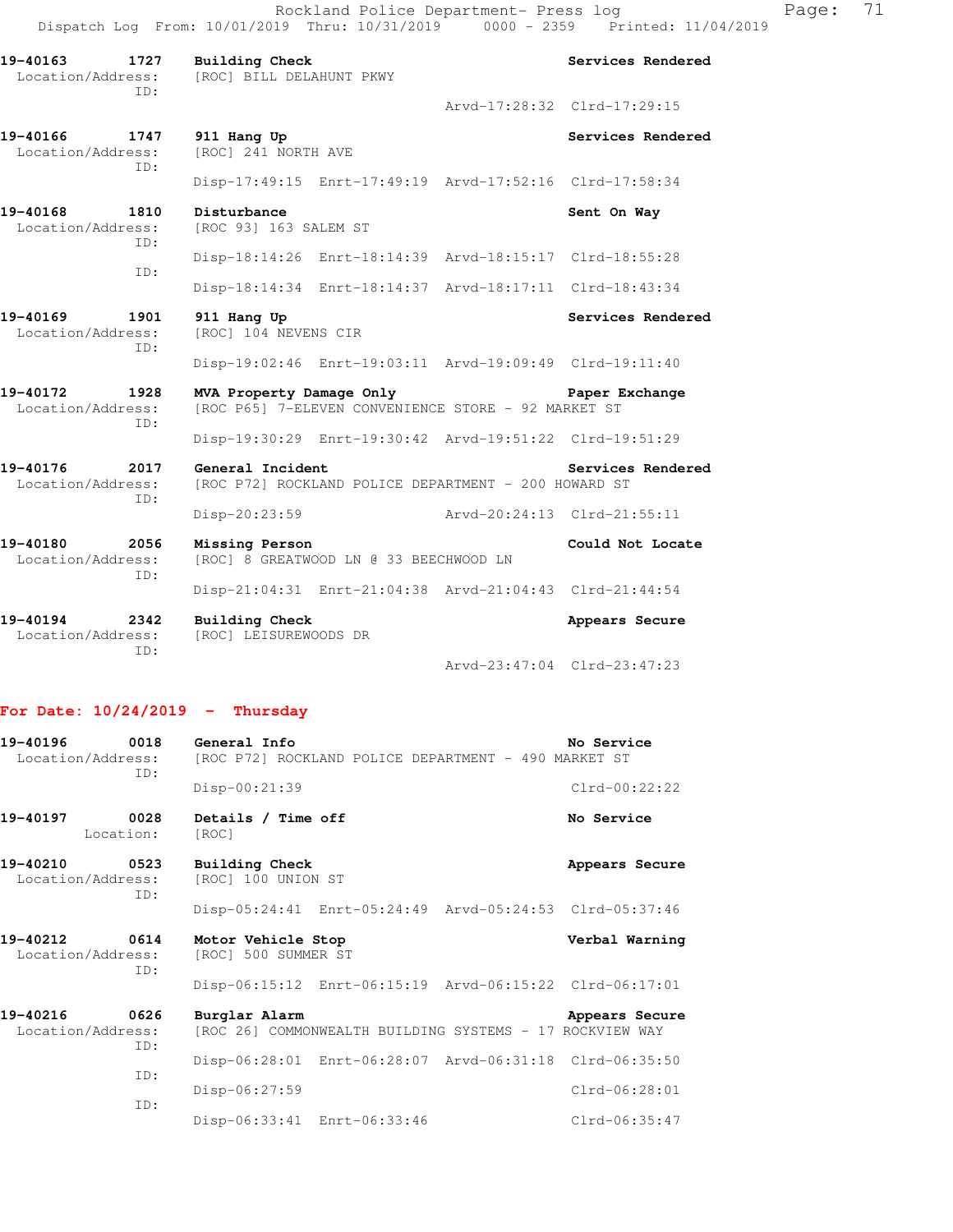| 19-40218 0727 Building Check                 |                                                                                                      | Investigated                |  |
|----------------------------------------------|------------------------------------------------------------------------------------------------------|-----------------------------|--|
| Location/Address:<br>ID:                     | [ROC] LEISUREWOODS DR                                                                                |                             |  |
|                                              |                                                                                                      | Arvd-07:27:42 Clrd-07:27:52 |  |
| 19-40219<br>0727                             | Disabled Motor Vehicle                                                                               | Transported by other means  |  |
| Location/Address:<br>ID:                     | [ROC] HINGHAM ST                                                                                     |                             |  |
|                                              | Disp-07:30:36 Enrt-07:30:44 Arvd-07:34:16 Clrd-07:58:22                                              |                             |  |
| 19-40220<br>0730<br>Location:                | Details / Time off<br>[ROC]                                                                          | No Service                  |  |
| 19-40222<br>0804<br>Location/Address:        | General Info<br>[ROC P72] ROCKLAND POLICE DEPARTMENT - 490 MARKET ST                                 | Services Rendered           |  |
| 19-40230<br>0950<br>Location/Address:<br>ID: | Vehicle Maintenance<br>[ROC P72] ROCKLAND POLICE DEPARTMENT - 490 MARKET ST                          | Services Rendered           |  |
|                                              | $Disp-09:51:45$                                                                                      | $Clrd-09:51:57$             |  |
| 19-40233<br>1105<br>Location/Address:<br>ID: | Disturbance<br>[ROC 93] 163 SALEM ST                                                                 | Sent On Way                 |  |
| ID:                                          | Disp-11:09:26 Enrt-11:09:44 Arvd-11:14:00 Clrd-11:21:58                                              |                             |  |
| ID:                                          | Disp-11:09:26 Enrt-11:09:59 Arvd-11:13:57 Clrd-11:22:00                                              |                             |  |
|                                              | Disp-11:13:50 Enrt-11:13:52 Arvd-11:13:54 Clrd-11:21:56                                              |                             |  |
| 19-40234<br>1122<br>Location/Address:<br>ID: | Motor Vehicle Complaint<br>[ROC P106] ROCKLAND HIGH SCHOOL - 52 MACKINLAY WAY                        | Services Rendered           |  |
|                                              | Disp-11:24:42 Enrt-11:24:48                                                                          | Clrd-11:43:44               |  |
| 19-40236<br>1125<br>Location:                | Time off<br>[ROC]                                                                                    | Services Rendered           |  |
| 19-40237<br>Location/Address:<br>ID:         | 1134 Suspicious Activity<br>[ROC] 343 LEVIN RD                                                       | Sent On Way                 |  |
|                                              | Disp-11:37:35 Enrt-11:37:50                                                                          | $Clrd-11:48:33$             |  |
| 19-40240<br>1147<br>Location:                | / Time off<br>[ROC]                                                                                  | Services Rendered           |  |
| 19-40241<br>1210<br>Location/Address:<br>ID: | Suspicious Activity<br>[ROC] BEECH ST                                                                | Gone on arrival             |  |
|                                              | Disp-12:12:43 Enrt-12:14:38 Arvd-12:16:25 Clrd-12:21:08                                              |                             |  |
| 19-40245<br>1248<br>Location/Address:        | General Info<br>[ROC P72] ROCKLAND POLICE DEPARTMENT - 490 MARKET ST                                 | Services Rendered           |  |
| 19-40246<br>1250                             | Summons                                                                                              | Services Not Required       |  |
| Location/Address:<br>ID:                     | [ROC] 292 MARKET ST Apt. #22                                                                         |                             |  |
|                                              | Disp-13:00:29 Enrt-13:00:36 Arvd-13:07:53 Clrd-13:09:55                                              |                             |  |
| 19-40280<br>1300<br>Location/Address:        | Animal Complaint<br>[ROC] 490 FOREST ST                                                              | Services Rendered           |  |
| 19-40255<br>1341                             | Health & Welfare Check                                                                               | Transported to Hospital     |  |
| Location/Address:<br>ID:                     | [ROC] 42 STUDLEY CT                                                                                  |                             |  |
| Fire Unit:                                   | Disp-13:44:09<br>ROCKEN1-Pumper-Rockland Engine 1                                                    | $Clrd-13:44:18$             |  |
|                                              | Disp-13:44:33 Enrt-13:45:21 Arvd-13:47:31 Clrd-14:00:33<br>$InQrtsUnav1-14:03:56$ $InSrvce-14:03:56$ |                             |  |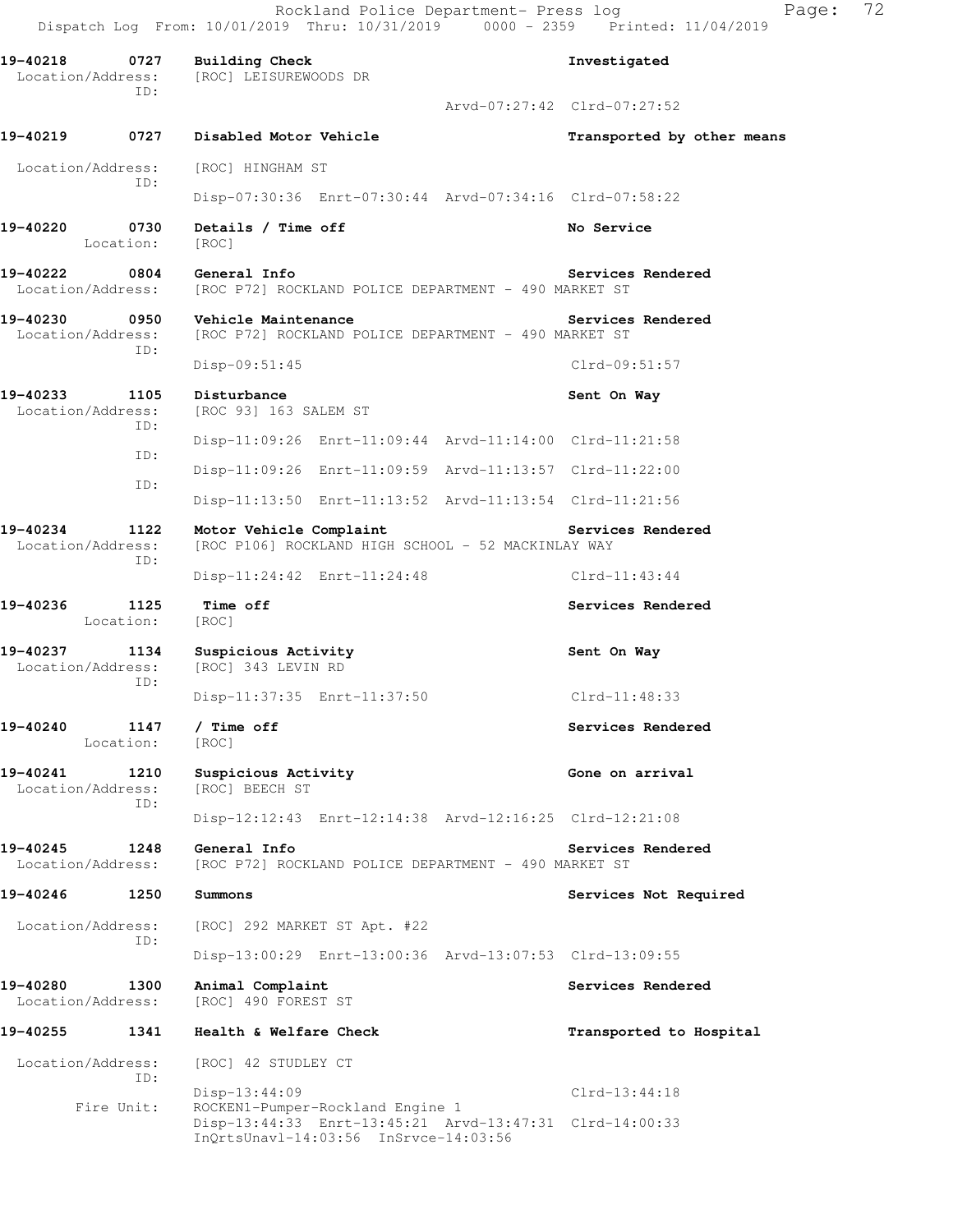Rockland Police Department- Press log Fage: 73 Dispatch Log From: 10/01/2019 Thru: 10/31/2019 0000 - 2359 Printed: 11/04/2019 EMS Unit: ROCKAM1-Rockland A1 Disp-13:44:44 Enrt-13:45:21 Arvd-13:47:31 Clrd-13:59:47 Hosp-14:11:13 ClrHosp-14:47:56 InQrtsUnavl-14:47:57 InSrvce-14:47:57 **19-40256 1344 Emergency Medical Transported to Hospital**  Location/Address: [ROC] 42 STUDLEY CT ID: Disp-13:45:40 Enrt-13:45:45 Arvd-13:47:40 Clrd-14:00:48 ID: Disp-13:45:40 Enrt-13:45:43 Arvd-13:47:41 Clrd-14:00:44 19-40260 1357 / Time off **Services Rendered**  Location: [ROC] **19-40262 1409 / Time off Services Rendered**  Location: [ROC] **19-40282 1410 Animal Complaint Services Rendered**  Location/Address: [ROC] 72 EXCHANGE ST 19-40263 1411 Soliciting Services Rendered **Services** Rendered Location/Address: [ROC P72] ROCKLAND POLICE DEPARTMENT - 490 MARKET ST ID: Disp-14:12:39 Arvd-14:12:55 Clrd-14:52:15 **19-40269 1440 General Info Services Rendered**  Location/Address: [ROC P72] ROCKLAND POLICE DEPARTMENT - 490 MARKET ST **19-40270 1448 General Incident Services Rendered**  Location/Address: [ROC] 230 MYRTLE ST ID: Disp-14:52:15 Clrd-14:52:31 19-40274 1507 Details / Services Rendered **Services Rendered**  Location: [ROC] 19-40279 1528 Stolen Motor Vehicle **1996 1997 Services Rendered**  Vicinity of: [ROC] 36 BELMONT ST ID: Disp-15:31:56 Enrt-15:32:05 Arvd-15:35:52 Clrd-16:08:47 ID: Disp-15:31:59 Enrt-15:32:05 Arvd-15:35:53 Clrd-16:44:53 ID: Disp-15:32:01 Enrt-15:32:05 Arvd-15:35:55 Clrd-16:08:52 19-40281 1541 Details / Time off **Services Rendered**  Location: [ROC] **19-40284 1601 Emergency Medical Transported to Hospital**  Location/Address: [ROC] 29 JOSH GRAY RD Fire Unit: ROCKEN1-Pumper-Rockland Engine 1 Disp-16:02:23 Enrt-16:02:41 Arvd-16:07:30 Clrd-16:22:14 InQrtsUnavl-16:30:51 InSrvce-16:30:51 EMS Unit: ROCKAM1-Rockland A1 Disp-16:02:29 Enrt-16:02:38 Arvd-16:07:30 Clrd-16:21:54 Hosp-16:33:34 ClrHosp-17:09:56 InQrtsUnavl-17:12:33 InSrvce-17:12:33 ID: Disp-16:07:24 Enrt-16:07:28 Arvd-16:07:32 Clrd-16:17:38 **19-40286 1608 SHIFT ASSIGNMENTS No Service**  Location/Address: [ROC P72] ROCKLAND POLICE DEPARTMENT - 490 MARKET ST **19-40288 1642 Details / Time off Services Rendered**  Location: [ROC] **19-40289 1645 911 Hang Up Appears Secure**  Location/Address: [ROC] 119 GROVE ST ID: Disp-16:46:06 Clrd-16:47:11 ID: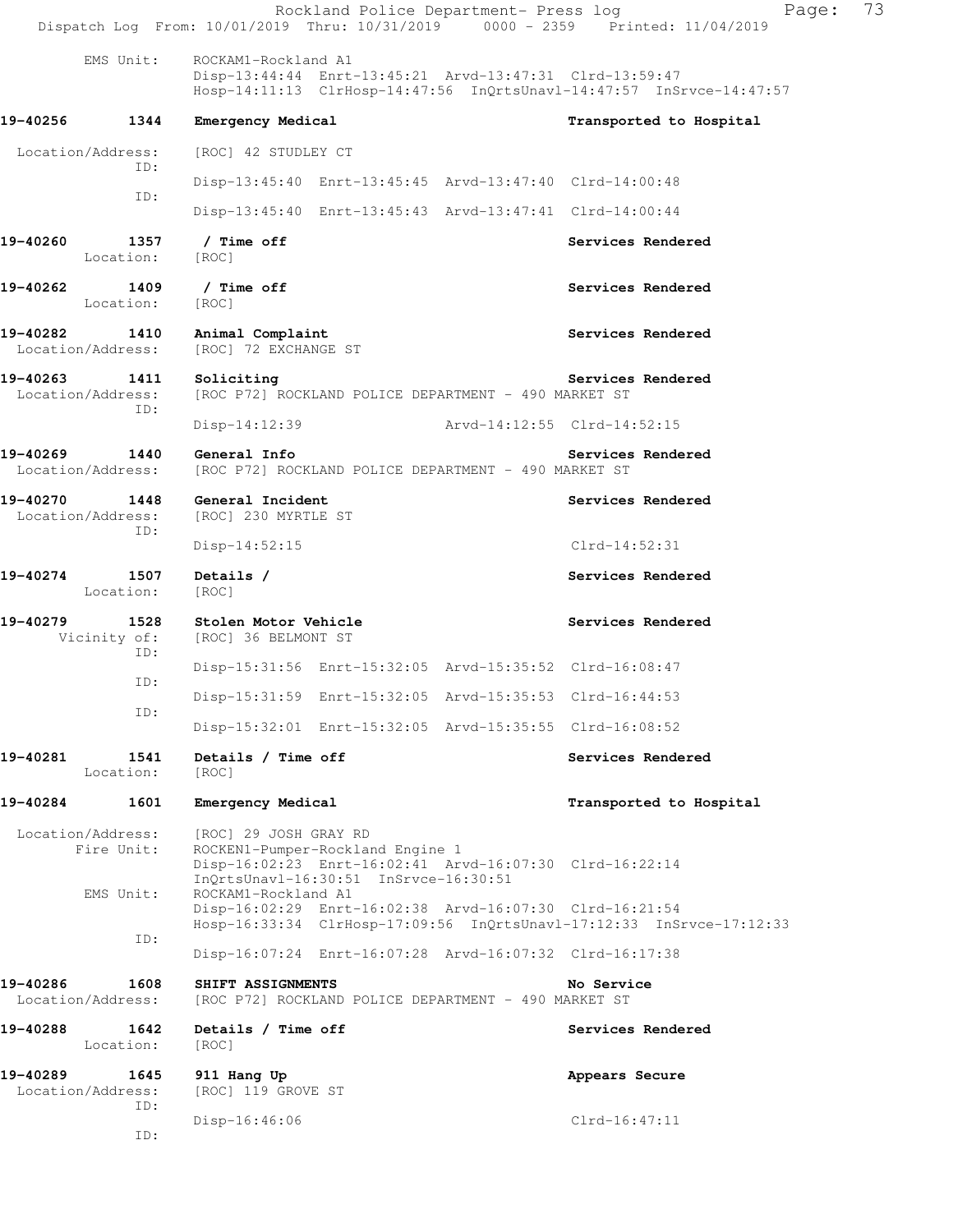Rockland Police Department- Press log Page: 74 Dispatch Log From: 10/01/2019 Thru: 10/31/2019 0000 - 2359 Printed: 11/04/2019 Disp-16:47:06 Enrt-16:47:15 Arvd-16:51:39 Clrd-16:57:55 19-40301 1715 Emergency Medical **1996 1897 120 120 Emergency Medical** 1998 1999 1 Location/Address: [ROC] 618 MARKET ST ID: Disp-17:15:32 Enrt-17:15:47 Arvd-17:22:37 Clrd-17:28:11 ID: Disp-17:15:37 Enrt-17:15:47 Clrd-17:27:37 ID: Disp-17:15:43 Enrt-17:15:47 Arvd-17:22:35 Clrd-17:39:57 ID: Disp-17:18:24 Enrt-17:18:27 Arvd-17:22:33 Clrd-17:40:06 **19-40304 1726 Assault Offenses Investigated**  Location/Address: [ROC P20] DUNKIN DONUTS - 21 EAST WATER ST ID: Disp-17:28:05 Arvd-17:28:47 Clrd-17:46:32 ID: Disp-17:41:55 Enrt-17:41:57 Arvd-17:42:05 Clrd-18:21:56 **19-40310 1845 Emergency Medical Transported to Hospital**  Location/Address: [ROC] 143 CONCORD ST EMS Unit: ROCKAM1-Rockland A1 Disp-18:46:06 Enrt-18:47:09 Arvd-18:49:13 Clrd-19:08:48 Hosp-19:14:35 ClrHosp-20:08:14 InQrtsUnavl-20:14:36 InSrvce-20:14:39 Fire Unit: ROCKEN1-Pumper-Rockland Engine 1 Disp-18:46:14 Enrt-18:47:06 Arvd-18:49:10 Clrd-19:09:20 InQrtsUnavl-19:15:04 InSrvce-19:15:07 ID: Disp-18:49:06 Enrt-18:49:12 Arvd-18:50:21 Clrd-18:58:35 ID: Disp-18:50:03 Enrt-18:50:13 Arvd-18:50:15 Clrd-18:51:14 ID: Disp-18:50:07 Enrt-18:50:10 Arvd-18:50:17 Clrd-18:59:03<br>EMS Unit: ROCKAM2-Rockland A2 ROCKAM2-Rockland A2 Disp-18:52:57 Clrd-18:53:07 InQrtsUnavl-18:53:07 InSrvce-18:53:07 EMS Unit: HVRAMB-Hanover Ambulance Disp-18:55:54 Enrt-18:55:56 Arvd-19:00:48 Clrd-19:09:04 Hosp-19:21:04 ClrHosp-19:56:57 InQrtsUnavl-19:56:57 InSrvce-19:56:57 ID: Disp-18:58:03 Clrd-18:58:51 **19-40311 1848 911 Accidental Investigated**  Location/Address: [ROC P93] THE BANNER - 167 UNION ST ID: Disp-18:51:18 Enrt-18:51:20 Clrd-18:57:06 Fire Unit: ROCKEN2-Pumper-Rockland Engine 2 Disp-18:51:23 Clrd-18:51:38 InQrtsUnavl-18:51:38 InSrvce-18:51:38 EMS Unit: ABIA4-Abington Ambulance 4 Disp-18:54:01 Enrt-18:54:07 Clrd-18:54:59 InQrtsUnavl-18:55:13 InSrvce-18:55:13 **19-40314 1858 OVERDOSE Transported to Hospital**  Location/Address: [ROC] 143 CONCORD ST ID: Disp-18:58:42 Arvd-18:58:45 Clrd-19:10:28 ID: Disp-18:58:56 Enrt-18:58:58 Arvd-18:59:00 Clrd-19:04:56 ID: Disp-18:59:07 Enrt-18:59:09 Arvd-18:59:13 Clrd-19:04:59 **19-40319 2017 Building Check Services Not Required**  Location/Address: [ROC] BILL DELAHUNT PKWY ID:

Arvd-20:18:55 Clrd-20:22:10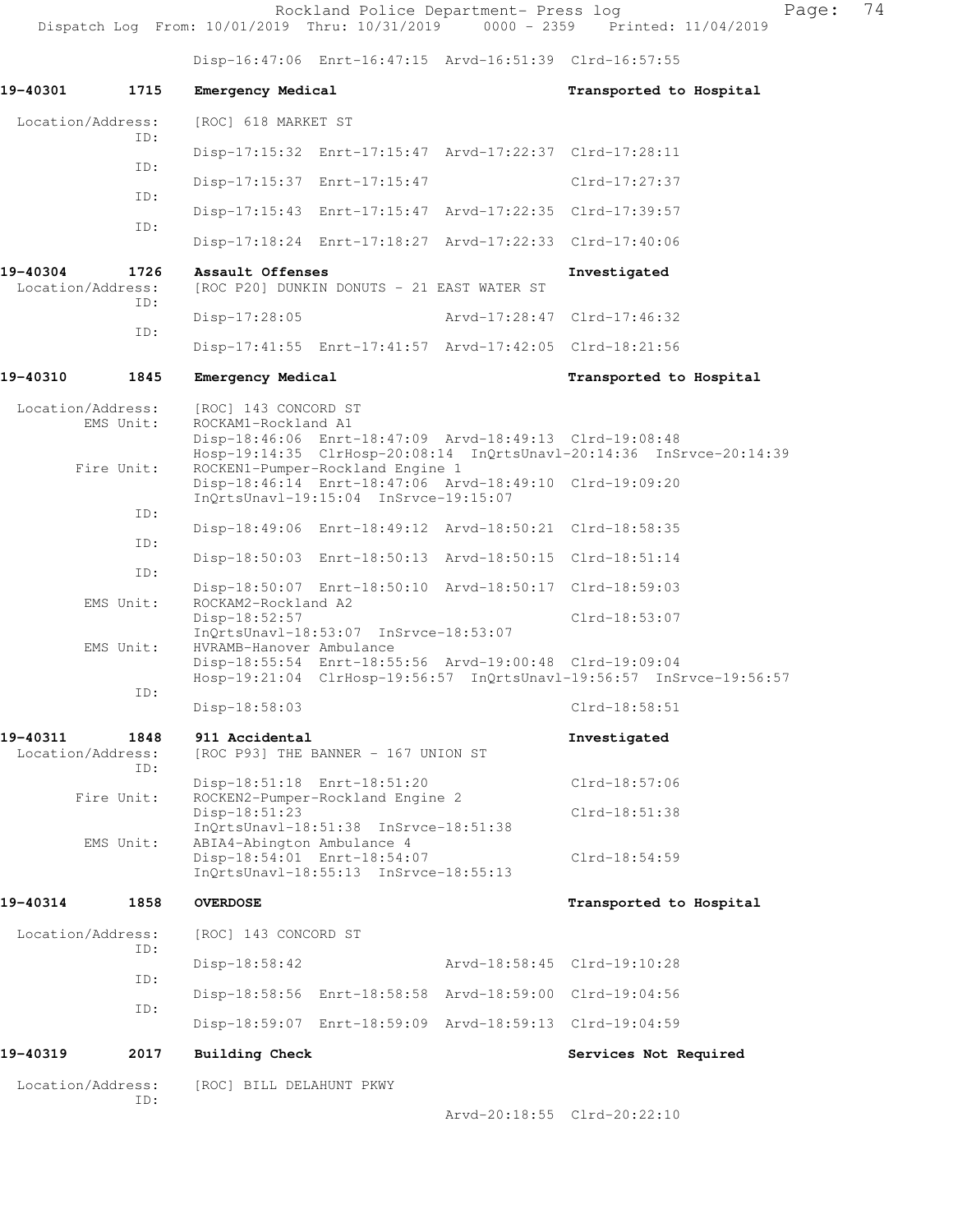|                               |             | Rockland Police Department- Press log<br>Dispatch Log From: 10/01/2019 Thru: 10/31/2019 0000 - 2359 | Printed: 11/04/2019         | Page: | 75 |
|-------------------------------|-------------|-----------------------------------------------------------------------------------------------------|-----------------------------|-------|----|
| 19-40320                      | 2018        | ASSIST CITIZEN                                                                                      | Provided Assistance         |       |    |
| Location/Address:<br>ID:      |             | [ROC] 725 MARKET ST                                                                                 |                             |       |    |
|                               |             | $Disp-20:21:52$                                                                                     | Arvd-20:31:41 Clrd-20:46:25 |       |    |
| 19-40321                      | 2029        | Building Check                                                                                      | Services Not Required       |       |    |
| Location/Address:<br>ID:      |             | [ROC P45] COMFORT INN - 850 HINGHAM ST                                                              |                             |       |    |
|                               |             |                                                                                                     | Arvd-20:32:20 Clrd-20:33:10 |       |    |
| 19-40322                      | 2046        | Building Check                                                                                      | Services Not Required       |       |    |
| Location/Address:             |             | [ROC] LEISUREWOODS DR                                                                               |                             |       |    |
| ID:                           |             |                                                                                                     | Arvd-20:49:22 Clrd-20:50:52 |       |    |
| 19-40323<br>Location/Address: | 2111<br>ID: | Assist Public<br>[ROC] IAO OVERPASS - HINGHAM ST                                                    | Services Rendered           |       |    |
| ID:                           |             | Disp-21:12:36 Enrt-21:12:39                                                                         | Clrd-21:13:30               |       |    |
|                               |             | $Disp-21:17:46$                                                                                     | Arvd-21:17:49 Clrd-21:47:07 |       |    |
| 19-40325<br>Location/Address: | 2146<br>ID: | 911 Hang Up<br>[ROC] 119 GROVE ST                                                                   | Services Rendered           |       |    |
|                               | ID:         | Disp-21:47:05 Enrt-21:47:25 Arvd-21:51:07 Clrd-22:16:46                                             |                             |       |    |
|                               |             | Disp-21:51:11 Enrt-21:51:13 Arvd-21:51:14 Clrd-22:16:48                                             |                             |       |    |
| 19-40330                      | 2237        | Suspicious Activity                                                                                 | Building Checked/Secured    |       |    |
| Location/Address:             | ID:         | [ROC] MASS LANDSCAPING - 404 VFW DR                                                                 |                             |       |    |
|                               |             |                                                                                                     | Arvd-22:42:38 Clrd-22:42:49 |       |    |
| 19-40332<br>Location/Address: | 2252<br>ID: | Motor Vehicle Complaint<br>[ROC P75] UNION POINT - BILL DELAHUNT PKWY                               | Could Not Locate            |       |    |
|                               | ID:         | Disp-22:58:51 Enrt-22:58:53 Arvd-23:00:15 Clrd-23:19:15                                             |                             |       |    |
|                               |             | Disp-22:59:16 Enrt-22:59:19 Arvd-22:59:21 Clrd-23:19:18                                             |                             |       |    |
| 19-40334<br>Location/Address: | 2314<br>ID: | Assist Public<br>[ROC] 29 HATHERLY RD                                                               | Services Rendered           |       |    |
|                               |             | Disp-23:16:35                                                                                       | $Clrd-23:21:40$             |       |    |

## **For Date: 10/25/2019 - Friday**

| 19-40336<br>Location/Address: | 0004<br>ID: | SHIFT ASSIGNMENTS<br>[ROC P72] ROCKLAND POLICE DEPARTMENT - 490 MARKET ST | Services Rendered           |
|-------------------------------|-------------|---------------------------------------------------------------------------|-----------------------------|
|                               |             | $Disp-00:00:00$                                                           | $Clrd-00:06:29$             |
| 19-40337<br>Location/Address: | 0019<br>ID: | Building Check<br>[ROC] BILL DELAHUNT PKWY                                | Services Rendered           |
|                               |             |                                                                           | Arvd-00:21:19 Clrd-00:21:50 |
|                               | ID:         | $Disp-00:46:16$                                                           | $Clrd-00:46:22$             |
| 19-40338                      | 0022        | Building Check                                                            | Services Not Required       |
| Location/Address:             |             | [ROC P45] COMFORT INN - 850 HINGHAM ST                                    |                             |
|                               | ID:         |                                                                           | Arvd-00:24:11 Clrd-00:25:52 |
| 19-40339                      | 0033        | Building Check                                                            | Services Not Required       |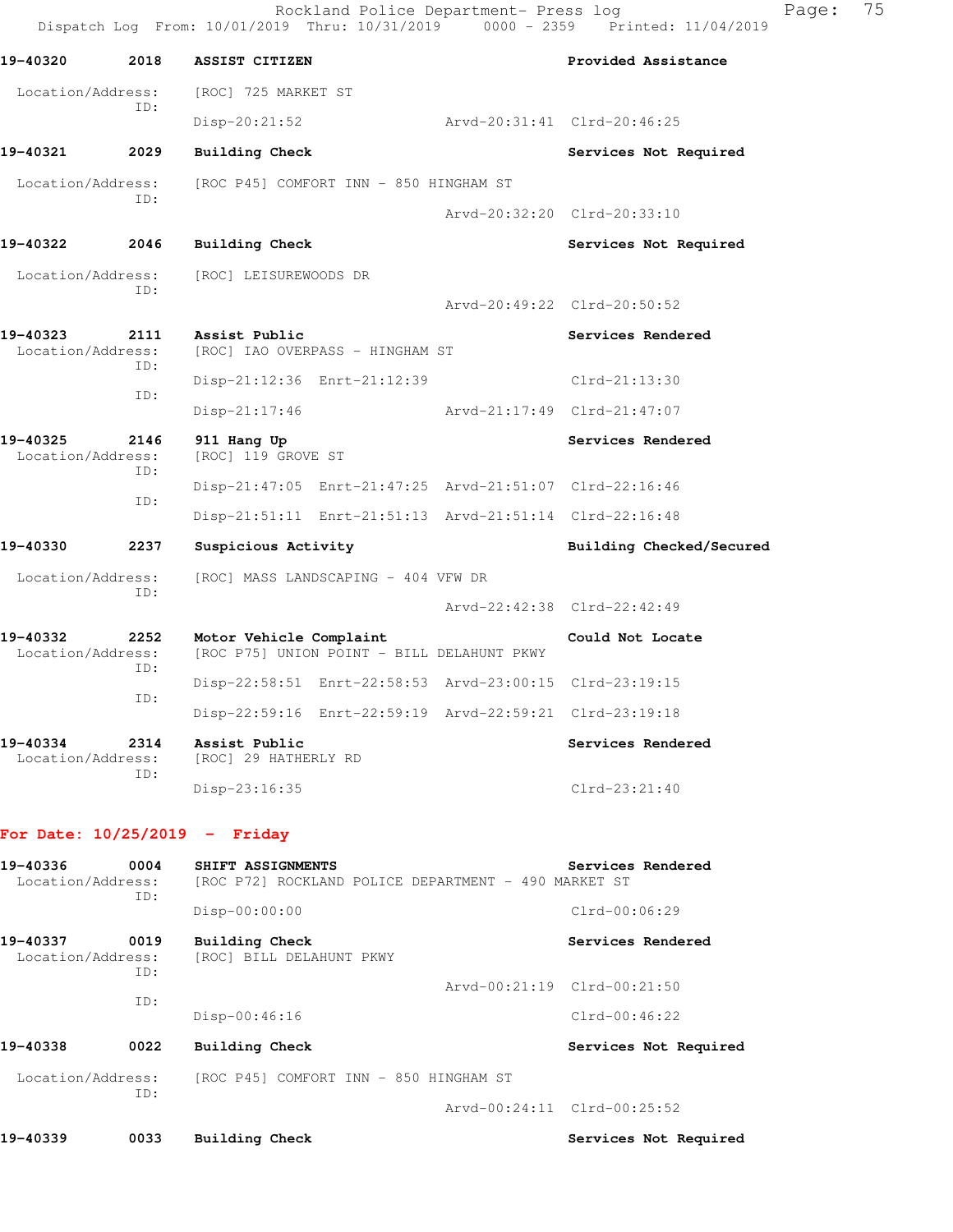Rockland Police Department- Press log Fage: 76 Dispatch Log From: 10/01/2019 Thru: 10/31/2019 0000 - 2359 Printed: 11/04/2019 Location/Address: [ROC] LEISUREWOODS DR ID: Arvd-00:35:05 Clrd-00:40:21 19-40340 0042 Assist DCF **Services Rendered Services Rendered** Location/Address: [ROC P72] ROCKLAND POLICE DEPARTMENT - 490 MARKET ST [ROC P72] ROCKLAND POLICE DEPARTMENT - 490 MARKET ST ID: Disp-00:45:03 Clrd-00:45:32 **19-40342 0048 Assist Other Agency Services Rendered**  Location/Address: [ROC] 143 CONCORD ST ID: Disp-00:48:19 Enrt-00:48:25 Arvd-00:54:18 Clrd-01:25:02 **19-40343 0141 Disabled Motor Vehicle Provided Assistance**  Location/Address: [ROC] 200 HINGHAM ST ID: Arvd-01:41:00 Clrd-01:54:40 **19-40346 0329 Noise Complaint Peace Restored**  Location/Address: [HOL 1035] RAMBLEWOOD 1 - 100 LONGMEADOW DR Apt. #32 ID: Disp-03:32:06 Enrt-03:32:10 Arvd-03:38:07 Clrd-03:46:11 ID: Disp-03:32:08 Enrt-03:32:12 Arvd-03:38:18 Clrd-03:45:19 ID: Disp-03:40:27 Arvd-03:40:29 Clrd-03:47:16 ID: Disp-03:44:54 Clrd-03:45:40 ID: Disp-03:44:57 Clrd-03:45:30 ID: Disp-03:45:03 Clrd-03:45:28 **19-40347 0341 Suspicious Activity Peace Restored**  Location/Address: [ROC P45] COMFORT INN - 850 HINGHAM ST Apt. #117 ID: Disp-03:46:03 Enrt-03:46:19 Arvd-03:47:14 Clrd-03:59:27 ID: Disp-03:46:10 Enrt-03:46:21 Arvd-03:47:15 Clrd-03:59:30 ID: Disp-03:46:14 Enrt-03:46:24 Arvd-03:47:08 Clrd-03:59:25 **19-40349 0414 Motor Vehicle Stop Citation/Warning Issued**  Location/Address: [ROC P62] CHINA PLAZA - 35 MARKET ST ID: Arvd-04:14:00 Clrd-04:36:04 ID: Disp-04:15:33 Enrt-04:15:36 Arvd-04:15:38 Clrd-04:19:34 **19-40350 0554 Building Check Building Checked/Secured**  Location/Address: [ROC] UNION ST ID: Arvd-05:54:53 Clrd-06:06:59 **19-40353 0605 Burglar Alarm Cancelled Enroute**  Location/Address: [ROC] 92 EVERETT ST ID: Disp-06:08:10 Enrt-06:08:13 Clrd-06:08:14 19-40354 0629 Noise Complaint **Services Rendered** Location/Address: [ROC] 70 CONCORD ST ID: Disp-06:31:48 Enrt-06:31:51 Arvd-06:31:53 Clrd-06:39:05 ID: Disp-06:35:23 Enrt-06:35:26 Arvd-06:35:28 Clrd-06:39:03 19-40359 **0738** General Incident **19-40359** Advised to Court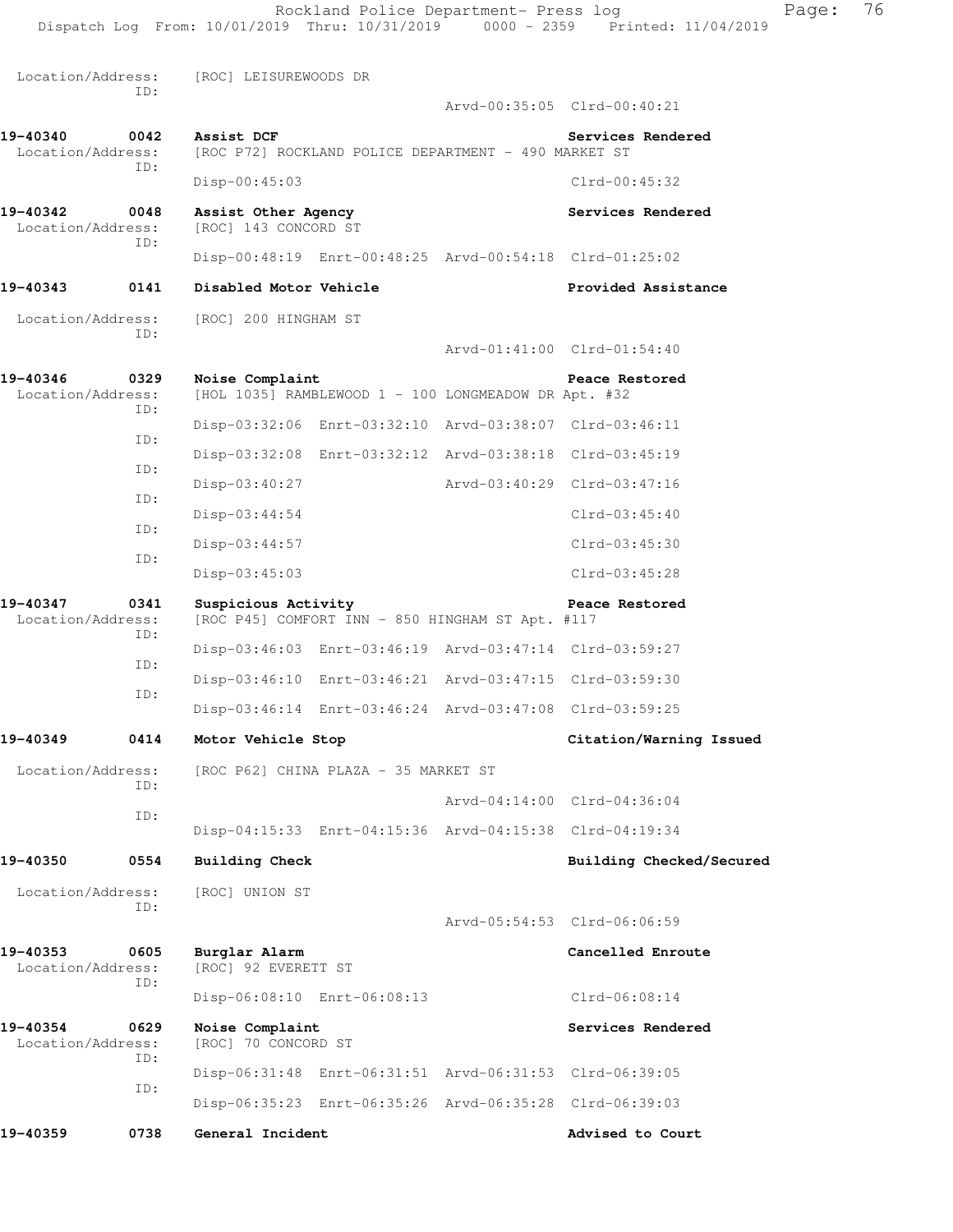|                                                     | Rockland Police Department- Press log<br>Dispatch Log From: 10/01/2019 Thru: 10/31/2019 0000 - 2359 Printed: 11/04/2019              | 77<br>Page:                 |
|-----------------------------------------------------|--------------------------------------------------------------------------------------------------------------------------------------|-----------------------------|
| Location/Address:                                   | [ROC] 377 NORTH AVE                                                                                                                  |                             |
| ID:                                                 | Disp-07:42:22 Enrt-07:42:29 Arvd-07:46:28 Clrd-07:53:18                                                                              |                             |
| 19-40361<br>0750                                    | Follow-Up Investigation                                                                                                              | Citation/Warning Issued     |
| Location/Address:<br>ID:                            | [ROC] 806 BROOKLINE WAY                                                                                                              |                             |
|                                                     |                                                                                                                                      | Arvd-07:50:00 Clrd-07:50:43 |
| 19-40362<br>0802<br>Location/Address:<br>ID:        | SHIFT ASSIGNMENTS<br>[ROC P72] ROCKLAND POLICE DEPARTMENT - 490 MARKET ST                                                            | Services Rendered           |
|                                                     | Disp-08:07:59                                                                                                                        | Clrd-08:08:26               |
| 19-40364<br>0824<br>Location:                       | Time off<br>[ROC]                                                                                                                    | Services Rendered           |
| 19-40371<br>0936                                    | Motor Vehicle Stop                                                                                                                   | Citation/Warning Issued     |
| Location/Address:<br>ID:                            | [ROC P86] MOBIL GAS STATION - 158 MARKET ST                                                                                          |                             |
| ID:                                                 |                                                                                                                                      | Arvd-09:36:00 Clrd-09:42:03 |
|                                                     | $Disp-09:40:17$                                                                                                                      | Arvd-09:40:22 Clrd-09:42:08 |
| 19-40734<br>1000<br>Location/Address:               | Animal Complaint<br>[ROC] 199 RICE AVE                                                                                               | Services Rendered           |
| 19-40376<br>1008<br>Location/Address:               | FIRE DRILL<br>[ROC P106] ROCKLAND HIGH SCHOOL - 52 MACKINLAY WAY                                                                     | Services Rendered           |
| ID:                                                 | Disp-10:16:38                                                                                                                        | $Clrd-10:49:05$             |
| 19-40386<br>1240<br>Location:                       | Time off<br>[ROC]                                                                                                                    | Services Rendered           |
| 19-40387<br>1241<br>Location:                       | Time off<br>[ROC]                                                                                                                    | Services Rendered           |
| 19-40393<br>Location/Address:<br>ID:                | 1351 Motor Vehicle Stop<br>[ROC] 839 SUMMER ST                                                                                       | Verbal Warning              |
|                                                     |                                                                                                                                      | Arvd-13:51:00 Clrd-13:56:38 |
| 19-40395<br>1400                                    | Health & Welfare Check                                                                                                               | Services Not Required       |
| Location/Address:<br>ID:                            | [ROC] HINGHAM ST                                                                                                                     |                             |
|                                                     | Disp-14:03:49 Enrt-14:03:51 Arvd-14:10:46 Clrd-14:34:50                                                                              |                             |
| 19-40396<br>1405<br>Location/Address:<br>Fire Unit: | Health & Welfare Check<br>[ROC] 590 SUMMER ST @ 469 CONCORD ST<br>ROCKEN1-Pumper-Rockland Engine 1<br>Disp-14:07:53                  | Investigated                |
| Fire Unit:                                          | ROCKEN1-Pumper-Rockland Engine 1<br>Disp-14:07:57 Enrt-14:08:37 Arvd-14:11:17 Clrd-14:12:38<br>InQrtsUnavl-14:12:38 InSrvce-14:12:38 |                             |
| EMS Unit:                                           | ROCKAM1-Rockland A1<br>Disp-14:07:57 Enrt-14:08:39 Arvd-14:11:19 Clrd-14:12:41<br>InQrtsUnavl-14:12:42 InSrvce-14:12:42              |                             |
| ID:                                                 | Disp-14:08:55 Enrt-14:08:59                                                                                                          | $Clrd-14:09:07$             |
| 19-40397<br>1407<br>Location/Address:               | Emergency Medical<br>[ROC] 590 SUMMER ST @ 469 CONCORD ST                                                                            | Could Not Locate            |
| ID:                                                 | Disp-14:09:07 Enrt-14:09:29 Arvd-14:10:43 Clrd-14:13:05                                                                              |                             |
| 19-40409<br>1506<br>Location/Address:               | Motor Vehicle Stop<br>[ROC] EAST WATER ST @ CHRISTOPHER DR                                                                           | Verbal Warning              |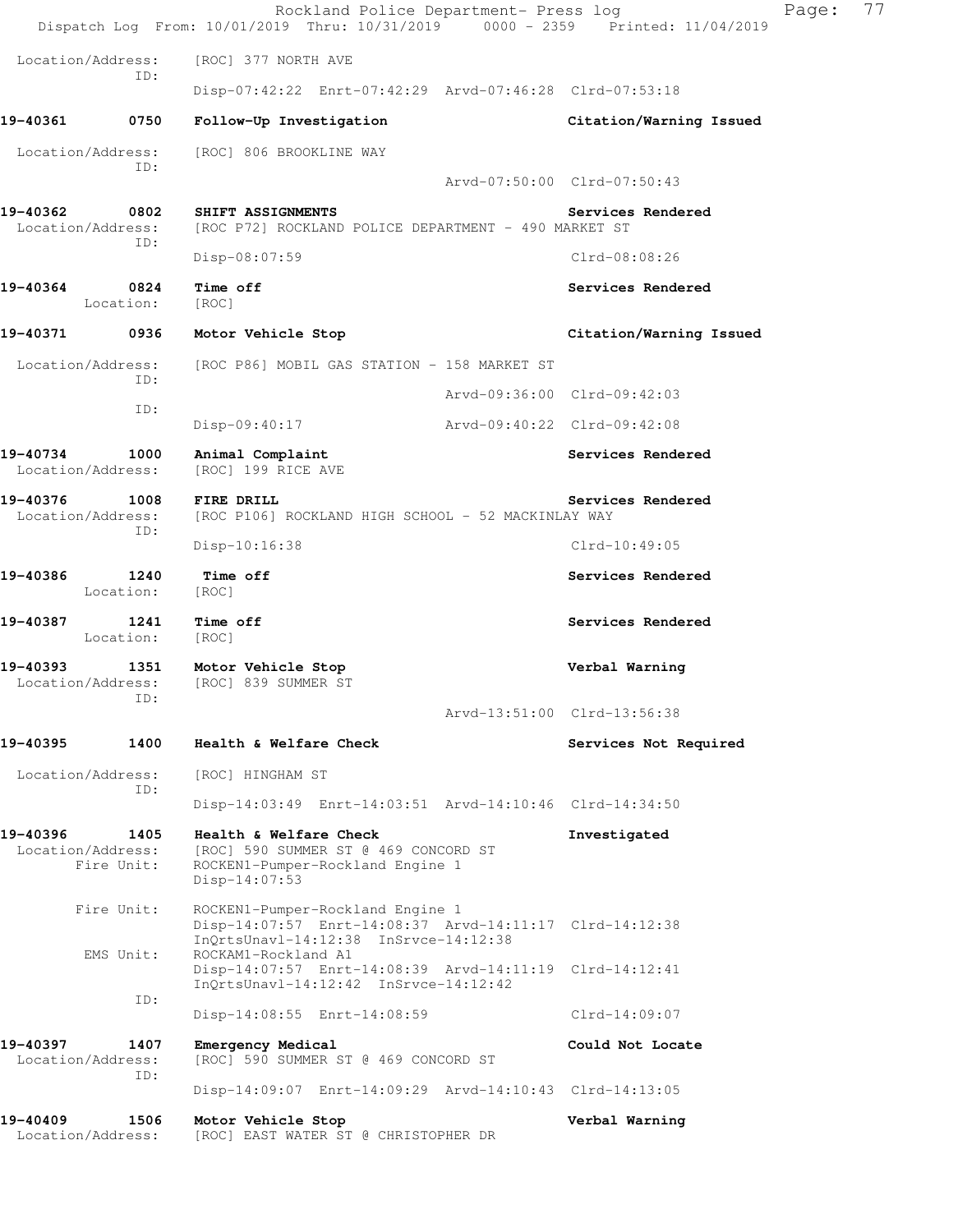ID:

 Arvd-15:06:00 Clrd-15:08:27 **19-40411 1607 SHIFT ASSIGNMENTS Services Rendered**  Location/Address: [ROC P72] ROCKLAND POLICE DEPARTMENT - 490 MARKET ST ID: Disp-16:11:10 Clrd-16:11:31 **19-40419 1707 OVER DOSE FULLOW UP Services Rendered**  Location/Address: [ROC P72] ROCKLAND POLICE DEPARTMENT - 490 MARKET ST ID: Disp-17:33:08 Clrd-17:33:50 **19-40422 1739 MVA Property Damage Only Services Rendered**  Vicinity of: [ROC] 1 VFW DR @ 821 UNION ST ID: Disp-17:40:47 Enrt-17:41:13 Arvd-17:45:24 Clrd-17:54:27 ID: Disp-17:40:52 Enrt-17:41:09 Arvd-17:45:28 Clrd-17:54:24 Fire Unit: ROCKEN1-Pumper-Rockland Engine 1 Disp-17:41:07 Enrt-17:41:17 Arvd-17:41:21 Clrd-17:42:31 InQrtsUnavl-17:42:31 InSrvce-17:42:31 ID: Disp-17:49:05 Arvd-17:49:09 Clrd-17:54:22 **19-40431 1858 TASER ASSIGNMENT Services Rendered**  Location/Address: [ROC P72] ROCKLAND POLICE DEPARTMENT - 490 MARKET ST ID: Disp-19:00:49 Clrd-19:01:09 **19-40433 1912 Summons Summons To Court**  Location/Address: [ROC] 292 MARKET ST Apt. #22 ID: Arvd-19:12:51 Clrd-19:22:14 **19-40440 1953 Motor Vehicle Stop Verbal Warning**  Location/Address: [ROC P75] UNION POINT - BILL DELAHUNT PKWY ID: Arvd-19:53:00 Clrd-19:56:09 **19-40441 2001 Motor Vehicle Stop Verbal Warning**  Location/Address: ID: Disp-20:02:00 Arvd-20:02:07 Clrd-20:02:59 **19-40443 2003 Motor Vehicle Stop Verbal Warning**  Vicinity of: [ROC] PLAIN ST ID: Arvd-20:03:00 Clrd-20:05:03 **19-40444 2006 Disabled Motor Vehicle Report Follows**  Vicinity of: [ROC] SALEM ST ID: Arvd-20:06:00 Clrd-20:57:40 ID: Disp-20:22:50 Enrt-20:22:57 Arvd-20:22:59 Clrd-20:38:45 19-40446 2010 Motor Vehicle Complaint **19-40446** Gone on arrival Location/Address: [ROC] 191 LIBERTY ST ID: Disp-20:10:00 Enrt-20:12:56 Clrd-20:20:16 ID: Disp-20:13:39 Arvd-20:27:49 Clrd-20:28:36 **19-40447 2029 Motor Vehicle Stop Verbal Warning**  Vicinity of: [ROC] MARKET ST ID: Arvd-20:29:00 Clrd-20:34:15 **19-40452 2056 Motor Vehicle Stop Citation/Warning Issued** 

Location/Address: [ROC] 590 SUMMER ST @ 469 CONCORD ST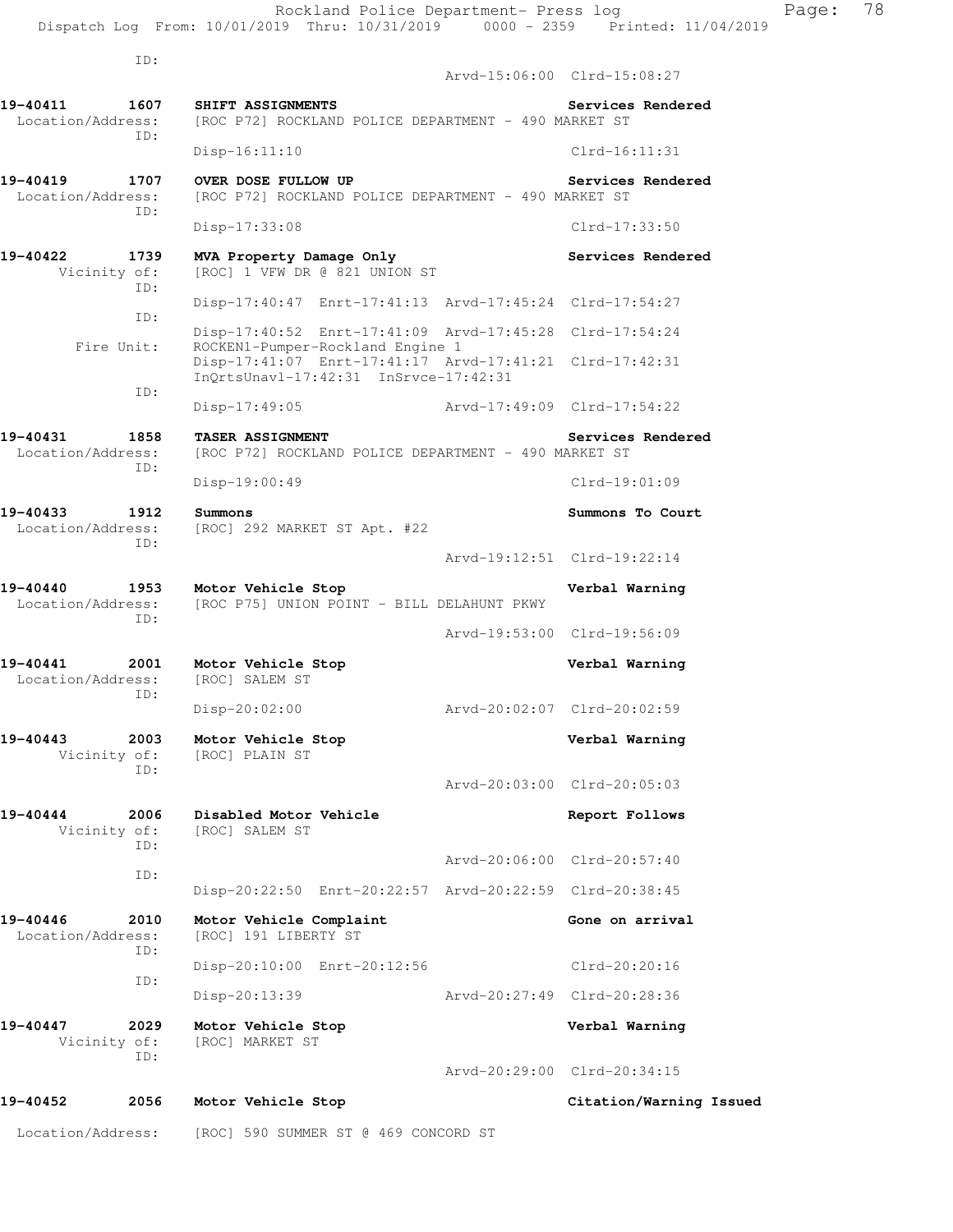|                               | TD:         |                                                         |               |                             |
|-------------------------------|-------------|---------------------------------------------------------|---------------|-----------------------------|
|                               |             |                                                         |               | Arvd-20:56:00 Clrd-21:04:48 |
| 19-40455<br>Vicinity of:      | 2203<br>TD: | Motor Vehicle Stop<br>[ROC] COMMERCE RD                 |               | Report Follows              |
|                               |             |                                                         |               | Arvd-22:03:00 Clrd-22:15:44 |
|                               | TD:         | Disp-22:06:26 Enrt-22:06:29 Arvd-22:16:17 Clrd-22:16:20 |               |                             |
| 19-40457<br>Location/Address: | 2234<br>ID: | Noise Complaint<br>[ROC] 52 CONCORD ST                  |               | Services Rendered           |
|                               | TD:         | Disp-22:35:21 Enrt-22:35:27 Arvd-22:37:47 Clrd-22:44:48 |               |                             |
|                               |             | $Disp-22:37:42$                                         |               | Arvd-22:37:45 Clrd-22:44:50 |
| 19-40459                      | 2239        | General Info                                            |               | No Action Required          |
| Location/Address:             |             | [ROC P72] ROCKLAND POLICE DEPARTMENT - 490 MARKET ST    |               |                             |
| 19-40460<br>Vicinity of:      | 2259<br>TD: | Motor Vehicle Stop<br>[ROC] MARKET ST                   |               | Verbal Warning              |
|                               |             |                                                         |               | Arvd-22:59:00 Clrd-23:02:22 |
| 19-40461<br>Location/Address: | 2315<br>ID: | 911 Accidental<br>[ROC] 120 MARTHA DR Apt. #E           |               | Investigated                |
|                               |             | Disp-23:15:51 Enrt-23:15:56 Arvd-23:19:11 Clrd-23:21:35 |               |                             |
| 19-40462<br>Location/Address: | 2317<br>TD: | <b>Building Check</b><br>[ROC] HOTELS - HINGHAM ST      |               | Appears Secure              |
|                               |             |                                                         | Arvd-23:22:48 | $Clrd-23:27:41$             |

## **For Date: 10/26/2019 - Saturday**

| 19-40467<br>0002<br>Location/Address:<br>ID: |             | Services Rendered<br>SHIFT ASSIGNMENTS<br>[ROC P72] ROCKLAND POLICE DEPARTMENT - 490 MARKET ST |                             |                             |  |  |
|----------------------------------------------|-------------|------------------------------------------------------------------------------------------------|-----------------------------|-----------------------------|--|--|
|                                              |             | Disp-00:06:55                                                                                  |                             | $Clrd-00:07:04$             |  |  |
| 19-40468                                     | 0009        | <b>Building Check</b>                                                                          |                             | Building Checked/Secured    |  |  |
| Location/Address:                            | ID:         | [ROC] HOTELS - HINGHAM ST                                                                      |                             |                             |  |  |
|                                              |             |                                                                                                |                             | Arvd-00:14:03 Clrd-00:18:39 |  |  |
| 19-40469                                     | 0017        | Suspicious Activity                                                                            |                             | Citation/Warning Issued     |  |  |
| Location/Address:<br>ID:                     |             | [ROC P51] HOLIDAY INN - 929 HINGHAM ST                                                         |                             |                             |  |  |
|                                              |             | Disp-00:18:39                                                                                  | Arvd-00:19:44 Clrd-00:22:31 |                             |  |  |
| 19-40473<br>Location/Address:                | 0101<br>ID: | Motor Vehicle Stop<br>[ROC] MCGOONS - UNION ST                                                 |                             | Arrest (s) Made             |  |  |
|                                              |             | $Disp-01:02:39$                                                                                | Arvd-01:02:47 Clrd-02:02:33 |                             |  |  |
|                                              | ID:         | $Disp-01:02:39$                                                                                | Arvd-01:02:47 Clrd-02:02:28 |                             |  |  |
| 19-40475<br>Location/Address:                | 0106<br>ID: | Motor Vehicle Complaint<br>[ROC] WEYMOUTH ST                                                   |                             | Gone on arrival             |  |  |
|                                              |             | Disp-01:08:30 Enrt-01:08:42                                                                    |                             | $Clrd-01:16:08$             |  |  |
| 19-40479                                     | 0239        | Disabled Motor Vehicle                                                                         |                             | Provided Assistance         |  |  |
| Vicinity of:                                 | ID:         | [ROC] WEYMOUTH ST @ BILL DELAHUNT PKWY                                                         |                             |                             |  |  |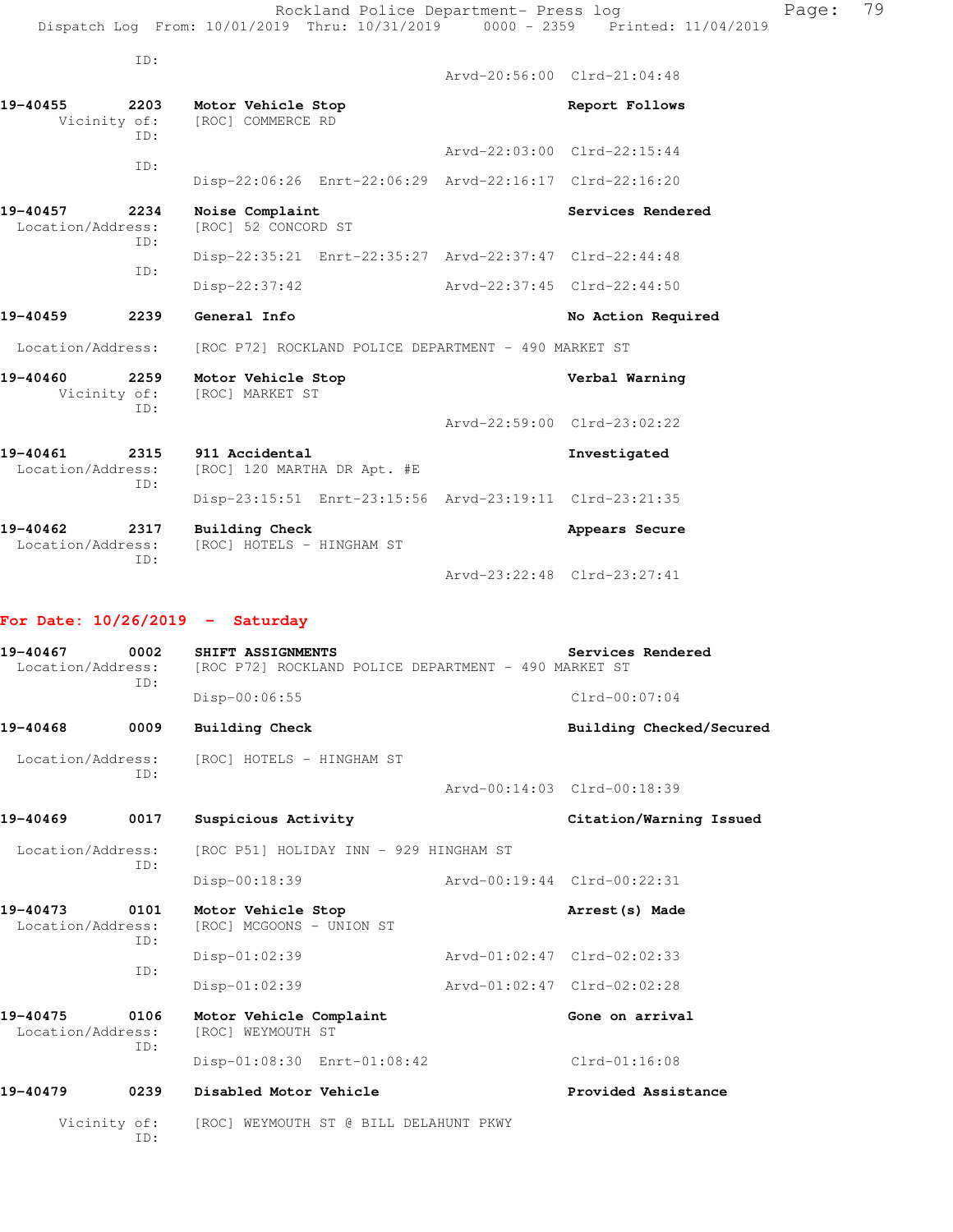Dispatch Log From: 10/01/2019 Thru: 10/31/2019 0000 - 2359 Printed: 11/04/2019 Arvd-02:39:00 Clrd-02:41:55 **19-40480 0302 Suspicious Activity Investigated**  Location/Address: [ROC P47] BEST WESTERN - 909 HINGHAM ST ID: Disp-03:03:31 Enrt-03:03:40 Arvd-03:08:09 Clrd-03:45:25 ID: Disp-03:19:08 Enrt-03:19:12 Arvd-03:26:59 Clrd-03:45:25 **19-40484 0529 Building Check Building Checked/Secured**  Location/Address: [ROC] UNION ST ID: Arvd-05:29:48 Clrd-05:52:22 19-40488 **0714** Details / Time off **Services Rendered Services** Rendered Location: [ROC] **19-40489 0716 Motor Vehicle Stop Verbal Warning**  Location/Address: ID: Arvd-07:16:00 Clrd-07:20:10 **19-40490 0720 Motor Vehicle Stop Verbal Warning**  Location/Address: [ROC] SUMMER ST ID: Arvd-07:20:00 Clrd-07:22:48 **19-40494 0751 Unwanted Party Transported to Hospital**  Location/Address: [ROC P47] BEST WESTERN - 909 HINGHAM ST ID: Disp-07:52:26 Enrt-07:52:35 Arvd-07:55:06 Clrd-08:11:28 ID: Disp-07:52:31 Enrt-07:52:35 Arvd-07:55:06 Clrd-08:11:28 **19-40495 0752 Detail Services Rendered**  Location: [ROC] 19-40496 0809 Information Call **19-40496 Monation Required** Location/Address: [ROC P72] ROCKLAND POLICE DEPARTMENT - 490 MARKET ST **19-40498 0922 Traffic Enforcement Citation/Warning Issued**  Location/Address: [ROC] SALEM ST ID: Disp-09:23:53 Enrt-09:26:00 Arvd-09:26:04 Clrd-09:42:10 **19-40501 0933 Assist Public Services Rendered**  Vicinity of: [ROC P106] ROCKLAND HIGH SCHOOL - 52 MACKINLAY WAY ID: Disp-09:35:06 Enrt-09:36:11 Arvd-09:36:14 Clrd-10:16:14 **19-40508 1041 Health & Welfare Check Services Rendered**  Location/Address: [ROC] 135 CONCORD ST ID: Disp-10:42:20 Enrt-10:42:58 Arvd-10:44:24 Clrd-10:58:59 19-40510 1110 Suspicious Activity **Gone on arrival**<br>
Location/Address: [ROC] BETWEEN N. AVE AND SUMMIT RD - UNION ST [ROC] BETWEEN N. AVE AND SUMMIT RD - UNION ST ID: Arvd-11:10:00 Clrd-11:14:17 ID: Disp-11:11:19 Arvd-11:11:22 Clrd-11:14:17 **19-40520 1334 Assist Public No Action Required**  Location/Address: [ROC P72] ROCKLAND POLICE DEPARTMENT - 490 MARKET ST ID: Disp-13:38:23 Clrd-13:38:37

Rockland Police Department- Press log Fage: 80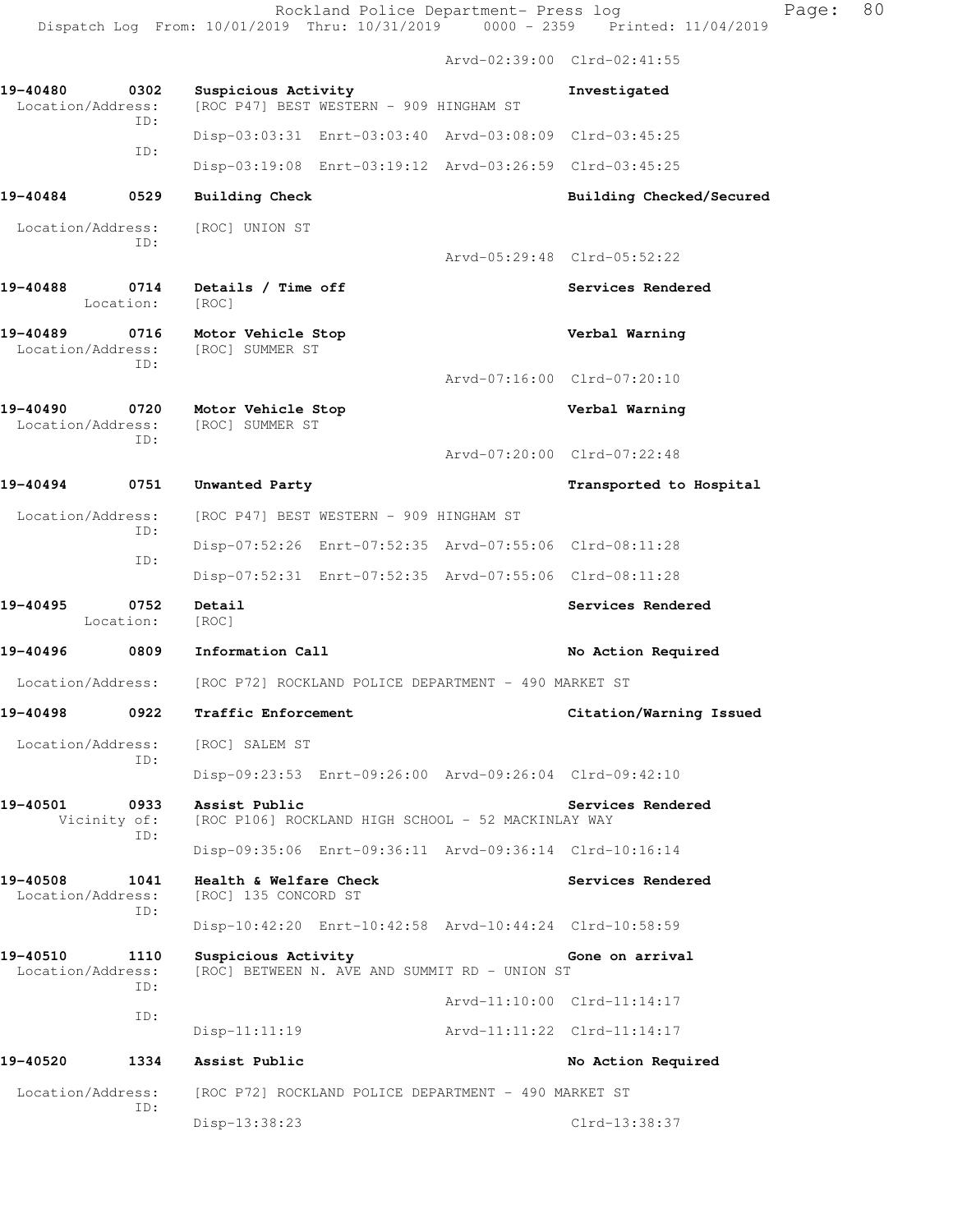Dispatch Log From: 10/01/2019 Thru: 10/31/2019 0000 - 2359 Printed: 11/04/2019 **19-40524 1416 Assist Public Services Rendered**  Location/Address: [ROC] 54 LINCOLN RD ID: Disp-14:18:18 Enrt-14:18:38 Arvd-14:18:41 Clrd-14:18:45 **19-40525 1428 Motor Vehicle Stop Verbal Warning**  Location/Address: [ROC] 333 SALEM ST @ 11 SPRUCE ST ID: Arvd-14:28:00 Clrd-14:30:55 19-40526 1428 Information Call **No Action Required**  Location/Address: [ROC P72] ROCKLAND POLICE DEPARTMENT - 490 MARKET ST **19-40531 1455 Building Check Services Rendered**  Location/Address: [ROC] BILL DELAHUNT PKWY ID: Arvd-14:55:34 Clrd-14:56:07 ID: Disp-14:56:26 Clrd-14:56:36 **19-40532 1455 Building Check Services Rendered**  Location/Address: [ROC] HINGHAM ST ID: Arvd-14:56:07 Clrd-14:56:22 **19-40534 1533 Assist Public Advised to Court**  Location/Address: [ROC] 475 UNION ST ID: Disp-15:41:56 Clrd-15:42:02 **19-40536 1615 General Info No Action Required**  Location/Address: [ROC P72] ROCKLAND POLICE DEPARTMENT - 490 MARKET ST ID: Arvd-16:15:00 Clrd-16:17:23 19-40537 1617 Details / Time off **Services Rendered**  Location: [ROC] 19-40542 1701 911 Accidental **19-40542 19-40542** Services Rendered Location/Address: [ROC P62] CHINA PLAZA - 35 MARKET ST ID: Disp-17:04:16 Enrt-17:04:18 Arvd-17:06:54 Clrd-17:09:14 **19-40547 1750 Assist Public Report Follows**  Location/Address: [ROC] 64 MONCRIEF RD ID: Disp-17:52:01 Enrt-17:52:05 Arvd-17:54:41 Clrd-18:39:08 **19-40553 1828 Follow-Up Investigation Provided Assistance**  Location/Address: [ROC] 10 WINTER CIR ID: Disp-18:39:16 Enrt-18:39:21 Arvd-18:43:22 Clrd-19:13:14 **19-40554 1842 911 Accidental Services Rendered**  Location/Address: [ROC] 354 EAST WATER ST ID: Disp-18:43:34 Enrt-18:43:36 Arvd-18:48:43 Clrd-18:50:56 19-40555 1842 MVA Property Damage Only **Services Not Required**  Location/Address: [ROC] EAST WATER ST ID: Arvd-18:42:00 Clrd-18:58:14 **19-40557 1857 MVA Property Damage Only Report Follows**  Vicinity of: [ROC] EAST WATER ST @ WEBSTER ST ID:

Disp-18:59:27 Enrt-18:59:33 Arvd-19:06:54 Clrd-19:10:58

Rockland Police Department- Press log Fage: 81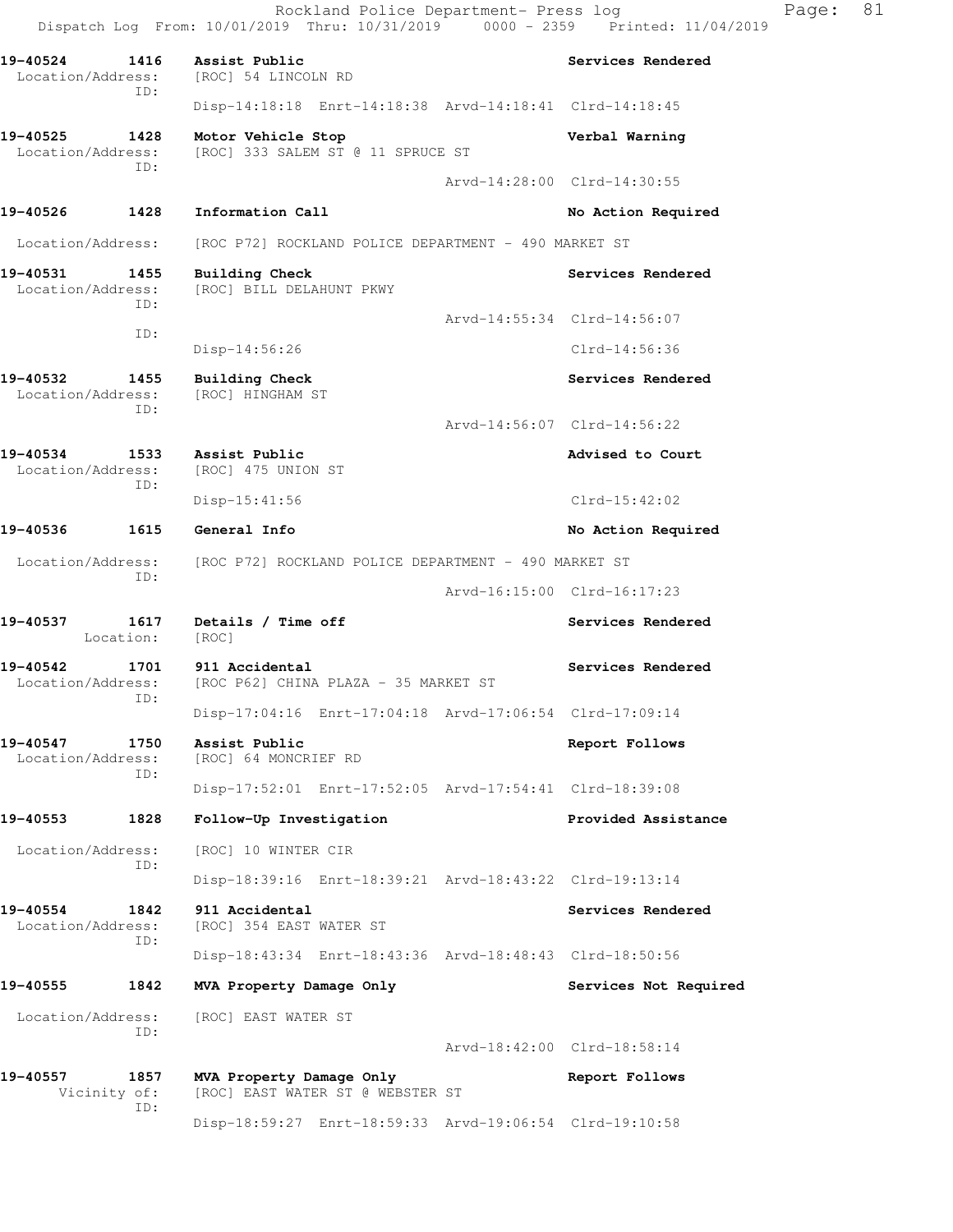| 19-40560<br>1913<br>Location:                | Details / Time off<br>[ROC]                                          | No Service                                                       |  |  |  |
|----------------------------------------------|----------------------------------------------------------------------|------------------------------------------------------------------|--|--|--|
| 19-40561<br>1914<br>Location/Address:<br>ID: | General Info<br>[ROC P72] ROCKLAND POLICE DEPARTMENT - 490 MARKET ST | No Service                                                       |  |  |  |
|                                              |                                                                      | Arvd-19:14:00 Clrd-19:42:27                                      |  |  |  |
| 19-40562<br>1919<br>Vicinity of:<br>ID:      | 911 Hang Up<br>[ROC] 417 PLAIN ST                                    | Services Rendered                                                |  |  |  |
|                                              | Disp-19:20:52 Enrt-19:20:55 Arvd-19:26:43 Clrd-19:42:43              |                                                                  |  |  |  |
| 19-40568<br>1949<br>Location/Address:<br>ID: | General Info<br>[ROC P72] ROCKLAND POLICE DEPARTMENT - 490 MARKET ST | Services Rendered                                                |  |  |  |
|                                              |                                                                      | Arvd-19:49:00 Clrd-19:51:51                                      |  |  |  |
| 19-40571<br>2000<br>Location/Address:<br>ID: | Suspicious Activity                                                  | Could Not Locate<br>[ROC P80] GOLD MINE COIN SHOP - 188 UNION ST |  |  |  |
|                                              | Disp-20:03:11 Enrt-20:03:17 Arvd-20:09:57 Clrd-20:13:57              |                                                                  |  |  |  |
| 19-40573<br>2015<br>Location/Address:<br>ID: | Suspicious Activity<br>[ROC P81] OCEAN STATE JOB LOT - 360 MARKET ST | Investigated                                                     |  |  |  |
|                                              |                                                                      | Arvd-20:15:00 Clrd-20:32:18                                      |  |  |  |
| 19-40575<br>2030<br>Location/Address:<br>TD: | General Incident<br>[ROC] WEST WATER ST                              | Could Not Locate                                                 |  |  |  |
|                                              |                                                                      | Arvd-20:30:00 Clrd-20:39:13                                      |  |  |  |
| 19-40576<br>2035<br>Vicinity of:<br>ID:      | Motor Vehicle Complaint<br>[ROC] 458 MARKET ST @ 31 LIBERTY ST       | Could Not Locate                                                 |  |  |  |
|                                              | Disp-20:36:59                                                        |                                                                  |  |  |  |
| 19-40578<br>2051<br>Location/Address:<br>ID: | 911 Hang Up<br>[ROC] 91 HANNAH WAY Apt. #E                           | Investigated                                                     |  |  |  |
|                                              | Disp-20:52:35 Enrt-20:52:43 Arvd-20:56:17 Clrd-21:16:14              |                                                                  |  |  |  |
| 19-40582<br>2129<br>Location/Address:<br>ID: | General Info<br>[ROC] 19 SAW MILL LN                                 | Services Rendered                                                |  |  |  |
|                                              |                                                                      | Arvd-21:29:00 Clrd-21:51:08                                      |  |  |  |
| 19-40584<br>2156<br>Location/Address:<br>ID: | 911 Accidental<br>[ROC] 445 MARKET ST                                | Investigated                                                     |  |  |  |
| ID:                                          | Disp-21:57:22 Enrt-21:57:25                                          | $Clrd-22:04:14$                                                  |  |  |  |
|                                              | Disp-21:58:44 Enrt-21:58:47 Arvd-22:04:02 Clrd-22:04:15              |                                                                  |  |  |  |
| For Date: $10/27/2019$ -                     | Sunday                                                               |                                                                  |  |  |  |
| $19 - 40592$ $0001$ General Info             |                                                                      | No Service                                                       |  |  |  |

| 19-40592                      | 0001        | General Info                                                         | No Service                  |
|-------------------------------|-------------|----------------------------------------------------------------------|-----------------------------|
| Location/Address:<br>ID:      |             | [ROC P72] ROCKLAND POLICE DEPARTMENT - 490 MARKET ST                 |                             |
|                               |             | $Disp-00:04:09$                                                      | $Clrd-00:04:16$             |
| 19-40594<br>Location/Address: | 0027<br>ID: | Larceny / Forgery/ Fraud<br>[ROC P84] PLAYERS SPORTS BAR - 86 VFW DR | Report Follows              |
|                               | ID:         | Disp-00:30:33 Enrt-00:30:40 Arvd-00:30:44 Clrd-01:30:36              |                             |
|                               |             | $Disp-01:10:25$                                                      | Arvd-01:10:32 Clrd-01:30:36 |
| 19-40604                      | 0429        | General Incident                                                     | No Action Required          |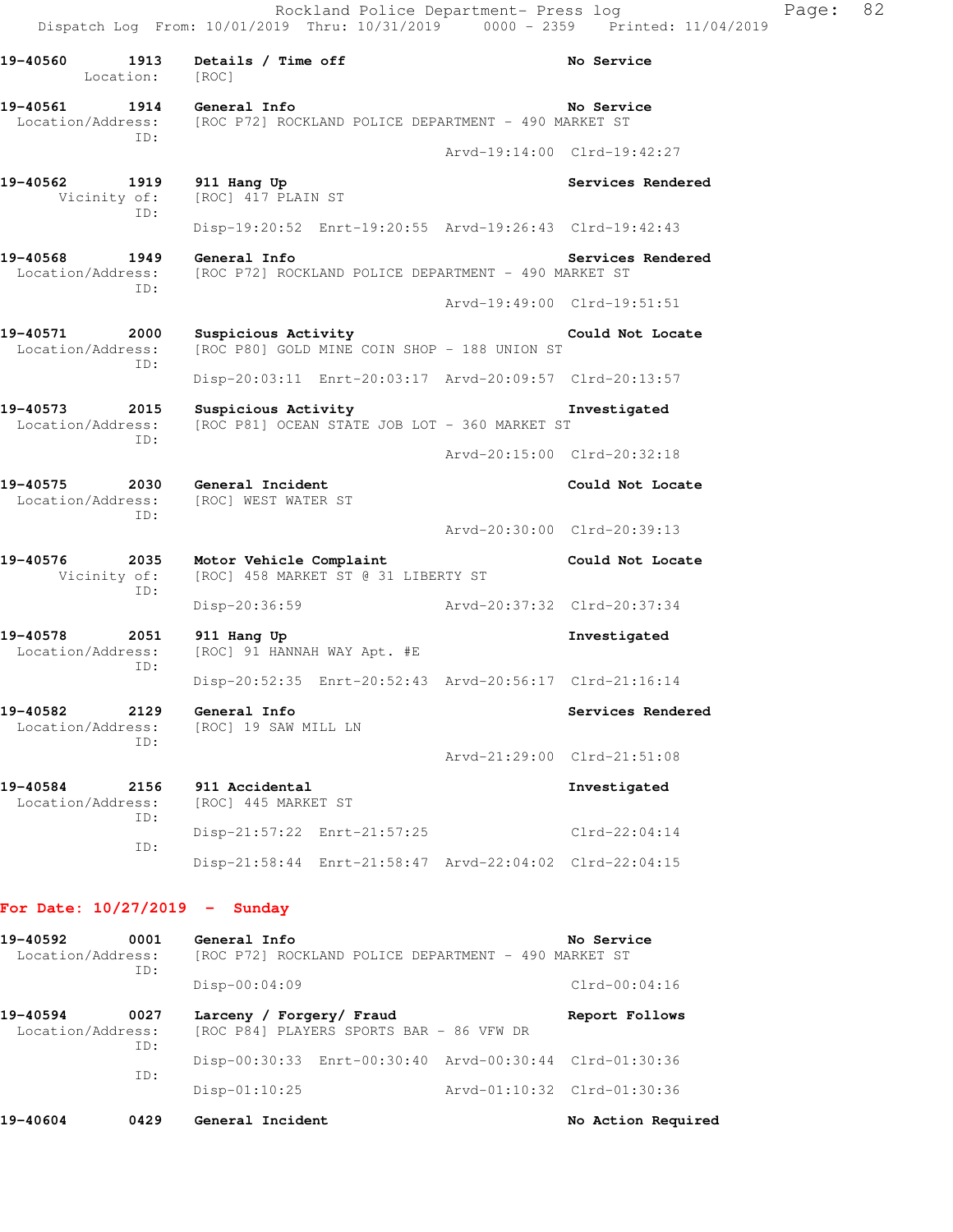|                               |                   | Rockland Police Department- Press log<br>Dispatch Log From: 10/01/2019 Thru: 10/31/2019 0000 - 2359 Printed: 11/04/2019 |                             | Page:                       | 83 |
|-------------------------------|-------------------|-------------------------------------------------------------------------------------------------------------------------|-----------------------------|-----------------------------|----|
| Location/Address:             |                   | [ROC] 45 ARLINGTON ST                                                                                                   |                             |                             |    |
|                               | ID:               | Disp-04:32:39                                                                                                           |                             | $Clrd-04:32:43$             |    |
| 19-40607                      | 0454<br>Location: | Details / Time off<br>[ROC]                                                                                             |                             | No Service                  |    |
| 19-40611<br>Location/Address: | 0609              | <b>Building Check</b><br>[ROC] UNION ST                                                                                 |                             | Appears Secure              |    |
|                               | ID:               |                                                                                                                         |                             | Arvd-06:12:07 Clrd-06:23:01 |    |
| 19-40617<br>Location/Address: | 0806<br>ID:       | General Info<br>[ROC P72] ROCKLAND POLICE DEPARTMENT - 490 MARKET ST                                                    |                             | No Service                  |    |
|                               |                   | Disp-08:08:35                                                                                                           | Arvd-08:08:42 Clrd-08:08:46 |                             |    |
| 19-40619<br>Location/Address: | 0907<br>ID:       | Traffic Enforcement<br>[ROC] SALEM ST                                                                                   |                             | Services Rendered           |    |
|                               |                   |                                                                                                                         |                             | Arvd-09:07:49 Clrd-09:35:13 |    |
| 19-40620                      | 0941              | Motor Vehicle Stop                                                                                                      |                             | Citation/Warning Issued     |    |
| Location/Address:             |                   | [ROC] 71 J A DUNN MEM DR @ 8 STUDLEY CT                                                                                 |                             |                             |    |
|                               | ID:               |                                                                                                                         |                             | Arvd-09:41:00 Clrd-10:14:14 |    |
| 19-40623                      | 1007              | Unwanted Party                                                                                                          |                             | No Action Required          |    |
| Location/Address:             |                   | [ROC 82] 213 UNION ST Apt. #4                                                                                           |                             |                             |    |
|                               | ID:<br>ID:        | $Disp-10:11:12$                                                                                                         | Arvd-10:11:25 Clrd-10:31:56 |                             |    |
|                               |                   | $Disp-10:12:05$                                                                                                         |                             | Arvd-10:12:36 Clrd-10:20:11 |    |
| 19-40627<br>Location/Address: | 1030<br>ID:       | 911 Hang Up<br>[ROC] 442 PLAIN ST                                                                                       |                             | Services Rendered           |    |
|                               |                   | Disp-10:33:38 Enrt-10:33:44 Arvd-10:38:55 Clrd-10:43:50                                                                 |                             |                             |    |
| 19-40628                      | 1032              | <b>Building Check</b>                                                                                                   |                             | Building Checked/Secured    |    |
| Location/Address:             | TD:               | [ROC] HINGHAM ST                                                                                                        |                             |                             |    |
|                               |                   |                                                                                                                         |                             | Arvd-10:32:41 Clrd-10:33:13 |    |
| 19-40629                      | 1033              | <b>Building Check</b>                                                                                                   |                             | Building Checked/Secured    |    |
| Location/Address:             | ID:               | [ROC] BILL DELAHUNT PKWY                                                                                                |                             |                             |    |
|                               |                   |                                                                                                                         |                             | Arvd-10:33:56 Clrd-10:47:02 |    |
| 19-40633<br>Location/Address: | 1105<br>ID:       | Disturbance<br>[ROC P64] CVS PHARMACY - 80 MARKET ST                                                                    |                             | Services Rendered           |    |
|                               | ID:               | Disp-11:07:52                                                                                                           |                             | Arvd-11:08:03 Clrd-11:19:31 |    |
|                               |                   | $Disp-11:07:52$                                                                                                         |                             | Arvd-11:07:59 Clrd-11:19:26 |    |
| 19-40641                      | 1156              | Warrant                                                                                                                 |                             | Services Not Required       |    |
| Location/Address:             | ID:               | [ROC] 67 EAST WATER ST                                                                                                  |                             | Arvd-11:56:00 Clrd-12:03:36 |    |
| 19-40642                      | 1204              | Warrant                                                                                                                 |                             | Services Not Required       |    |
| Location/Address:             |                   | [ROC] 1051 UNION ST                                                                                                     |                             |                             |    |
|                               | ID:               |                                                                                                                         |                             | Arvd-12:04:00 Clrd-12:10:52 |    |
|                               | ID:               |                                                                                                                         |                             |                             |    |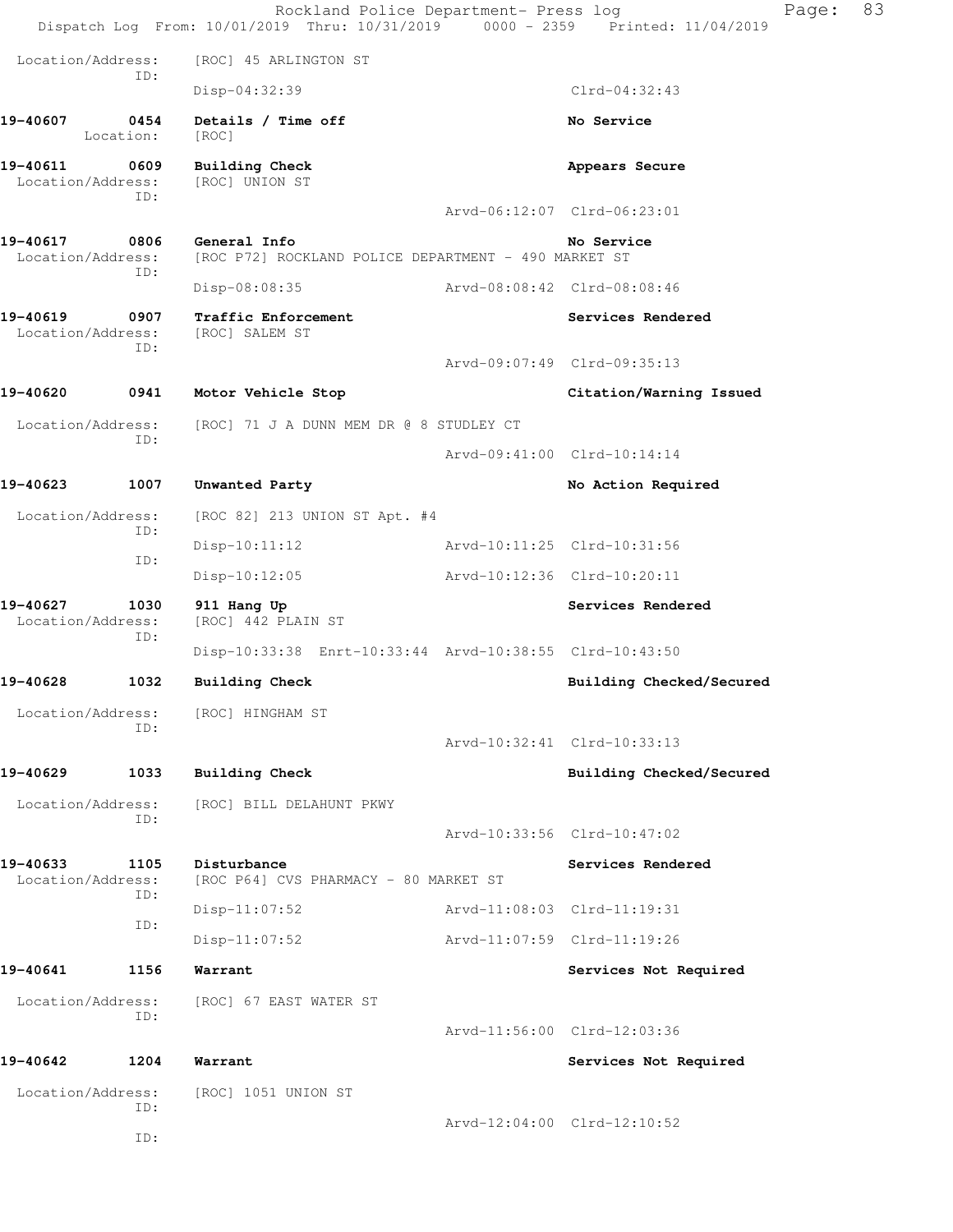Rockland Police Department- Press log Fage: 84 Dispatch Log From: 10/01/2019 Thru: 10/31/2019 0000 - 2359 Printed: 11/04/2019 Disp-12:05:44 Arvd-12:06:03 Clrd-12:11:03 **19-40650 1348 Larceny / Forgery/ Fraud Investigated**  Location/Address: [ROC P55] HOME DEPOT - 1149 HINGHAM ST ID: Disp-13:52:32 Clrd-13:57:14 **19-40652 1400 Burglar Alarm False Alarm**  Location/Address: [ROC P99] RICHDALES (TEDESCHI'S) - 268 UNION ST **19-40653 1401 Burglar Alarm Investigated**  Location/Address: [ROC P99] RICHDALES (TEDESCHI'S) - 268 UNION ST ID: Disp-14:02:36 Arvd-14:02:43 Clrd-14:03:35 **19-40656 1437 Lost/Found Property Services Rendered**  Location/Address: [ROC] 327 MARKET ST ID: Arvd-14:37:00 Clrd-14:39:48 19-40657 1447 Building Check **Building Checked/Secured** Location/Address: [ROC] HINGHAM ST ID: Arvd-14:47:25 Clrd-14:47:41 **19-40660 1503 MVA Property Damage Only Services Rendered**  Location/Address: [ROC P56] BURGER KING - 1333 HINGHAM ST ID: Disp-15:05:56 Arvd-15:06:04 Clrd-15:21:59 **19-40667 1749 911 Hang Up Services Rendered**  Location/Address: [ABI 979] 182 CENTRAL ST - 182 CENTRAL ST ID: Disp-17:50:36 Enrt-17:50:40 Arvd-17:51:19 Clrd-17:54:47 **19-40670 1832 MVA Property Damage Only Report Follows**  Location/Address: [ROC] BILL DELAHUNT PKWY ID: Disp-18:32:32 Enrt-18:32:35 Arvd-18:38:36 Clrd-19:13:35 ID: Disp-18:33:26 Enrt-18:33:28 Arvd-18:37:51 Clrd-18:41:30 19-40672 1840 Unwanted Party **Services Rendered Services** Rendered Location/Address: [ROC] 305 NORTH AVE ID: Disp-18:41:43 Enrt-18:41:48 Arvd-18:46:07 Clrd-18:57:10 ID: Disp-18:41:43 Enrt-18:41:50 Arvd-18:46:06 Clrd-18:57:09 **19-40677 1919 Building Check Services Rendered**  Location/Address: [ROC] HINGHAM ST ID: Arvd-19:20:01 Clrd-19:20:19 **19-40678 1920 Building Check Services Rendered**  Location/Address: [ROC] BILL DELAHUNT PKWY ID: Arvd-19:21:01 Clrd-19:21:19 **19-40683 2120 Disabled Motor Vehicle No Action Required**  Location/Address: [ROC P94] FAST LANE CONVENIENCE STORE - 430 UNION ST ID: Disp-21:21:05 Enrt-21:21:16 Arvd-21:21:18 Clrd-21:23:06 **19-40689 2332 Detail Services Rendered**  Location/Address: [ROC P72] ROCKLAND POLICE DEPARTMENT - 490 MARKET ST ID: Arvd-23:32:00 Clrd-23:34:15 19-40690 2334 Detail Services Rendered **Services Rendered**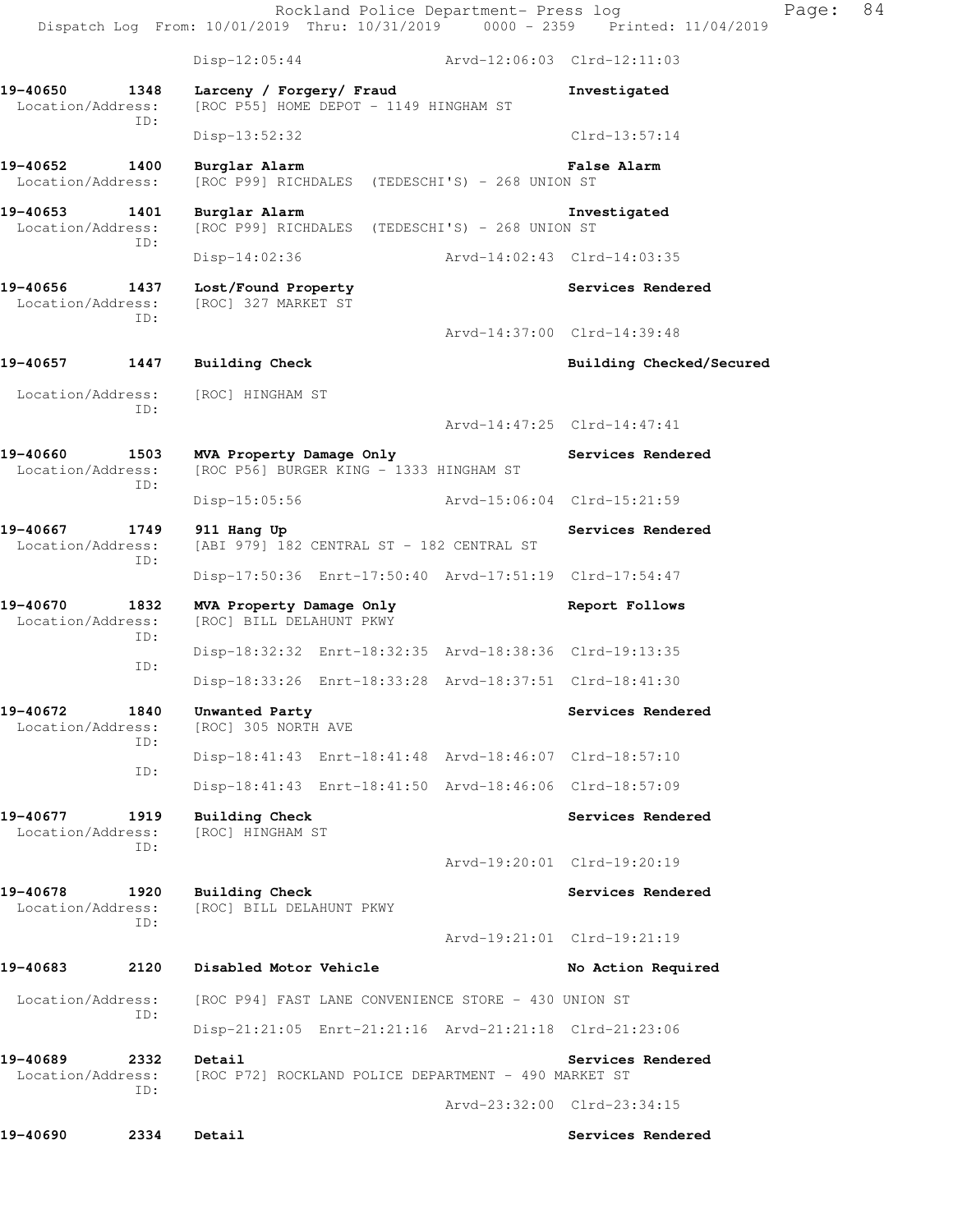| Location/Address:               | TD:         |                                                | [ROC P72] ROCKLAND POLICE DEPARTMENT - 490 MARKET ST |                                                                      |  |
|---------------------------------|-------------|------------------------------------------------|------------------------------------------------------|----------------------------------------------------------------------|--|
|                                 |             |                                                |                                                      | Arvd-23:34:00 Clrd-23:36:56                                          |  |
| 19-40691<br>Location:           | 2337        | Details / Time off<br>[ROC]                    |                                                      | Services Rendered                                                    |  |
| 19-40692                        | 2340        | <b>Building Check</b>                          |                                                      | Building Checked/Secured                                             |  |
| Location/Address:<br>ID:        |             | [ROC] HINGHAM ST                               |                                                      |                                                                      |  |
|                                 |             | $Disp-23:41:33$                                |                                                      | Arvd-23:41:54 Clrd-23:41:58                                          |  |
| 19-40693<br>Location/Address:   | 2354<br>ID: | MVA Property Damage Only<br>[ROC] 321 UNION ST |                                                      | Report Follows                                                       |  |
| ID:                             |             |                                                |                                                      | Disp-23:55:11 Enrt-23:56:01 Arvd-23:57:19 Clrd-10/28/2019 @ 01:45:14 |  |
|                                 | TD:         |                                                |                                                      | Disp-23:56:30 Enrt-23:56:44 Arvd-23:59:35 Clrd-10/28/2019 @ 00:15:38 |  |
|                                 |             |                                                |                                                      | Disp-23:56:43 Enrt-23:56:46 Arvd-23:58:01 Clrd-10/28/2019 @ 01:16:46 |  |
|                                 | ID:         | $Disp-00:18:40$                                |                                                      | Arvd-00:18:44 Clrd-10/28/2019 @ 01:06:36                             |  |
|                                 | ID:         | $Disp-00:21:57$                                |                                                      | Arvd-00:22:04 Clrd-10/28/2019 @ 02:09:59                             |  |
|                                 | ID:         | $Disp-00:21:59$                                |                                                      | Arvd-00:22:04 Clrd-10/28/2019 @ 02:09:55                             |  |
|                                 | TD:         | $Disp-00:22:01$                                |                                                      | Arvd-00:22:04 Clrd-10/28/2019 @ 00:22:18                             |  |
|                                 | ID:         | $Disp-00:23:21$                                |                                                      | Arvd-00:23:25 Clrd-10/28/2019 @ 01:51:14                             |  |
| For Date: $10/28/2019$ - Monday |             |                                                |                                                      |                                                                      |  |

 ID: Disp-00:00:00 Clrd-00:27:06 19-40695 0002 Details / Time off **Services Rendered**  Location: [ROC] **19-40708 0601 Building Check Check Appears Secure Appears Secure** Location/Address: [ROC] 100 UNION ST [ROC] 100 UNION ST ID: Arvd-06:02:06 Clrd-06:11:50 19-40712 0641 Traffic Enforcement **19-40712** Services Not Required Location/Address: [ROC] 100 SALEM ST ID: Arvd-06:42:14 Clrd-07:05:55 WHIC3-Command-Whitman Car 3 Disp-06:59:24 Clrd-07:00:50 InQrtsUnavl-07:00:54 InSrvce-07:00:54 **19-40719 0708 Follow-Up Investigation 19-40719 Investigated** Location/Address: [ROC] 51 REED ST Location/Address: ID: Disp-07:08:00 Enrt-07:08:00 Arvd-07:08:00 Clrd-07:28:00 **19-40716 0729 VERIZON DETAIL Services Rendered**  Location/Address: [ROC] 31 COMMERCE RD ID: Disp-07:33:42 Clrd-07:33:48 **19-40718 0729 Follow-Up Investigation Investigated** 

Location/Address: [ROC] 26 BELMONT ST ID:

Disp-07:29:00 Enrt-07:29:00 Arvd-07:29:00 Clrd-07:40:00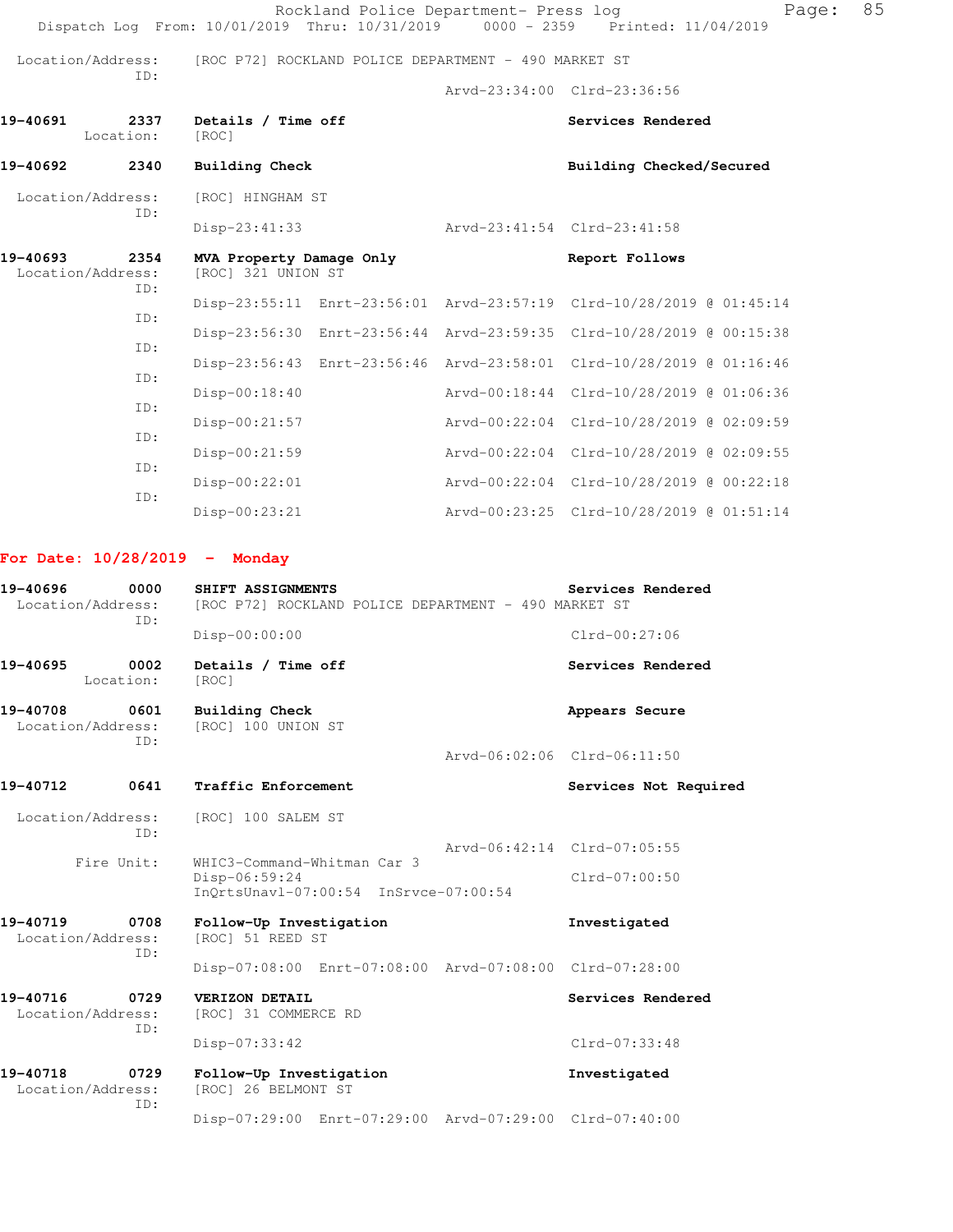Dispatch Log From: 10/01/2019 Thru: 10/31/2019 0000 - 2359 Printed: 11/04/2019 **19-40717 0738 Disturbance Arrest(s) Made**  Location/Address: [ROC] 29 HARLOW RD ID: Disp-07:40:26 Enrt-07:40:30 Arvd-07:50:55 Clrd-07:51:08 ID: Disp-07:42:30 Enrt-07:42:32 Arvd-07:50:55 Clrd-08:01:17 ID: Disp-08:03:21 Clrd-08:04:07 ID: Disp-08:03:59 Clrd-08:04:12 **19-40722 0756 MVA Property Damage Only Report Follows**  Location/Address: [ROC] 791 HINGHAM ST ID: Disp-07:57:26 Enrt-07:57:34 Clrd-08:07:39 ID: Disp-08:07:46 Enrt-08:07:48 Arvd-08:07:49 Clrd-08:34:34 ID: Disp-08:09:09 Arvd-08:09:12 Clrd-08:30:47 19-40735 0800 Animal Complaint **Services Rendered Services** Rendered Location/Address: [ROC] 401 WEBSTER ST **19-40724 0807 SHIFT ASSIGNMENTS Services Rendered**  Location/Address: [ROC P72] ROCKLAND POLICE DEPARTMENT - 490 MARKET ST ID: Disp-08:11:40 Clrd-08:12:05 **19-40726 0812 OFFICER HELD OVER Services Rendered**  Location/Address: [ROC P72] ROCKLAND POLICE DEPARTMENT - 490 MARKET ST ID: Disp-08:14:04 Clrd-08:15:07 19-40728 0817 Unwanted Party **Services Rendered** Party Services Rendered Location/Address: [ROC] 305 NORTH AVE ID: Disp-08:30:57 Arvd-08:31:05 Clrd-08:34:57 19-40732 0850 Complaint **Services Rendered** Location/Address: [ROC] 309 SPRING ST ID: Disp-08:51:48 Enrt-08:52:19 Arvd-08:55:17 Clrd-09:00:37 **19-40736 0910 Animal Complaint Services Rendered**  Location/Address: [ROC] 65 NORMAN ST **19-40740 0951 Traffic Enforcement Citation/Warning Issued**  Location/Address: [ROC] SALEM ST ID: Arvd-09:52:30 Clrd-10:01:00 ID: Disp-10:06:39 Arvd-10:07:05 Clrd-10:17:13 **19-40741 1001 Motor Vehicle Stop Citation/Warning Issued**  Location/Address: [ROC] 1 VFW DR @ 821 UNION ST ID: Arvd-10:01:00 Clrd-10:06:39 **19-40744 1110 Lockout Services Rendered**  Location/Address: [ROC] 3 CYPRESS CIR ID: Disp-11:12:32 Enrt-11:12:39 Arvd-11:24:52 Clrd-11:29:53 **19-40745 1132 Health & Welfare Check Services Rendered**  Location/Address: [ROC] 5 UNION ST ID: Disp-11:36:50 Arvd-11:41:41 Clrd-11:50:02 ID: Disp-11:36:50 Arvd-11:41:45 Clrd-11:50:05

Rockland Police Department- Press log Frank Page: 86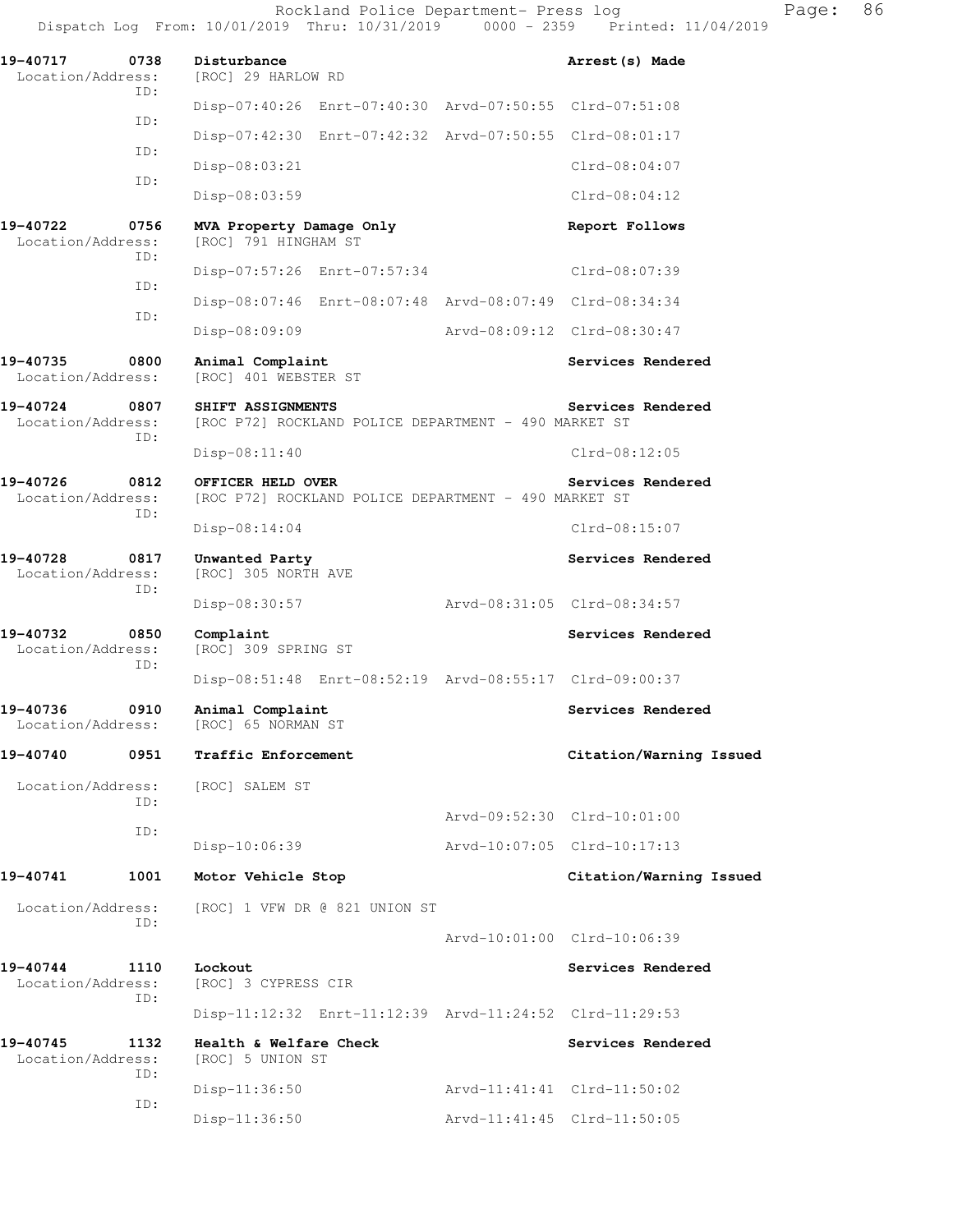19-40746 1142 Emergency Medical **Services Rendered**  Location/Address: [ROC] 5 UNION ST 19-40749 1148 Assist Fire Department **19-40749** Services Rendered Location/Address: [ROC P100] LUKE'S LIQUORS - 167 MARKET ST ID: Arvd-11:48:00 Clrd-11:50:00 ID: Disp-11:52:08 Enrt-11:52:30 Clrd-11:57:14 **19-40750 1150 General Info Services Rendered**  Location/Address: [ROC] 122 UNION ST Apt. #B ID: Arvd-11:50:00 Clrd-11:52:08 **19-40751 1204 Assist Other Agency Services Rendered**  Location/Address: [ROC] 430 LIBERTY ST ID: Arvd-12:05:57 Clrd-12:10:01 19-40752 1231 911 Accidental **Investigated Investigated Investigated Investigated Investigated Investigated** [ROC] MS LIFELINES - 1 TECHNOLOGY PL ID: Disp-12:32:59 Enrt-12:33:08 Arvd-12:39:44 Clrd-12:43:45 **19-40753 1257 Follow-Up Investigation Services Rendered**  Location/Address: [ROC] 43 BELMONT ST ID: Arvd-12:57:00 Clrd-13:36:13 **19-40871 1300 Animal Complaint Inspection / Drill**  Location/Address: [ROC] 55 HINGHAM ST **19-40756 1340 Motor Vehicle Stop Verbal Warning**  Location/Address: [ROC P81] OCEAN STATE JOB LOT - 360 MARKET ST ID: Arvd-13:40:00 Clrd-13:46:39 **19-40755 1341 Motor Vehicle Collision W/PI Patient Refusal**  Location/Address: [ROC] 618 MARKET ST<br>Fire Unit: ROCKEN1-Pumper-Rock ROCKEN1-Pumper-Rockland Engine 1 Disp-13:41:41 Enrt-13:44:06 Arvd-13:46:48 Clrd-13:54:42 InQrtsUnavl-13:54:46 InSrvce-13:54:46 EMS Unit: ROCKAM1-Rockland A1 Disp-13:41:41 Enrt-13:44:08 Arvd-13:47:35 Clrd-13:54:51 InQrtsUnavl-13:54:56 InSrvce-13:54:56 ID: Disp-13:46:21 Arvd-13:46:25 Clrd-14:09:46 ID: Disp-13:47:42 Arvd-13:47:45 Clrd-14:14:23 **19-40764 1341 General Info No Action Required**  Location/Address: [HOL 3734] PUBLIC SAFETY BUILDING - 300 S FRANKLIN ST ID: Disp-14:14:50 Clrd-14:16:09 Original Call #: 19-40757 **19-40766 1341 Motor Vehicle Collision W/PI Patient Refusal**  Location/Address: [ROC] 618 MARKET ST ID: Disp-13:41:31 Enrt-13:41:33 Clrd-14:19:24 **19-40763 1406 Emergency Medical Transported to Hospital**  Location/Address: [WHI 1796] BETH ISRAEL DEACONESS MEDICAL CENTER\* - 312 BEDFORD ST EMS Unit: WHI247-Whitman Ambulance 247 Disp-14:08:25 Enrt-14:11:02 Arvd-14:12:54 Clrd-14:22:24 Hosp-14:34:50 ClrHosp-15:34:21 InQrtsUnavl-15:54:03 InSrvce-15:54:03 Fire Unit: WHIC3-Command-Whitman Car 3 Disp-14:08:32 Enrt-14:08:38 Arvd-14:11:47 Clrd-14:22:49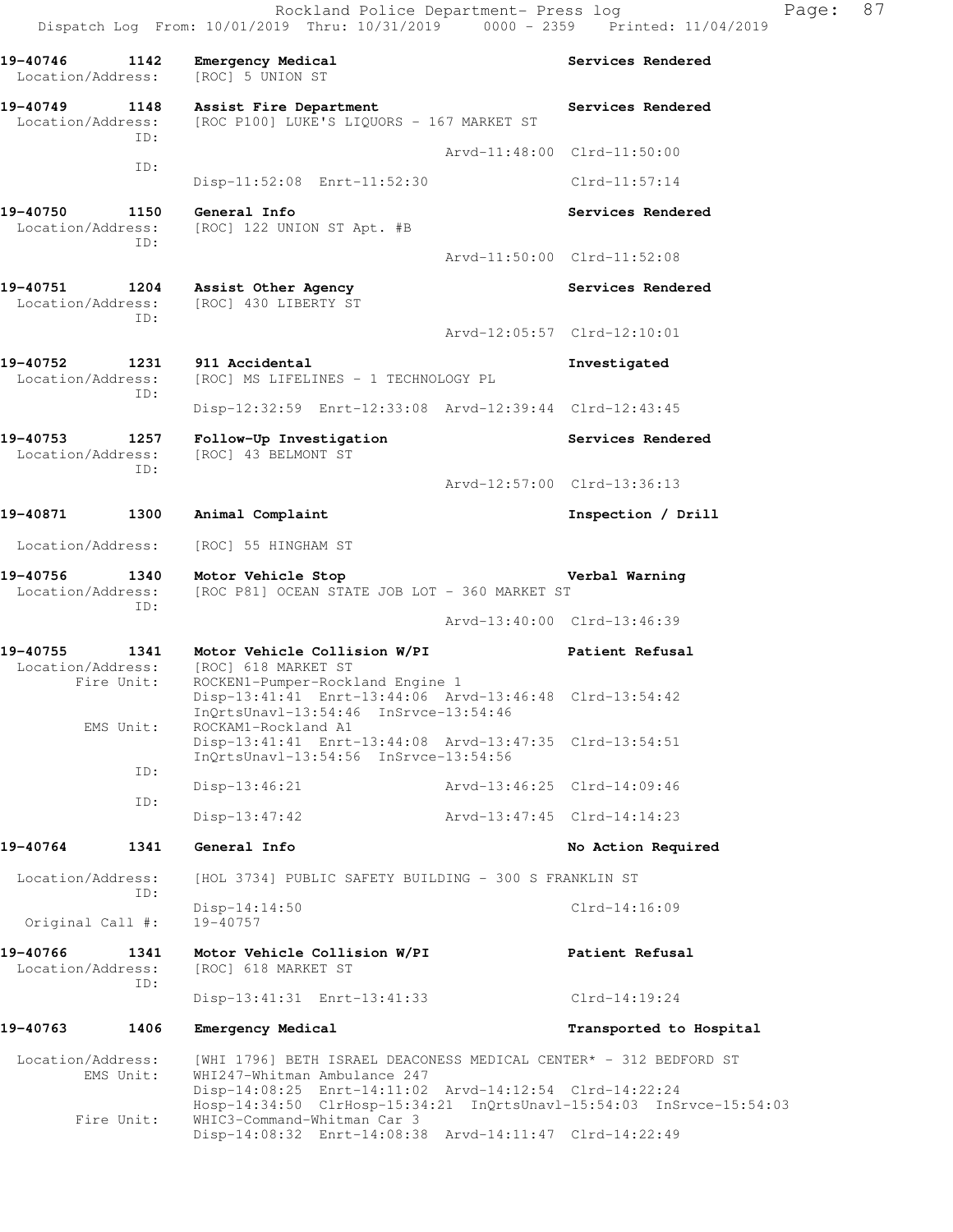Rockland Police Department- Press log Fage: 88 Dispatch Log From: 10/01/2019 Thru: 10/31/2019 0000 - 2359 Printed: 11/04/2019 InQrtsUnavl-14:36:48 InSrvce-14:36:48 ID: Disp-14:24:53 Clrd-14:24:59 **19-40765 1414 911 Accidental Services Rendered**  Location/Address: [ROC] 215 VERNON ST ID: Disp-14:17:32 Enrt-14:17:34 Arvd-14:19:46 Clrd-14:21:22 **19-40767 1420 PRISONER IN THE STATION Services Rendered**  Location/Address: [ROC P72] ROCKLAND POLICE DEPARTMENT - 490 MARKET ST ID: Disp-14:24:51 Arvd-14:53:46 Clrd-15:29:12 19-40774 1514 Disturbance **Services Rendered** Services Rendered Location/Address: [ROC] 19 WINTER CIR ID: Disp-15:17:12 Enrt-15:17:17 Arvd-15:21:15 Clrd-15:49:06 ID: Disp-15:39:20 Enrt-15:39:24 Arvd-15:49:01 Clrd-15:49:03 **19-40776 1522 MVA Property Damage Only Paper Exchange**  Location/Address: [ROC] GARDEN TERRACE - 411 GARDEN TER Apt. #104 ID: Disp-15:26:08 Enrt-15:26:25 Arvd-15:50:27 Clrd-16:00:18 **19-40782 1600 SHIFT ASSIGNMENTS No Service**  Location/Address: [ROC P72] ROCKLAND POLICE DEPARTMENT - 490 MARKET ST ID: Disp-16:10:46 Clrd-16:10:55 **19-40781 1605 911 Accidental Investigated**  Location/Address: [ROC] 45 HANNAH WAY ID: Disp-16:09:11 Enrt-16:09:25 Arvd-16:10:08 Clrd-16:13:51 ID: Disp-16:09:17 Enrt-16:09:22 Arvd-16:09:42 Clrd-16:13:47 **19-40784 1641 FOUND DOG Services Rendered**  Location/Address: [ROC P72] ROCKLAND POLICE DEPARTMENT - 490 MARKET ST ID: Disp-16:44:32 Clrd-16:44:42 **19-40785 1646 OFFICER OUT OF THE STATION No Service**  Location/Address: [ROC P72] ROCKLAND POLICE DEPARTMENT - 490 MARKET ST **19-40790 1659 CALL FOR BAIL No Service**  Location/Address: [ROC P72] ROCKLAND POLICE DEPARTMENT - 490 MARKET ST ID: Disp-17:00:55 Clrd-17:01:12 19-40798 1722 Assist Fire Department **19-40798** Services Rendered Location/Address: [ROC] 24 EMERSON ST ID: Disp-17:23:51 Enrt-17:24:03 Arvd-17:24:07 Clrd-17:31:30 **19-40800 1725 Building Check Appears Secure**  Location/Address: [ROC] HINGHAM ST ID: Arvd-17:27:18 Clrd-17:27:33 **19-40808 1751 Suspicious MOTOR VEHICLE Services Rendered**  Location/Address: [ROC] FIRST BAPTIST CHURCH - 200 UNION ST ID: Disp-17:54:50 Enrt-17:55:02 Arvd-17:59:50 Clrd-18:09:08 **19-40811 1823 OVERDOSE Services Rendered**  Location/Address: [ROC] 449 EAST WATER ST ID: Disp-18:23:54 Enrt-18:23:57 Arvd-18:33:14 Clrd-18:37:48 ID: Disp-18:24:09 Enrt-18:24:13 Arvd-18:26:15 Clrd-18:33:21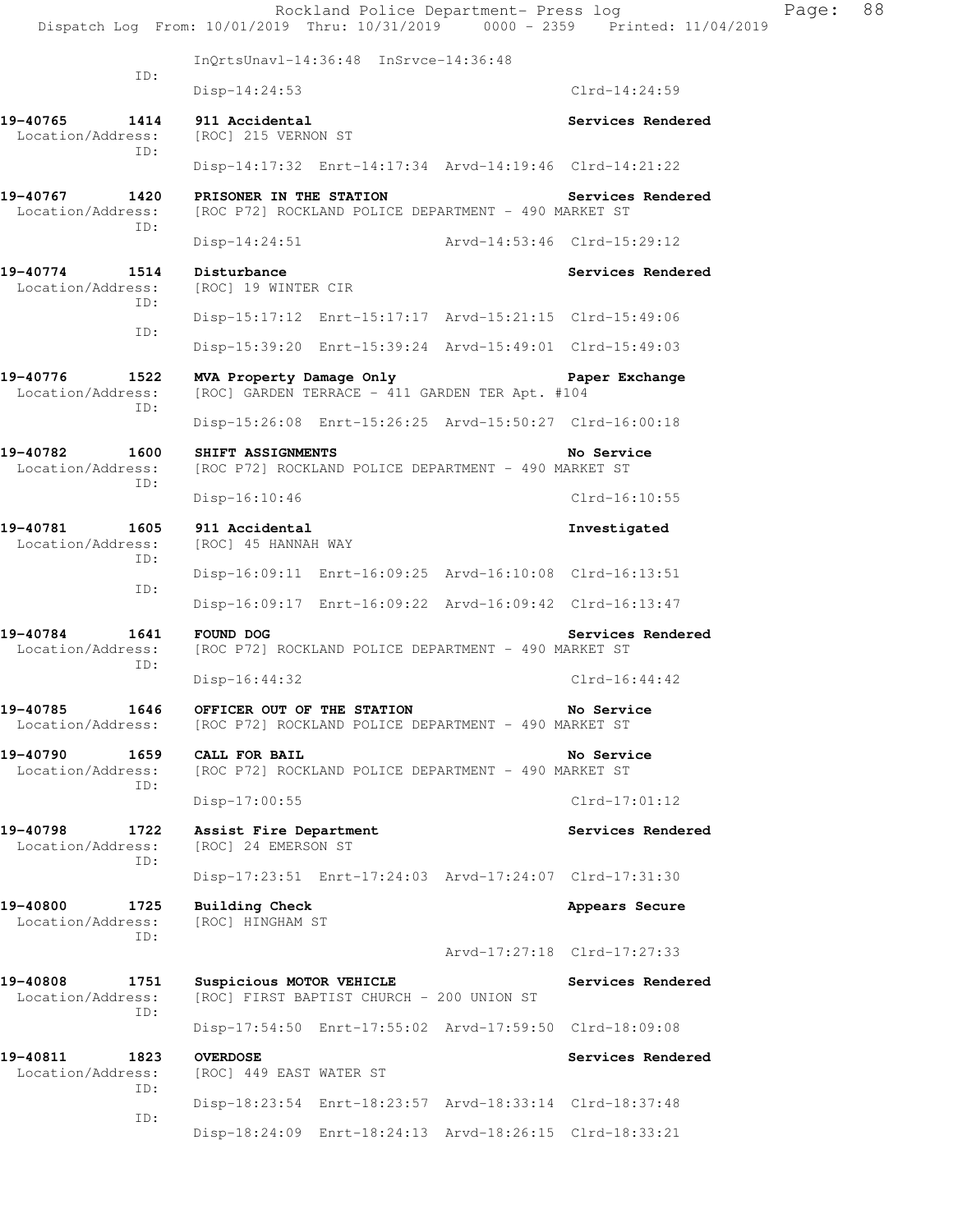Dispatch Log From: 10/01/2019 Thru: 10/31/2019 0000 - 2359 Printed: 11/04/2019 **19-40814 1901 911 Accidental Services Rendered**  Location/Address: [ROC] 244 NORTH AVE ID: Disp-19:01:30 Enrt-19:03:10 Arvd-19:05:53 Clrd-19:06:28 **19-40815 1913 Prisioner RELEASED Services Rendered**  Location/Address: [ROC P72] ROCKLAND POLICE DEPARTMENT - 490 MARKET ST ID: Disp-19:15:15 Clrd-19:15:23 **19-40816 1918 Motor Vehicle Stop Citation/Warning Issued**  Location/Address: [ROC P98] DOLLAR TREE - 201 MARKET ST ID: Disp-19:18:50 Arvd-19:22:37 Clrd-19:22:47 **19-40820 1938 OVERDOSE Services Rendered**  Location/Address: [ROC] 220 LIBERTY ST ID: Disp-19:39:42 Enrt-19:39:57 Arvd-19:40:23 Clrd-19:46:42 ID: Disp-19:39:51 Enrt-19:40:01 Arvd-19:40:27 Clrd-19:44:15 19-40824 1959 Burglar Alarm **Services Rendered** Location/Address: [ROC] 51 HANNAH WAY Apt. #B ID: Disp-19:59:32 Enrt-19:59:35 Arvd-20:04:03 Clrd-20:04:09 **19-40825 2009 Emergency Medical Transported to Hospital**  Location/Address: [ROC] 33 LEISUREWOODS DR EMS Unit: ABIA3-Abington Ambulance 3 Disp-20:11:56 Enrt-20:14:01 Arvd-20:16:46 Clrd-20:33:05 Hosp-20:40:52 ClrHosp-21:21:15 InQrtsUnavl-21:36:17 InSrvce-21:36:17 Fire Unit: ROCKEN3-Pumper-Rockland Engine 3 Disp-20:12:08 Enrt-20:13:57 Arvd-20:17:13 Clrd-20:33:28 InQrtsUnavl-20:37:38 InSrvce-20:37:38 ID: Disp-21:04:47 Enrt-21:04:52 Arvd-21:08:28 Clrd-21:22:12 **19-40826 2028 OFFICER OUT OF THE STATION No Service**  Location/Address: [ROC P72] ROCKLAND POLICE DEPARTMENT - 490 MARKET ST ID: Disp-20:29:47 Clrd-20:30:03 19-40828 2051 Emergency Medical **Exercise Services Rendered**  Location/Address: [ROC P84] PLAYERS SPORTS BAR - 86 VFW DR ID: Disp-20:52:39 Enrt-20:52:47 Arvd-21:03:06 Clrd-21:04:15 **19-40829 2059 Health & Welfare Check Services Rendered**  Location/Address: [ROC] 3 TANGLEWOOD LN ID: Disp-21:02:50 Enrt-21:03:06 Arvd-21:04:18 Clrd-21:23:14 **19-40830 2128 Unwanted Party Services Rendered**  Location/Address: [ROC] 45 HANNAH WAY Apt. #E ID: Disp-21:29:01 Arvd-21:29:17 Clrd-21:40:41 ID: Disp-21:29:01 Arvd-21:29:24 Clrd-21:41:15 ID: Disp-21:29:01 Arvd-21:29:20 Clrd-21:41:21 **19-40831 2145 911 Accidental Services Rendered**  Location/Address: [ROC] 8 HORN BEAM ST ID: Disp-21:47:26 Enrt-21:47:32 Arvd-21:52:25 Clrd-21:57:36 **19-40832 2155 Detail No Action Required** 

Rockland Police Department- Press log Page: 89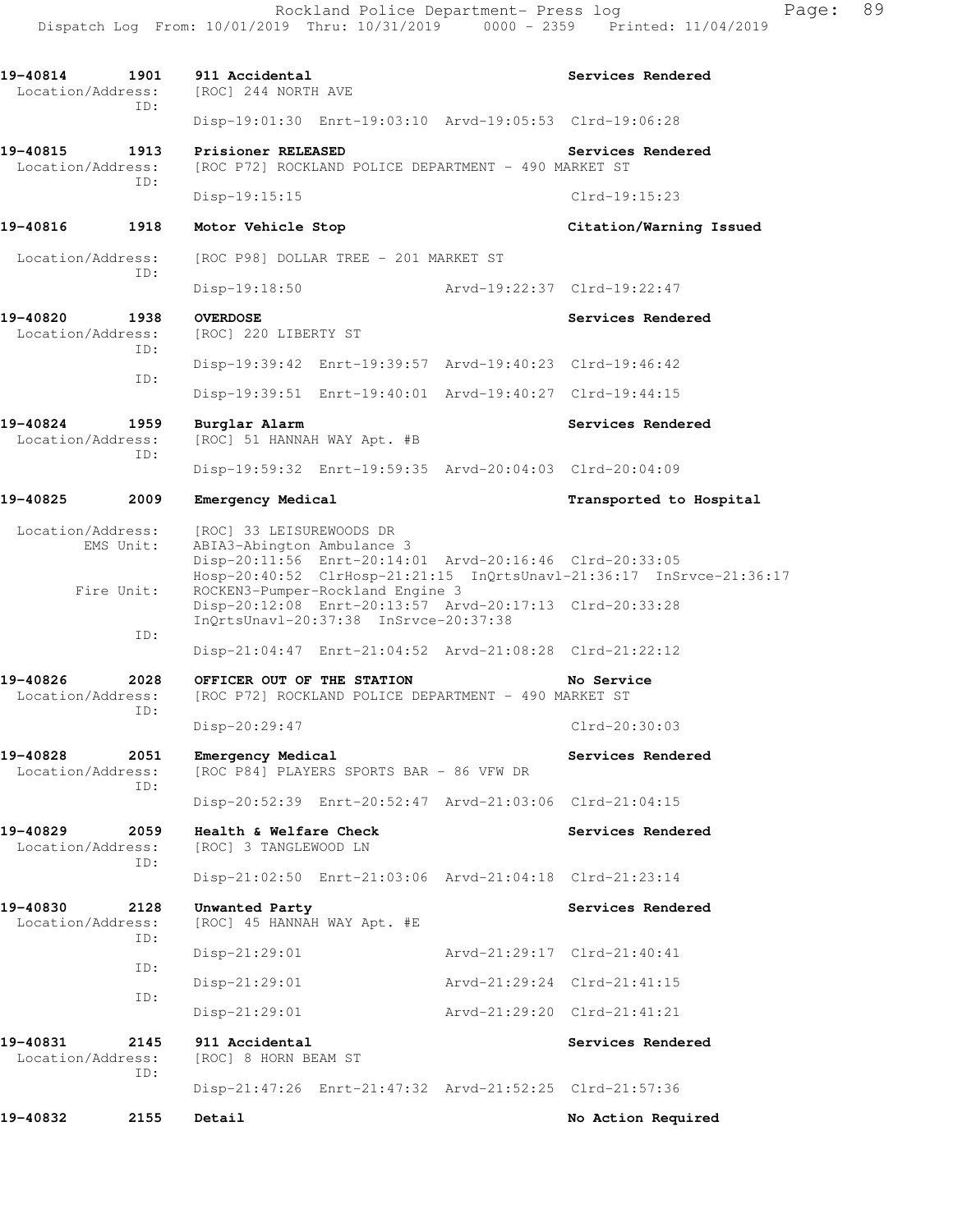Rockland Police Department- Press log Page: 90 Dispatch Log From: 10/01/2019 Thru: 10/31/2019 0000 - 2359 Printed: 11/04/2019

Location/Address: [ROC P72] ROCKLAND POLICE DEPARTMENT - 490 MARKET ST

| 19-40833<br>Location/Address:         | 2207       | Building Check<br>[ROC] HINGHAM ST                      | Appears Secure              |
|---------------------------------------|------------|---------------------------------------------------------|-----------------------------|
|                                       | ID:        |                                                         | Arvd-22:08:15 Clrd-22:10:34 |
| 19-40834<br>2217<br>Location/Address: |            | Unwanted Party<br>[ROC] 45 HANNAH WAY Apt. #E           | Investigated                |
|                                       | ID:<br>TD: | Disp-22:18:20 Enrt-22:18:46 Arvd-22:20:55 Clrd-23:57:26 |                             |

| TD: |  |                                                         |  |
|-----|--|---------------------------------------------------------|--|
|     |  | Disp-22:18:20 Enrt-22:18:38 Arvd-22:22:53 Clrd-23:08:20 |  |
| TD. |  |                                                         |  |
|     |  | Disp-22:18:20 Enrt-22:18:42 Arvd-22:21:01 Clrd-23:07:40 |  |

## **For Date: 10/29/2019 - Tuesday**

| 19-40837                              | 0001              | Suspicious Activity                                                       |  |                             | Transported to Hospital     |  |
|---------------------------------------|-------------------|---------------------------------------------------------------------------|--|-----------------------------|-----------------------------|--|
| Location/Address:                     |                   | [ROC P45] COMFORT INN - 850 HINGHAM ST                                    |  |                             |                             |  |
| TD:                                   |                   | $Disp-00:02:13$<br>Arvd-00:02:22 Clrd-00:23:34                            |  |                             |                             |  |
|                                       | ID:               | $Disp-00:02:17$                                                           |  |                             | Arvd-00:02:20 Clrd-00:23:29 |  |
| 19-40839<br>Location/Address:         | 0003              | SHIFT ASSIGNMENTS<br>[ROC P72] ROCKLAND POLICE DEPARTMENT - 490 MARKET ST |  |                             | No Service                  |  |
| 19-40851<br>Location/Address:         | 0334              | MVA Property Damage Only<br>[ROC] 180 CENTRE AVE                          |  |                             | Report Follows              |  |
|                                       | ID:               | Disp-03:37:14 Enrt-03:37:18 Arvd-03:40:26 Clrd-04:18:13                   |  |                             |                             |  |
|                                       | ID:               | Disp-03:38:58 Enrt-03:40:25 Arvd-03:40:28 Clrd-04:18:15                   |  |                             |                             |  |
|                                       | ID:               | Disp-03:45:47 Enrt-03:45:52 Arvd-03:45:56 Clrd-03:55:41                   |  |                             |                             |  |
|                                       | ID:               | Disp-03:45:50 Enrt-03:45:52 Arvd-03:45:56 Clrd-03:55:04                   |  |                             |                             |  |
| 19-40853<br>0552<br>Location:<br>ID:  |                   | Building Check<br>[ROC] UNION STREET                                      |  |                             | Appears Secure              |  |
|                                       |                   | $Disp-05:53:11$                                                           |  | Arvd-05:53:20 Clrd-06:02:48 |                             |  |
| 19-40855                              | 0605              | Burglar Alarm                                                             |  |                             | Building Checked/Secured    |  |
| Location/Address:                     |                   | [ROC P94] FAST LANE CONVENIENCE STORE - 430 UNION ST                      |  |                             |                             |  |
|                                       | ID:<br>ID:        | Disp-06:07:34 Enrt-06:07:37 Arvd-06:10:07 Clrd-06:11:37                   |  |                             |                             |  |
|                                       |                   | $Disp-06:10:18$                                                           |  |                             | Arvd-06:10:23 Clrd-06:11:40 |  |
| 19-40859                              | 0624<br>Location: | Details / Time off<br>[ROC]                                               |  |                             | No Service                  |  |
| 19-40864<br>Location/Address:         | 0654              | Detail<br>[ROC] 1050 HINGHAM ST                                           |  |                             | No Service                  |  |
| ID:                                   |                   | $Disp-06:56:49$                                                           |  |                             | Clrd-06:58:30               |  |
| 19-40866<br>0733<br>Location/Address: |                   | 911 Accidental<br>[ROC 65] ROGERS MIDDLE SCHOOL - 100 TAUNTON AVE         |  |                             | Services Rendered           |  |
|                                       | ID:               | Disp-07:36:03 Enrt-07:36:05 Arvd-07:40:56 Clrd-07:45:47                   |  |                             |                             |  |
| 19-40867                              | 0739              | Warrant                                                                   |  |                             | Provided Assistance         |  |
| Location/Address:                     | ID:               | [ROC] 143 CONCORD ST                                                      |  |                             |                             |  |

Arvd-07:39:00 Clrd-08:04:35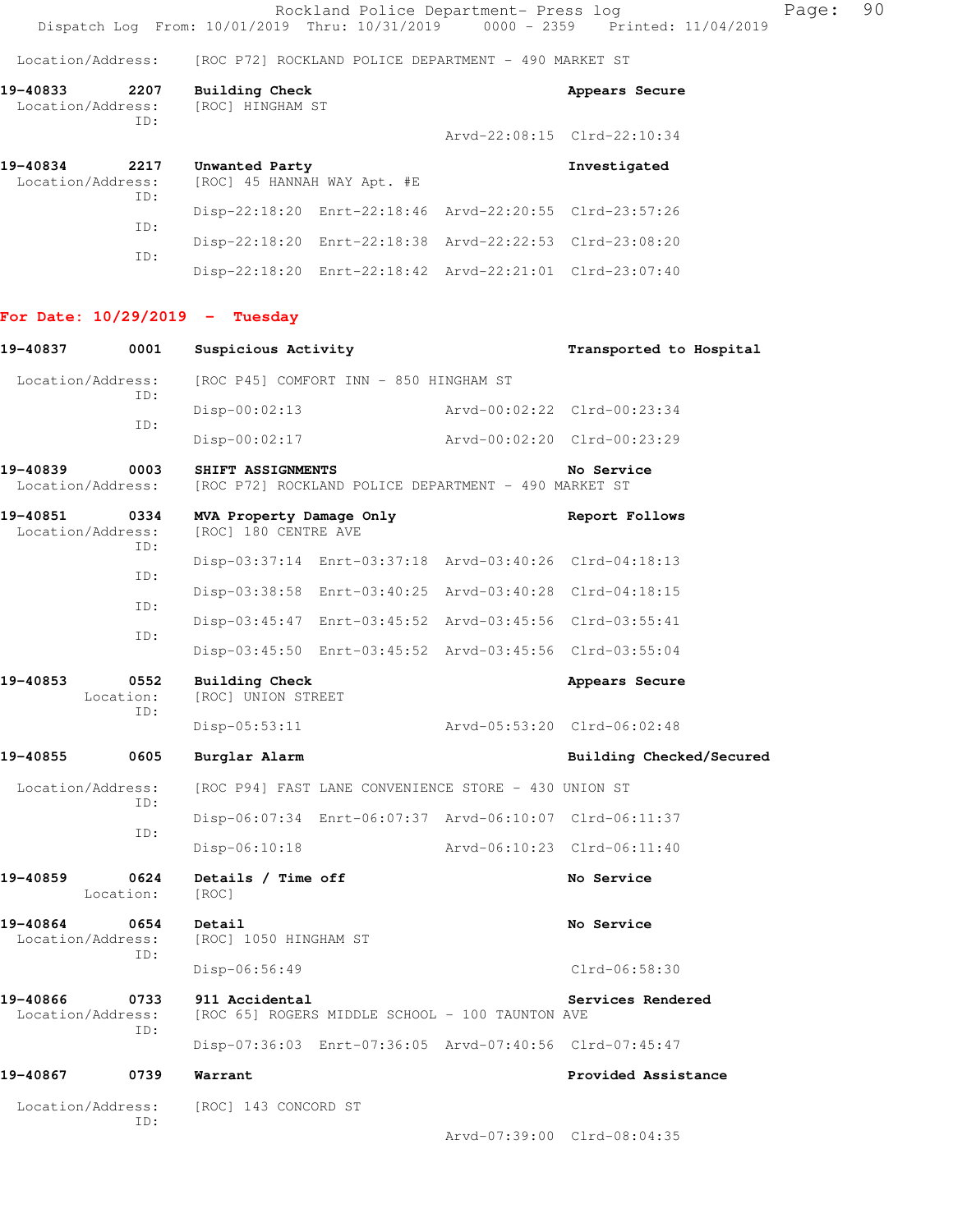|                               |             | Rockland Police Department- Press log<br>Dispatch Log From: 10/01/2019 Thru: 10/31/2019 0000 - 2359 Printed: 11/04/2019 | Page:                          | 91 |
|-------------------------------|-------------|-------------------------------------------------------------------------------------------------------------------------|--------------------------------|----|
|                               | ID:         | Disp-07:40:48 Enrt-07:40:50 Arvd-07:40:53 Clrd-08:04:39                                                                 |                                |    |
| 19-40869                      | 0807        | Information Call                                                                                                        | No Action Required             |    |
| Location/Address:             |             | [ROC P72] ROCKLAND POLICE DEPARTMENT - 490 MARKET ST                                                                    |                                |    |
| 19-40873                      | 0821        | Prisioner Transport                                                                                                     | Taken/Referred to Other Agency |    |
| Location/Address:             |             | [HIN 1] HINGHAM COURT - 28 GEORGE WASHINGTON BLVD                                                                       |                                |    |
|                               | ID:         |                                                                                                                         | Arvd-08:21:00 Clrd-09:11:39    |    |
| 19-40887                      | 0830        | Animal Complaint                                                                                                        | Inspection / Drill             |    |
| Location/Address:             |             | [ROC] 120 SUMMER ST                                                                                                     |                                |    |
| 19-40874<br>Location/Address: | 0838<br>ID: | Warrant<br>[ROC] 25 WINDING WAY                                                                                         | Could Not Locate               |    |
|                               | ID:         | Disp-08:52:52 Enrt-08:59:16 Arvd-09:04:37 Clrd-09:04:47                                                                 |                                |    |
|                               |             | Disp-08:52:58 Enrt-08:59:16 Arvd-09:04:41 Clrd-09:04:45                                                                 |                                |    |
| 19-40888                      | 0900        | Animal Complaint                                                                                                        | Inspection / Drill             |    |
| Location/Address:             |             | [ROC] 849 UNION ST                                                                                                      |                                |    |
| 19-40876<br>Location/Address: | 0913<br>ID: | Traffic Enforcement<br>[ROC] SALEM ST                                                                                   | Services Rendered              |    |
|                               |             |                                                                                                                         | Arvd-09:13:00 Clrd-09:27:17    |    |
| 19-40877<br>Location/Address: | 0915<br>ID: | Assist Public<br>[ROC 70] WEBSTER PARK NURSING AND REHAB - 56 WEBSTER ST                                                | Peace Restored                 |    |
|                               |             | Disp-09:17:12 Enrt-09:17:15 Arvd-09:22:00 Clrd-09:36:33                                                                 |                                |    |
| 19-40878<br>Location/Address: | 0920<br>ID: | Harassment<br>[ROC] 305 NORTH AVE                                                                                       | Services Rendered              |    |
|                               | ID:         | Disp-09:27:46 Enrt-09:27:50 Arvd-09:31:08 Clrd-09:58:13                                                                 |                                |    |
|                               |             | Disp-09:37:26 Enrt-09:37:29                                                                                             | Clrd-09:38:34                  |    |
| 19-40883<br>Location/Address: | 0957<br>ID: | Summons<br>[ROC] 12 BOXBERRY LN                                                                                         | Summons To Court               |    |
|                               |             | $Disp-09:58:19$                                                                                                         | Arvd-09:58:34 Clrd-10:00:53    |    |
| 19-40885                      | 0959        | School Fire Drill                                                                                                       | Inspection / Drill             |    |
| Location/Address:             | ID:         | [ROC] 34 JAMES ST                                                                                                       |                                |    |
|                               | ID:         | Disp-10:05:07                                                                                                           | Arvd-10:15:24 Clrd-10:20:46    |    |
|                               |             | $Disp-10:05:16$                                                                                                         | Arvd-10:15:24 Clrd-10:20:55    |    |
| 19-40890                      | 1000        | Animal Complaint                                                                                                        | Inspection / Drill             |    |
| Location/Address:             |             | [ROC] 1079 UNION ST                                                                                                     |                                |    |
| 19-40889                      | 1015        | Assist Other Agency                                                                                                     | Provided Assistance            |    |
| Location/Address:             | ID:         | [ROC] 47 BAY PATH LN                                                                                                    |                                |    |
|                               | ID:         | Disp-10:16:10 Enrt-10:16:25 Arvd-10:18:47 Clrd-10:43:26                                                                 |                                |    |
|                               |             | Disp-10:16:18 Enrt-10:16:22 Arvd-10:18:49 Clrd-10:43:15                                                                 |                                |    |
| 19-40892                      | 1036        | Details / Time off                                                                                                      | No Action Required             |    |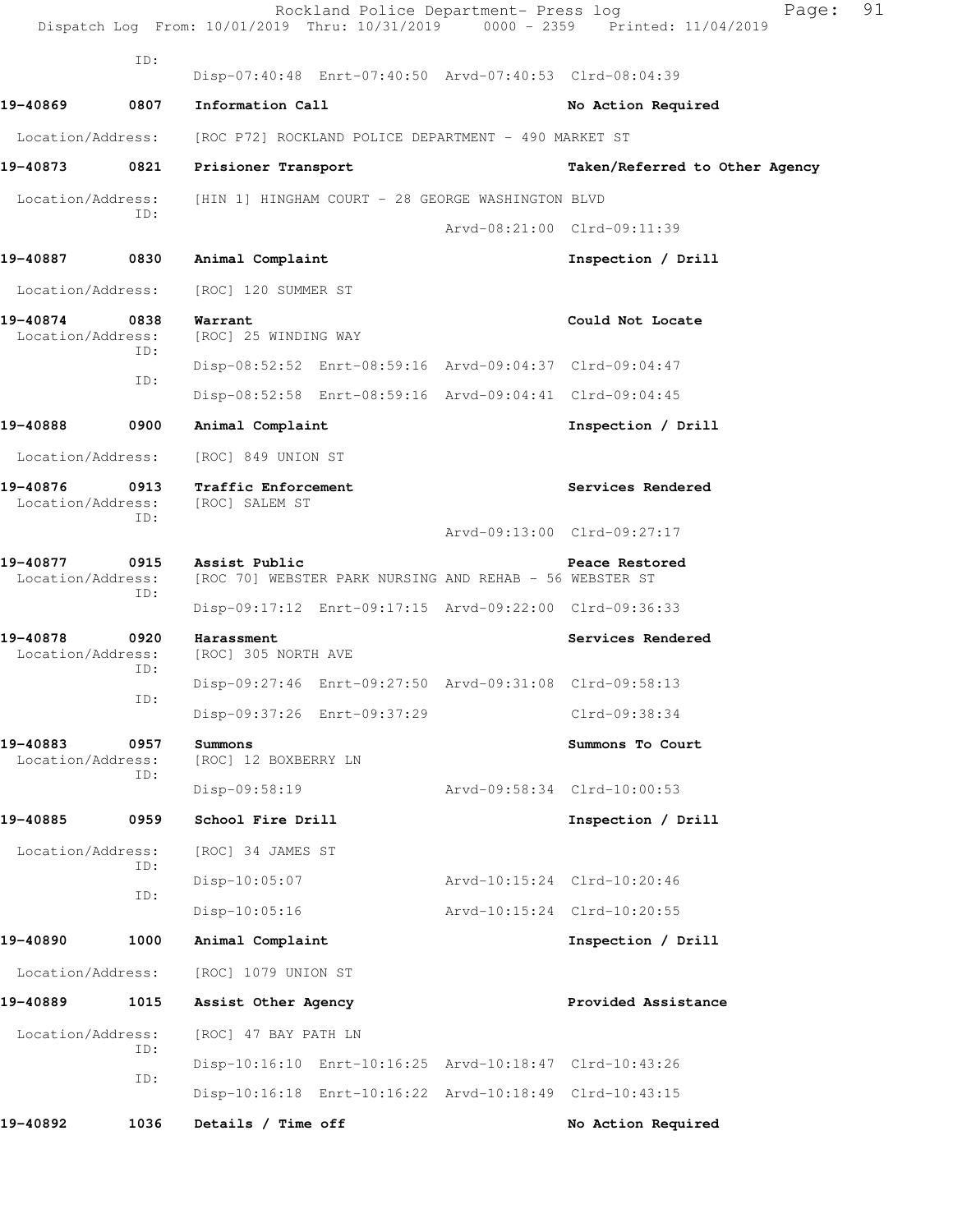|                                       | Location:                               | [ROC]                                                                                                                                                                                                                                                           |                             |
|---------------------------------------|-----------------------------------------|-----------------------------------------------------------------------------------------------------------------------------------------------------------------------------------------------------------------------------------------------------------------|-----------------------------|
| 19-40893                              | 1038                                    | Details / Time off                                                                                                                                                                                                                                              | No Action Required          |
|                                       | Location:                               | [ROC]                                                                                                                                                                                                                                                           |                             |
| 19-40901<br>1137<br>Location/Address: |                                         | Animal Complaint<br>[ROC] 8 MAGNOLIA DR                                                                                                                                                                                                                         | Services Rendered           |
|                                       | ID:                                     | $Disp-11:37:50$                                                                                                                                                                                                                                                 | Arvd-11:37:53 Clrd-11:55:29 |
| 19-40904                              | 1150                                    | Details / Time off                                                                                                                                                                                                                                              | No Action Required          |
|                                       | Location:                               | [ROC]                                                                                                                                                                                                                                                           |                             |
| 19-40908                              | 1217                                    | Motor Vehicle Stop                                                                                                                                                                                                                                              | Citation/Warning Issued     |
| Location/Address:                     | ID:                                     | [ROC] 187 SPRING ST                                                                                                                                                                                                                                             |                             |
|                                       |                                         |                                                                                                                                                                                                                                                                 | Arvd-12:17:00 Clrd-12:22:53 |
| 19-40917<br>Location/Address:         | 1320<br>ID:                             | Motor Vehicle Collision W/PI<br>[ROC] 938 HINGHAM ST @ 11 COMMERCE RD                                                                                                                                                                                           | Services Rendered           |
|                                       | ID:                                     | Disp-13:23:36 Enrt-13:25:20 Arvd-13:25:22 Clrd-14:04:23                                                                                                                                                                                                         |                             |
|                                       | ID:                                     | $Disp-13:24:04$                                                                                                                                                                                                                                                 | Arvd-13:24:08 Clrd-14:05:42 |
|                                       |                                         | $Disp-13:25:37$                                                                                                                                                                                                                                                 | Arvd-13:25:40 Clrd-13:46:35 |
| 19-40918                              | 1320                                    | Motor Vehicle Collision W/PI                                                                                                                                                                                                                                    | Transported to Hospital     |
|                                       | Vicinity of:<br>Fire Unit:<br>EMS Unit: | [ROC] 938 HINGHAM ST @ 11 COMMERCE RD<br>ROCKEN1-Pumper-Rockland Engine 1<br>Disp-13:22:25 Enrt-13:23:03 Arvd-13:27:17 Clrd-13:36:33<br>InQrtsUnavl-13:51:35 InSrvce-13:51:35<br>ROCKAM2-Rockland A2<br>Disp-13:22:37 Enrt-13:23:03 Arvd-13:26:40 Clrd-13:41:42 |                             |
|                                       | ID:                                     | Hosp-13:46:33 ClrHosp-14:16:09 InQrtsUnavl-14:23:39 InSrvce-14:23:39                                                                                                                                                                                            |                             |
|                                       |                                         | Disp-13:23:34                                                                                                                                                                                                                                                   | $Clrd-13:23:58$             |
| 19-40924                              | 1443                                    | Motor Vehicle Stop                                                                                                                                                                                                                                              | Citation/Warning Issued     |
| Location/Address:                     | ID:                                     | [ROC] 115 UNION ST @ 20 VERNON ST                                                                                                                                                                                                                               |                             |
|                                       |                                         |                                                                                                                                                                                                                                                                 | Arvd-14:43:00 Clrd-14:48:43 |
| 19-40927<br>Location/Address:         | 1452<br>ID:                             | MVA Property Damage Only<br>[ROC P64] CVS PHARMACY - 80 MARKET ST                                                                                                                                                                                               | Paper Exchange              |
|                                       |                                         | Disp-14:54:10 Enrt-14:54:22 Arvd-15:00:38 Clrd-15:05:04                                                                                                                                                                                                         |                             |
| 19-40928                              | 1453                                    | Details / Time off                                                                                                                                                                                                                                              | No Action Required          |
|                                       | Location:                               | [ROC]                                                                                                                                                                                                                                                           |                             |
| 19-40930<br>Location/Address:         | 1505<br>ID:                             | Summons<br>[ROC] 27 VERNON ST                                                                                                                                                                                                                                   | Could Not Locate            |
|                                       |                                         |                                                                                                                                                                                                                                                                 | Arvd-15:05:00 Clrd-15:09:42 |
| 19-40932<br>Location/Address:         | 1535<br>ID:                             | Harassment<br>[ROC P72] ROCKLAND POLICE DEPARTMENT - 490 MARKET ST                                                                                                                                                                                              | Services Rendered           |
|                                       |                                         |                                                                                                                                                                                                                                                                 | Arvd-15:35:00 Clrd-15:53:42 |
| 19-40933<br>Location/Address:         | 1539<br>ID:                             | Animal Complaint<br>[ROC P64] CVS PHARMACY - 80 MARKET ST                                                                                                                                                                                                       | Cancelled Enroute           |
|                                       |                                         | Disp-15:43:05 Enrt-15:43:11 Arvd-15:46:19 Clrd-15:53:55                                                                                                                                                                                                         |                             |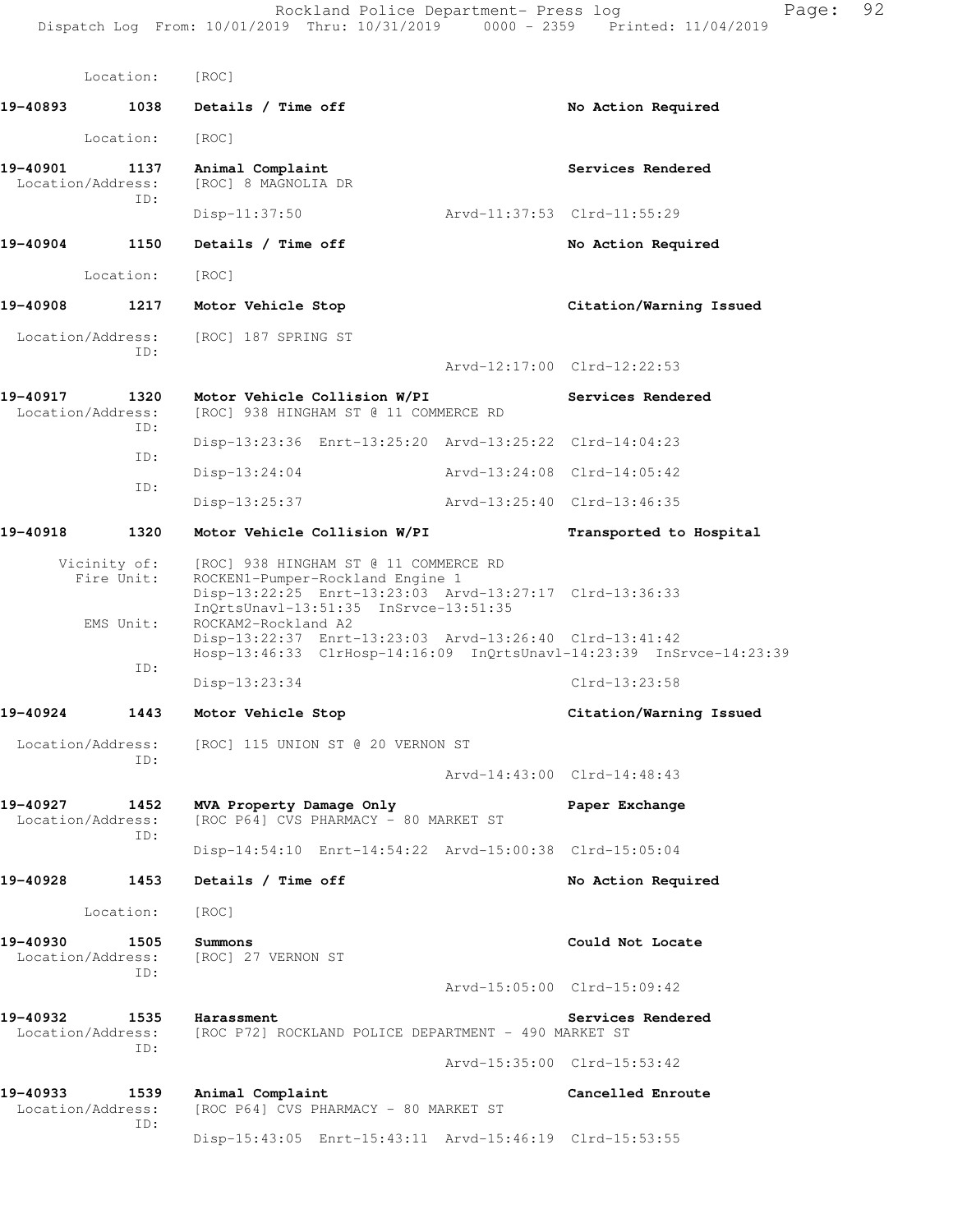| 19-40936<br>1602<br>Location/Address:<br>ID: |             | General Incident                               | [ROC P72] ROCKLAND POLICE DEPARTMENT - 490 MARKET ST                   |               | Services Rendered           |
|----------------------------------------------|-------------|------------------------------------------------|------------------------------------------------------------------------|---------------|-----------------------------|
|                                              |             | $Disp-16:05:20$                                |                                                                        |               | $Clrd-16:05:29$             |
| 19-40944<br>Location/Address:                | 1739<br>ID: | Larceny / Forgery/ Fraud<br>[ROC] 14 CUSTER ST |                                                                        |               | Unfounded                   |
|                                              |             | $Disp-17:48:01$                                |                                                                        |               | $Clrd-17:48:07$             |
| 19-40948                                     | 1753        | Motor Vehicle Stop                             |                                                                        |               | Citation/Warning Issued     |
| Vicinity of:                                 |             |                                                | [ROC P86] 215 MARKET ST @ 13 CONCORD ST                                |               |                             |
|                                              | ID:         |                                                |                                                                        |               | Arvd-17:53:00 Clrd-18:06:01 |
| 19-40950<br>Location/Address:                | 1807<br>ID: | Suspicious Activity<br>[ROC] 64 UNION ST       |                                                                        |               | Services Rendered           |
|                                              | ID:         | $Disp-18:10:03$                                |                                                                        |               | Arvd-18:10:10 Clrd-18:16:50 |
|                                              |             | Disp-18:10:03                                  |                                                                        |               | Arvd-18:10:18 Clrd-18:16:47 |
| 19-40953                                     | 1825        | Motor Vehicle Stop                             |                                                                        |               | Citation/Warning Issued     |
| Vicinity of:                                 |             |                                                | [ROC] 55 CENTRE AVE @ 16 ARTHUR ST                                     |               |                             |
|                                              | ID:         |                                                |                                                                        |               | Arvd-18:25:00 Clrd-18:34:50 |
| 19-40962<br>1918<br>Location/Address:<br>ID: |             |                                                | Motor Vehicle Collision W/PI<br>[ROC P55] HOME DEPOT - 1149 HINGHAM ST |               | Report Follows              |
|                                              | ID:         |                                                | Disp-19:23:04 Enrt-19:23:14 Arvd-19:25:05 Clrd-19:56:40                |               |                             |
| Original Call #:                             |             | 19-40961                                       | Disp-19:23:04 Enrt-19:23:11 Arvd-19:28:24 Clrd-19:56:10                |               |                             |
| 19-40967<br>2001<br>Location/Address:        |             | Suspicious Activity<br>[ROC] 14 HOWARD ST      |                                                                        |               | Services Rendered           |
|                                              | ID:         | Disp-20:09:17                                  |                                                                        |               | $Clrd-20:09:24$             |
| 19-40966<br>2005<br>Location/Address:<br>ID: |             | Warrant<br>[ROC] 67 EAST WATER ST              |                                                                        |               | No Service                  |
|                                              | ID:         | Disp-20:06:26                                  |                                                                        |               | Arvd-20:06:35 Clrd-20:12:08 |
|                                              |             | Disp-20:06:26                                  |                                                                        |               | Arvd-20:06:32 Clrd-20:12:43 |
| 19-40972<br>Location/Address:                | 2121<br>ID: | Emergency Medical                              | [ROC P93] THE BANNER - 167 UNION ST                                    |               | Services Rendered           |
|                                              | ID:         |                                                | Disp-21:22:19 Enrt-21:22:33 Arvd-21:23:29 Clrd-21:37:22                |               |                             |
|                                              |             |                                                | Disp-21:22:25 Enrt-21:22:29 Arvd-21:23:54 Clrd-21:36:34                |               |                             |
| 19-40974<br>Location/Address:                | 2208<br>ID: | Suspicious Activity                            | [ROC P62] CHINA PLAZA - 35 MARKET ST                                   |               | Arrest (s) Made             |
|                                              | ID:         | $Disp-22:08:52$                                |                                                                        | Arvd-22:13:29 | $Clrd-22:43:55$             |
| EMS Unit:                                    |             | Disp-22:08:52<br>ABIA4-Abington Ambulance 4    |                                                                        | Arvd-22:09:20 | $Clrd-23:40:19$             |
|                                              | ID:         | Disp-22:11:18                                  | InQrtsUnavl-22:12:09 InSrvce-22:12:09                                  |               | $Clrd-22:12:00$             |
|                                              |             | $Disp-22:44:03$                                |                                                                        |               | Arvd-22:44:11 Clrd-23:01:14 |
| 19-40979<br>Location/Address:                | 2240<br>ID: | 911 Hang Up<br>[ROC] 12 CHURCH ST              |                                                                        |               | Services Rendered           |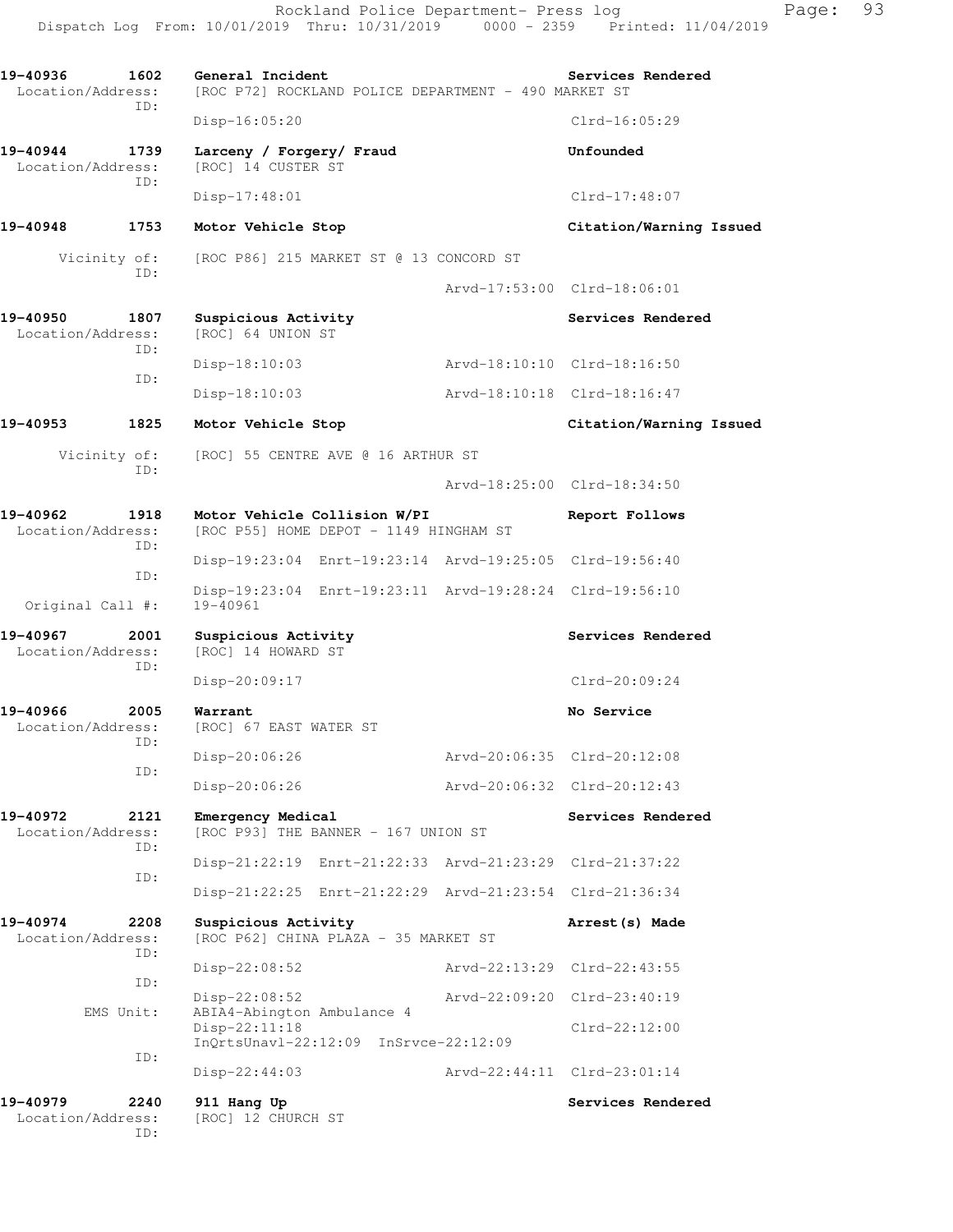Rockland Police Department- Press log Page: 94 Dispatch Log From: 10/01/2019 Thru: 10/31/2019 0000 - 2359 Printed: 11/04/2019 Disp-22:41:41 Enrt-22:41:43 Clrd-22:44:03 ID: Disp-22:43:55 Arvd-22:44:46 Clrd-22:51:43 **19-40981 2253 Suspicious Activity Services Rendered**  Location/Address: [ROC] 132 WEST WATER ST ID: Disp-22:56:15 Enrt-22:56:19 Arvd-22:59:42 Clrd-23:08:05 **19-40983 2336 Details / Time off Services Rendered**  Location: [ROC]

## **For Date: 10/30/2019 - Wednesday**

| 19-40984<br>Location/Address:         | 0002<br>TD: | SHIFT ASSIGNMENTS<br>[ROC P72] ROCKLAND POLICE DEPARTMENT - 490 MARKET ST                        |  | No Service                  |  |  |
|---------------------------------------|-------------|--------------------------------------------------------------------------------------------------|--|-----------------------------|--|--|
|                                       |             |                                                                                                  |  | Arvd-00:02:00 Clrd-00:05:08 |  |  |
| 19-40990<br>Location/Address:         | 0241<br>ID: | Warrant<br>[ROC] 12 LINDEN ST                                                                    |  | Arrest (s) Made             |  |  |
|                                       |             |                                                                                                  |  | Arvd-02:41:00 Clrd-02:49:07 |  |  |
|                                       | ID:         | Disp-02:48:19                                                                                    |  | $Clrd-02:48:42$             |  |  |
|                                       | ID:         | Disp-02:48:28 Enrt-02:49:28 Arvd-02:49:45 Clrd-03:00:40                                          |  |                             |  |  |
|                                       | ID:         | Disp-02:48:35 Enrt-02:49:28 Arvd-02:49:45 Clrd-03:09:12                                          |  |                             |  |  |
|                                       | ID:         | Disp-02:48:48 Enrt-02:49:28 Arvd-02:53:03 Clrd-02:59:30                                          |  |                             |  |  |
| 19-40992<br>0401<br>Location/Address: |             | Prisioner Transport<br>Services Rendered<br>[ROC P72] ROCKLAND POLICE DEPARTMENT - 490 MARKET ST |  |                             |  |  |
|                                       | ID:         | Disp-04:05:10 Enrt-04:05:38 Arvd-04:19:35 Clrd-04:20:30                                          |  |                             |  |  |
| 19-40994<br>Location/Address:         | 0526<br>ID: | Building Check<br>[ROC] UNION ST                                                                 |  | Appears Secure              |  |  |
|                                       |             |                                                                                                  |  | Arvd-05:26:00 Clrd-05:40:14 |  |  |
| 19-40998<br>Location/Address:         | 0551<br>ID: | Motor Vehicle Stop<br>[ROC] 334 MARKET ST @ 14 HOWARD ST                                         |  | Verbal Warning              |  |  |
|                                       | ID:         | Disp-05:52:07 Enrt-05:52:11 Arvd-05:52:13 Clrd-05:56:02                                          |  |                             |  |  |
|                                       |             | Disp-05:53:17 Enrt-05:53:19 Arvd-05:53:20 Clrd-05:54:34                                          |  |                             |  |  |
| 19-40999                              | 0600        | Motor Vehicle Stop                                                                               |  | Citation/Warning Issued     |  |  |
| Location/Address:                     | ID:         | [ROC] ESTEN SCHOOL - SUMMER ST                                                                   |  |                             |  |  |
|                                       |             | Disp-06:00:39 Enrt-06:00:41                                                                      |  | Clrd-06:05:14               |  |  |
| 19-41002<br>Vicinity of:              | 0618<br>ID: | Motor Vehicle Stop<br>[ROC] 700 HINGHAM ST                                                       |  | Verbal Warning              |  |  |
|                                       |             |                                                                                                  |  | Arvd-06:18:00 Clrd-06:20:40 |  |  |
| 19-41009<br>Location/Address:         | 0800<br>ID: | SHIFT ASSIGNMENTS<br>[ROC P72] ROCKLAND POLICE DEPARTMENT - 490 MARKET ST                        |  | Services Rendered           |  |  |
|                                       |             | Disp-08:03:46                                                                                    |  | Clrd-08:04:39               |  |  |
| 19-41010<br>Location/Address:         | 0821<br>ID: | Animal Complaint<br>[ROC] 63 FRANKLIN AVE                                                        |  | Services Rendered           |  |  |
|                                       |             |                                                                                                  |  | Arvd-08:21:00 Clrd-08:39:24 |  |  |
| 19-41012                              | 0854        | STATION WORK (FIRE ALARM)                                                                        |  | Services Rendered           |  |  |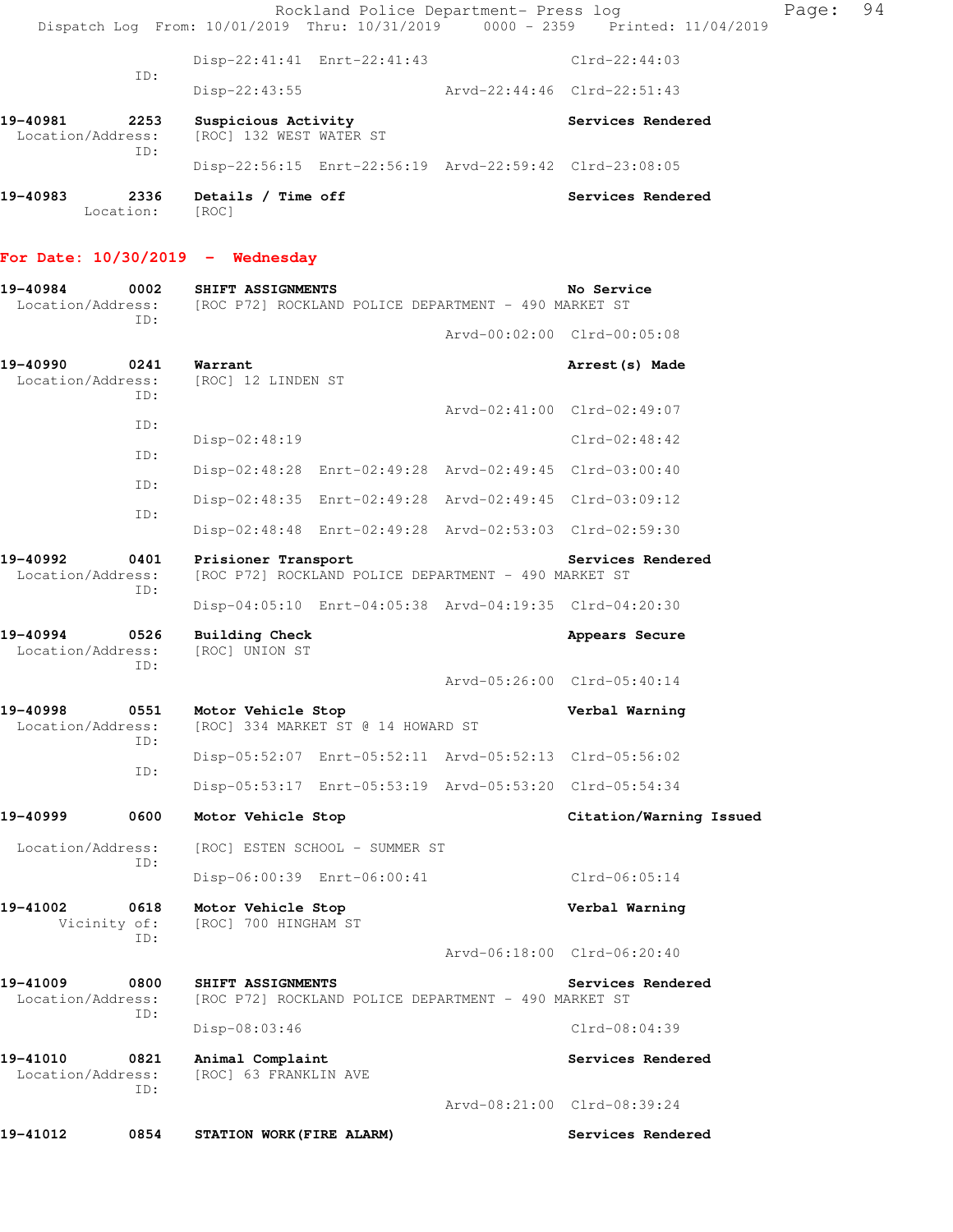|                               |                   | Rockland Police Department- Press log<br>Dispatch Log From: 10/01/2019 Thru: 10/31/2019 0000 - 2359 Printed: 11/04/2019 |                             |                                                  | 95<br>Page: |
|-------------------------------|-------------------|-------------------------------------------------------------------------------------------------------------------------|-----------------------------|--------------------------------------------------|-------------|
| Location/Address:             |                   | [ROC P72] ROCKLAND POLICE DEPARTMENT - 490 MARKET ST                                                                    |                             |                                                  |             |
|                               | ID:               | Disp-09:00:58                                                                                                           |                             | Clrd-09:33:57                                    |             |
| 19-41013                      | 0903              | Motor Vehicle Stop                                                                                                      |                             | Citation/Warning Issued                          |             |
| Location/Address:<br>ID:      |                   | [ROC] 215 UNION ST                                                                                                      |                             |                                                  |             |
|                               |                   |                                                                                                                         |                             | Arvd-09:03:00 Clrd-09:08:42                      |             |
| 19-41015<br>Location/Address: | 0929<br>ID:       | Assist Other Agency<br>[ROC] 59 SPRING ST                                                                               |                             | Services Rendered                                |             |
|                               | ID:               |                                                                                                                         |                             | Arvd-09:30:20 Clrd-09:43:16                      |             |
|                               |                   | Disp-09:33:08                                                                                                           |                             | Clrd-09:42:51                                    |             |
| 19-41016<br>Location/Address: | 0931<br>ID:       | OFFICER OUT OF STATION<br>[ROC P72] ROCKLAND POLICE DEPARTMENT - 490 MARKET ST                                          |                             | Services Rendered                                |             |
|                               |                   | Disp-09:33:57                                                                                                           |                             | Clrd-09:34:25                                    |             |
| 19-41018<br>Location/Address: | 1001<br>ID:       | 911 Accidental<br>[ROC] 466 UNION ST                                                                                    |                             | Services Rendered                                |             |
|                               |                   | Disp-10:02:37 Enrt-10:02:40                                                                                             |                             | Clrd-10:09:26                                    |             |
| 19-41019                      | 1014              | Traffic Enforcement                                                                                                     |                             | Citation/Warning Issued                          |             |
| Location/Address:             | ID:               | [ROC] SALEM ST                                                                                                          |                             | Arvd-10:14:00 Clrd-10:55:26                      |             |
| 19-41020                      | 1019              | Follow-Up Investigation                                                                                                 |                             | Services Rendered                                |             |
|                               | Location:<br>ID:  | [HVR] HANOVER                                                                                                           |                             | Arvd-10:19:00 Clrd-10:40:28                      |             |
| 19-41023                      | 1045              | Building Check                                                                                                          |                             | Building Checked/Secured                         |             |
| Location/Address:             | ID:               | [ROC] HINGHAM ST                                                                                                        |                             |                                                  |             |
|                               |                   |                                                                                                                         |                             | Arvd-10:45:47 Clrd-10:46:54                      |             |
| 19-41028<br>Location/Address: | 1132<br>ID:       | Suspicious Activity<br>[ROC] 2 KING PHILLIP CIR                                                                         |                             | Services Rendered<br>Arvd-11:32:00 Clrd-11:37:30 |             |
| 19-41031                      |                   |                                                                                                                         |                             |                                                  |             |
|                               | 1210              | Motor Vehicle Stop                                                                                                      |                             | Citation/Warning Issued                          |             |
| Location/Address:             | ID:               | [ROC] WEST WATER ST @ PROSPECT ST                                                                                       |                             |                                                  |             |
|                               | ID:               |                                                                                                                         |                             | Arvd-12:10:00 Clrd-12:12:05                      |             |
|                               |                   | $Disp-12:13:20$                                                                                                         | Arvd-12:13:23 Clrd-12:17:51 |                                                  |             |
| 19-41032                      | 1210<br>Location: | Time off<br>[ROC]                                                                                                       |                             | Services Rendered                                |             |
| 19-41033<br>Location/Address: | 1210<br>ID:       | 911 Hang Up<br>[ROC 28] 18 ROCKVIEW WAY - 18 ROCKVIEW WAY                                                               |                             | Services Rendered                                |             |
|                               | ID:               | Disp-12:12:05 Enrt-12:12:50                                                                                             |                             | $Clrd-12:13:07$                                  |             |
|                               |                   | Disp-12:14:28 Enrt-12:14:30 Arvd-12:18:04 Clrd-12:21:07                                                                 |                             |                                                  |             |
| 19-41034<br>Location/Address: | 1214<br>ID:       | Disabled Motor Vehicle<br>[ROC] BILL DELAHUNT PKWY @ WEYMOUTH ST                                                        |                             | Services Rendered                                |             |
|                               | ID:               | Disp-12:18:00 Enrt-12:18:03                                                                                             |                             | Clrd-12:18:16                                    |             |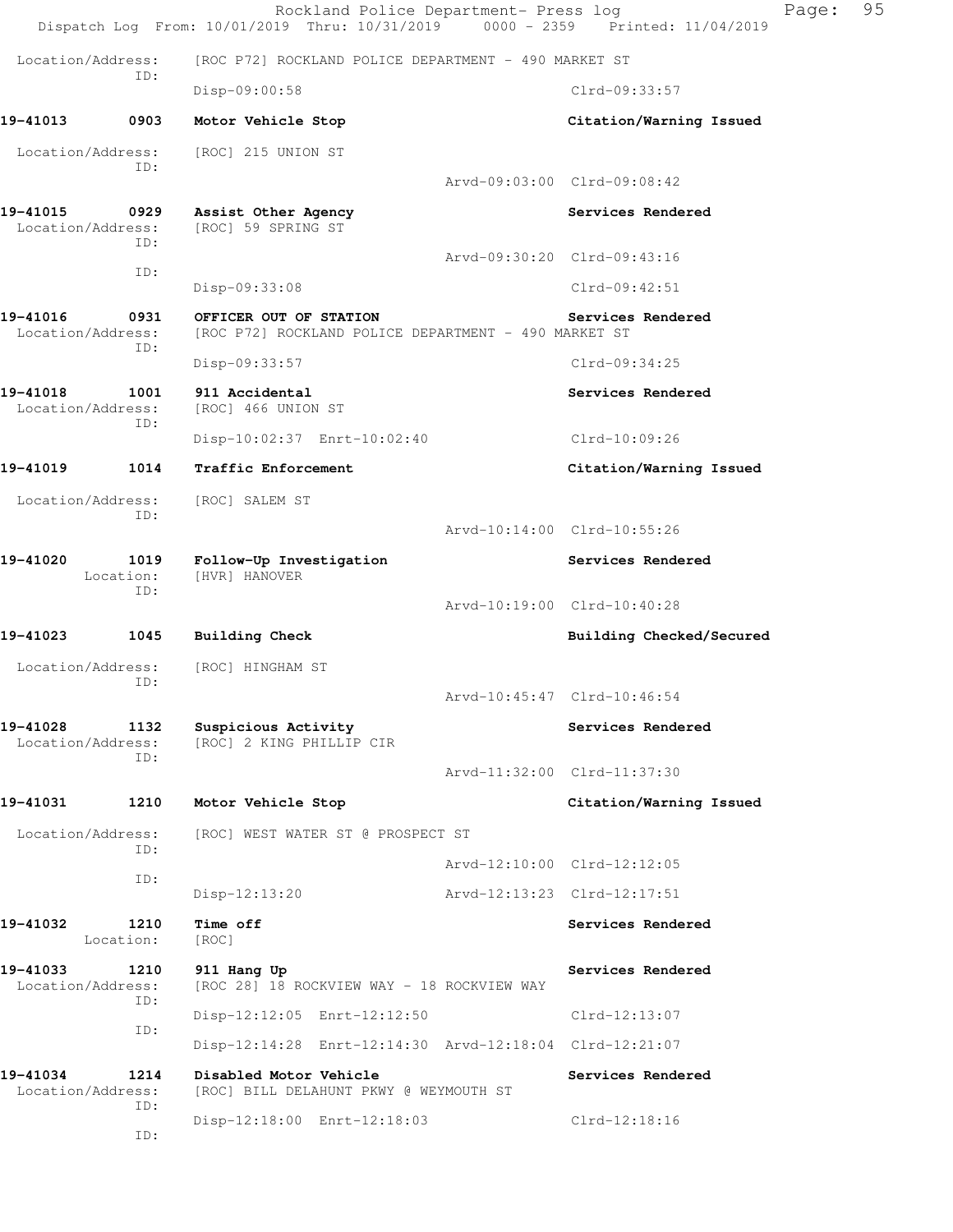Rockland Police Department- Press log Fage: 96 Dispatch Log From: 10/01/2019 Thru: 10/31/2019 0000 - 2359 Printed: 11/04/2019 Disp-12:22:18 Arvd-12:24:22 Clrd-12:48:34 19-41035 1221 Lockout **Services Rendered** Location/Address: [ROC P55] HOME DEPOT - 1149 HINGHAM ST ID: Disp-12:26:25 Enrt-12:26:29 Arvd-12:55:45 Clrd-13:09:33 **19-41037 1238 Follow-Up Investigation Services Rendered**  Location/Address: [ROC] 63 FRANKLIN AVE ID: Arvd-12:38:00 Clrd-15:00:23 ID: Disp-12:48:48 Enrt-12:48:52 Arvd-12:53:33 Clrd-14:10:49 **19-41040 1304 Details Services Rendered**  Location: [ROC] 19-41041 1310 Suspicious Activity **19-41041 Services Rendered** Location/Address: [ROC] 109 MARKET ST ID: Disp-13:11:40 Enrt-13:12:52 Arvd-13:16:22 Clrd-13:32:47 **19-41042 1315 Building Check Building Checked/Secured**  Location/Address: [ROC] BILL DELAHUNT PKWY ID: Arvd-13:16:06 Clrd-13:16:22 19-41044 1315 911 Accidental **19-41044** Services Rendered Location/Address: [ROC 69] SOUTH SHORE REHAB & NURSING - 115 NORTH AVE ID: Disp-13:21:03 Enrt-13:21:06 Arvd-13:36:16 Clrd-13:44:34 **19-41043 1316 Building Check Building Checked/Secured**  Location/Address: [ROC] HINGHAM ST ID: Arvd-13:17:14 Clrd-13:17:36 19-41045 1334 Unwanted Party **Services Rendered**  Location/Address: [ROC] 199 HOWARD ST ID: Disp-13:36:07 Enrt-13:36:13 Arvd-13:36:37 Clrd-13:50:33 **19-41050 1353 Time off Services Rendered**  Location: [ROC] 19-41048 1354 Animal Complaint **19-41048** Services Rendered Location/Address: [ROC] 24 BAY PATH LN ID: Arvd-13:54:48 Clrd-14:20:57 **19-41051 1356 Time off Services Rendered Execution:** [ROC] Location: **19-41054 1412 Health & Welfare Check Building Checked/Secured**  Location/Address: [ROC] 199 HOWARD ST Apt. #1 ID: Disp-14:16:48 Clrd-14:22:31 ID: Disp-14:22:57 Clrd-14:23:22 **19-41055 1421 Building Check Building Checked/Secured**  Location/Address: [ROC] HINGHAM ST ID: Arvd-14:22:31 Clrd-14:22:52 **19-41056 1431 Health & Welfare Check Services Rendered** 

Location/Address: [ROC] 45 HANNAH WAY Apt. #E

ID: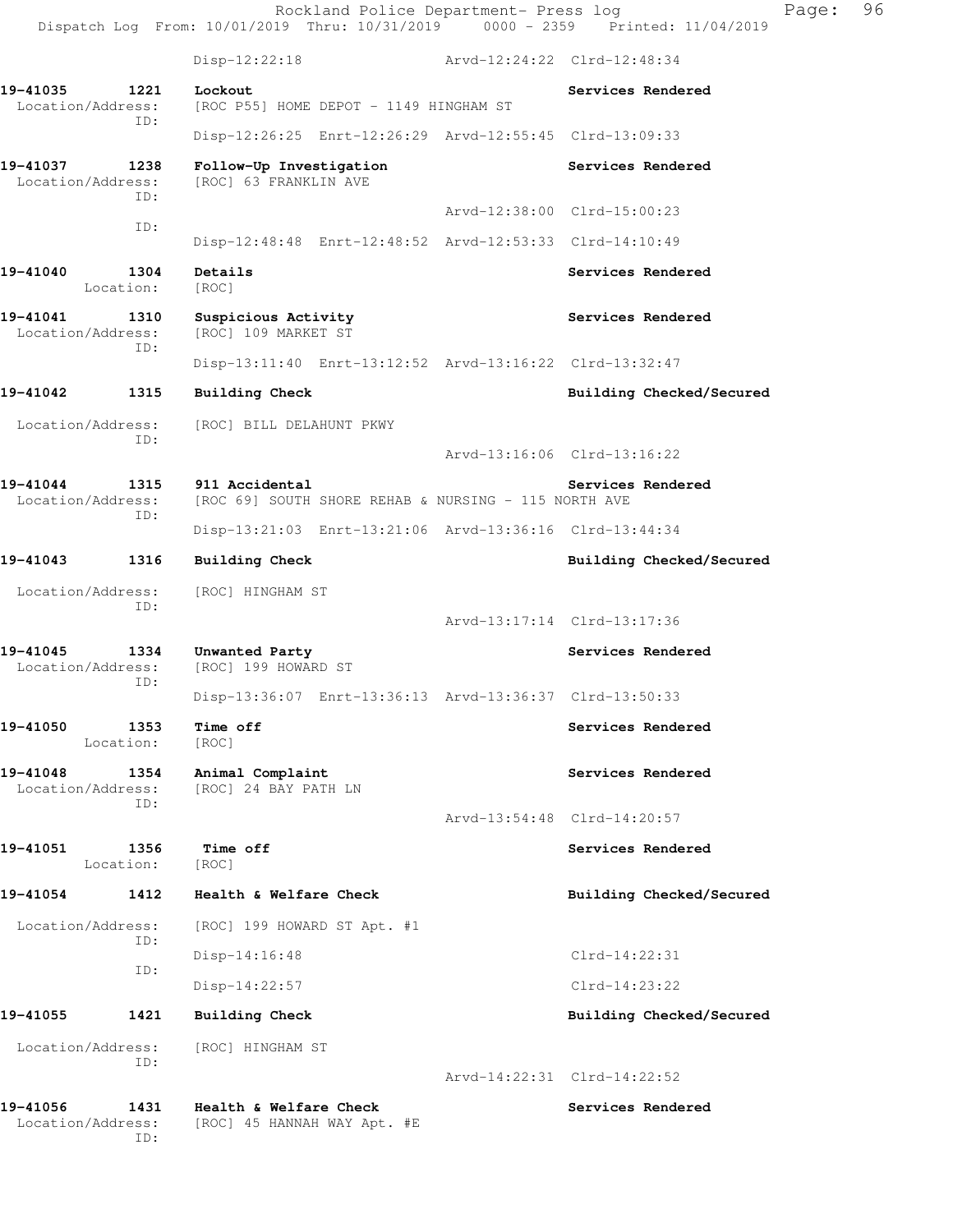Rockland Police Department- Press log Page: 97 Dispatch Log From: 10/01/2019 Thru: 10/31/2019 0000 - 2359 Printed: 11/04/2019 Disp-14:40:12 Enrt-14:41:58 Arvd-14:45:32 Clrd-14:59:40 **19-41057 1448 Assault Offenses Report Follows**  Location/Address: [ROC P106] ROCKLAND HIGH SCHOOL - 52 MACKINLAY WAY ID: Arvd-14:48:54 Clrd-14:49:34 **19-41061 1546 Complaint Peace Restored**  Location/Address: [ROC P86] MOBIL GAS STATION - 158 MARKET ST ID: Disp-15:49:39 Enrt-15:50:00 Clrd-15:50:26 ID: Disp-15:50:16 Enrt-15:50:30 Arvd-15:54:04 Clrd-15:56:53 **19-41062 1548 FOUND PROPERTY Services Rendered**  Location/Address: [EAS] 61 ELSIE ID: Disp-15:55:59 Clrd-16:00:26 **19-41066 1606 SHIFT ASSIGNMNETS No Service**  Location/Address: [ROC P72] ROCKLAND POLICE DEPARTMENT - 490 MARKET ST **19-41071 1658 Disturbance Arrest(s) Made**  Location/Address: [ROC] 3 WINTER CIR ID: Disp-17:01:49 Enrt-17:01:56 Arvd-17:16:41 Clrd-17:35:03 ID: Disp-17:01:49 Enrt-17:02:00 Arvd-17:03:34 Clrd-17:34:59 ID: Disp-17:01:49 Enrt-17:01:58 Arvd-17:03:32 Clrd-19:04:44 **19-41085 1924 Larceny / Forgery/ Fraud 911 Wireless call (Transfered)** Location/Address: [ROC] PARK AND RIDE - HINGHAM ST **19-41090 1930 Building Check Services Rendered**  Location: [ROC] 39 LEWIS PK 19-41086 1931 MVA Property Damage Only **Services Rendered**  Location/Address: [ROC] 404 CONCORD ST @ 10 SHAW RD ID: Disp-19:33:18 Enrt-19:33:25 Arvd-19:37:37 Clrd-20:09:18 ID: Disp-19:33:18 Enrt-19:33:23 Arvd-19:36:29 Clrd-20:10:14 **19-41092 2002 General Info No Service**  Location/Address: [ROC P72] ROCKLAND POLICE DEPARTMENT - 490 MARKET ST 19-41093 2015 Warrant **No. 19-41093** No. 2015 2015 Location/Address: [ROC] 67 EAST WATER ST ID: Disp-20:16:51 Arvd-20:16:58 Clrd-20:25:57 ID: Disp-20:16:51 Arvd-20:16:58 Clrd-20:26:02 ID: Disp-20:16:51 Arvd-20:16:58 Clrd-20:25:53 **19-41100 2147 Neighbor Disturbance Services Rendered**  Location/Address: [ROC] 50 CONCORD ST ID: Disp-21:49:55 Enrt-21:50:58 Arvd-21:51:03 Clrd-22:12:10 ID: Disp-21:51:07 Enrt-21:51:10 Arvd-21:51:12 Clrd-22:11:24 **19-41104 2227 Disturbance Provided Assistance**  Location/Address: [ROC P45] COMFORT INN - 850 HINGHAM ST Apt. #217 ID: Disp-22:29:31 Enrt-22:29:58 Arvd-22:34:22 Clrd-23:01:40 ID: Disp-22:29:31 Enrt-22:29:56 Arvd-22:31:58 Clrd-23:01:36 ID: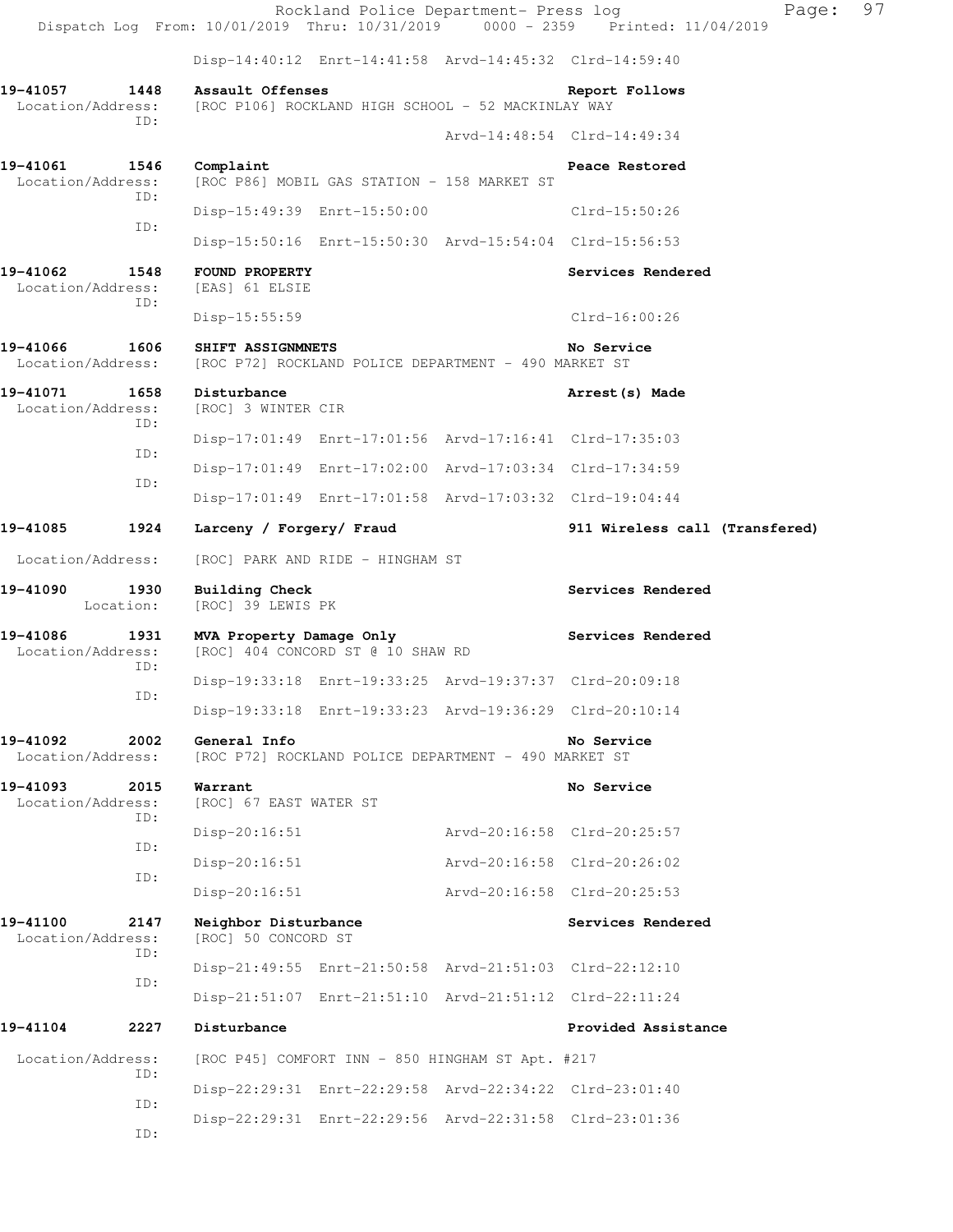Rockland Police Department- Press log Fage: 98 Dispatch Log From: 10/01/2019 Thru: 10/31/2019 0000 - 2359 Printed: 11/04/2019 Disp-22:38:11 Enrt-22:38:13 Arvd-22:38:15 Clrd-23:01:33<br>EMS Unit: ROCKAM1-Rockland A1 ROCKAM1-Rockland A1 Disp-22:41:13 Clrd-22:41:27 InQrtsUnavl-22:41:27 InSrvce-22:41:27 **For Date: 10/31/2019 - Thursday 19-41109 0000 SHIFT ASSIGNMENTS Services Rendered**  Location/Address: [ROC P72] ROCKLAND POLICE DEPARTMENT - 490 MARKET ST ID: Disp-00:00:00 Clrd-00:05:38 **19-41123 0501 Assist Public Services Rendered**  Location/Address: [ROC P45] COMFORT INN - 850 HINGHAM ST Apt. #217 ID: Disp-05:03:13 Enrt-05:03:39 Arvd-05:07:58 Clrd-06:22:44 ID: Disp-05:03:36 Enrt-05:03:39 Arvd-05:07:58 Clrd-05:20:38 **19-41124 0507 Building Check Services Rendered**  Location/Address: [ROC] UNION ST ID: Disp-05:08:36 Arvd-05:08:43 Clrd-05:21:31 19-41126 0536 Noise Complaint **Sent On Way**  Location/Address: [ROC] 482 MARKET ST ID: Disp-05:40:43 Clrd-05:41:02 ID: Disp-05:40:43 Clrd-05:40:58 **19-41127 0607 Motor Vehicle Stop Citation/Warning Issued**  Location/Address: [ROC] PLAIN ST ID: Arvd-06:07:00 Clrd-06:17:01 **19-41128 0618 Traffic Enforcement Citation/Warning Issued**  Location/Address: [ROC] SALEM ST ID: Disp-06:20:19 Arvd-06:20:28 Clrd-06:43:54 **19-41129 0652 Motor Vehicle Stop Verbal Warning**  Vicinity of: [ROC] 194 PLAIN ST @ 3 EMERSON ST ID: Arvd-06:52:00 Clrd-06:56:01 **19-41136 0800 SHIFT ASSIGNMENTS Services Rendered**  Location/Address: [ROC P72] ROCKLAND POLICE DEPARTMENT - 490 MARKET ST 19-41132 0805 MVA Property Damage Only **No Action Required**  Vicinity of: [ROC] EAST WATER ST @ LIBERTY ST ID: Disp-08:27:48 Arvd-08:27:51 Clrd-08:53:32 **19-41142 0852 MVA Property Damage Only Report Follows**  Location/Address: [ROC P55] HOME DEPOT - 1149 HINGHAM ST ID: Disp-08:58:56 Enrt-09:02:02 Arvd-09:07:05 Clrd-09:19:50 ID: Disp-08:58:27 Enrt-08:58:32 Arvd-09:07:36 Clrd-09:19:42 **19-41155 1111 Animal Complaint Services Rendered**  Location/Address: [ROC] 63 FRANKLIN AVE ID: Arvd-11:11:00 Clrd-14:37:29 19-41163 1155 General Incident **1155 Sensitive Services Rendered** Location/Address: [ROC 65] ROGERS MIDDLE SCHOOL - 100 TAUNTON AVE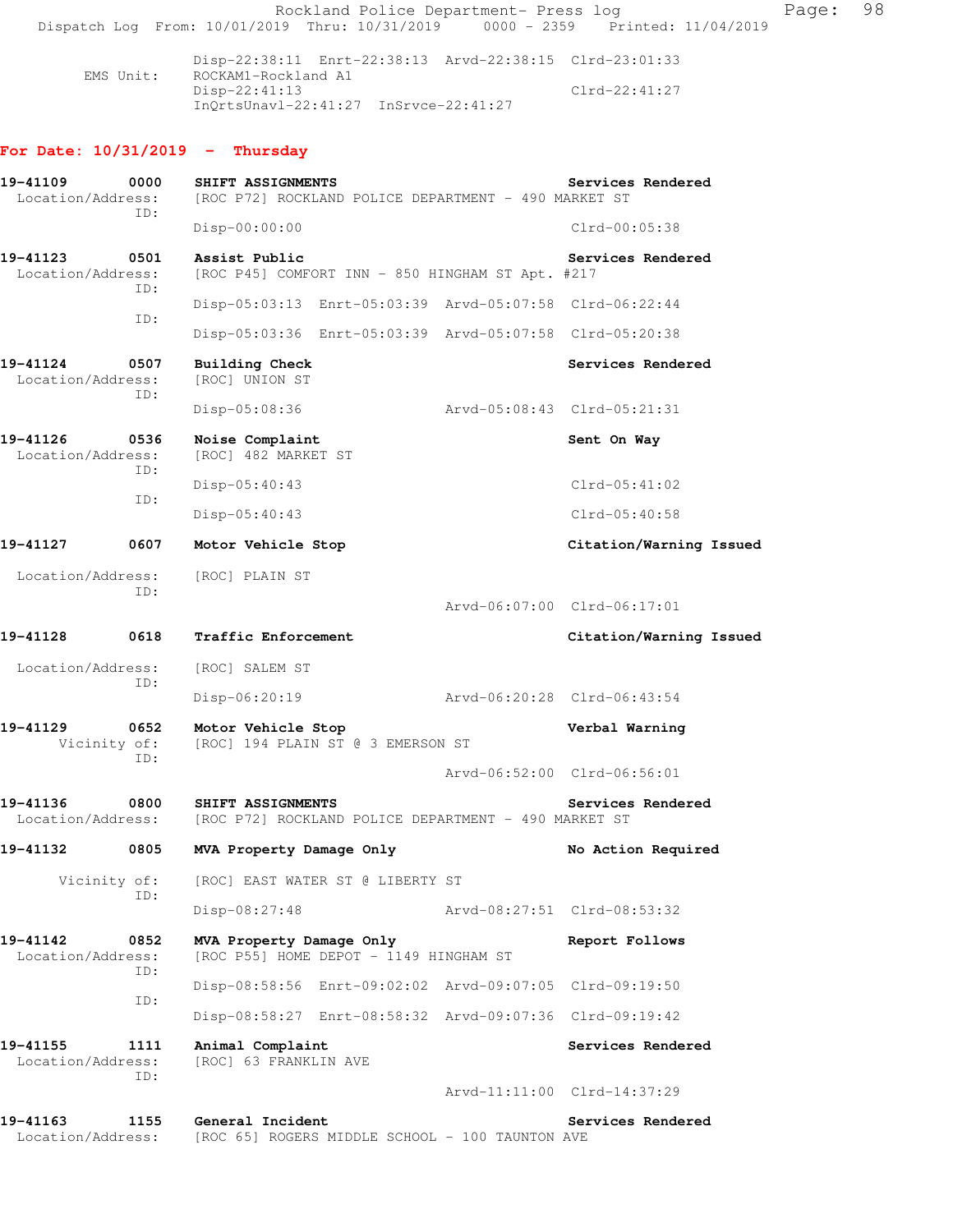ID:

 Arvd-11:55:45 Clrd-12:01:16 **19-41162 1158 General Info Services Rendered**  Location/Address: [ROC P72] ROCKLAND POLICE DEPARTMENT - 490 MARKET ST 19-41166 1158 Assist Other Agency **12 Construent Construent Agency** No Action Required Location/Address: [ROC] 17 LINDEN ST Apt. #D ID: Disp-12:12:21 Clrd-12:12:28 19-41167 1209 General Incident **1208** Services Rendered Location/Address: [ROC P85] ROCKLAND FEDERAL CREDIT UNION - 241 UNION ST ID: Disp-12:10:29 Enrt-12:11:01 Clrd-12:48:06 **19-41171 1244 Larceny / Forgery/ Fraud Investigated**  Location/Address: [ROC] 25 STUDLEY CT ID: Disp-12:49:47 Enrt-12:50:01 Arvd-13:07:43 Clrd-13:07:48 **19-41170 1246 Vandalism Investigated**  Location/Address: [ROC] 474 BEECH ST ID: Disp-12:47:55 Enrt-12:48:11 Arvd-12:59:02 Clrd-13:06:36 **19-41175 1324 Assist Other Agency Services Rendered**  Location/Address: [ROC] 51 MAPLE ST Apt. #125 ID: Disp-13:26:34 Enrt-13:26:38 Arvd-13:44:51 Clrd-13:53:57 ID: Disp-13:44:55 Arvd-13:44:58 Clrd-13:54:03 19-41179 1355 Building Check **Building Check Building Checked/Secured**  Location/Address: [ROC] BILL DELAHUNT PKWY ID: Arvd-13:55:48 Clrd-13:57:47 **19-41180 1358 Building Check Building Checked/Secured**  Location/Address: [ROC] HINGHAM ST ID: Arvd-13:58:52 Clrd-13:59:27 **19-41182 1400 General Info Services Rendered**  Location/Address: [ROC P72] ROCKLAND POLICE DEPARTMENT - 490 MARKET ST 19-41183 1416 Disabled Motor Vehicle **1996 1897 Services Rendered**  Location/Address: [ROC] 104 MARKET ST @ 20 PLAIN ST ID: Disp-14:18:30 Clrd-14:19:33 ID: Disp-14:19:23 Enrt-14:19:26 Arvd-14:25:38 Clrd-14:30:05 19-41187 1428 Traffic Enforcement **19-41187** Services Rendered Location/Address: [ROC] SALEM ST ID: Arvd-14:31:22 Clrd-14:42:30 ID: Disp-14:44:03 Arvd-14:44:18 Clrd-15:30:05 ID: Disp-16:10:59 Arvd-16:11:03 Clrd-16:11:05 19-41189 1436 Suspicious Activity **19-41189** Appears Secure Location/Address: [ROC] 440 MARKET ST ID: Disp-14:37:18 Arvd-14:37:54 Clrd-14:43:53 ID: Arvd-14:37:43 Clrd-14:43:48 ID: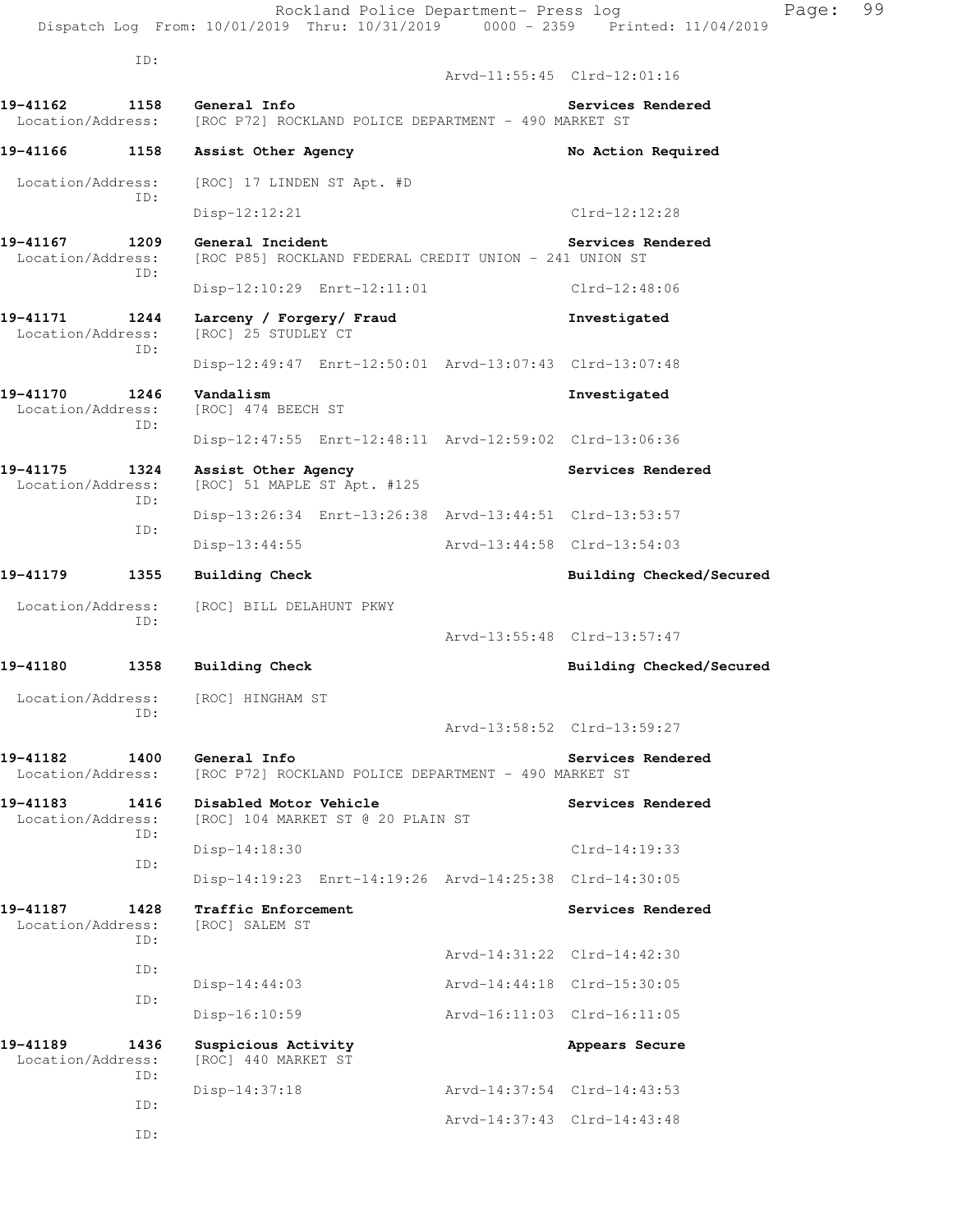Rockland Police Department- Press log Page: 100 Dispatch Log From: 10/01/2019 Thru: 10/31/2019 0000 - 2359 Printed: 11/04/2019

 Arvd-14:42:30 Clrd-14:44:03 **19-41192 1528 Police Information Services Rendered**  Location/Address: [ROC] 51 MAPLE ST Apt. #125 ID: Disp-15:30:33 Enrt-15:30:38 Arvd-15:33:44 Clrd-16:03:15 **19-41194 1541 MVA Property Damage Only Gone on arrival**  Location/Address: [ROC 65] ROGERS MIDDLE SCHOOL - 100 TAUNTON AVE ID: Disp-16:11:48 Arvd-16:11:52 Clrd-16:11:54 19-41195 1545 Suspicious Activity **19-41195** Services Rendered Location/Address: [ROC P86] MOBIL GAS STATION - 158 MARKET ST ID: Disp-15:47:41 Enrt-15:48:02 Arvd-15:57:50 Clrd-15:58:04 ID: Disp-15:47:53 Enrt-15:47:57 Arvd-15:58:02 Clrd-15:58:07 **19-41202 1600 General Info Services Rendered**  Location/Address: [ROC P72] ROCKLAND POLICE DEPARTMENT - 490 MARKET ST ID: Arvd-16:48:00 Clrd-16:50:14 **19-41199 1638 Larceny / Forgery/ Fraud Report Follows**  Location/Address: [ROC P72] ROCKLAND POLICE DEPARTMENT - 490 MARKET ST ID: Disp-16:39:49 Enrt-16:40:08 Arvd-16:40:12 Clrd-16:57:12 **19-41204 1700 Escort/Transport Services Rendered**  Location/Address: [ROC P45] COMFORT INN - 850 HINGHAM ST ID: Disp-17:01:58 Enrt-17:02:03 Arvd-17:06:39 Clrd-17:10:34 **19-41205 1705 Prisoner Information Services Rendered**  Location/Address: [ROC P72] ROCKLAND POLICE DEPARTMENT - 490 MARKET ST ID: Arvd-17:05:00 Clrd-17:08:02 **19-41208 1709 Disturbance Peace Restored**  Location/Address: [ROC P45] COMFORT INN - 850 HINGHAM ST ID: Disp-17:12:25 Enrt-17:12:42 Arvd-17:12:50 Clrd-17:23:34 ID: Disp-17:12:34 Enrt-17:12:42 Arvd-17:12:50 Clrd-17:16:25 ID: Disp-17:15:02 Enrt-17:15:07 Arvd-17:15:10 Clrd-17:35:03 **19-41212 1726 Disabled Motor Vehicle Taken/Referred to Other Agency** Location/Address: [ROC] RT 3 ON RAMP NORTHBOUND - HINGHAM ST ID: Arvd-17:26:00 Clrd-17:29:53 **19-41220 1800 Building Check Services Rendered**  Location/Address: [ROC] HINGHAM ST ID: Arvd-18:28:50 Clrd-18:28:56 19-41226 1847 911 Hang Up **Gone on arrival**  Location/Address: [ROC] 27 WALL ST ID: Disp-18:50:07 Enrt-18:51:06 Arvd-18:54:34 Clrd-18:58:32 **19-41225 1848 911 Hang Up Gone on arrival**  Location/Address: [ROC] 62 NEVENS CIR ID: Disp-18:50:12 Enrt-18:51:22 Arvd-18:54:30 Clrd-18:57:12 **19-41235 1929 Disturbance Peace Restored**  Location/Address: [ROC] 29 OLD MARKET ST

ID: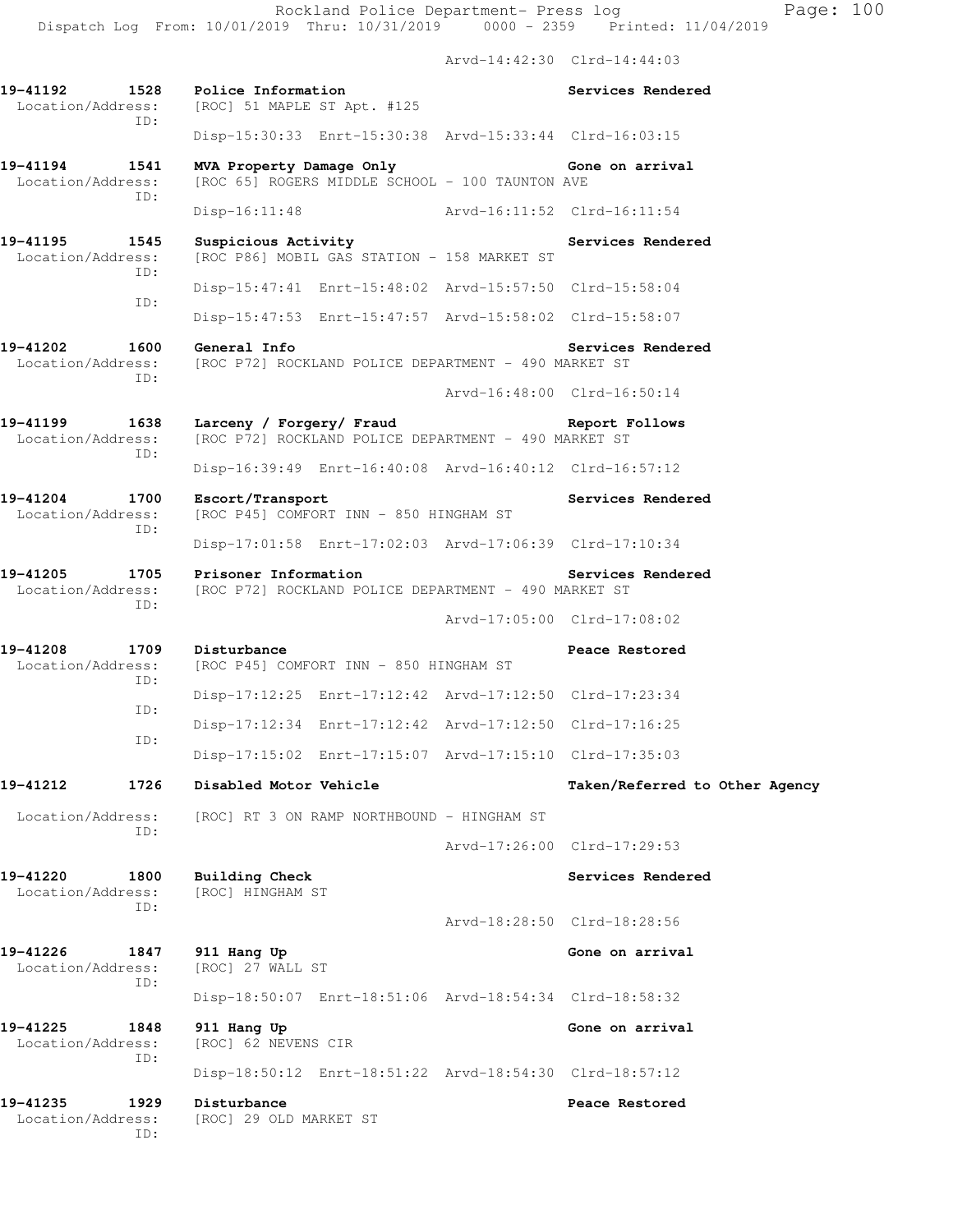Rockland Police Department- Press log Page: 101

 Dispatch Log From: 10/01/2019 Thru: 10/31/2019 0000 - 2359 Printed: 11/04/2019 Arvd-19:29:00 Clrd-19:35:12

**19-41236 1934 Follow-Up Investigation Investigated**  Location/Address: [ROC] 63 FRANKLIN AVE ID: Disp-19:38:21 Enrt-19:38:25 Arvd-19:38:29 Clrd-19:41:50 19-41237 1941 Suspicious Activity **Sent On Way**  Location/Address: [ROC 66] REEDS POND PARK - 80 MARKET ST ID: Disp-19:44:48 Arvd-19:45:09 Clrd-20:17:27 ID: Disp-19:44:56 Arvd-19:45:03 Clrd-19:54:02 **19-41238 1952 Larceny / Forgery/ Fraud Services Rendered**  Location/Address: [ROC P86] MOBIL GAS STATION - 158 MARKET ST ID: Disp-19:54:09 Enrt-19:54:16 Arvd-19:54:53 Clrd-20:06:09 ID: Disp-20:02:26 Enrt-20:02:30 Arvd-20:02:33 Clrd-20:06:24 **19-41239 1956 Suspicious Activity No Action Required**  Location/Address: [ROC P74] CVS PHARMACY/REEDS POND - 80 MARKET ST **19-41240 1959 Suspicious Activity Could Not Locate**  Location/Address: [ROC P74] CVS PHARMACY - 80 MARKET ST ID: Disp-20:07:05 Enrt-20:07:11 Arvd-20:07:15 Clrd-20:08:22 **19-41243 2019 Building Check Services Rendered**  Location/Address: [ROC] HINGHAM ST ID: Arvd-20:21:03 Clrd-20:28:07 19-41249 2041 Building Check Services Rendered **Services Rendered** Services Rendered **Services** Rendered Location/Address: ID: Arvd-20:43:53 Clrd-20:48:59 **19-41253 2129 Details / Time off Services Rendered**  Location: [ROC] **19-41254 2138 Suspicious Activity Gone on arrival**  Location/Address: [ROC] 831 LIBERTY ST ID: Disp-21:39:29 Enrt-21:40:29 Arvd-21:40:33 Clrd-21:48:18 **19-41257 2213 Larceny / Forgery/ Fraud Taken to Family/Guardian/Other** Location/Address: [ROC P86] MOBIL GAS STATION - 158 MARKET ST ID: Disp-22:16:16 Enrt-22:16:49 Arvd-22:16:53 Clrd-22:36:44 ID: Disp-22:16:33 Enrt-22:16:40 Arvd-22:16:43 Clrd-22:36:40 ID: Disp-22:17:14 Enrt-22:17:17 Arvd-22:17:22 Clrd-22:20:49 **19-41259 2233 Follow-Up Investigation No Action Required**  Location/Address: [ROC] 51 MAPLE ST Apt. #132 19-41263 2251 Assist Other Agency **19-41263** Services Rendered Location/Address: [ROC] 45 HANNAH WAY ID: Disp-22:53:07 Enrt-22:54:54 Arvd-22:55:16 Clrd-23:06:00 ID: Disp-22:53:23 Enrt-22:54:57 Arvd-22:55:31 Clrd-23:06:04 ID: Disp-23:21:39 Enrt-23:21:43 Arvd-23:21:47 Clrd-23:44:07 ID: Disp-00:16:38 Clrd-11/01/2019 @ 00:16:54